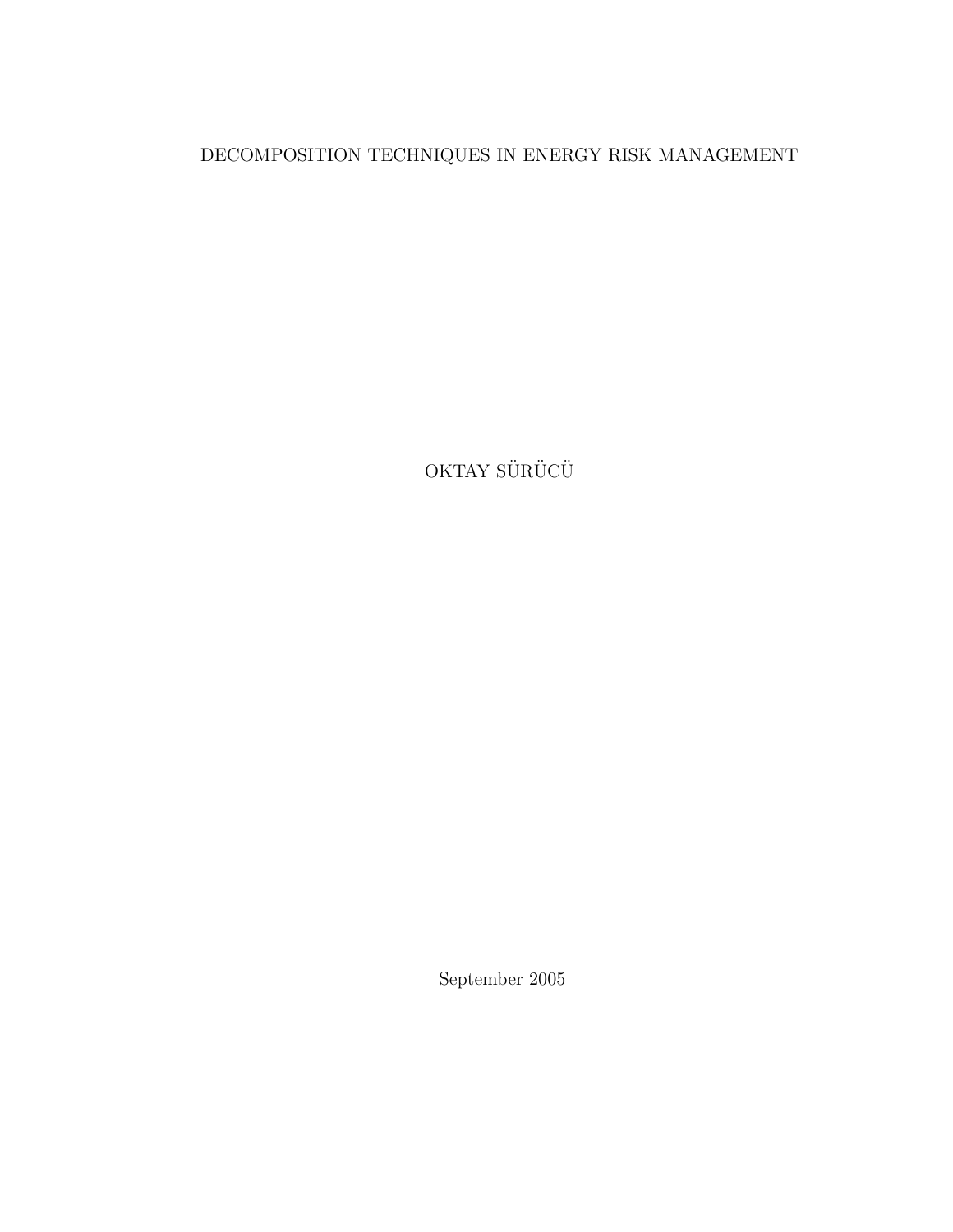#### DECOMPOSITION TECHNIQUES IN ENERGY RISK MANAGEMENT

### A THESIS SUBMITTED TO THE GRADUATE SCHOOL OF APPLIED MATHEMATICS OF THE MIDDLE EAST TECHNICAL UNIVERSITY

BY

OKTAY SÜRÜCÜ

### IN PARTIAL FULFILLMENT OF THE REQUIREMENTS FOR THE DEGREE OF MASTER OF SCIENCE IN THE DEPARTMENT OF FINANCIAL MATHEMATICS

SEPTEMBER 2005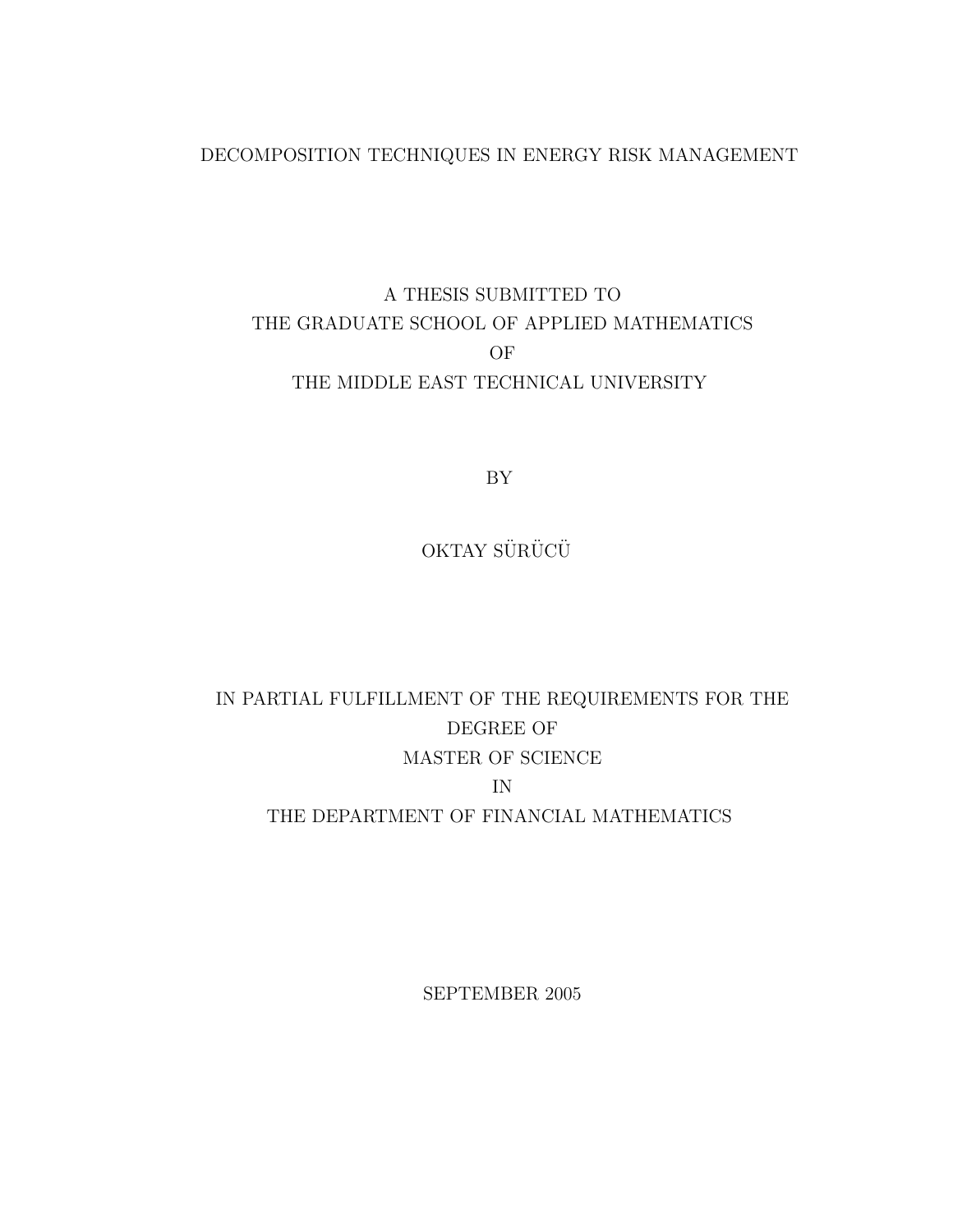Approval of the Graduate School of Applied Mathematics

Prof. Dr. Ersan AKYILDIZ Director

I certify that this thesis satisfies all the requirements as a thesis for the degree of Master of Science.

> Prof. Dr. Hayri KÖREZLIOĞLU Head of Department

This is to certify that we have read this thesis and that in our opinion it is fully adequate, in scope and quality, as a thesis for the degree of Master of Science.

> Assist. Prof. Dr. Esma GAYGISIZ Supervisor

Examining Committee Members

Assist. Prof. Dr. Esma GAYGISIZ

Prof. Dr. Osman SEVAİOĞLU

Prof. Dr. Gerhard Wilhelm WEBER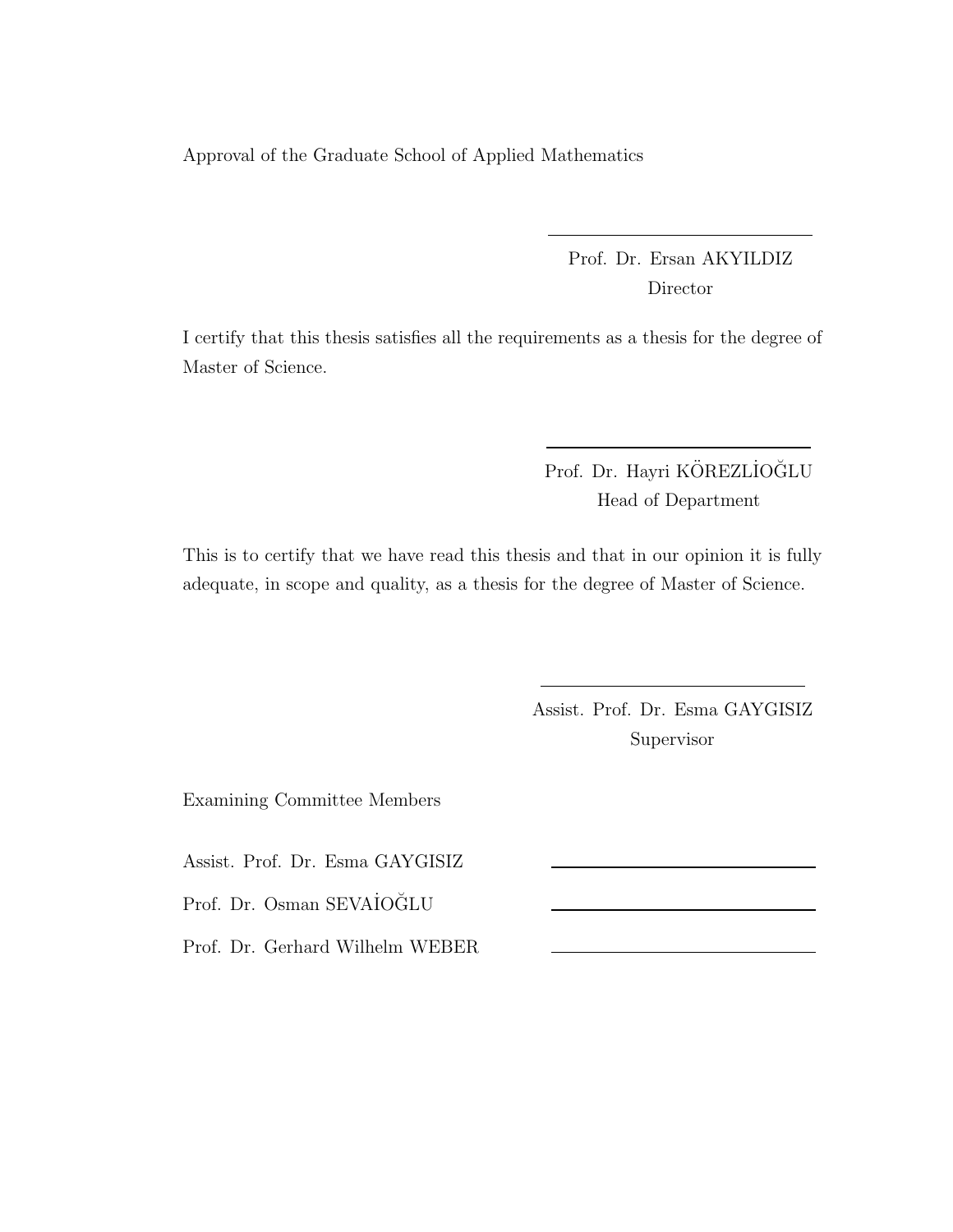## **ABSTRACT**

### DECOMPOSITION TECHNIQUES IN ENERGY RISK MANAGEMENT

Oktay Sürücü M.Sc., Department of Financial Mathematics Supervisor: Assist. Prof. Dr. Esma Gaygısız

September 2005, 109 pages

The ongoing process of deregulation in energy markets changes the market from a monopoly into a complex one, in which large utilities and independent power producers are no longer suppliers with guaranteed returns but enterprisers which have to compete. This competence has forced utilities to improve their efficiency. In effect, they must still manage the challenges of physical delivery while operating in a complex market characterized by significant volatility, volumetric uncertainty and credit risk. In such an environment, risk management gains more importance than ever.

In order to manage risk, first it must be measured and then this quantified risk must be utilized optimally. Using stochastic programming to construct a model for an energy company in liberalized markets is useful since it provides a generic framework to model the uncertainties and enable decisions that will perform well. However, the resulting stochastic programming problem is a large-scale one and decomposition techniques are needed to solve them.

Keywords: Energy markets, risk management, stochastic programming, decomposition techniques.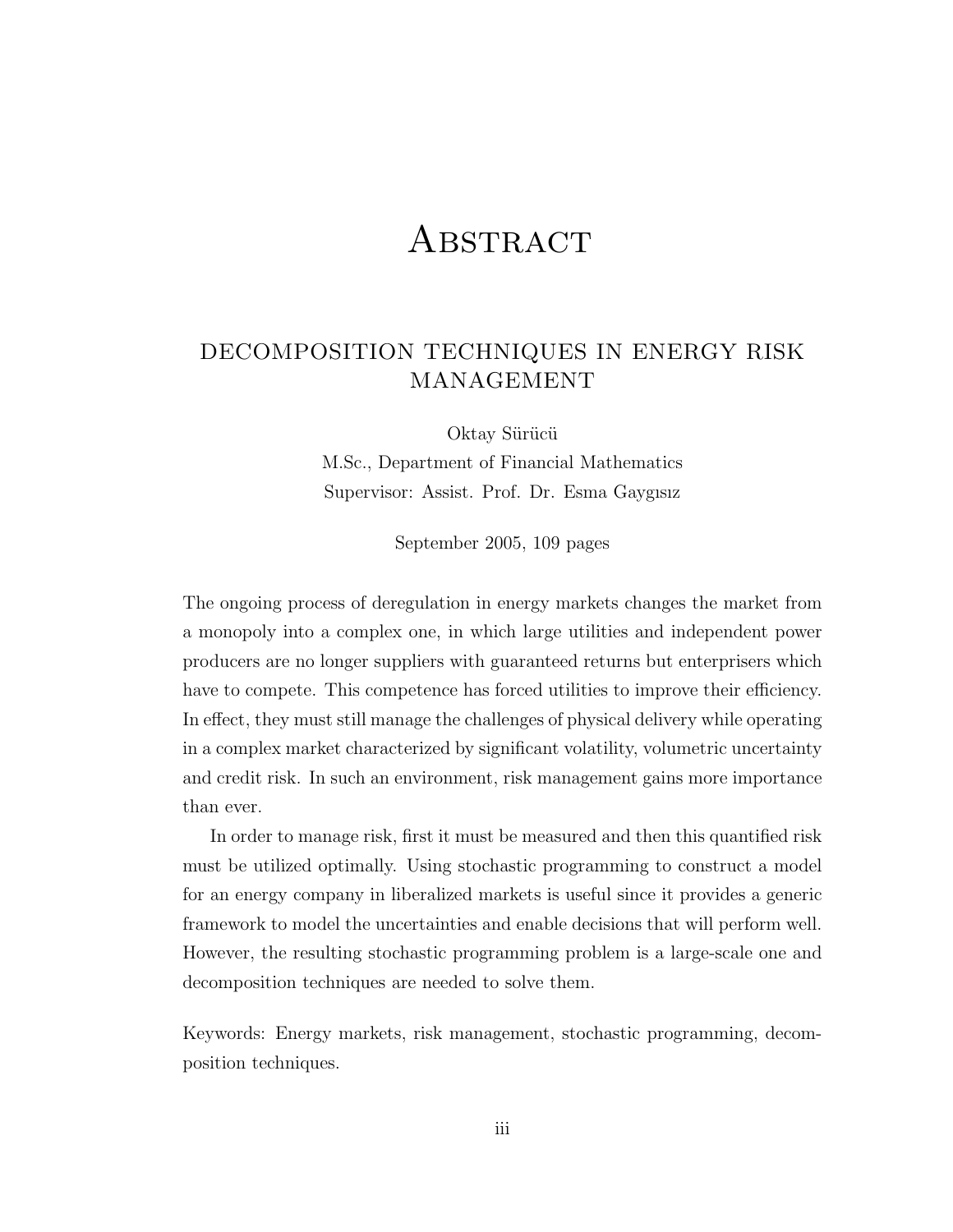# $OZ$

### ENERJİ RİSKİ YÖNETİMİNDE DEKOMPOSİZYON **TEKNİKLERİ**

Oktay Sürücü Yüksek Lisans, Finansal Matematik Bölümü Tez Yöneticisi: Yrd. Doç. Dr. Esma Gaygısız

Eylül 2005,  $109$  sayfa

Enerji marketlerinde hala devam etmekte olan özelleştirme süreci, bu marketlerin monopol yapısını daha kompleks hale dönüştürmektedir. Onceden kazançları garanti olan büyük şirketler ve bağımsız enerji üreticileri bu değişimle birlikte rekabet halinde olan girişimcilere dönüşmektedirler. Bu rekabet, şirketlerin verimliliklerini artırmalarına zorlamaktadır. Fiziksel sevkiyatın yanı sıra; büyük volatilite, hacimsel belirsizlik ve kredi riskiyle tanımlanan bir markette yer almanın zorluklarıyla da mücadele etmektedirler. Böyle bir ortamda risk yönetimi evvelkinden çok daha fazla önem kazanmaktadır.

Riski yönetebilmek için ilk olarak riskin ölçümü yapılmalı ve bundan elde  $\alpha$ edilen risk miktarı en uygun şekilde kullanılmalıdır. Özelleştirilmiş bir markette yer alan bir enerji firmasının modelini oluştururken stokastik programlama kullanması, bu yöntemin belirsizlikleri modellemede iyi olmasından ve iyi sonuç vermesinden dolayı doğru bir adım olacaktır. Fakat ortaya çıkacak problemin genişliği sonuca ulaşmak için dekomposizyon tekniklerini gerekmektedir.

Anahtar Kelimeler: Enerji piyasaları, risk yönetimi, stokastik programlama, dekomposizyon teknikleri.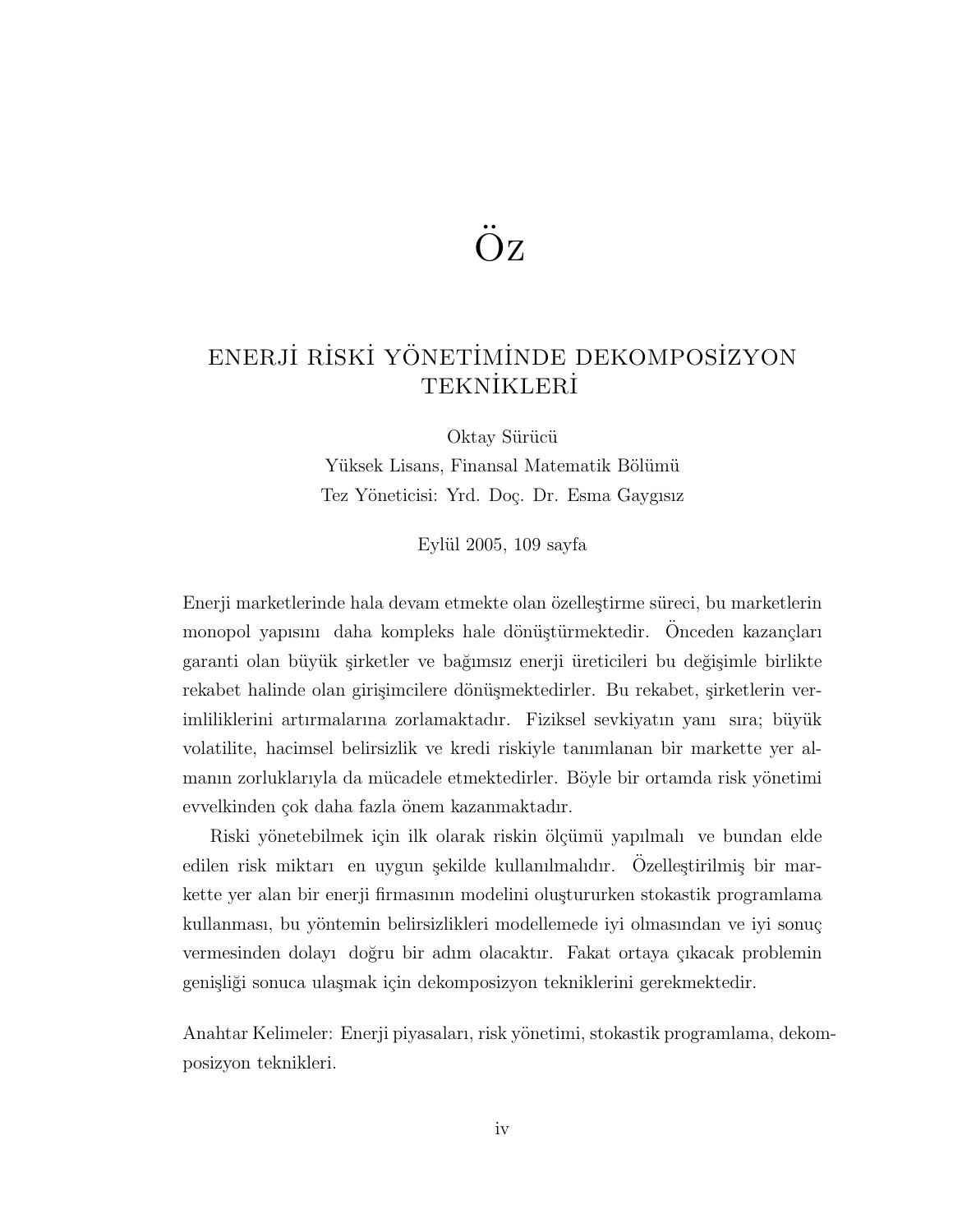To my niece Dide...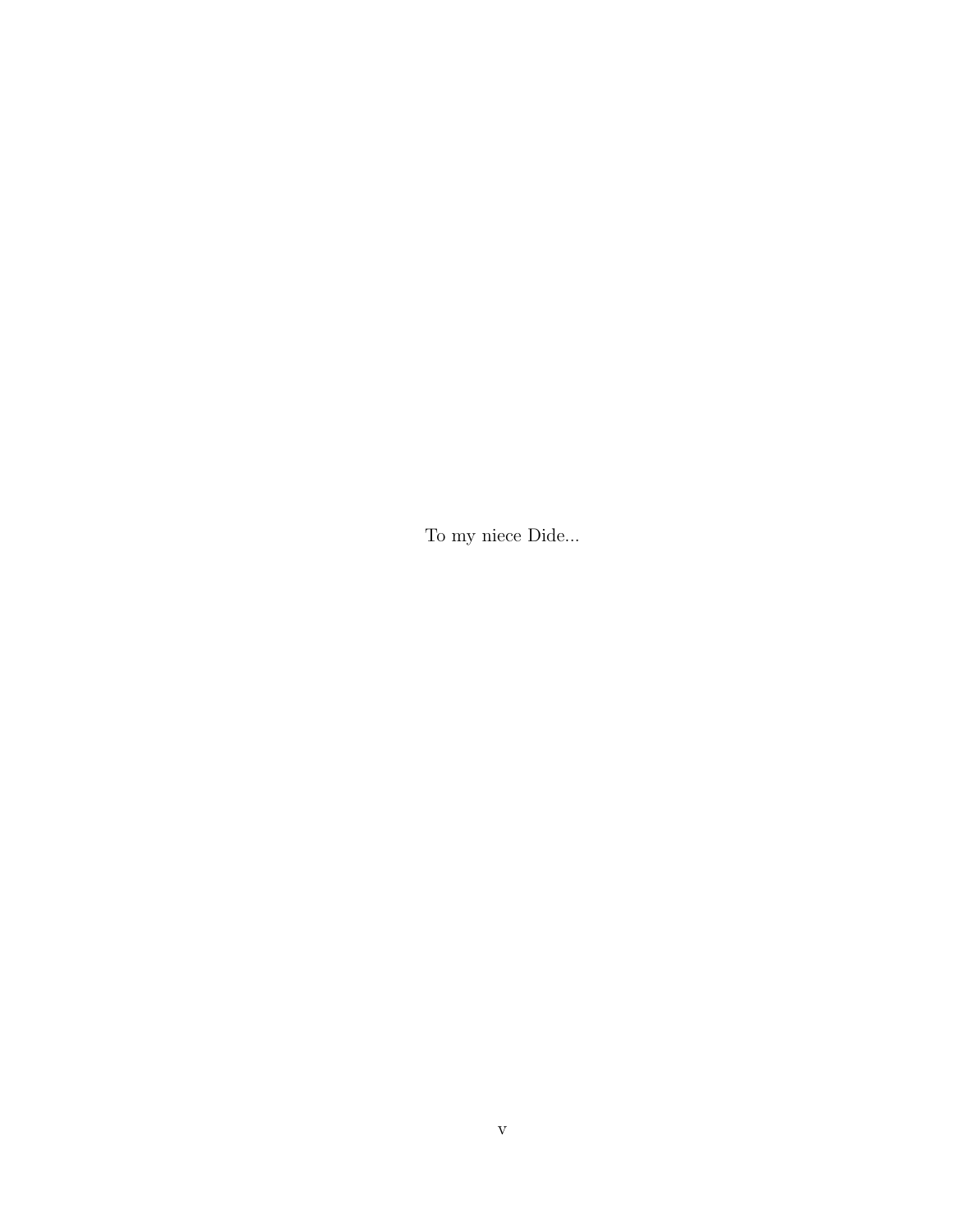## **ACKNOWLEDGMENTS**

I would like to take this as an opportunity to express my sincere gratitude to my thesis supervisor, Assist. Prof. Dr. Esma Gaygısız for her patience, constant guidance, valuable advice and encouragement in the completion of this thesis.

I would also like to thank my family and friends for their support, encouragement and concern that they have been giving me all the time.

I should not forget any of the members of the Institute of Applied Mathematics, especially Prof. Dr. Aydın Aytuna and Nejla Erdoğdu, who motivated me throughout this work.

Last but not least, hugs to Ayşegül İşcanoğlu, Başak Şener, Çağrı Ökten, Çekdar Vakıfahmetoğlu, Derya Altıntan, Emre Tiftik, Gül Değirmenci and Yeliz Yolcu Okur for their kindness and much else.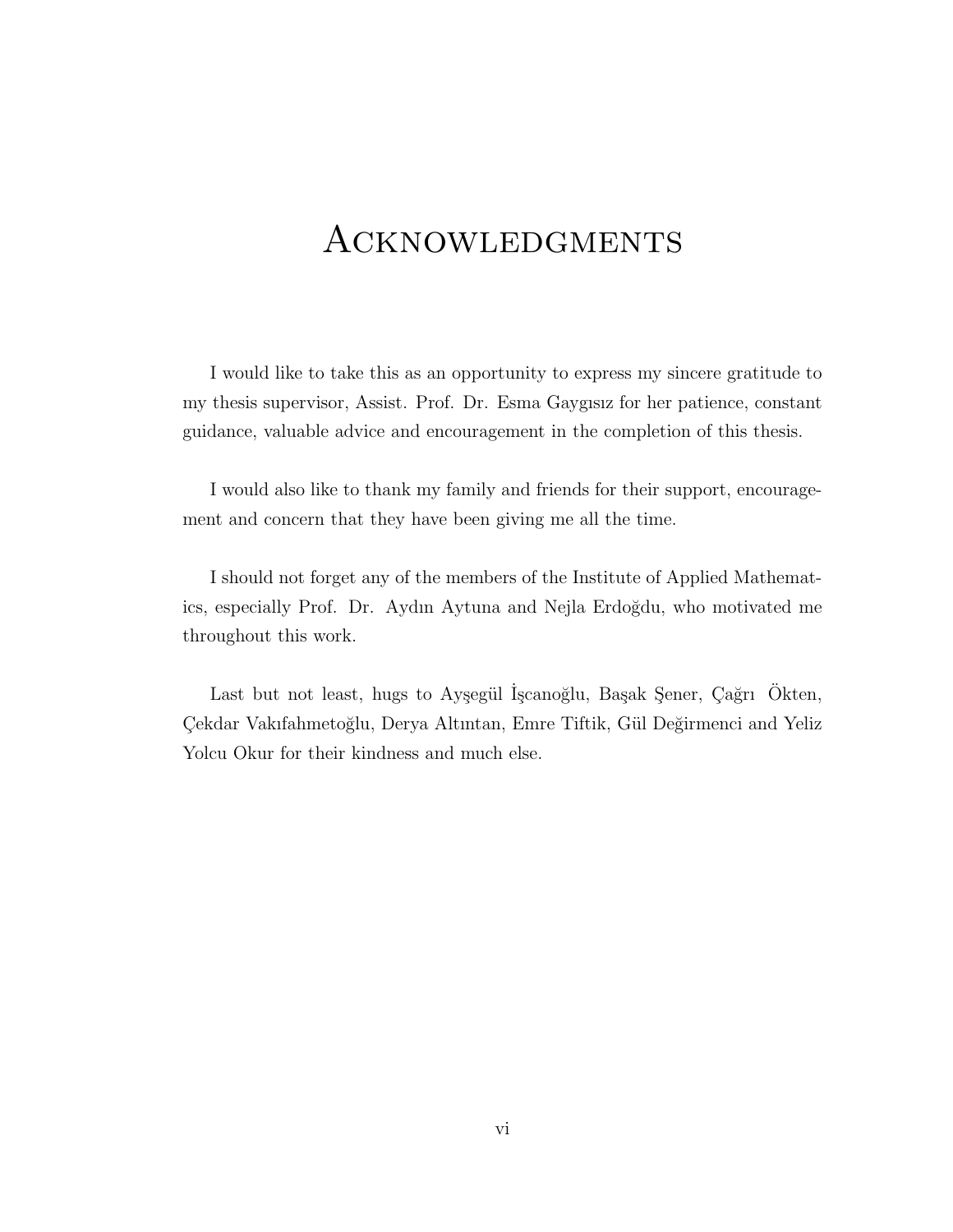# TABLE OF CONTENTS

|   |     |                |                                                                    | $\overline{111}$                 |  |  |  |
|---|-----|----------------|--------------------------------------------------------------------|----------------------------------|--|--|--|
|   |     |                |                                                                    | iv                               |  |  |  |
|   |     |                |                                                                    | vi                               |  |  |  |
|   |     |                |                                                                    | vii                              |  |  |  |
|   |     |                |                                                                    | $\mathbf{X}$                     |  |  |  |
|   |     |                |                                                                    | xi                               |  |  |  |
|   |     | <b>CHAPTER</b> |                                                                    |                                  |  |  |  |
| 1 |     |                |                                                                    | $\mathbf{1}$                     |  |  |  |
| 2 | 2.1 |                |                                                                    | $\overline{4}$<br>$\overline{7}$ |  |  |  |
| 3 | 15  |                |                                                                    |                                  |  |  |  |
|   | 3.1 |                |                                                                    | 15                               |  |  |  |
|   |     | 3.1.1          |                                                                    | 16                               |  |  |  |
|   |     | 3.1.2          |                                                                    | 18                               |  |  |  |
|   |     | 3.1.3          |                                                                    | 19                               |  |  |  |
|   |     | 3.1.4          |                                                                    | 21                               |  |  |  |
|   | 3.2 |                |                                                                    | 24                               |  |  |  |
|   |     | 3.2.1          | Hedging in Electricity Markets                                     | 25                               |  |  |  |
|   |     | 3.2.2          | Mean-Variance Portfolio Optimization $\ldots \ldots \ldots \ldots$ | 27                               |  |  |  |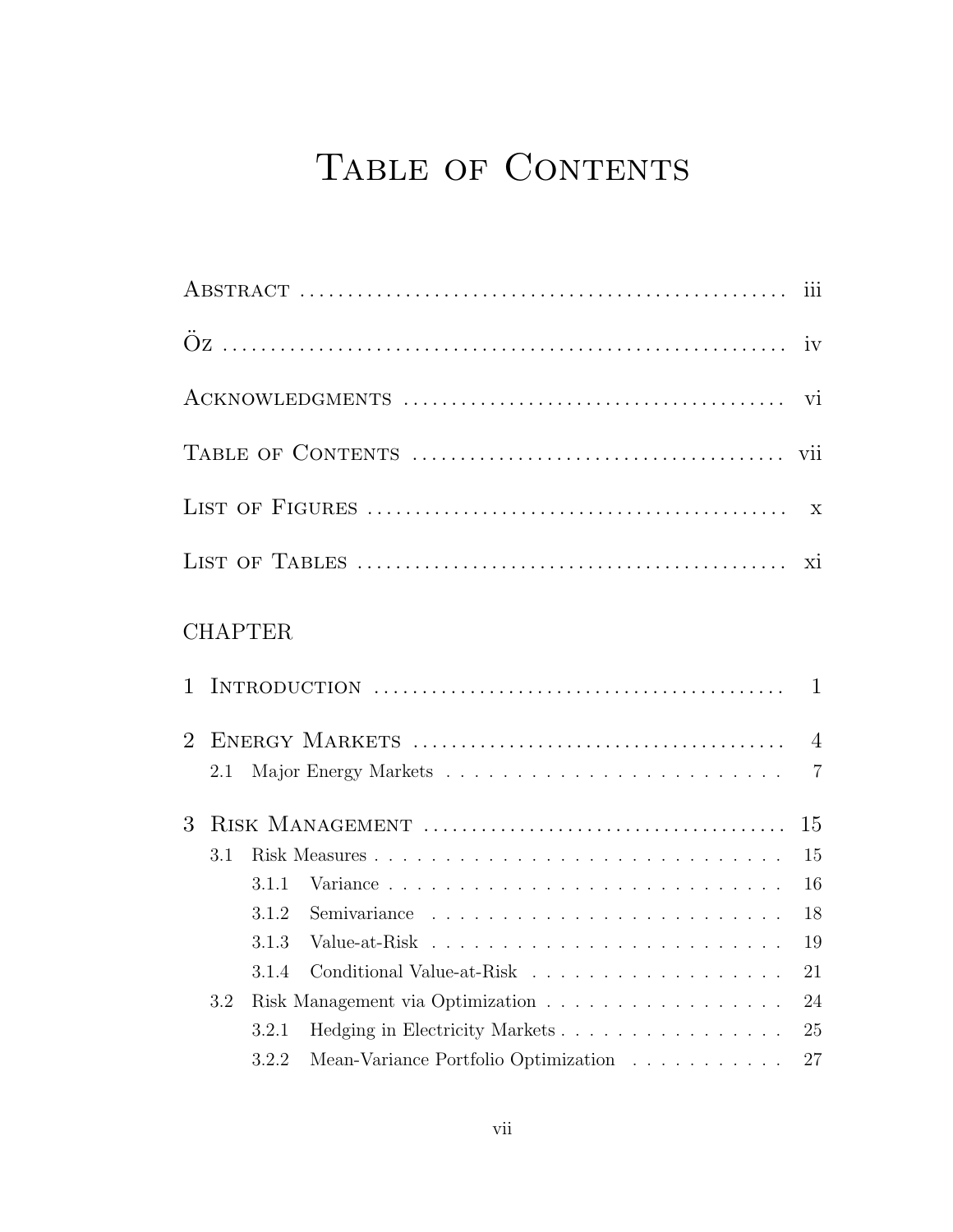|                |     | 3.2.3 | Portfolio Optimization via VaR                                                                    | 28 |  |
|----------------|-----|-------|---------------------------------------------------------------------------------------------------|----|--|
|                |     | 3.2.4 | Portfolio Optimization via CVaR                                                                   | 30 |  |
| 4              |     |       | EXAMPLES OF RISK MANAGEMENT MODELS IN ENERGY                                                      |    |  |
|                |     |       |                                                                                                   | 32 |  |
|                | 4.1 |       |                                                                                                   | 33 |  |
|                |     | 4.1.1 |                                                                                                   | 35 |  |
|                |     | 4.1.2 |                                                                                                   | 38 |  |
|                | 4.2 |       |                                                                                                   |    |  |
|                |     | 4.2.1 |                                                                                                   | 44 |  |
|                |     | 4.2.2 | Minimax Stochastic Programming                                                                    | 45 |  |
|                | 4.3 |       |                                                                                                   | 48 |  |
|                | 4.4 |       |                                                                                                   | 54 |  |
|                |     | 4.4.1 |                                                                                                   | 54 |  |
|                |     | 4.4.2 | The Value-at-Risk Approach                                                                        | 58 |  |
| $\overline{5}$ |     |       | STOCHASTIC PROGRAMMING AND DECOMPOSITION TECH-                                                    |    |  |
|                |     |       |                                                                                                   | 68 |  |
|                | 5.1 |       |                                                                                                   | 69 |  |
|                | 5.2 |       |                                                                                                   | 73 |  |
|                |     | 5.2.1 |                                                                                                   | 76 |  |
|                | 5.3 |       |                                                                                                   | 78 |  |
|                |     | 5.3.1 |                                                                                                   | 78 |  |
|                |     | 5.3.2 | Minimax Approach $\hfill\ldots\ldots\ldots\ldots\ldots\ldots\ldots\ldots\ldots\ldots\ldots\ldots$ | 80 |  |
|                | 5.4 |       |                                                                                                   | 81 |  |
|                |     | 5.4.1 |                                                                                                   | 82 |  |
|                |     | 5.4.2 | Dantzig-Wolfe Decomposition                                                                       | 99 |  |
| 6              |     |       |                                                                                                   |    |  |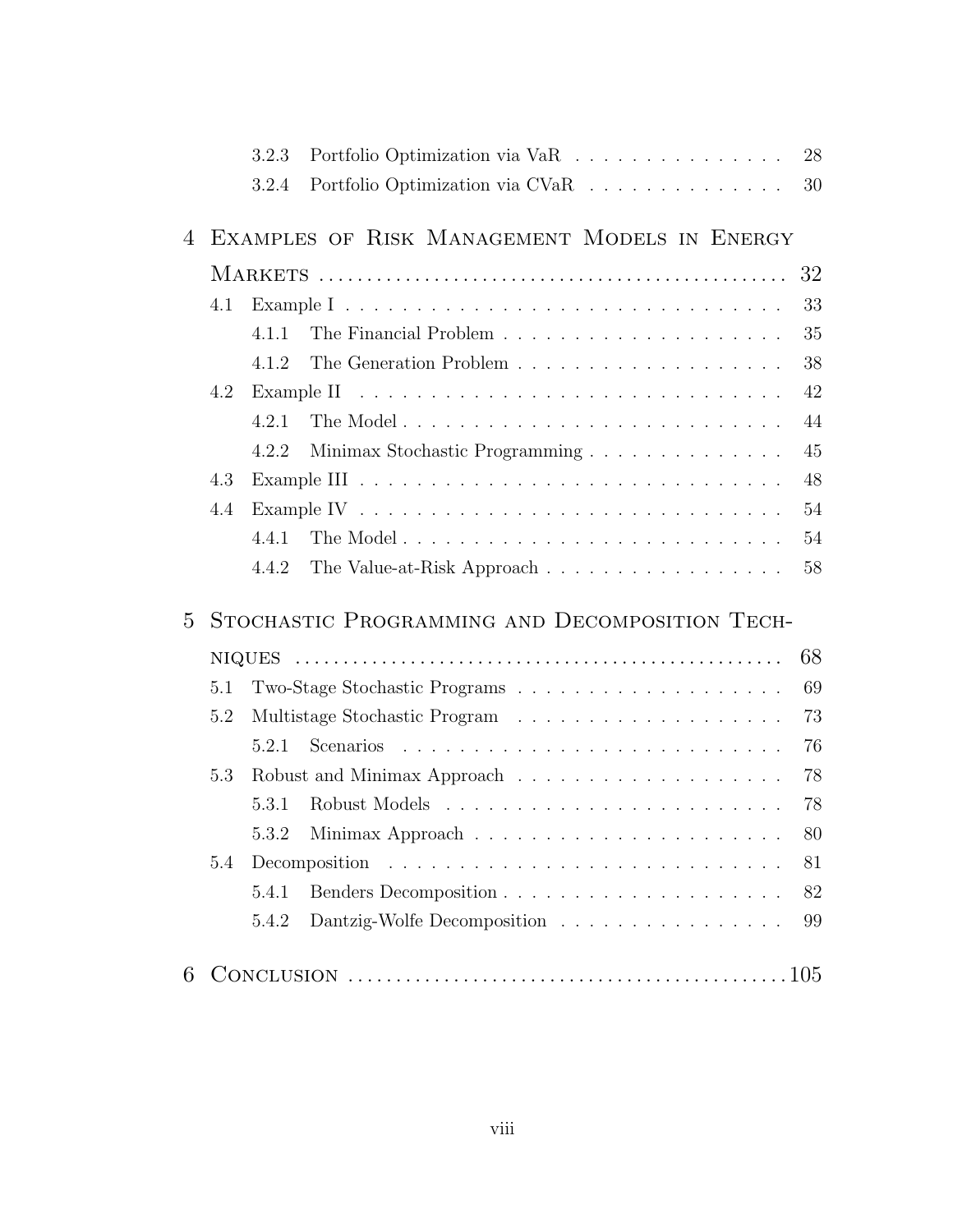|--|--|--|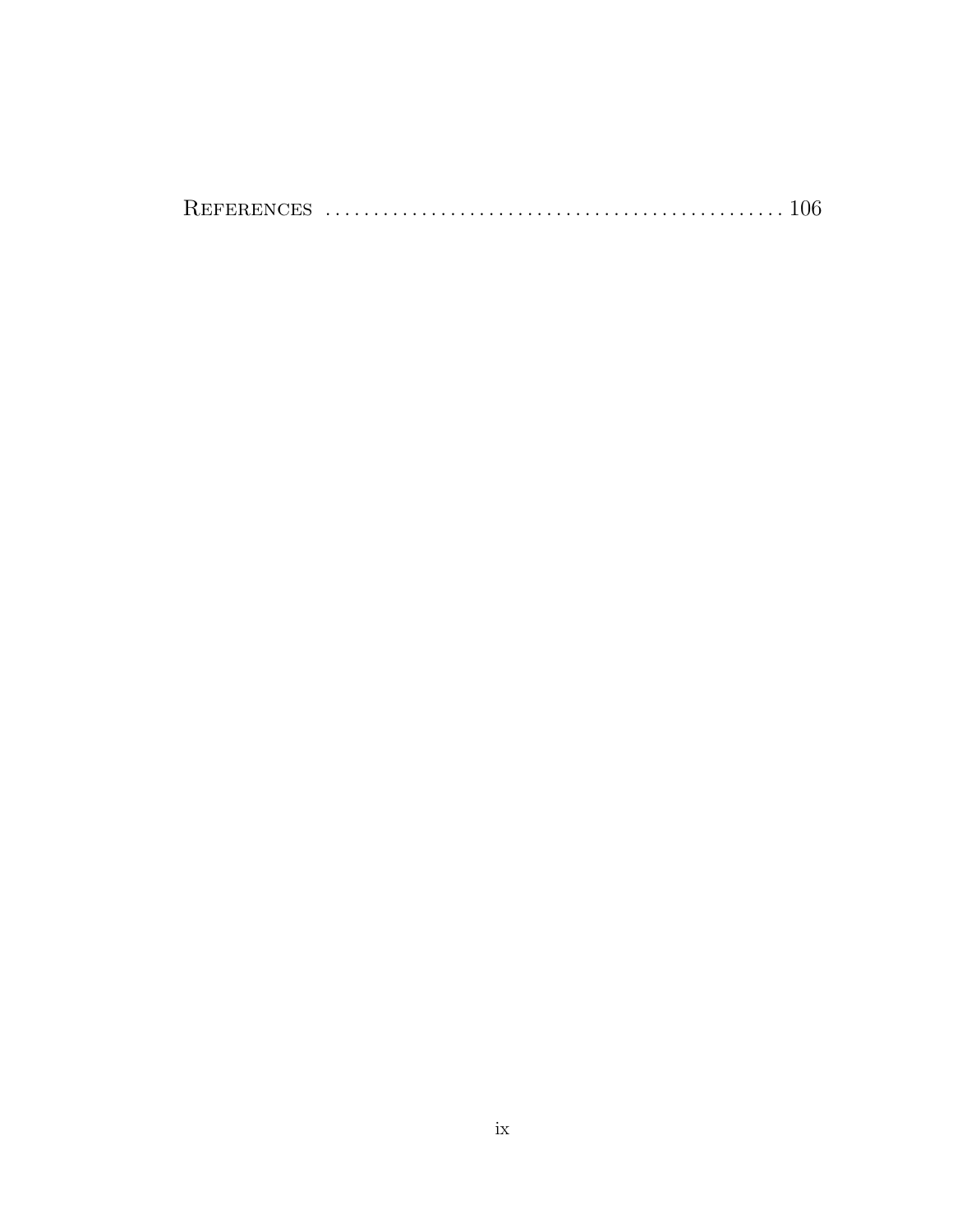# LIST OF FIGURES

| 2.1 | $Electricity$ market participants structure before deregulation. $\ldots$                      | $5\overline{)}$ |
|-----|------------------------------------------------------------------------------------------------|-----------------|
| 2.2 | Market participants structure after deregulation (Australia). $\ldots$                         | 6               |
| 2.3 | Average daily price per MWh in NOK (Norwegian krone) at Noor                                   |                 |
|     |                                                                                                | 10              |
| 3.1 | <i>Calculating VaR from portfolio loss distribution</i> $\ldots \ldots \ldots \ldots$ 19       |                 |
| 3.2 |                                                                                                | 22              |
| 5.1 | $Scenario\ tree.\ \dots\dots\dots\dots\dots\dots\dots\dots\dots\dots\dots\dots\dots\dots\dots$ | 77              |
| 5.2 | Dual angular structure of a two-stage stochastic program. $\ldots$ .                           | 86              |
|     | 5.3 Example of the process of the L-Shaped decomposition algorithm                             |                 |
|     |                                                                                                | 92              |
| 5.4 | Stages and decisions for a three-period problem $[8]$ . 96                                     |                 |
| 5.5 | Block angular structure of a two-stage stochastic program. $\ldots$ 103                        |                 |
|     |                                                                                                |                 |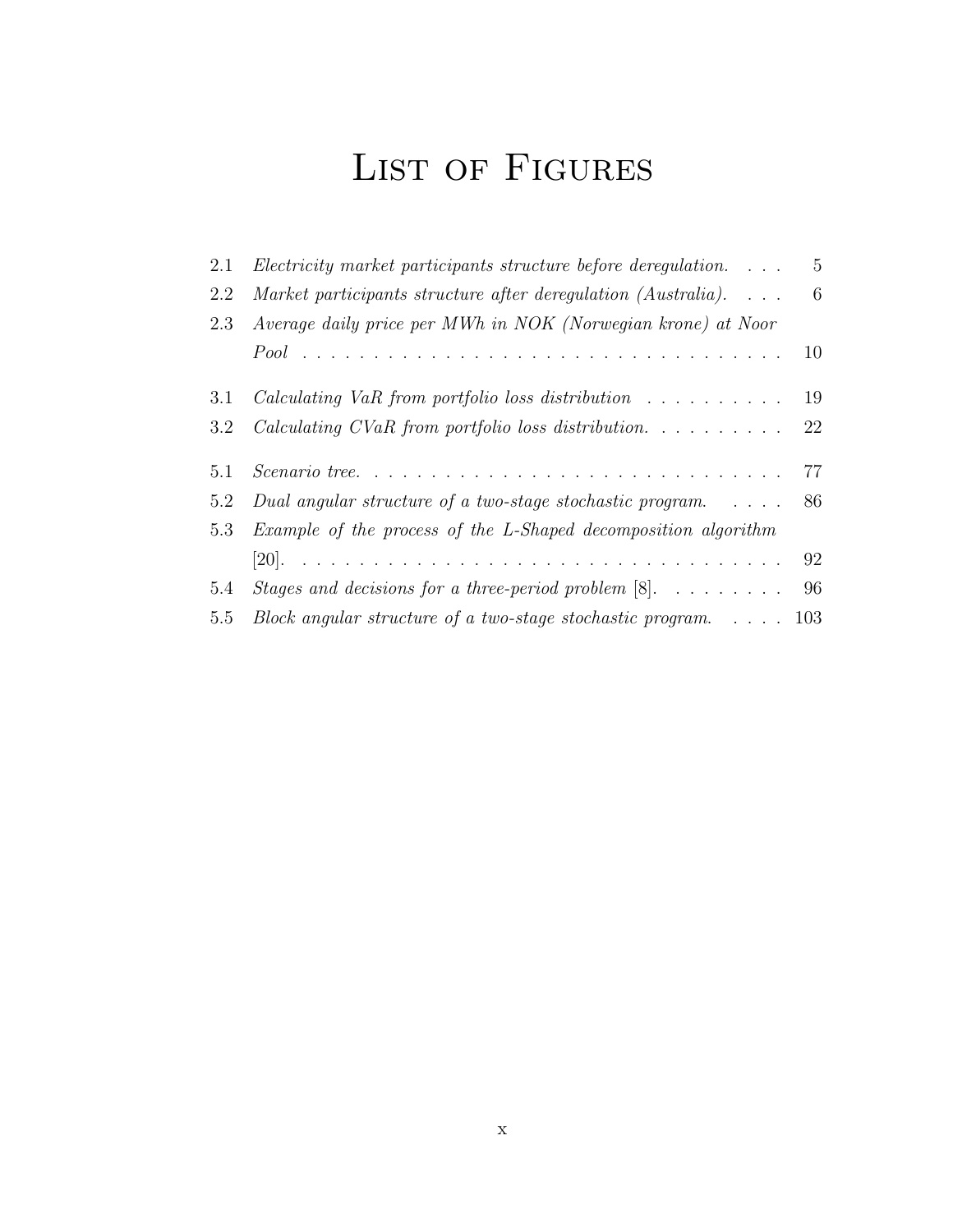# LIST OF TABLES

2.1 Differences between money and energy markets [29]. . . . . . . . . . 11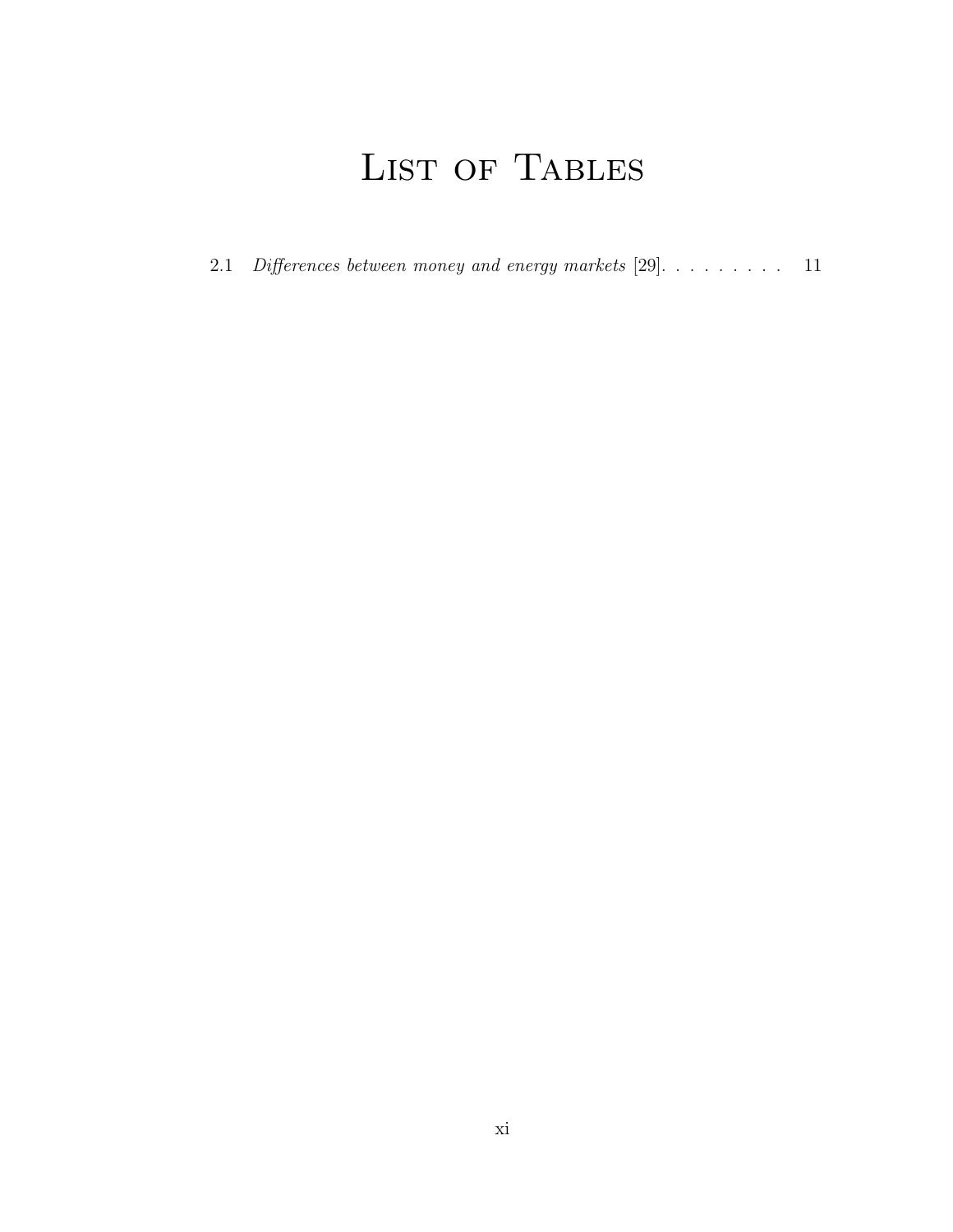## CHAPTER 1

## **INTRODUCTION**

In the world of business, all firms face a variety of risks, which affect their financial performance and valuation. To stay alive and to improve itself, a firm should consider these risks in depth. At this point, risk management for firms in all business becomes a major subject. This is also supported by the recent surveys, which showed that risk management is ranked by financial executives as one of their most important objectives. The first step to manage risk is to quantify it via risk measures in order to be able to adjust the portfolios of firms in a convenient way. The choice of the risk measure is a crucial factor, since it determines in which way extreme losses are avoided. However, only knowing the amount of risk is not enough. In order to manage risk, quantified risk must be utilized optimally. Firms generally measure their risk relative to their portfolios. In risk management they either maximize expected return of their portfolio subject to constraints on risk of it or minimize risk of the portfolio subject to constraints on expected return of it.

When an energy company in liberalized markets is considered, risk management becomes much more vital, since the company operates in a much more complex market, where there is high volatility in terms of commodity prices and traded volumes. Moreover lacking liquidity, tremendous volatility, non-normal distributions and market incompleteness are further characteristics of energy mar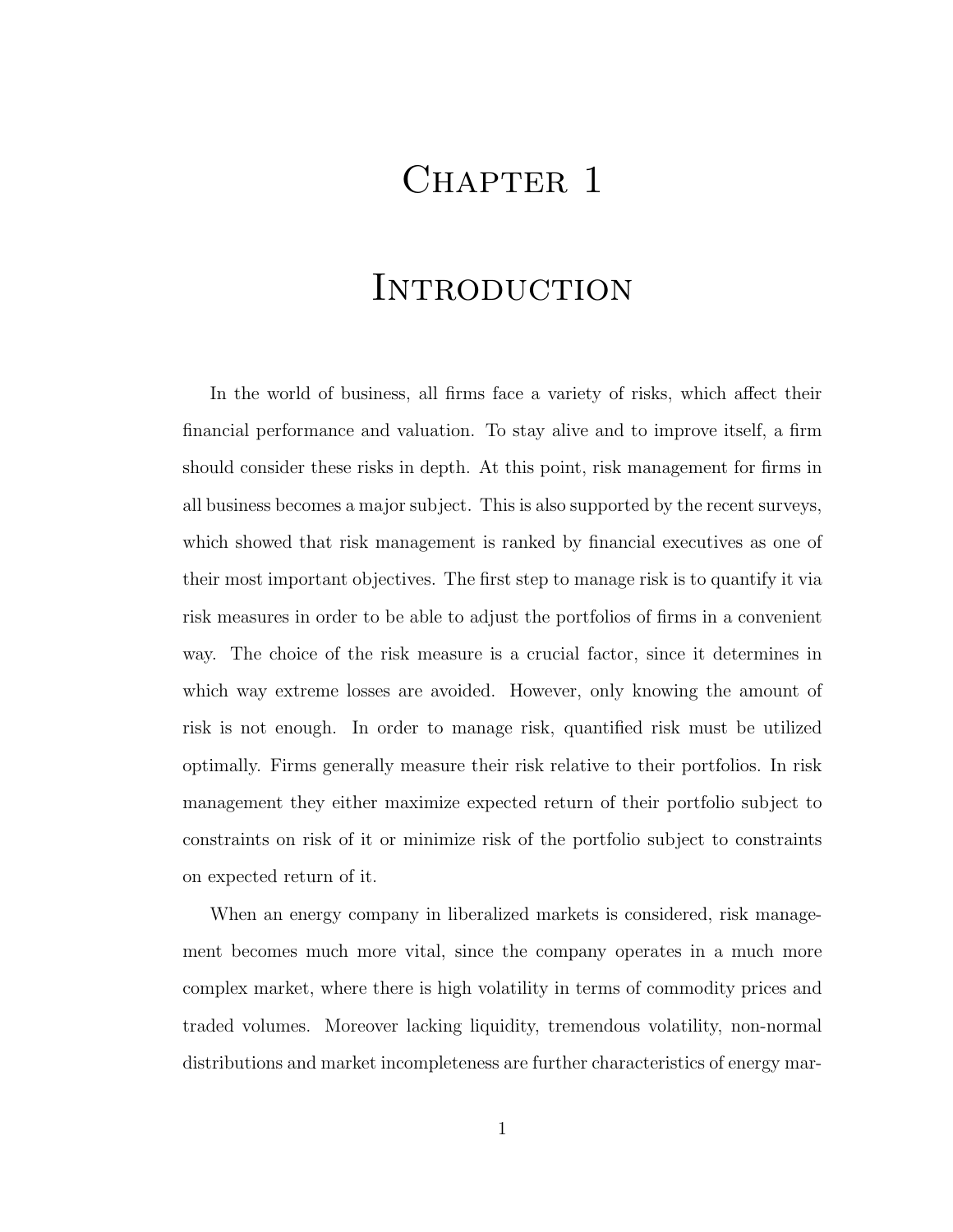kets that differs it from financial markets. Being a major energy market, the electricity market especially distinguishes itself by the transmission constraints and the non-storability of electricity. Because of these characteristics that differ energy markets form financial ones, the risk management ideas developed for financial markets are not directly applicable to them.

Beside this, a portfolio for an energy company may include the generation facilities it owns other than financial instruments e.g. nuclear, hydro, wind, gas and thermal plants. To be able to fulfill its obligations, which may be the contracts that it sold, the company may add some other contracts (contracts of other companies) to its portfolio from an energy market. Hence, the resulting portfolio needs additional attention in term of risk management.

Portfolios of energy firms can be modelled via stochastic programming, since it provides a generic framework to model these uncertainties and enable decisions that will perform well in the general case. In stochastic programming uncertain data is assigned a probability distribution and a mathematical programming model is formed, whose successful solution will yield a decision that will outperform decisions based on deterministic data.

The size of a stochastic programming problem grows proportionally to the number of possible realizations of the uncertain parameters. Since the decisions are taken under uncertainty, it is usually advantageous to consider numerous possible scenarios over a large number of time periods. Thus, the resulting stochastic program is a large-scale one and the solution of it is intractable. The only means available to solve them is via decomposition. Decomposition refers to the strategy of breaking up a large, difficult-to-solve problem into smaller, easier-to-solve problems, such that the solutions to the decomposed problems can be used to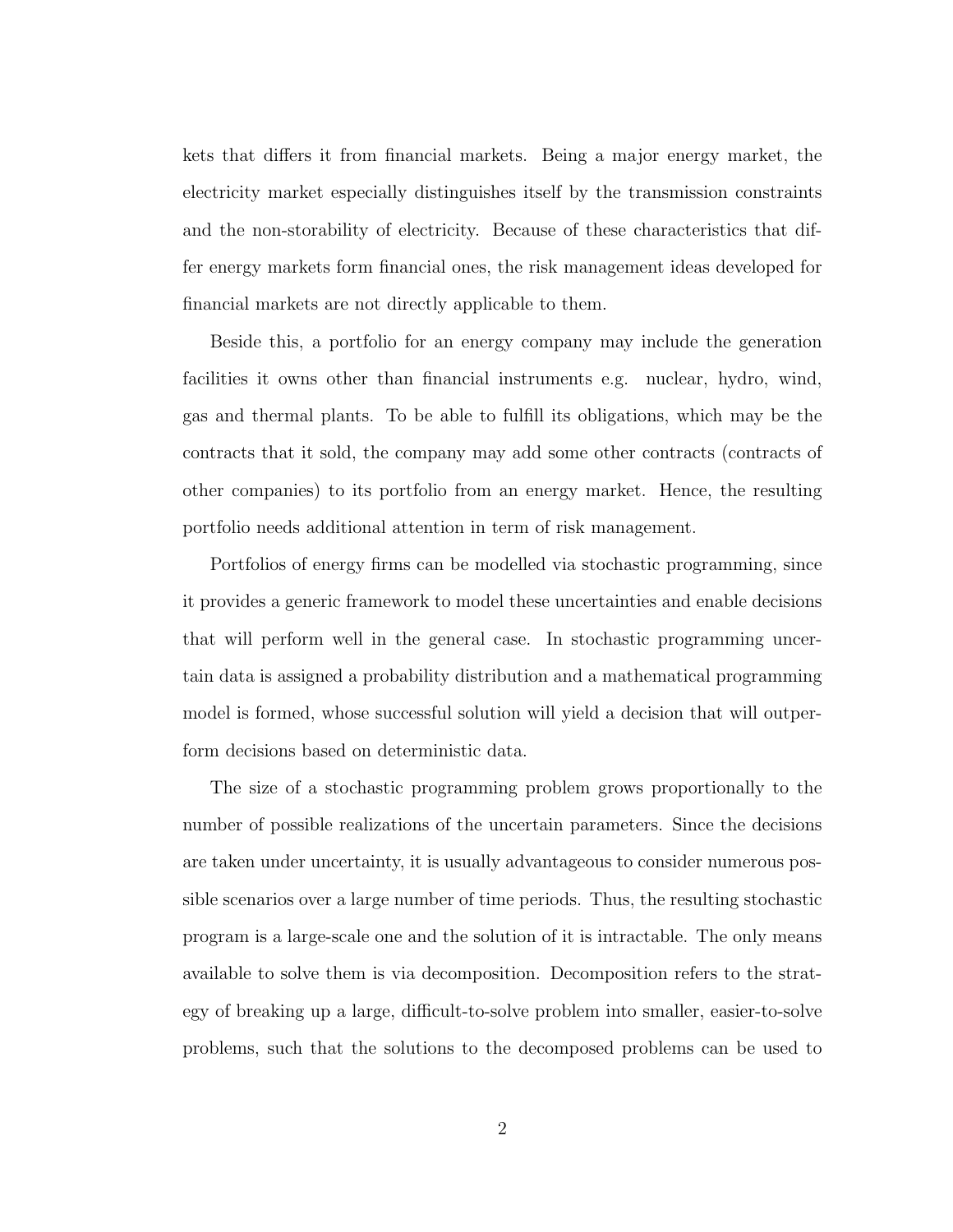obtain the solution to the larger problem.

This thesis aims to study decomposition techniques to solve large scale stochastic programming models constructed in order to manage risk of a firm in energy markets.

In Chapter 2, detailed information about energy markets is introduced. In particular, causes for deregulation, its effects on these markets and the characteristics of energy prices are provided.

In Chapter 3, the subject of risk management, including risk measures and risk management via optimization, is discussed with the aim of applying it to energy markets.

In Chapter 4, four examples of energy models are presented in order to show the structure of these models and to see how they can be solved.

In Chapter 5, stochastic programming, by which optimization problems under uncertainty are modelled, and decomposition techniques that help to solve large scale stochastic programming problems are introduced.

Finally, the conclusion is given in Chapter 6.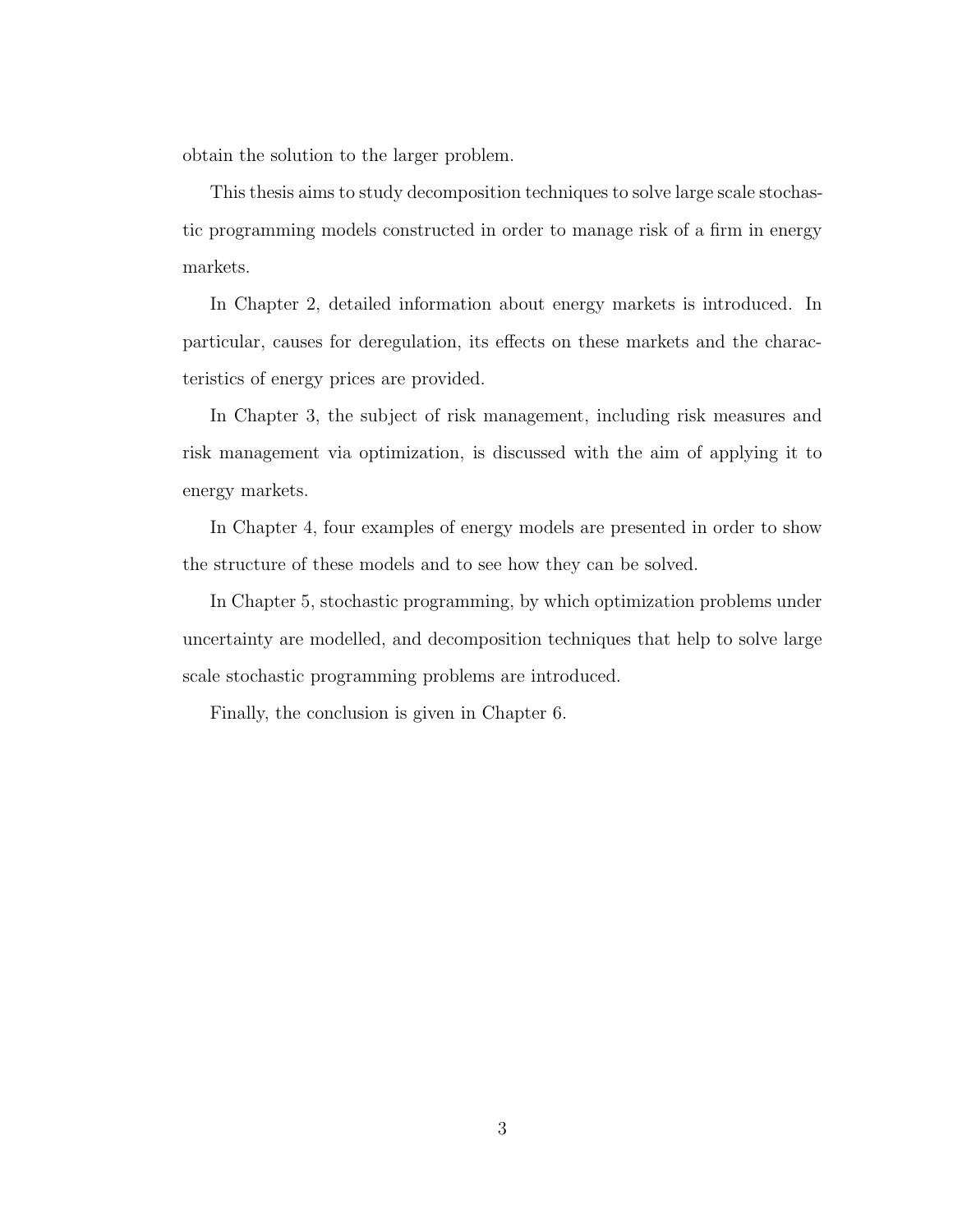## CHAPTER 2

## ENERGY MARKETS

Energy is one of the major vital points for business. The reason for this is the extensive usage of it, which gives birth to the construction of markets for energy. Energy markets all around the world are in change due to deregulation, causing these markets to change exceedingly. To have a meaningful understanding, the characteristics of energy markets before and after deregulation are considered in this chapter.

Before deregulation, energy markets were monopoly markets, in which there were no or little freedom for market consumers to chose their electricity suppliers, for example. There were only one or few market players who could directly influence the market, due to this monopoly structure of the markets. Thus, risk management was often reducible to pure price risk management and at least the major utilities were able to transfer the realized economic losses ultimately back onto the consumer base. As a consequence, risk management issues demanded less management attention in companies. The basic structure of an electricity market before deregulation is shown in Figure 2.1.

Deregulation, one of the primal objective of which is to introduce competition in the wholesale market, takes place in energy markets in many parts of the world. The changes in electricity markets were initiated by a realization that generation and distribution functions need not be monopolies, a feeling that public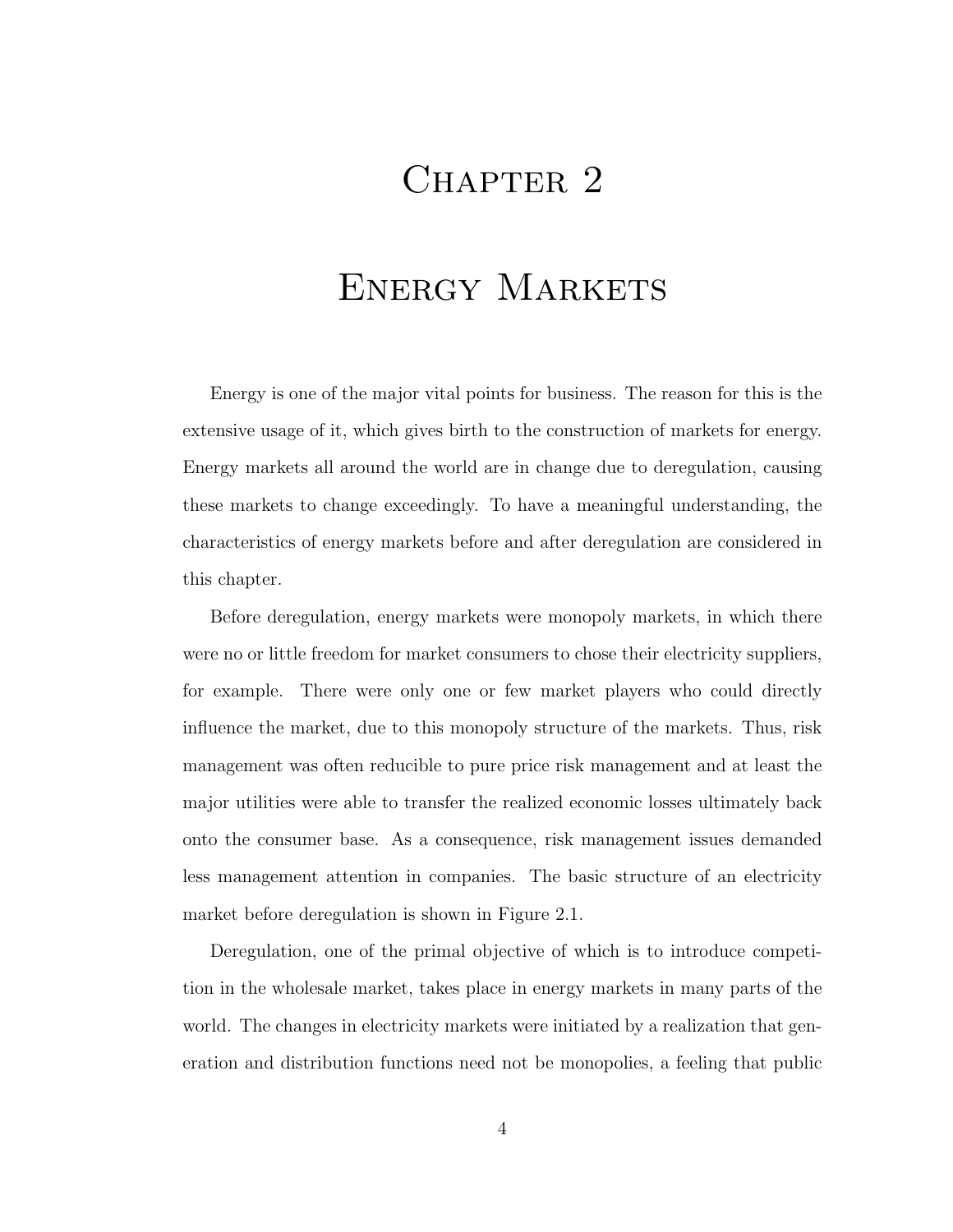

Figure 2.1: Electricity market participants structure before deregulation.

service obligations are no longer necessary, the cost reduction potential of competition, increased fuel availability and fuel supply stability, the development of new technologies in power generation and information technology [23].

According to Lai [23], the competitive generation coming with deregulation has four main advantages; cost saving, development of spot market, standardization of market and innovation.

After deregulation, the structure of the markets has changed. There are many market players, and consumers are able to chose their suppliers according to their needs. Figure 2.2, which shows the electricity market participants structure of Australia after deregulation, illustrates this situation. So, large utilities and independent power producers are no longer suppliers with guaranteed returns but enterprisers which have to compete. For example, a new management act became law in Germany on 29 April 1998. Now, German industry as well as private householders have the possibility of choosing their energy supplier for electricity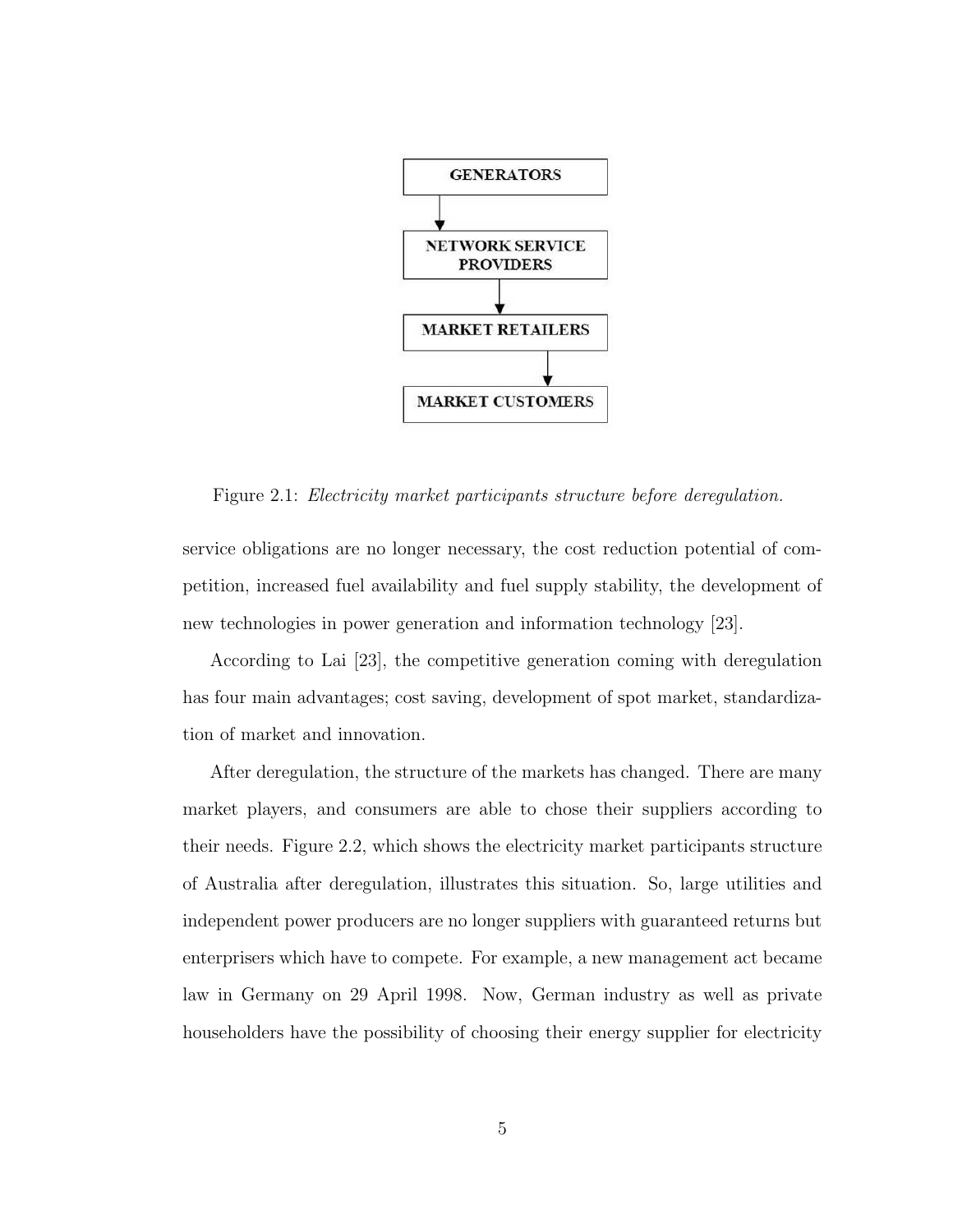

Figure 2.2: Market participants structure after deregulation (Australia).

and gas [27]. This competence has forced utilities to improve their efficiency. In effect, they must still manage the challenges of physical delivery while operating in a complex market characterized by significant volatility, volumetric uncertainty and credit risk.

With deregulation, many energy markets have been established all around the world and some major ones are introduced below. When it comes to the situation in Turkey, to stabilize wholesale prices, a transition period program has being applied until the period when energy prices will be totally determined in a competitive environment. Two main scopes of this program are to guarantee the safety of supply by giving opportunity to powerful firms to enter the market and to grant enough time to market participants, so that they can accommodate the competitive environment. At the end of this transition period, it will be possible to establish a energy exchange, where the prices are totally determined by the market, as in developed countries [4].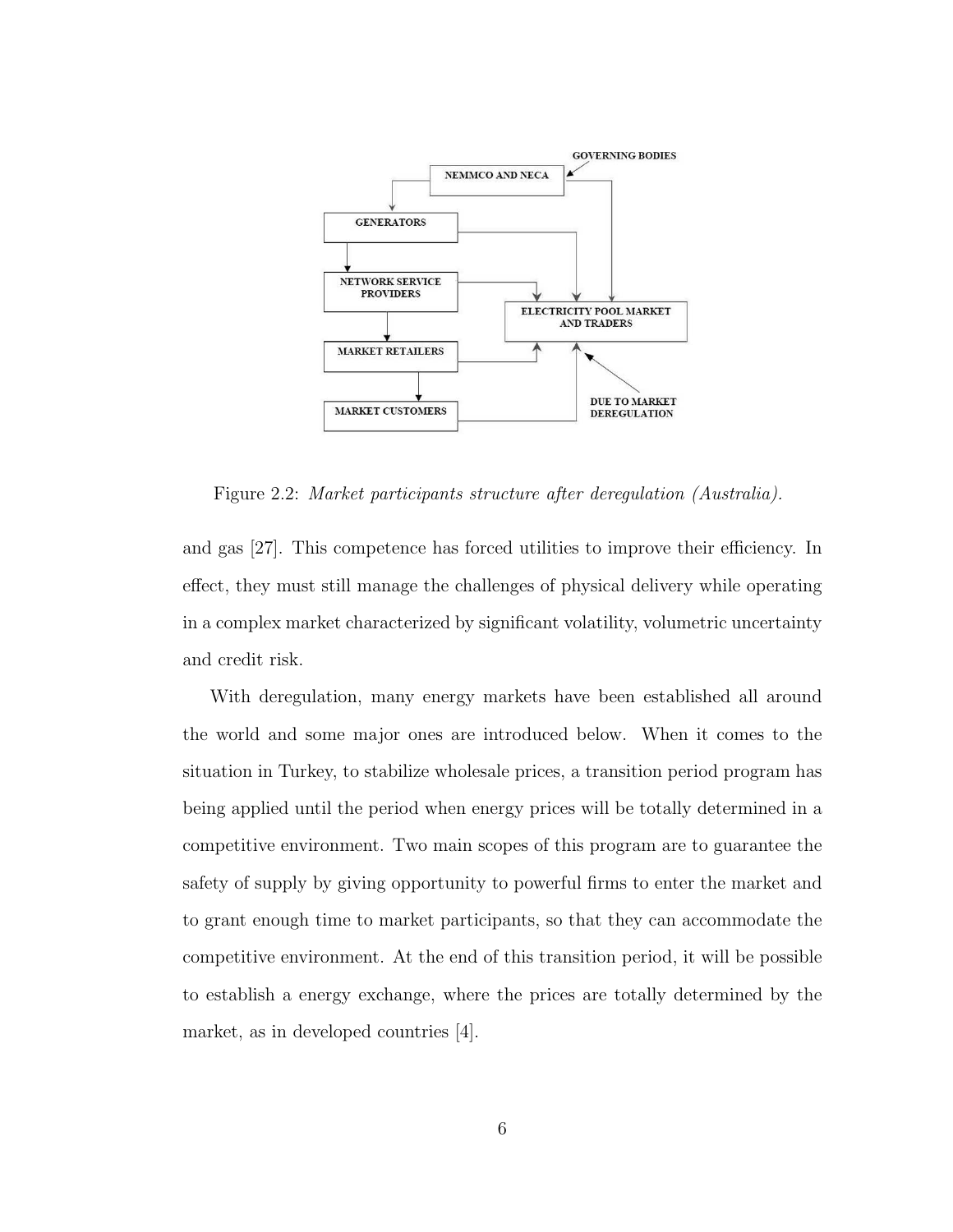### 2.1 Major Energy Markets

#### International Petroleum Exchange (IPE, London, UK)

A group of energy and futures companies founded the IPE in 1980 in London and the first contract, for Gas Oil futures, was launched the following year. Now, it is Europe's leading energy futures and options exchange. The IPE provides a highly regulated marketplace where industry participants use futures and options to minimize their price exposure in the physical energy market. Over \$8 billion daily in underlying value is traded on the IPE [44].

#### New York Mercantile Exchange (NYMEX, New York,USA)

The New York Mercantile Exchange is the world's largest physical commodity futures exchange and the preeminent trading forum for energy and precious metals. The wide array of trading markets provided by the Exchange include futures and options contracts for crude oil, gasoline, heating oil, natural gas, electricity, gold, silver, copper, aluminum, and platinum; futures contracts for coal, propane, and palladium; and options contracts on the price differentials between crude oil and gasoline, crude oil and heating oil, Brent and West Texas Intermediate crude oil, and various futures contract months (calendar spreads) for light, sweet crude; Brent crude; gasoline; heating oil; and natural gas [40].

#### Tokyo Commodity Exchange (TOCOM, Tokyo, Japan)

The Tokyo Commodity Exchange was established in 1984 and in 1999, future trading on gas oil was started. Now, it has 10 listed commodities for futures trading including gasoline, kerosene, gas oil and crude oil [41].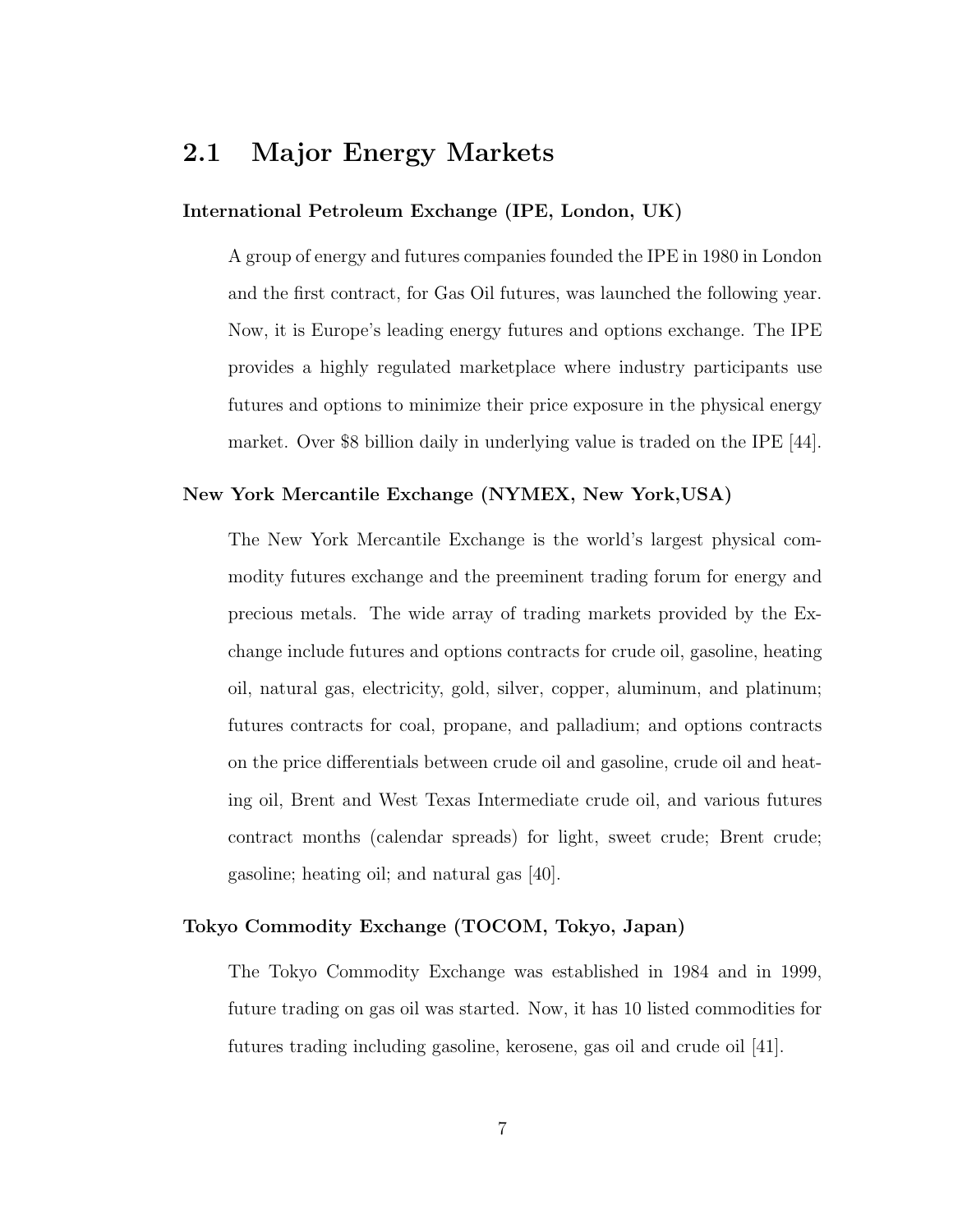#### Singapore Exchange (SGX, Singapore, Singapore)

Singapore Exchange Limited (SGX) is Asia-Pacific's first integrated securities and derivatives exchange and was established in 1999, following the merger of two established and well-respected financial institutions - the Stock Exchange of Singapore (SES) and the Singapore International Monetary Exchange (SIMEX). Besides security products, derivative products including energy futures are traded in this exchange [42].

#### Nordic Power Exchange (Nord Pool, Norway)

Norway was the first of the Nordic countries to deregulate its power markets. The Energy Act of 1990, formed the basis for deregulation in the other Nordic countries. Nord Pool was established in 1993, and is owned by the two national grid companies, Statnett SF in Norway (50%) and Affärsverket Svenska Kraftnät in Sweden  $(50\%)$ . It is the world's only multinational exchange for trading electric power [43].

After the constructions of energy markets, the prices are no longer determined by the regulator, but by the market according to demand and supply. There is no correlation between quantity and price. For example, on Nord Pool, the Norwegian power exchange, for one hour more than 100 MWh was treated for a price of over 160 Norwegian crowns. Some hours later, it was possible to achieve prices of less than 50 Norwegian crowns [27]. Thus, in a deregulated market, the monetary expenses are determined by volatility of energy prices on the spot and future exchanges. This forces the energy supplier as well as purchaser to learn the characteristics of energy prices and act in a purposeful manner in the market in order to safeguard favorable power prices. Thus, constructing a portfolio of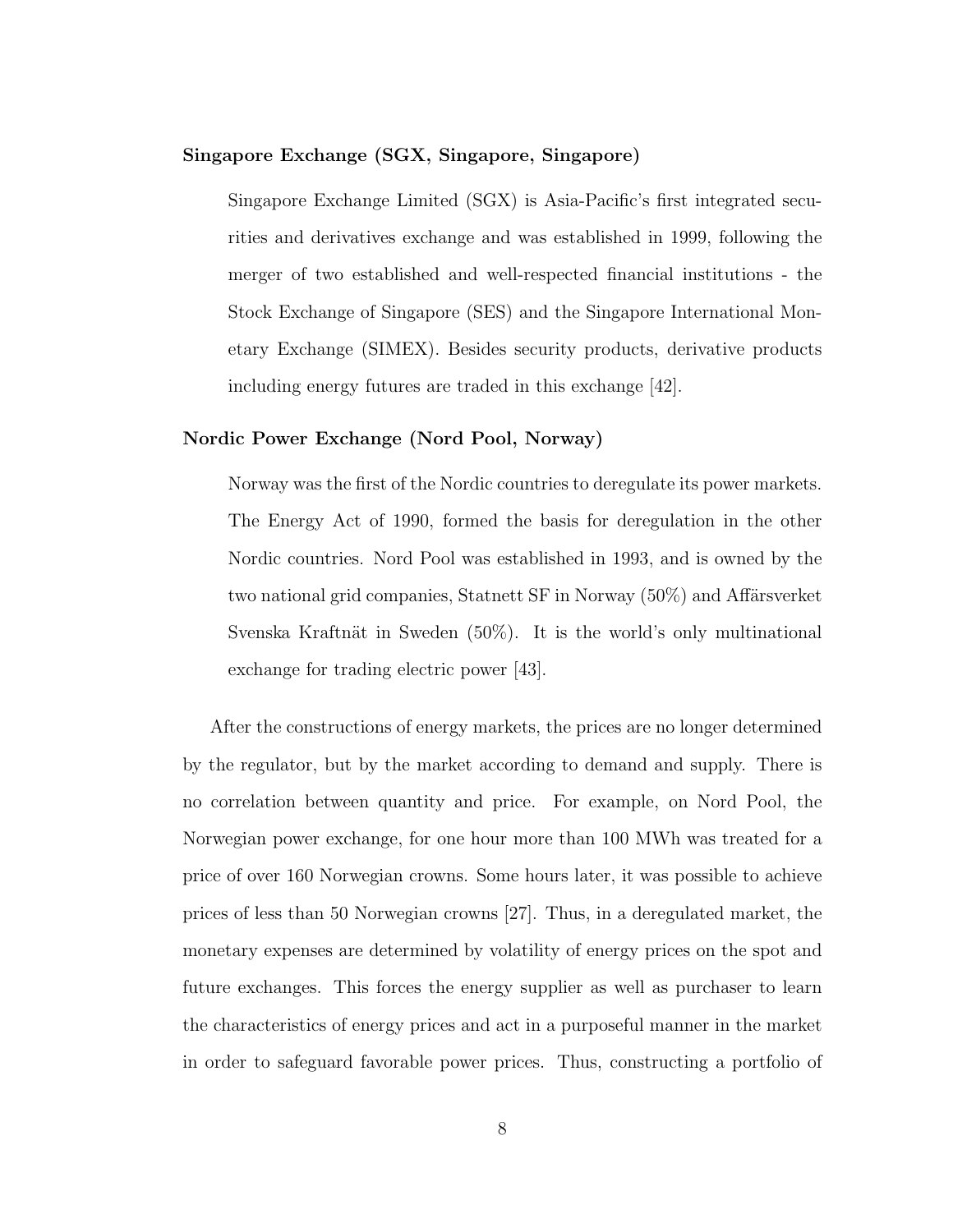power contracts is a vital way to cope with unexpected market movements and so to reduce the magnitudes of the risk. In this way, financial instruments, earlier familiar from financial markets, have also appeared in these markets, such as different types of swap, option, and combination of these instruments. A major characteristic of energy derivative products is that a number of them cannot be found in any other markets. For example, various volumetric options, which have been developed to manage risk associated with meeting the demand in natural gas or power, have no parallel in financial markets.

The main characteristic of energy sources like electricity, oil and gas is that their volatility in terms of commodity prices and traded volumes, which is shown in Figure 2.3. Especially electricity has exhibited enormous price volatility, which is followed by natural gas and petroleum. This high volatility results in risk for both suppliers and consumers. Some of the main reasons why there is such enormous price volatility are:

- the imbalance between supply and demand: demand for energy in the market changes very rapidly, for example the need for electricity is high during summer due to cooling problems;
- political incidents;
- scarcity of energy sources: energy sources like oil and gas come only from some part of the world;
- storage problems: unlike other physical commodity, energy can be stored only in limited quantities;
- weather conditions: this is crucial to produce energy, for example, for a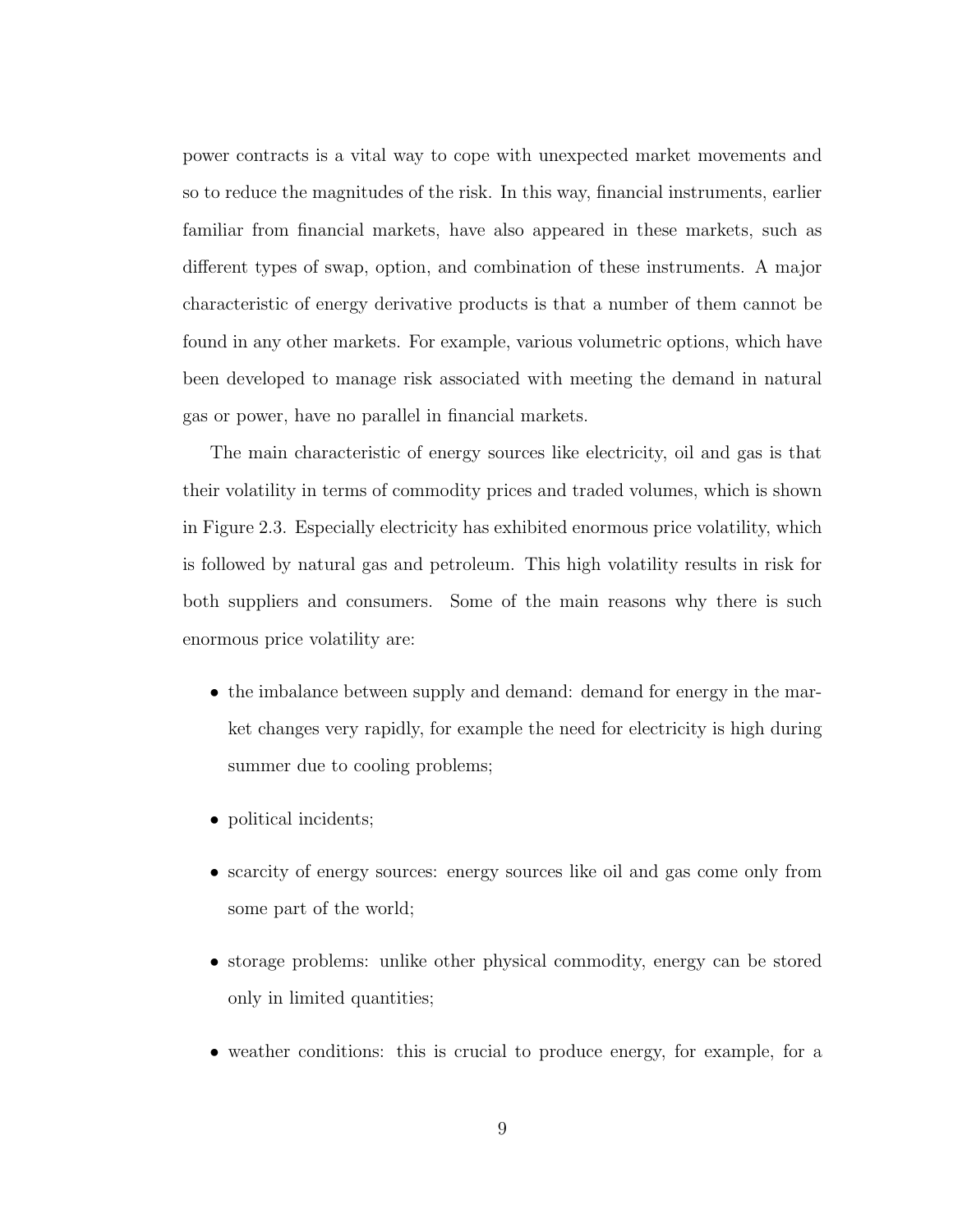

Figure 2.3: Average daily price per MWh in NOK (Norwegian krone) at Noor Pool

hydro plant to produce energy rain is the vital point.

Due to this high volatility of energy prices, the energy industry has been considered as boom-bust business. Institutional investors' holdings of energy stocks have shrunk from 30% in the late 1980s to only 6.5% in 2000, which is the result of highly unstable nature of energy sector earnings [21]. This high volatility causes risk management to step into the energy business.

Although the discipline of financial engineering has developed, many techniques for financial markets including commodity markets, most of these techniques should not be simply applied to power markets because of the inherent differences between energy and any other commodity (see Table 2.1).

The number of fundamental price drivers in energy markets are much more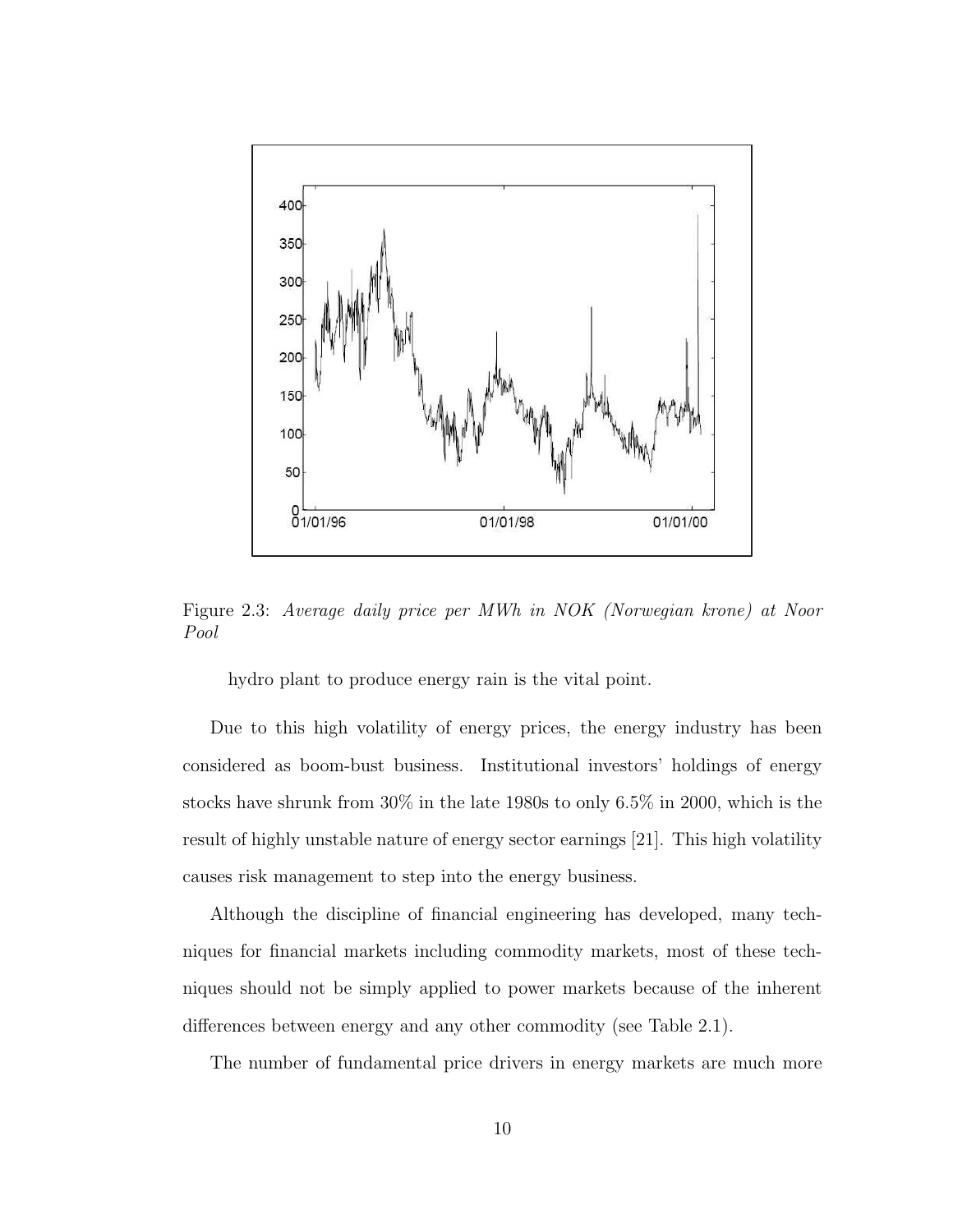| Issue                              | In Money Markets  | In Energy Markets     |
|------------------------------------|-------------------|-----------------------|
| Maturity of market                 | Several decades   | Relatively new        |
| Fundamental price drivers          | Few, simple       | Many, complex         |
| Impacts of economic cycles         | High              | Low                   |
| Frequency of events                | Low               | High                  |
| Impact of storage and delivery;    | <b>None</b>       | Significant           |
| the convenience yield              |                   |                       |
| Correlation between short          | High              | Low, split personally |
| and long-term pricing              |                   |                       |
| Seasonality                        | None              | Key to natural gas    |
|                                    |                   | and electricity       |
| Regulation                         | Little            | Varies from little to |
|                                    |                   | very high             |
| Market activity (liquidity)        | High              | Low                   |
| Market centralization              | Centralized       | Decentralized         |
| Complexity of derivative contracts | Relatively simple | Relatively complex    |

Table 2.1: Differences between money and energy markets [29].

than in the money markets. For example, unlike in money markets, the supply side in energy markets concerns how to get the actual commodity besides the storage and transfer problems. Each of energy participants deals with a different set of fundamental drivers, which affect the behavior of energy markets, indeed they cause extremely complex price behavior [29].

The impact of economic cycles, which can be measured by mean reversion, is high in money markets, whereas it is low in energy markets. Mean reversion is the process of a market returning its equilibrium level. Unlike energy markets, money markets exhibit relatively weak mean reversion and the rate of mean reversion appears to be related to economic cycles. Hence, it is possible to introduce the state of economy to financial models by means of mean reversion. However, the mean reversion in energy markets appears to be related to the time in which the supply side of the market can react to events, or in which the events go away [29].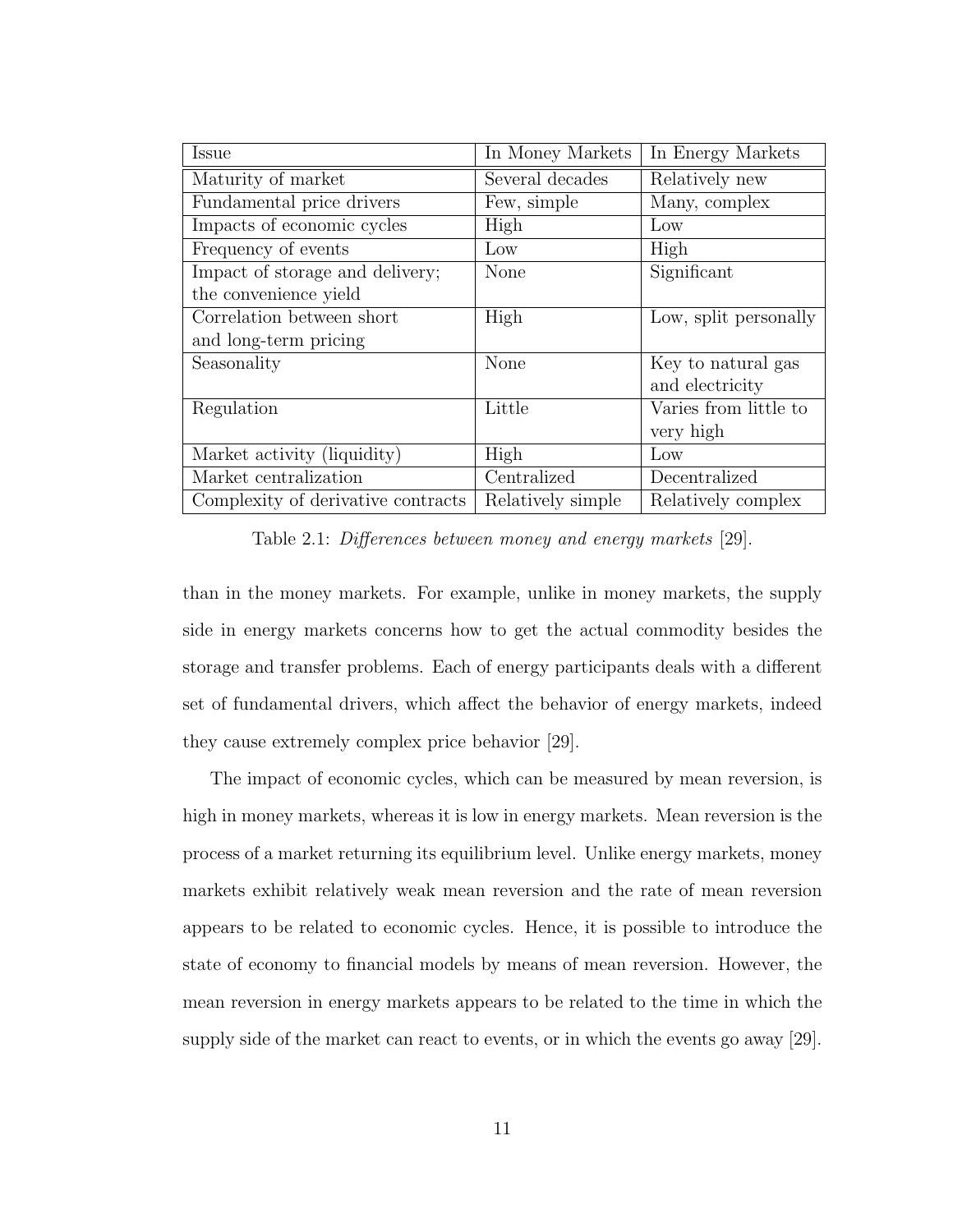In energy markets, there are also two supply drivers, production and storage, and they do not exist in money markets. When considering long-term effects, expectations of market production capacity and cost need to be considered in the long run. However, the technological improvements of drawing gas from the ground, for example, can not be obtained from historical data, but the expectation of it may be expressed by knowledgable traders in determining forward prices [29].

One of the reason why energy markets have much higher volatility than money markets is the storage limitations. Electricity represents the extreme case of this limitation issue. In fact, electricity can not be stored. It is possible for electricity prices to reach levels in multiples of mean price levels. This may happen if all the plants reach their maximum baseload and there is still need for electricity [29].

The correlation between short and long-term pricing is low in energy markets. In fact, energy prices show a split personality, which is due to storage problems. Pilipović, in his book "Energy Risk" [29], states that: "Short-term forward prices reflect the energy currently in storage, while long-term forward prices exhibit the behavior of future potential energy, i.e., energy in the ground."

The usage of derivative contracts for industrial users is to keep plants running. For example, a factory manager protects himself from paying the cost of shutting down and restarting the factory in case there is high prices or lack of available supply, by using derivative contracts. In this context, the net benefit minus the cost for contracts may be defined as the convenience yield, which has a significant role in energy markets.

Seasonality is another major subject in energy markets, especially for natural gas and electricity, whereas it is irrelevant for money markets. For example, heating oil is consumed highly during winter, which leads prices to show great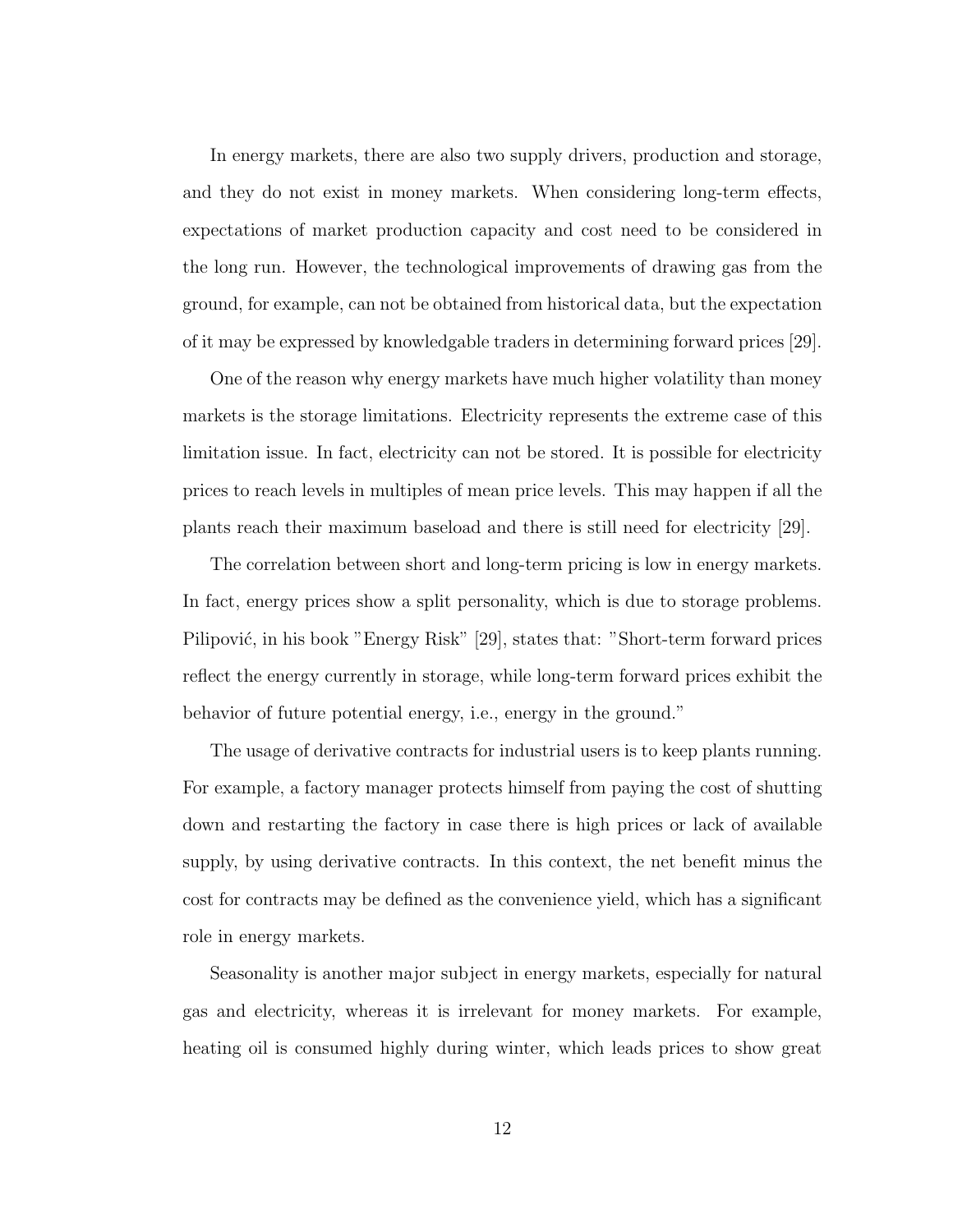increase at that season and to return to their mean level during summer. An example of energy asset which peaks during summer is electricity, due to its widely usage for air conditioners at that season.

Energy markets are in the process of deregulation all around the world, and continue to evolve in terms of theoretical sophistication, contract complexity and standardization. Since they are relatively new markets, they suffer from lack of historical price information, as well as relatively small volumes of market activity, which is referred to as an illiquid market [29].

Unlike money markets, energy markets are highly decentralized, thus price depends on location. For example, a megawatt of electricity is priced according to delivery point, whereas the price of a stock in a money market is same everywhere.

Another difference between money and energy markets is the complexity of derivative contracts. Needs of end users makes energy contracts to exhibit a complexity of price averaging and customized characteristics of commodity delivery. Thus the use of derivatives to hedge, which is introduced in the next chapter, is also difficult and complex.

#### Summary

With the introduction of deregulation, energy markets have turned from monopoly markets to free markets. Electricity, for example, is no longer just a basic commodity to the public but also a trading commodity with the electricity market entering the picture. The main advantage of deregulation energy markets is the increase in the choice of suppliers to the consumers. Market competition will cause the suppliers to provide quality services and competitive pricing. The consumer of electricity, for example, will be expecting lower electricity bills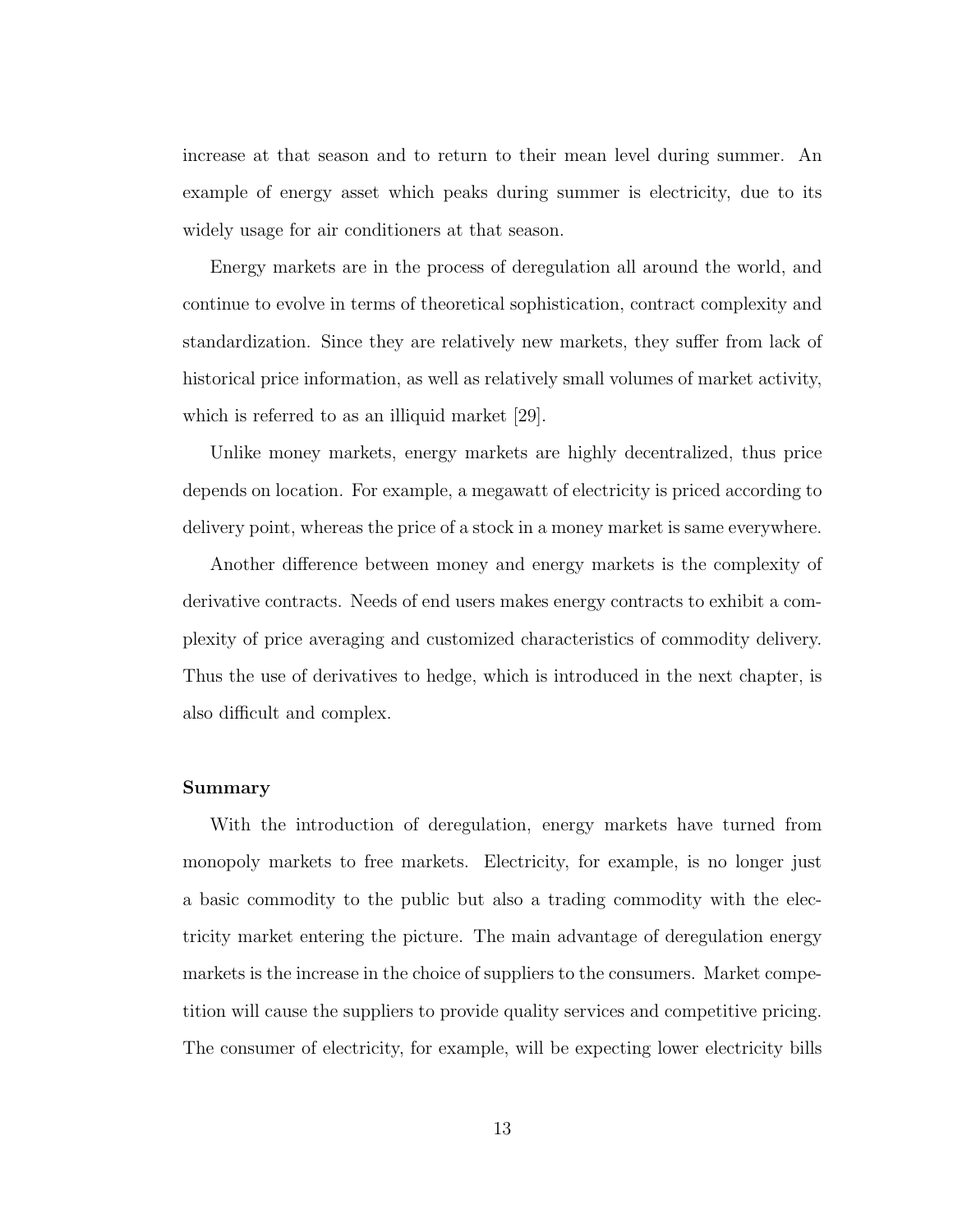with the competitive pricing from the retailers and spot market. Prices are no longer determined by the regulator, but by the market and especially electricity shows enormous price volatility, which result in risk for both suppliers and consumers. Furthermore, when an energy company which produces energy through its hydro plants are considered, the risks that it deals with are plenty; weather risk, volume risk, generational risk, etc. Thus, a great deal of attention should be given to risk management in energy markets. However, the strategies from money markets cannot be used in energy markets, due to their characteristic differences explained in this chapter. This forces a risk manager to be much more careful in energy markets. The next chapter concentrates mainly on the subject of risk management, including risk measures and risk management via optimization.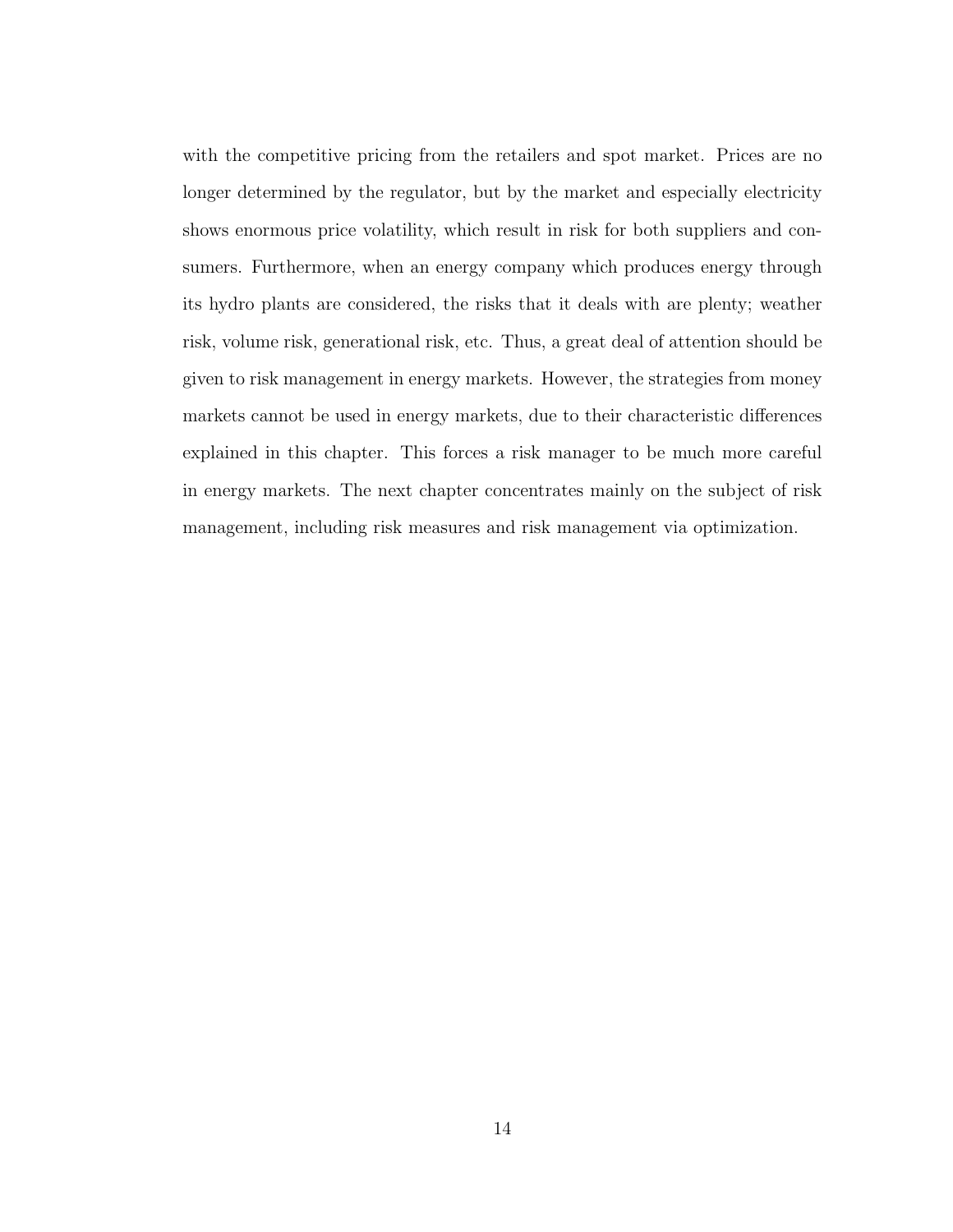## CHAPTER 3

## Risk Management

Uncertainty, which means that what will happen is not known exactly, plays a very important role in the world of finance, as it does everywhere. Since uncertainty is involved, there is a possibility for a trader or for a firm to loose a great deal of money, beside gaining a lot. A rational decision maker would like to take some actions in order to avoid losing, which is done by risk management.

To be able to manage risk, it should be measured first. The choice of the risk measure is a crucial factor, since it determines in which way extreme losses are avoided. In section 3.1 risk measures; variance, semi-variance, Value-at-Risk (VaR) and Conditional Value-at-Risk (CVaR) are introduced. Risk management is the process of achieving the desired balance of risk and return through particular trading strategies. This balance is achieved via using optimization, where either expected return is maximized given a risk level or risk is minimized given expected return. Section 3.2 deals with risk management via optimization.

### 3.1 Risk Measures

A risk measure, say  $\rho$ , is a mapping between the space X of random variables and a non-negative real number, i.e.,  $\rho : X \to \mathbb{R}^+ \cup \{0\}$ . For example, consider two assets whose returns are  $X_1$  and  $X_2$ , and their correspondence risk measures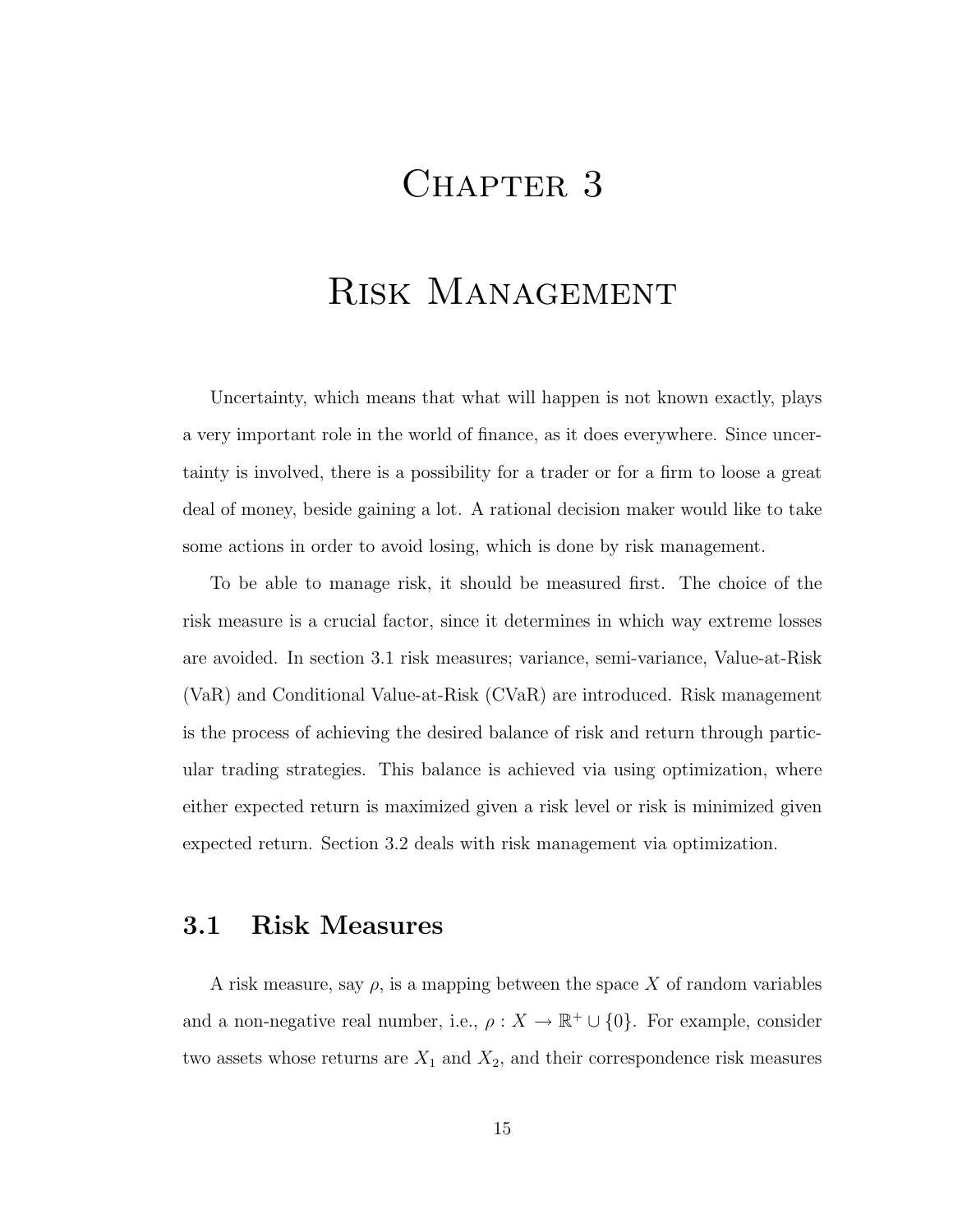are  $\rho_1 = \rho(X_1)$  and  $\rho_2 = \rho(X_2)$ . It is possible to compare these assets according to their respective risk value through  $\rho_1$  and  $\rho_2$ .

Any acceptable risk measure,  $\rho$ , must satisfy the following properties:

- Positive homogeneity:  $\rho(\lambda x) = \lambda \rho(x)$  for all random variables x and all positive real numbers  $\lambda$ .
- Subadditivity:  $\rho(x + y) \leq \rho(x) + \rho(y)$  for all random variables x and y.

It can be proved that any positively homogeneous functional  $\rho$  is convex if and only if it is subadditive  $(\rho(\lambda x + (1 - \lambda)y) \le \rho(\lambda x) + \rho((1 - \lambda)y) = \lambda \rho(x) + (1 - \lambda)y)$  $\lambda$ ) $\rho(y)$ ).

Furthermore, if the following properties are satisfied:

- Monotonicity:  $x \leq y$  implies  $\rho(x) < \rho(y)$  for all random variables x and y;
- Transitional invariance:  $\rho(x + \alpha r) = \rho(x) \alpha$  for all random variables x and real numbers  $\alpha$ , and all riskless rates r,

then  $\rho$  is a coherent risk measure, which is introduced by Artzner et al. [3].

Through this section, risk measures that can be used in the energy sector will be introduced and discussed whether they are appropriate or not. The first risk measure to be considered is variance.

#### 3.1.1 Variance

The mean-variance portfolio problem (Markowitz [25]) is the standard portfolio optimization approach in the traditional financial markets. In this approach, the portfolio variance is minimized subject to constraint on the expected return.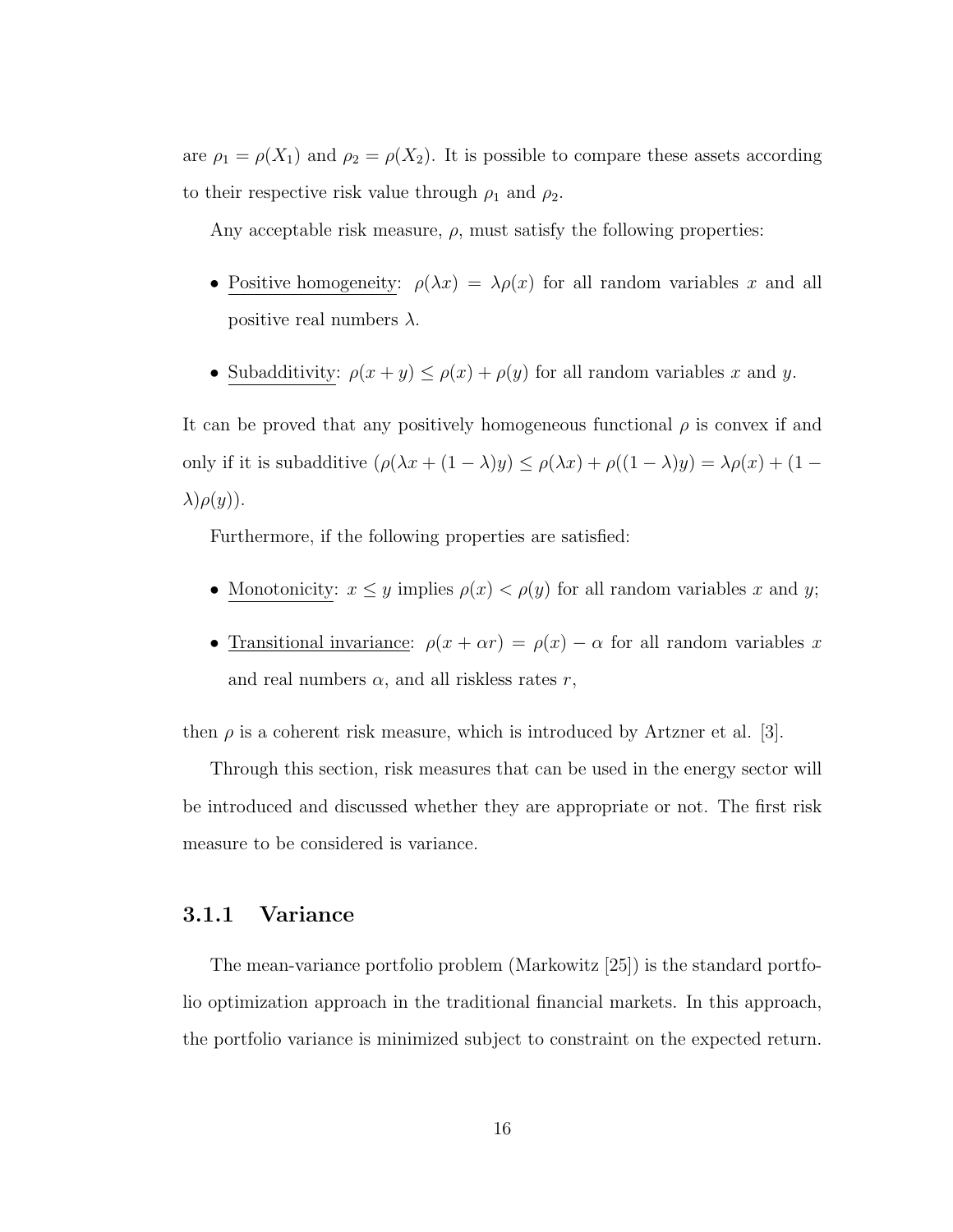The variance of a random variable Y is defined as follows

$$
V := p_1(y_1 - E)^2 + p_2(y_2 - E)^2 + \dots + p_N(y_N - E)^2,
$$

where Y is assumed to have finite number of values  $y_1, y_2, \ldots, y_N$  and the probability that  $Y = y_i$  is  $p_i$   $(i = 1, 2, ..., N)$ . Furthermore, the notation E stands for the expected value of  $Y$ , which is defined as follows

$$
E := p_1 y_1 + p_2 y_2 + \dots + p_N y_N.
$$

The return on a portfolio consisting of M assets is a weighted sum of M random variables,  $R_1, R_2, \ldots, R_M$ . Let  $\mu_i$  be the expected return of  $R_i$  and  $h_i$ the weight of the of *i*-th asset in the portfolio such that  $\sum_{i=1}^{M} h_i = 1$ . Then, the expected return of the portfolio is

$$
E = \sum_{i=1}^{M} h_i \mu_i
$$

and the variance is

$$
V = \sum_{i=1}^{M} \sum_{j=1}^{M} \sigma_{ij} h_i h_j,
$$

where  $\sigma_{ij}$  is the covariance between *i*-th and *j*-th assets and defines as

$$
\sigma_{ij} := E\{ [R_i - E(R_i)] [R_j - E(R_j)] \}.
$$

The advantage of using the variance for describing the risk component of a portfolio, is the simplicity of the computation. However, variance is inappropriate to describe the risk of low probability events and mean-variance decisions are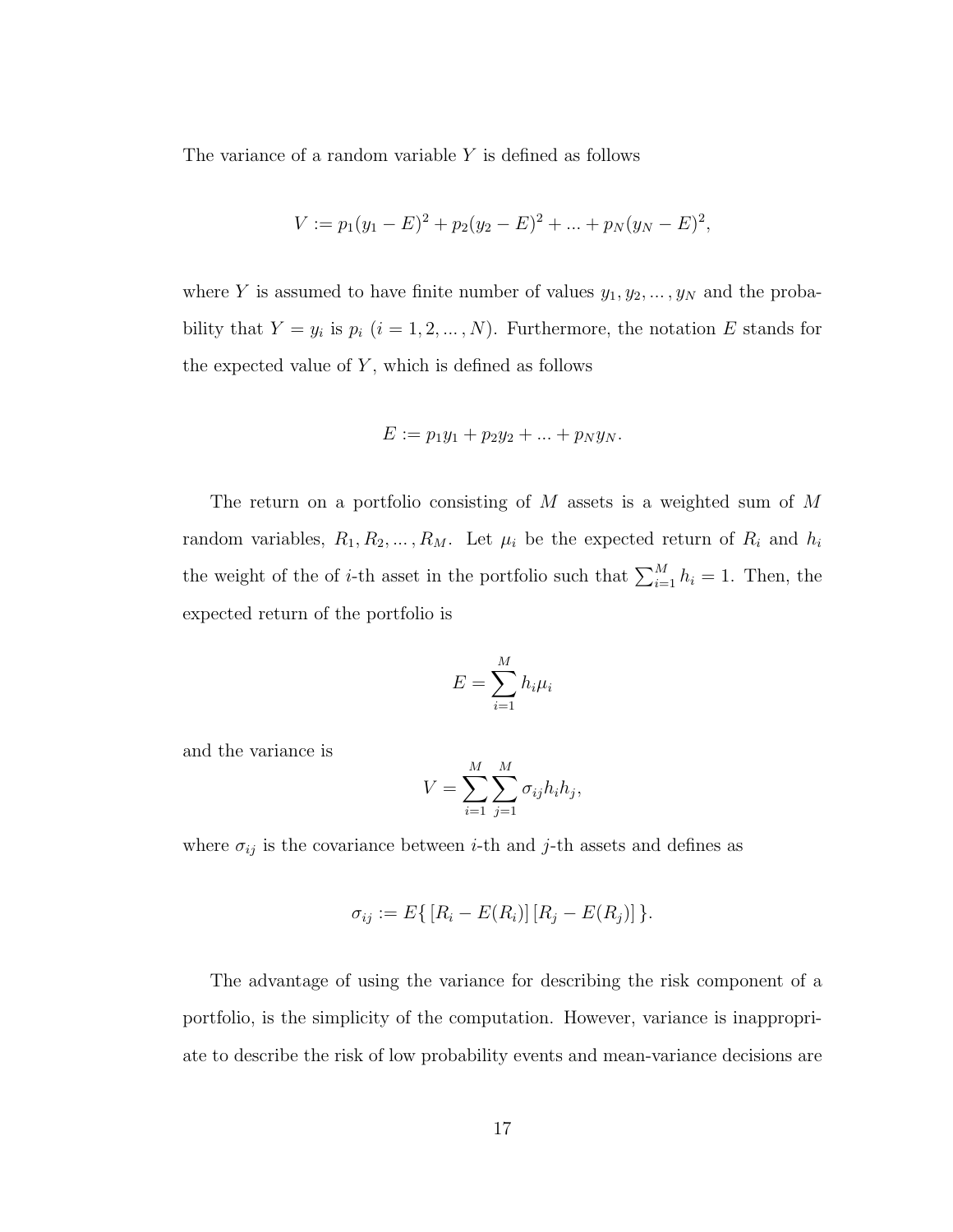usually not consistent with the expected utility approach, unless returns are normally distributed. Furthermore, variance is a symmetric measure, i.e., variance includes both up and down deviations from the expected return of the portfolio. Rational investors are interested in minimizing downside risk, since only downside risk is relevant to an investor. In this point, many asymmetric risk definitions are made.

#### 3.1.2 Semivariance

One of the most commonly used downside risk measure is semivariance, which has two types, as below-mean semivariance (SVm), in which the returns that are greater than the expected return are excluded, and below-target semivariance (SVt), in which the returns that are greater than a target return are excluded. In mathematical notations,

$$
SVm = \frac{1}{K} \sum_{t=1}^{K} \max[0, (E - R_t)]^2,
$$
  
\n
$$
SVt = \frac{1}{K} \sum_{t=1}^{K} \max[0, (tar - R_t)]^2,
$$

where K is the number of observations, E is the expected return (mean),  $tar$  is the target rate of return and  $R_t$  is the asset return during time period t.

The main disadvantage of semivariance over variance is its computational tractability, since the semivariance optimization models using a semicovariance require twice the number of data inputs than the variance model.

Another famous non-symmetric risk measure is Value-at-Risk (VaR), which is widely used in portfolio optimization.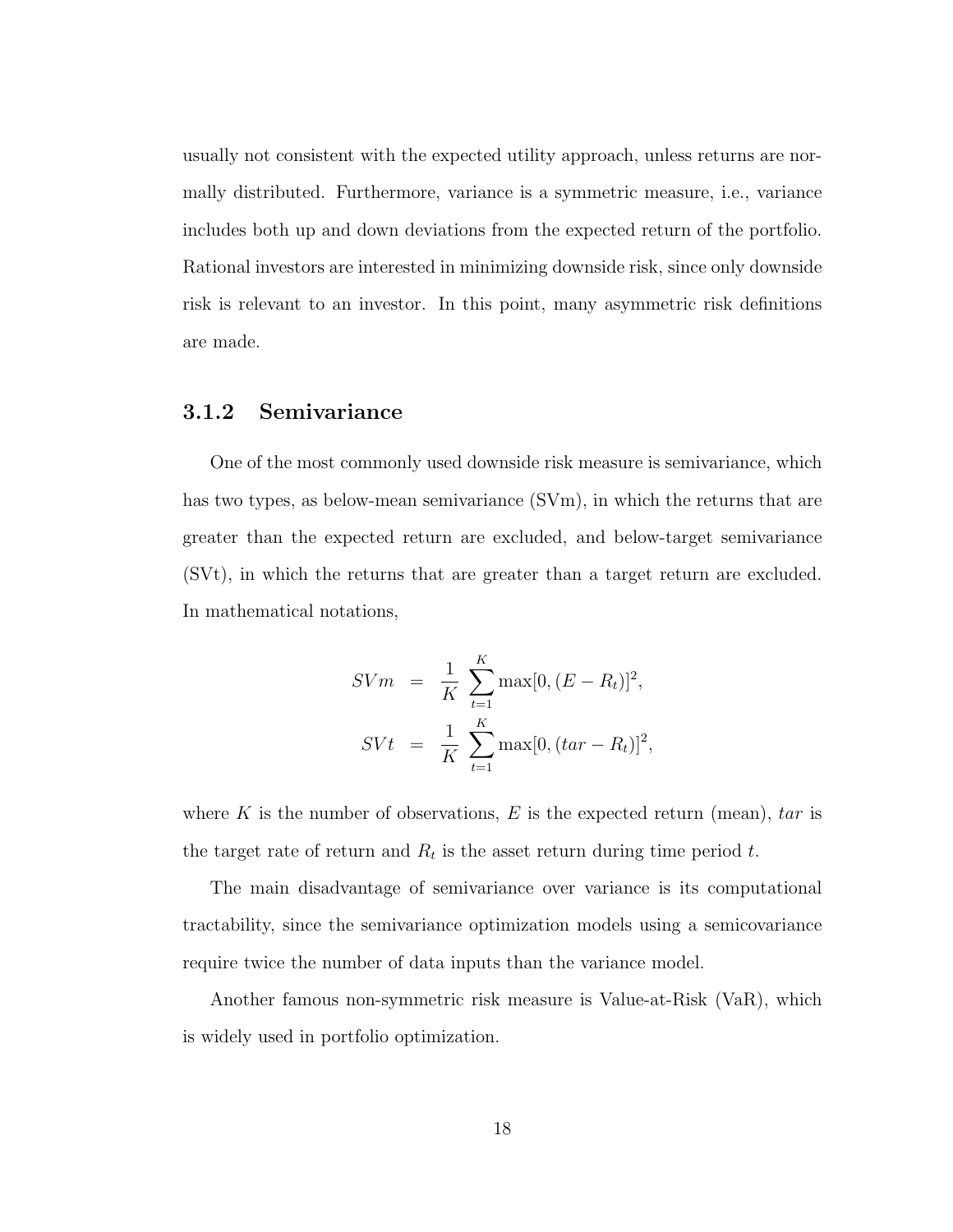#### 3.1.3 Value-at-Risk

It is defined to be the maximum loss of a portfolio over a given period of time, with a given level of confidence, i.e.,  $VaR_{\beta}$  of a portfolio is the lowest amount  $\alpha$ such that, with probability  $\beta$ , the loss will not exceed  $\alpha$  in a given period of time.

Let the random variable  $l(x, y) \in \mathbb{R}$  be the loss function of a decision variable  $x \in \mathbb{R}^n$ , which can be seen as a portfolio, and the random vector  $y \in \mathbb{R}^m$ , which stands for uncertainties that can affect the loss, with distribution  $p(y)$ . The  $VaR<sub>\beta</sub>$ associated with x and any specified probability level  $\beta \in (0,1)$  is given by

$$
VaR_{\beta}(x):=\min\{\alpha\in\mathbb{R}:\ \int_{l(x,\,y)\leq\alpha}p(y)dy\geq\beta\}.
$$



Figure 3.1: Calculating VaR from portfolio loss distribution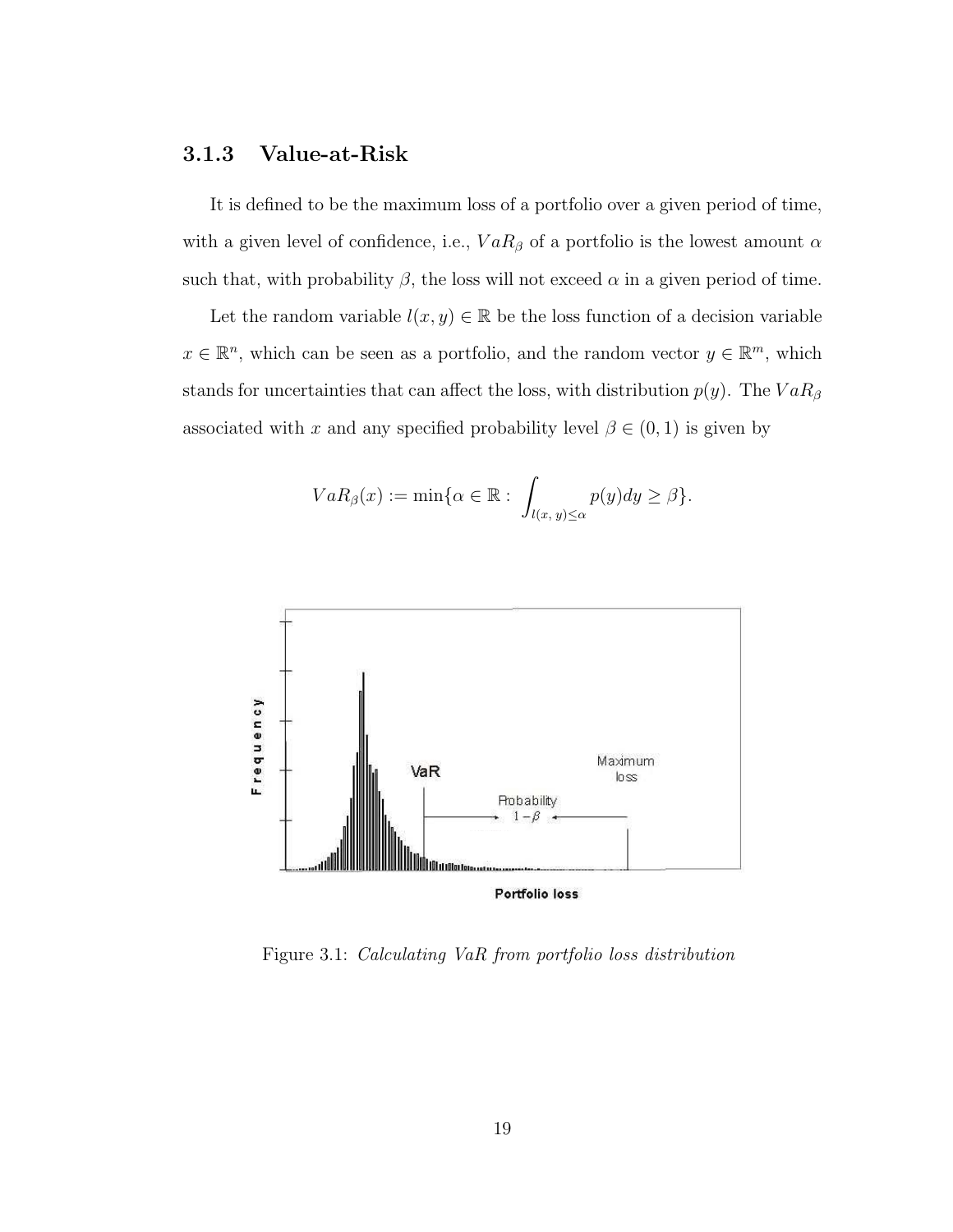This definition of VaR is equivalent to the following one:

$$
VaR_{\beta}(X)=q_{\beta}(-X),
$$

where  $q_{\beta}(X)$  is the  $\beta$ -quantile of X and defined as follows

$$
q_{\beta}(X) := \inf \{ x \in \mathbb{R} : P[X \le x] \ge \beta \}.
$$

VaR satisfies all the conditions to be a coherent risk measure, but subadditivity, hence it is not a coherent measure of risk. In fact, the notion of coherent risk measures is introduced by Artzner et al. [3] as a response to the deficiencies of VaR. Subadditivity condition is satisfied by VaR for the special case where the joint distribution of return is elliptic. Indeed, VaR is not an acceptable risk measure because of its following properties:

- the losses exceeding VaR are not measured,
- at different confidence levels, conflicting results may be provided,
- it is not sub-additive, which means it is not a coherent risk measure (this lack of property implies that portfolio diversification may lead to an increase of risk, which is totally wrong),
- it is not convex, so it is impossible to use VaR in optimization problem,
- sensitive when applied to discontinuous distributions,
- it has many local extremes leading to unstable VaR ranking [35].

Despite of these problems, VaR is widely used. The reasons for this are: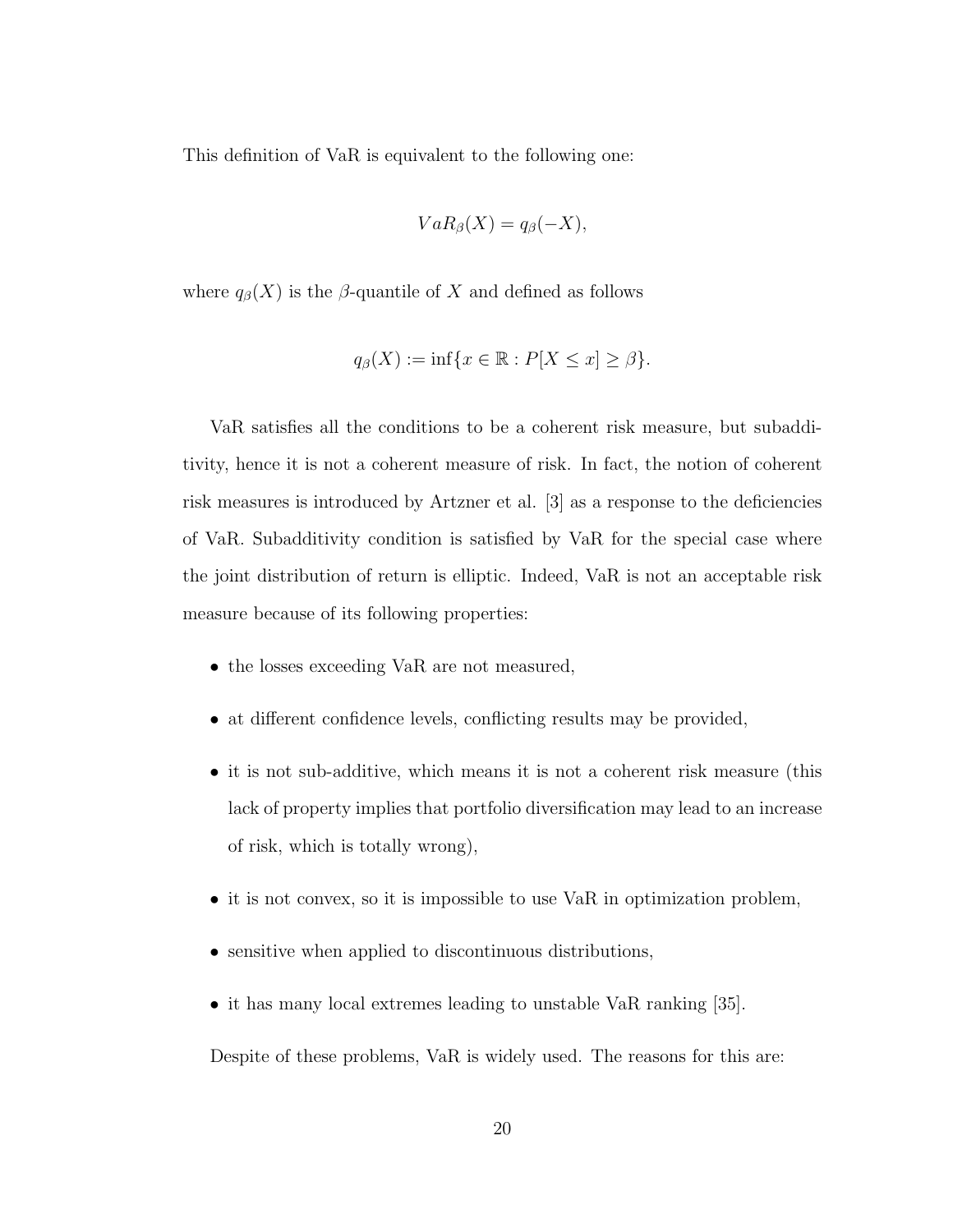- it is a compact representation of risk level,
- it applies to any financial instrument and it is expressed in the same unit of measure, namely in lost money,
- it measures downside risk.

In the search for a suitable alternative to value-at-risk, Conditional Value-at-Risk has been characterized as the smallest coherent risk measure to dominate value-at-risk.

#### 3.1.4 Conditional Value-at-Risk

CVaR, developed by Rockafellar and Uryasev [30], is closely related to VaR and defined as the expected value of the losses exceeding VaR, for continuous distributions. For general distributions, including discrete distributions, CVaR is defined as the weighted average of VaR and losses strictly exceeding VaR, i.e.,  $CVaR<sub>\beta</sub>$  is the conditional expectation of losses above  $VaR<sub>\beta</sub>$ . In mathematical notations,

$$
CVaR_{\beta}(x) := \frac{1}{1-\beta} \int_{l(x, y) \geq VaR_{\beta}(x)} l(x, y)p(y)dy,
$$

where again  $l(x, y)$  is the loss associated with the decision vector  $x \in \mathbb{R}^n$  and the random vector  $y \in \mathbb{R}^m$ , and  $p(y)$  is the underlying probability distribution of y.

Rockafellar et al. [30] showed that the above definition for CVaR can be characterized by the following convex optimization problem:

$$
CVaR_{\beta}(x) = \min_{(x,\alpha)\in X\times\mathbb{R}} L_{\beta}(x,\alpha),
$$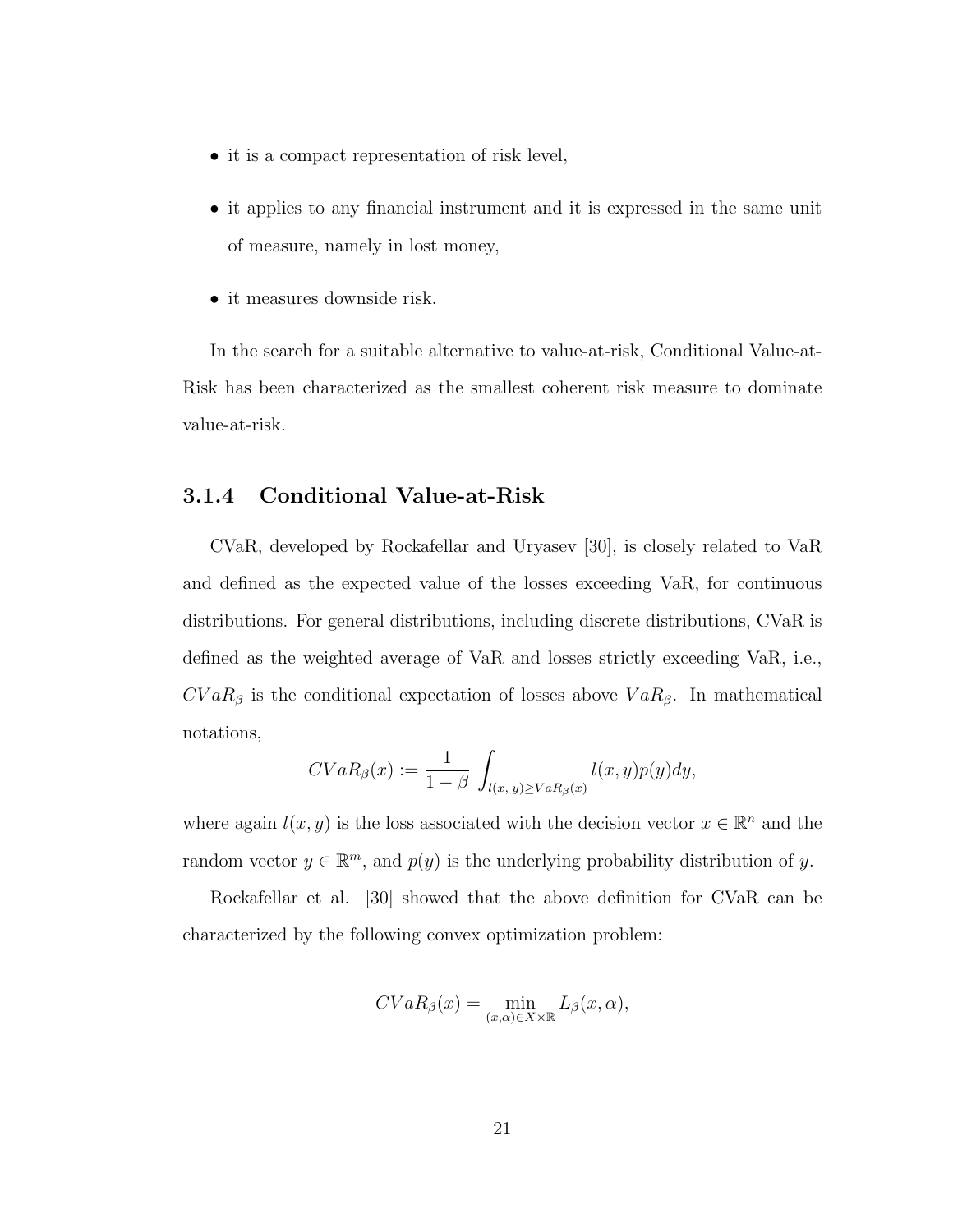

Figure 3.2: Calculating CVaR from portfolio loss distribution.

where  $L_{\beta}(x,\alpha)$  is given by

$$
L_{\beta}(x,\alpha) := \alpha + \frac{1}{1-\beta} \int_{y \in \mathbb{R}^m} [l(x,y) - \alpha]^+ p(y) dy,
$$

where

$$
[\;t\;]^+:=\left\{\begin{array}{ll}t,&\text{if }t>0\;;\\[0,&\text{otherwise}.\end{array}\right.
$$

The above integration can be approximated by sampling the probability distribution of y according to its density  $p(y)$ , say  $y_1, y_2, ..., y_K$ . Then, the corresponding approximation to  $L_{\beta}(x, \alpha)$  is given by

$$
\tilde{L}_{\beta}(x,\alpha) := \alpha + \frac{1}{K(1-\beta)} \sum_{k=1}^{K} [l(x,y_k) - \alpha]^{+}.
$$

Unlike VaR, CVaR is sub-additive and convex. Moreover, it satisfies all the condition to be a coherent risk measure. Due to these powerful properties of it,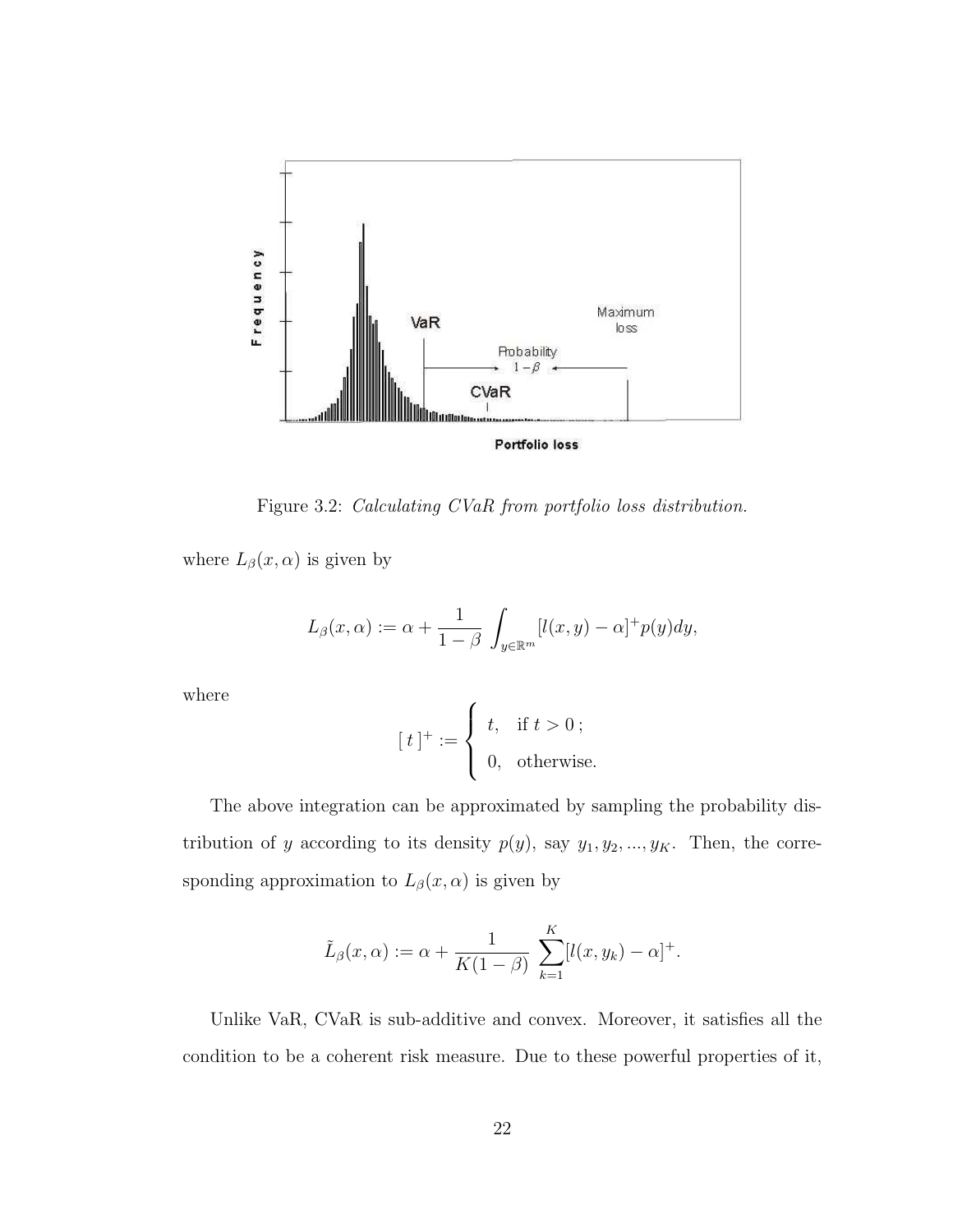CVaR is the most widely used risk measure in energy markets.

#### Summary

Variance is one of the simplest risk measures used in financial markets. However, it is inconvenience when describing the risk of low probability. Furthermore, its property of being symmetric causes risk managers to look for another measure, since they are interested in minimizing only the downside risk. Semivariance, which is a modified version of variance, is a downside risk measure, but it is difficult to compute. Another famous and simple downside risk measure is *Value* $at-Risk$  (VaR). But it is also not a suitable measure to use in energy markets. First of all, according to VaR, portfolio diversification may lead to an increase of risk due to its lack of sub-additivity property. Since it is not sub-additive, it is also not convex, thus not coherent. Moreover, VaR may provide conflicted results at different confidence levels. Another major disadvantage of VaR is that it does not measure the losses exceeding itself, i.e., the losses that might be seen in the tail. A suitable alternative for VaR may be *Conditional Value-at-Risk*  $(CVaR)$ , which is a coherent risk measure. CVaR also quantifies the losses that might be seen in the tail. Unlike VaR, CVaR is convex, so it can be used in optimization problems.

Next section deals with risk management via optimization, in which the quantified risk by a risk measure is either the objective function to be minimized or a constraint to be satisfied.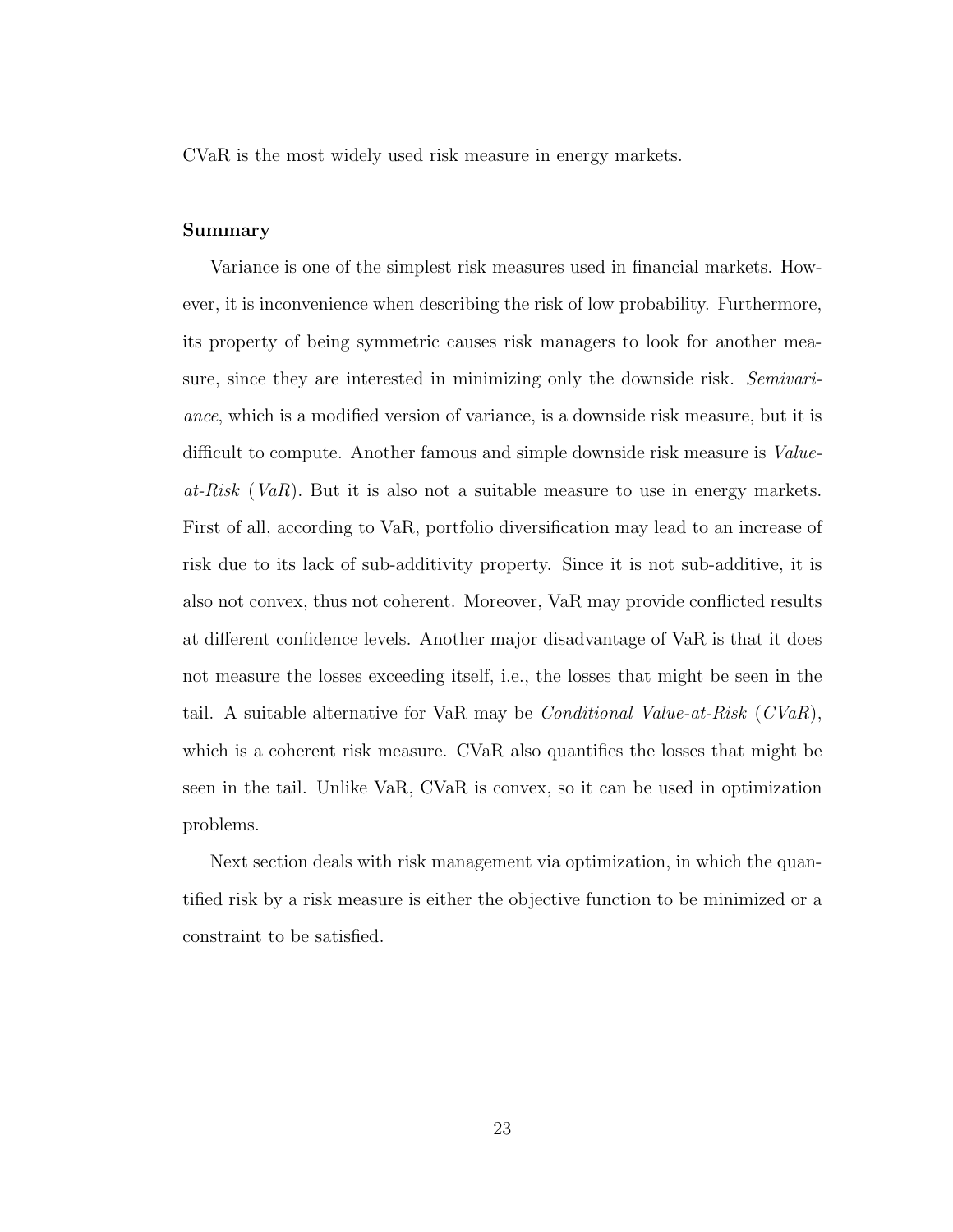### 3.2 Risk Management via Optimization

In the world of finance, all firms construct their own portfolios and adjust it according to their risk perspectives. A Risk managers considers the available assets and decide which ones to buy and to sell. While doing that, he takes the probability of losses into consideration. Different risk measures can be used to quantify losses. The choice of the risk measure depends on the advantages and disadvantages of it in the business that the company does.

In general, portfolio analysis is mainly the process of measuring and achieving the desired risk and return. In classical portfolio theory, there are mainly three subjects to consider: expected return of the portfolio, the risk in that return, and the quantity of each instrument in that portfolio. The latter is the choice variable. Portfolio optimization is simply the search for a vector of quantities of instruments that satisfies a number of constraints and optimizes the objective. When optimizing a portfolio, the objective is either to minimize the risk subject to a constraint on the expected return or to maximize the expected return subject to a constraint on the risk level.

The main feature of portfolio optimization models is the uncertainties they involve. These uncertainties concern the future level of interest rates, yields of stock, exchange rates, inflation, future demand, liabilities, weather conditions, production dispatch, etc..

In this section, different optimization models to manage risk are considered. The first model, best hedge, is an example of hedging for an electricity company. In this example, the concept of hedging and some derivatives are given firstly in order to make the following model understandable. After this example opti-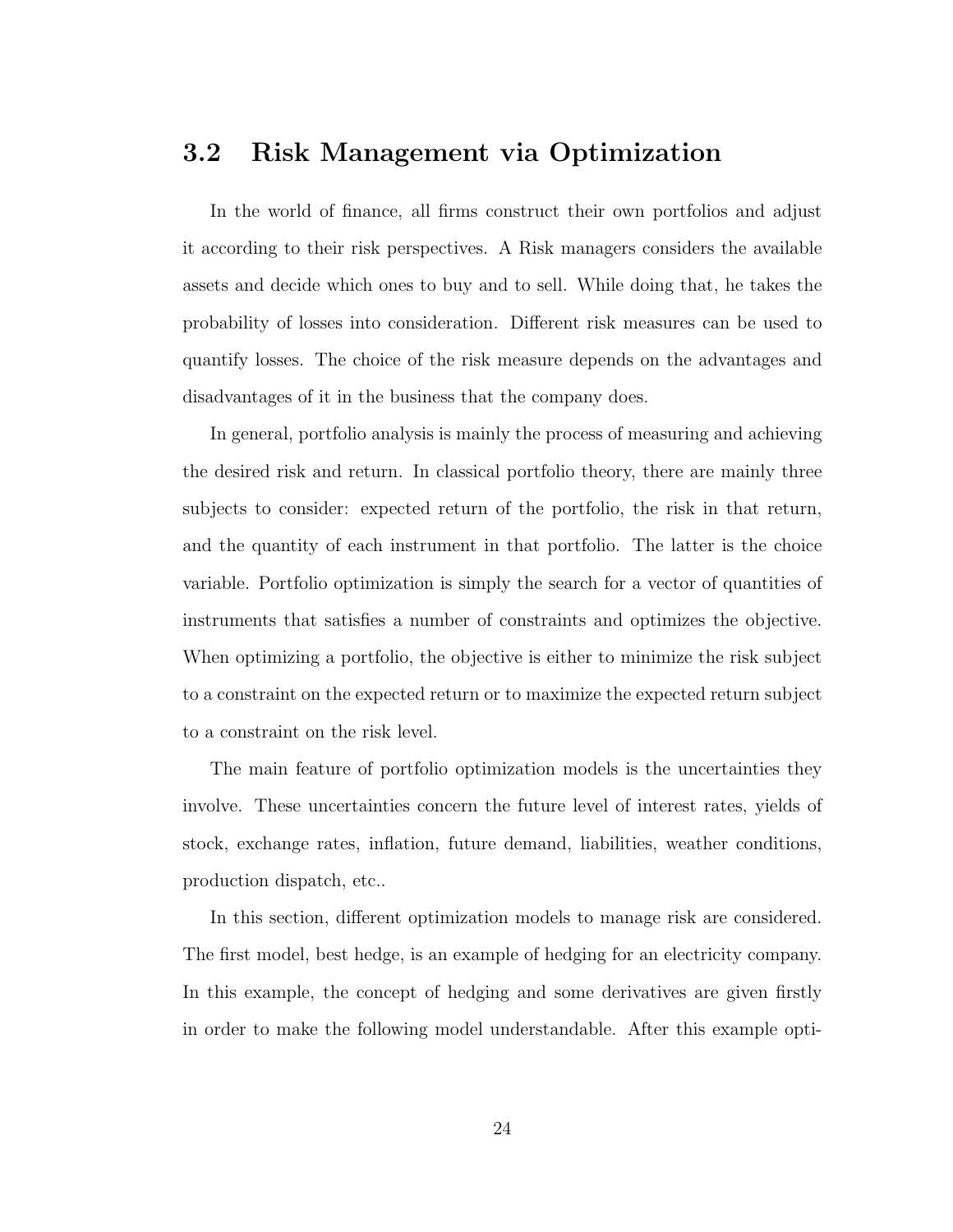mization models to manage risk using risk measures variance, Value-at-Risk and Conditional Value-at-Risk are given.

#### 3.2.1 Hedging in Electricity Markets

In a competitive electricity market, some generators selling their power in spot markets face the risk of insufficient spot prices to cover generation costs. On the other hand, consumers face the risk of price variability. Finally, power marketers sell electricity to both wholesale and retail consumers, often at fixed prices. Marketers who buy on the spot market face the risk that the spot market price could substantially exceed fixed prices specified in contracts. Electricity futures and other electric rate derivatives help electricity generators, consumers, and marketers hedge price risk in a competitive electricity market. Other electric rate derivatives include options, price swaps, basis swaps and forward contracts. Futures and options are traded on an exchange where participants are required to post margins to cover potential losses. Other hedging instruments are traded in the "over-the-counter" (OTC) market [33].

Futures contracts are firm commitments to make or accept delivery of a specified quantity and quality of a commodity during a specific month in the future at a price agreed upon at the time the commitment is made. The buyer, known as the long, agrees to take delivery of the underlying commodity. The seller, known as the short, agrees to make delivery. Only a small number of contracts traded each year result in delivery of the underlying commodity. Instead, traders generally offset (a buyer will liquidate by selling the contract, the seller will liquidate by buying back the contract) their futures positions before their contracts mature. The difference between the initial purchase or sale price and the price of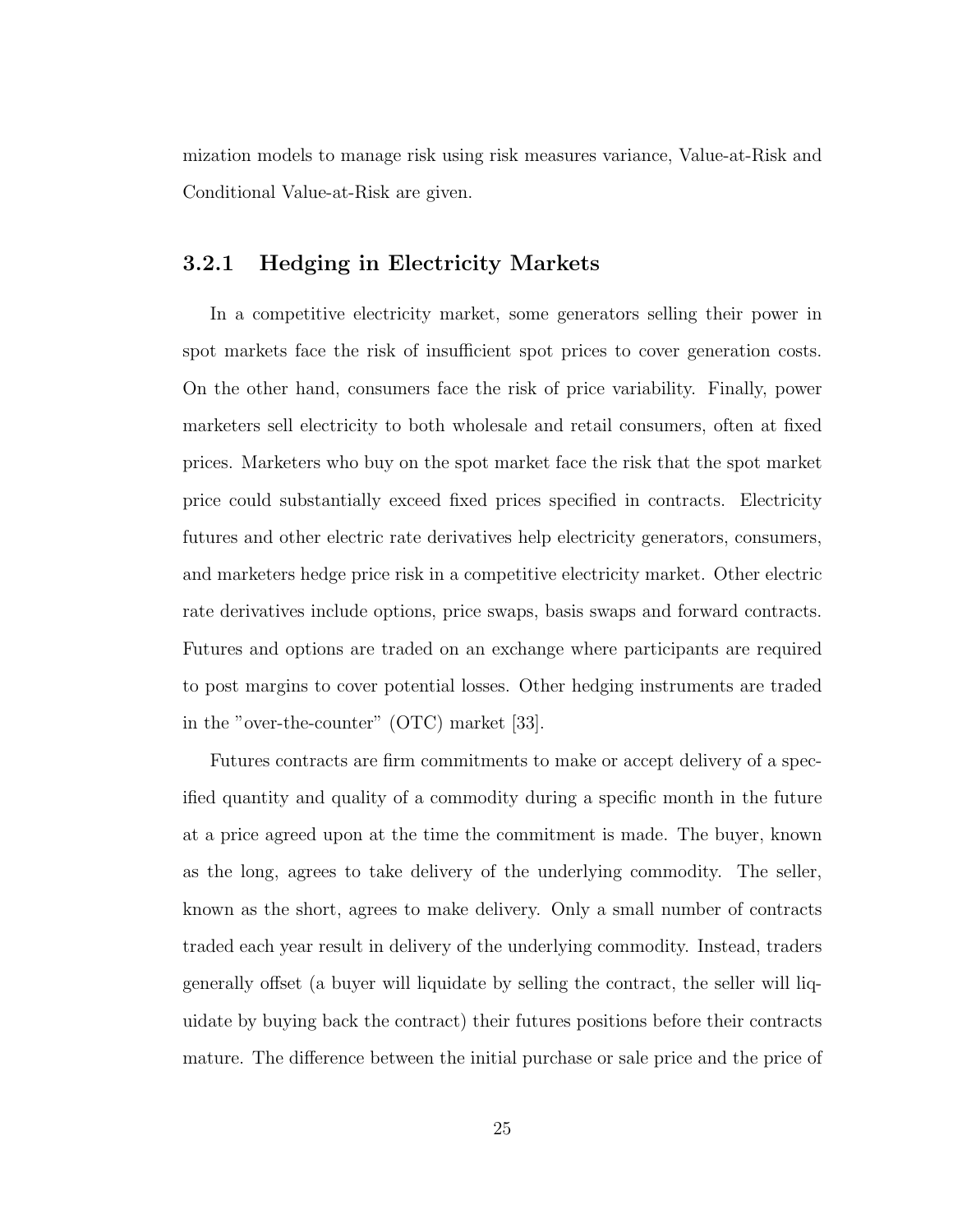the offsetting transaction represents the realized profit or loss.

There are two types of options, *calls* and *puts*. A call gives the holder, or buyer, the right but not the obligation to buy the underlying commodity at a specific price up to a certain time. A put gives the holder the right, but not the obligation to sell the underlying commodity at a specific price up to a certain time. A call is purchased when the expectation is for rising prices; a put is bought when the expectation is for neutral or falling prices. Furthermore, options on future contracts are also available, where the underlying commodity is a specified future contract.

The basic idea of hedging is to reduce price risk by taking opposite positions in the spot and derivatives markets at the expense of potential reward. For example, a trader, who takes short position in spot market for electricity, should take long position in futures market. When the spot price increases, the profit of the trader will decrease in the spot market, but his profit in the futures market will increase, since future prices exhibit same direction of movement with spot prices. Consequently, his loss from the spot market is decreased due to his gain from the futures market. With a perfect hedge, the loss and the gain are equal, so the total loss is zero. However, perfect hedges are not achievable in electricity markets due to heavily incompleteness characteristic of them. Instead, one may try to find the best possible hedge, which is a hedge that minimizes the risk, under some constraint on the expense of potential reward. Being an appropriate one for electricity markets, CVaR can be used as the measure of risk. Now, the optimization problem is to find the hedge that minimizes the risk, in terms of CVaR under the constraint that the expected return is greater or equal to some threshold  $R$ , which is put in order to assure that the expense of reward is not too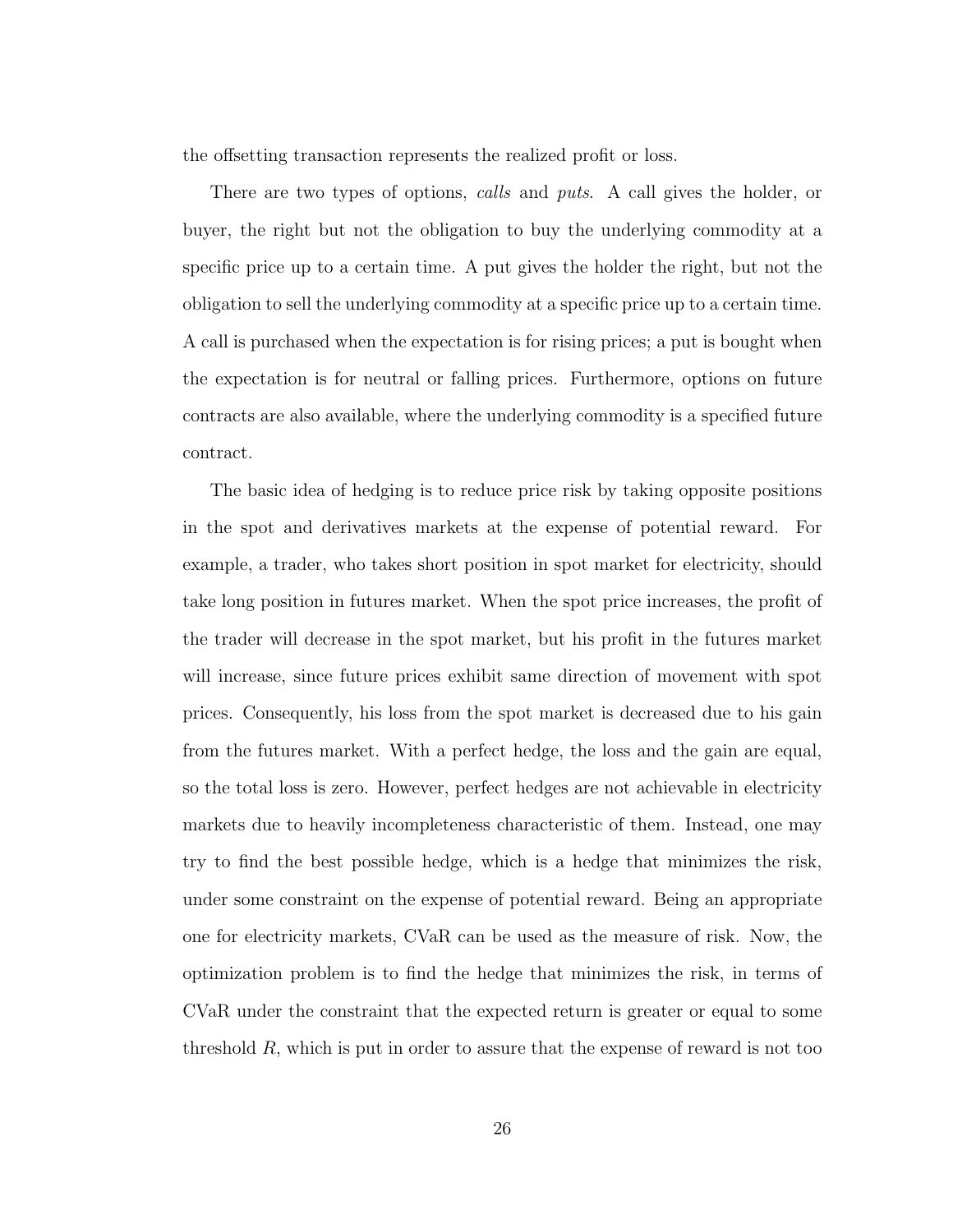high. The mathematical expression of the problem is as follows:

$$
\min_{x,z,\alpha} \quad \alpha + \frac{1}{K(1-\beta)} \sum_{k=1}^{K} z_k,
$$
\n
$$
\text{subject to} \quad z_k \ge l(x, y_k) - \alpha, \quad z_k \ge 0, \quad k = 1, ..., K,
$$
\n
$$
-\frac{1}{K} \sum_{k=1}^{K} l(x, y_k) \ge R,
$$
\n
$$
(3.2.1)
$$

where  $x \in \mathbb{R}^n$ ,  $z \in \mathbb{R}^K$  and  $\alpha \in \mathbb{R}$ . The contracts to be hedged  $x^h$  are held fixed and the other contracts  $x/x^h$  are the decision variables to be chosen, such that the best hedge is found.

The best hedge is actually a small scale portfolio optimization, where typically only a part of the whole portfolio is considered, namely, the contracts that are to be hedged. In the following subsections optimization models to manage risk, where the whole portfolio is in consideration, are introduced.

## 3.2.2 Mean-Variance Portfolio Optimization

Markowitz [25] developed mean-variance model for portfolio optimization in 1952. He minimized the portfolio variance subject to a constraint on the expected return in his model, which is:

Minimize 
$$
\sum_{i=1}^{M} \sum_{j=1}^{M} \sigma_{ij} m_i m_j,
$$
  
\nsubject to 
$$
\sum_{j=1}^{M} r_j m_j \ge \gamma M_0,
$$

$$
\sum_{j=1}^{M} m_j = M_0,
$$

$$
0 \le m_j \le u_j, \qquad j = 1, 2, ..., M,
$$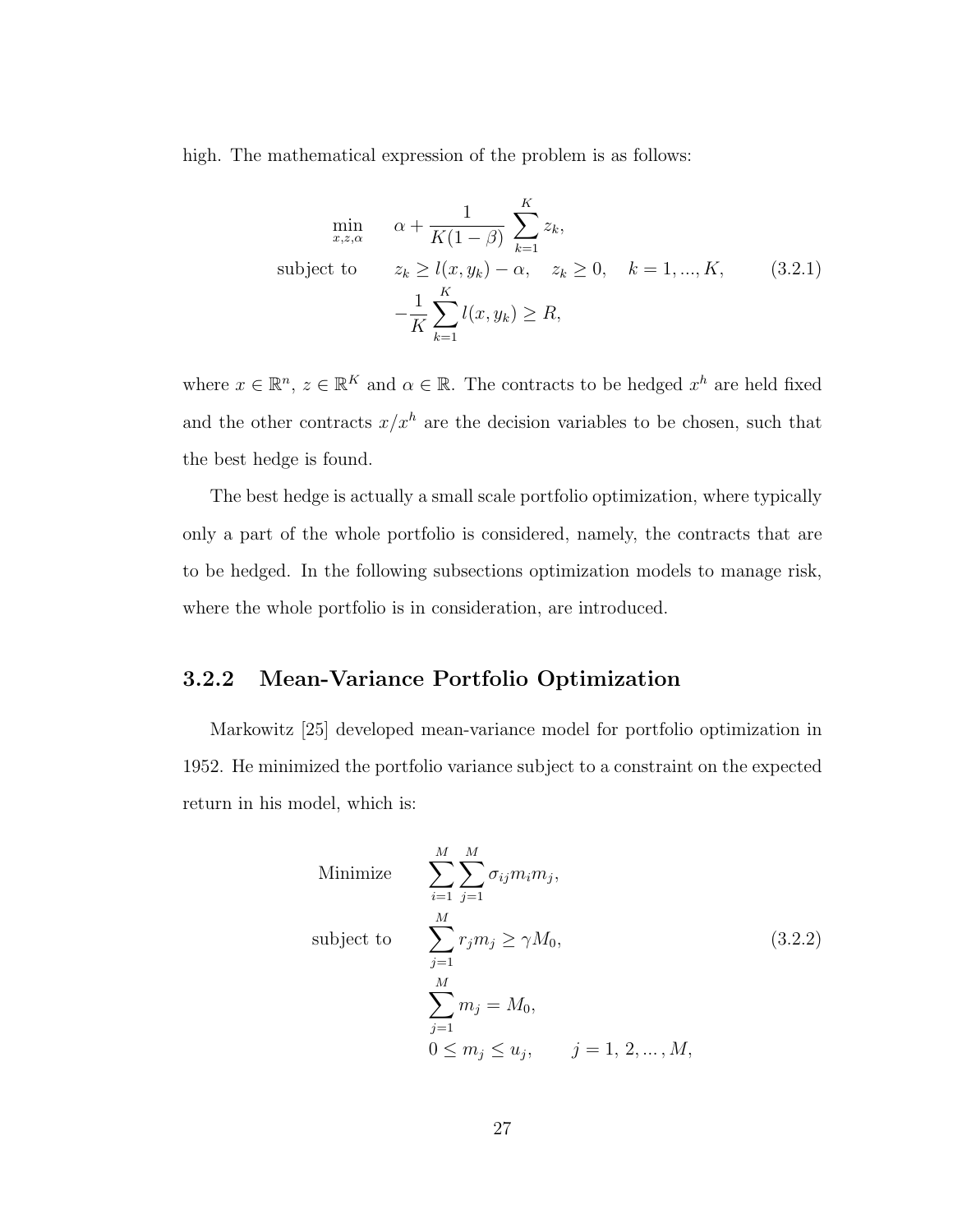where M is the number of assets in the portfolio,  $\sigma_{ij}$  is the covariance between *i*-th and *j*-th asset,  $m_i$  is the amount of money invested in the *i*-th asset,  $r_i$  is the expected return of the *i*-th asset,  $\gamma$  is a parameter representing the minimal rate of return required by the investor,  $M_0$  is the initial wealth and  $u_j$  is the maximum amount of money which can be invested in the j-th asset. Markowitz [25] used this single stage model to derive an efficient frontier where every portfolio on the frontier maximizes the expected return for a given variance or minimizes the variance for a given expected return. This is usually called the EV criterion where  $E$  is the expected return and  $V$  is the variance of the portfolio.

The generalization of this model to multi-period is studied by Duan Li et al. [24]. They again minimized the portfolio variance subject to a constraint on the expected return and an additional constraint on the reallocation of the wealth among the assets at the beginning of each time period.

#### 3.2.3 Portfolio Optimization via VaR

There are also many examples of portfolio optimization models that maximizes expected return given a level of risk in literature. Kleindorfer et al. [22] considered multi-period VaR constrained portfolio optimization and its application to the electric power sector. They stated that: "The impact of multi-period risk constraints covering a period on decisions affecting cash flows during shorter periods of time is important for energy management since accounting periods are typically longer than the operational periods over which trading decisions must be taken". For this reason, they used an approach, which they called as equally weighted or uniform disaggregation. In this approach, they take the annual VaR and apply it equally to sub-intervals of the year, which gives the VaR for a day,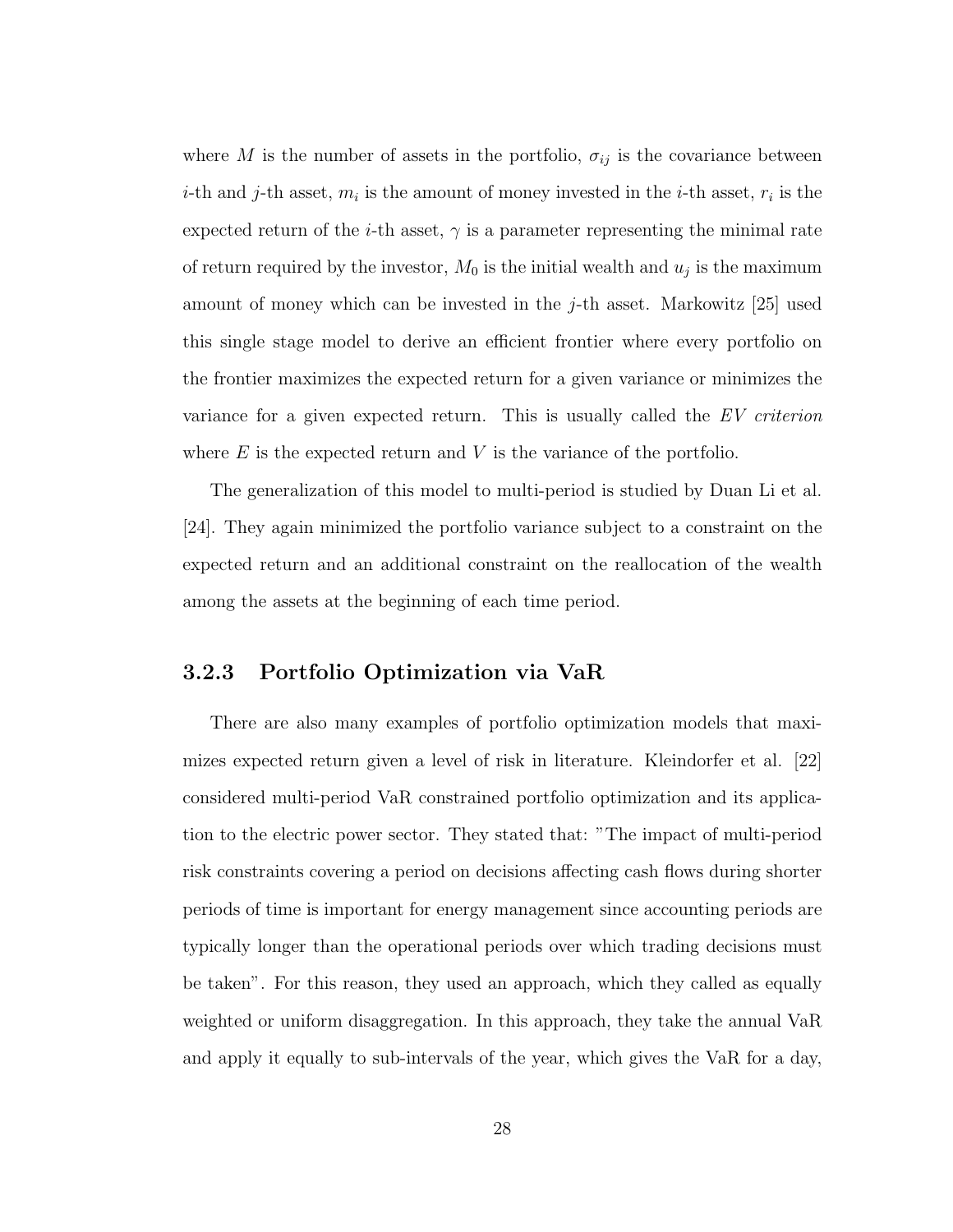for example, as  $VaR/365$ . Furthermore, to capture the multi-period pooling effect of daily decisions they assumed that the annual cashflows are the sum of 365 daily cashflows and that each of these daily cashflows is normally distributed with mean  $\mu_d$  and standard deviation  $\sigma_d$ . Then, the typical VaR constraint has the following structure:

$$
Pr{X_t \ge -VaR_d} = \gamma = Pr{Y = \sum_{t=1}^{365} X_t \ge -VaR_a},
$$

where  $X_t$  denotes the daily cashflow,  $\gamma$  is the risk parameter and Y is the annual cashflow from the portfolio.  $VaR_d$  and  $VaR_a$  are defined as

$$
VaR_d := z(\gamma)\sigma_d - \mu_d, \qquad VaR_a := z(\gamma)\sigma_a - \mu_a
$$

with

$$
\sigma_d = \frac{\sigma_a}{\sqrt{365}}, \qquad \mu_d = \frac{\mu_a}{365},
$$

where  $z(\gamma)$  is the z-score of the standardized normal random variable.

They also relaxed the normality assumption of VaR to adapt other distributions with fat-tail characteristics and introduced regularity assumption. This regularity assumption states that for any specified parameter vector  $(\mu, \sigma, \gamma)$ , where  $\mu$  is the mean,  $\sigma$  is the standard deviation of the return function (II) and  $\gamma$  is the confidence level for VaR, there is a real number  $h(\mu, \sigma, \gamma)$  such that  $Pr{\Pi \leq \mu - h(\mu, \sigma, \gamma)} = 1 - \gamma$ . If this regularity assumption is satisfied, then the portfolio's VaR is

$$
VaR(\Pi) = h(\mu(\Pi), \sigma(\Pi), \gamma) - \mu(\Pi).
$$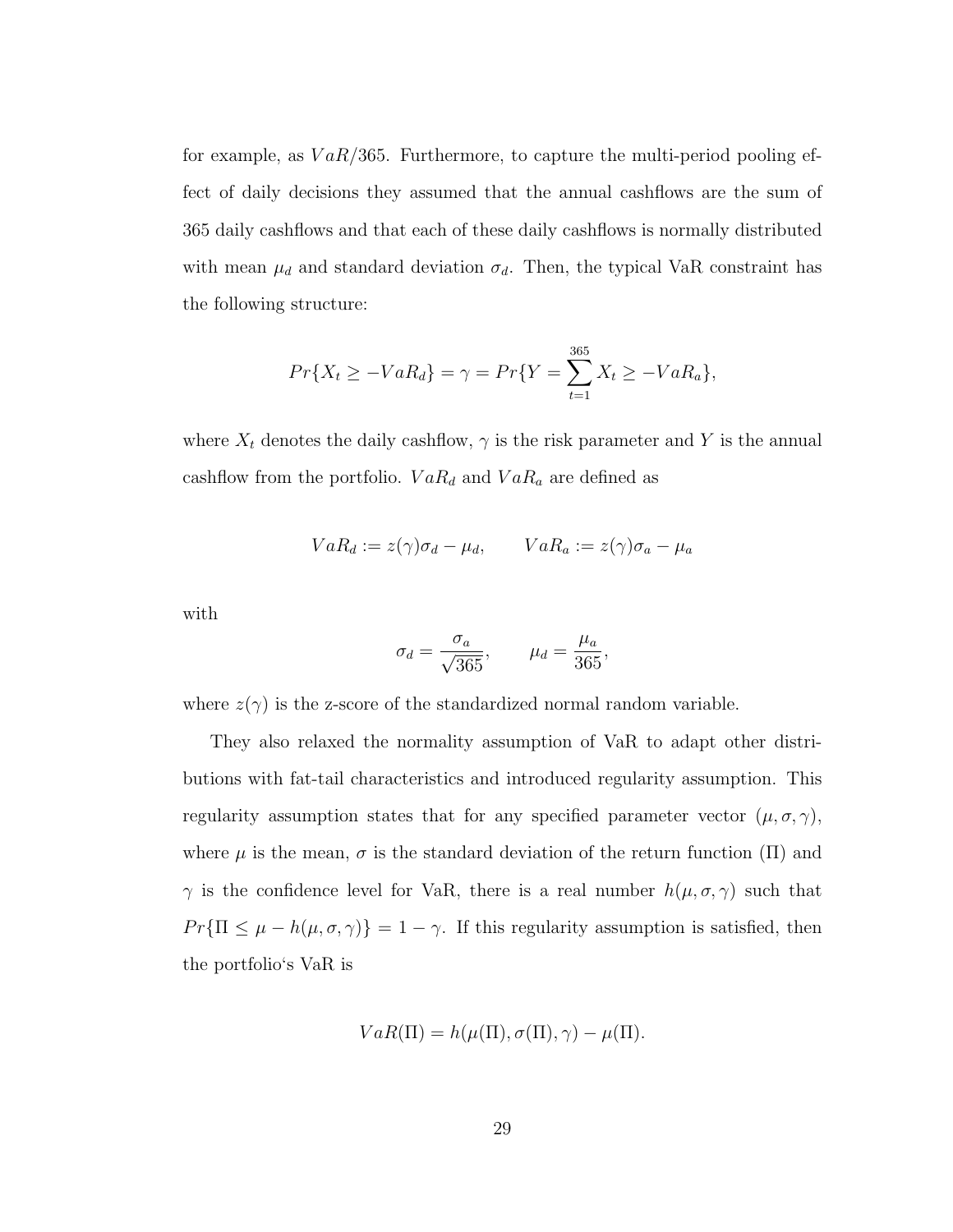The portfolio considered here is constructed with the available instruments in the market, such as puts, calls, forward, etc., denoted by  $Q$  and the random variable for demand at time t by  $D_t$  and the random variable for spot price at time t by  $P_t$ . Using these assumptions and notations the VaR-constrained problem for T-period can be stated as follows

maximize 
$$
E\{\Pi(Q, D, P)\} = E\left\{\sum_{t=1}^{T} \Pi_t(Q, D_t, P_t)\right\} = \mu(Q, D, P)
$$
 (3.2.3)

subject to 
$$
\sum_{t=1}^{T} E\Big\{\Pi_t(Q, D_t, P_t)\Big\} + VaR_0 \ge h(\mu((Q, D, P)), \sigma((Q, D, P)), \gamma),
$$

where  $\sigma(Q, D, P) = (VAR \left[\sum_{t=1}^{N} \Pi_t(Q, D_t, P_t)\right]$  $1/2$ and  $VaR_0$  is the desired annual constrained VaR level at confidence level  $\gamma$ . After constructing the problem as above, Kleindorfer et al. [22] characterize the efficient frontier for such problems.

#### 3.2.4 Portfolio Optimization via CVaR

Doege et al. [13] constructed an optimization model using the risk measure Conditional Value-at-Risk (CVaR). The main structure of this model is as follows:

maximize 
$$
E[-l(x, Y)]
$$
  
\nsubject to  $CVaR_{\beta}(x) \leq C,$  (3.2.4)  
\n $x \in X.$ 

The random variable  $l(x, Y)$  denotes the loss function of a portfolio x and a given random vector Y representing the future values of stochastic variables.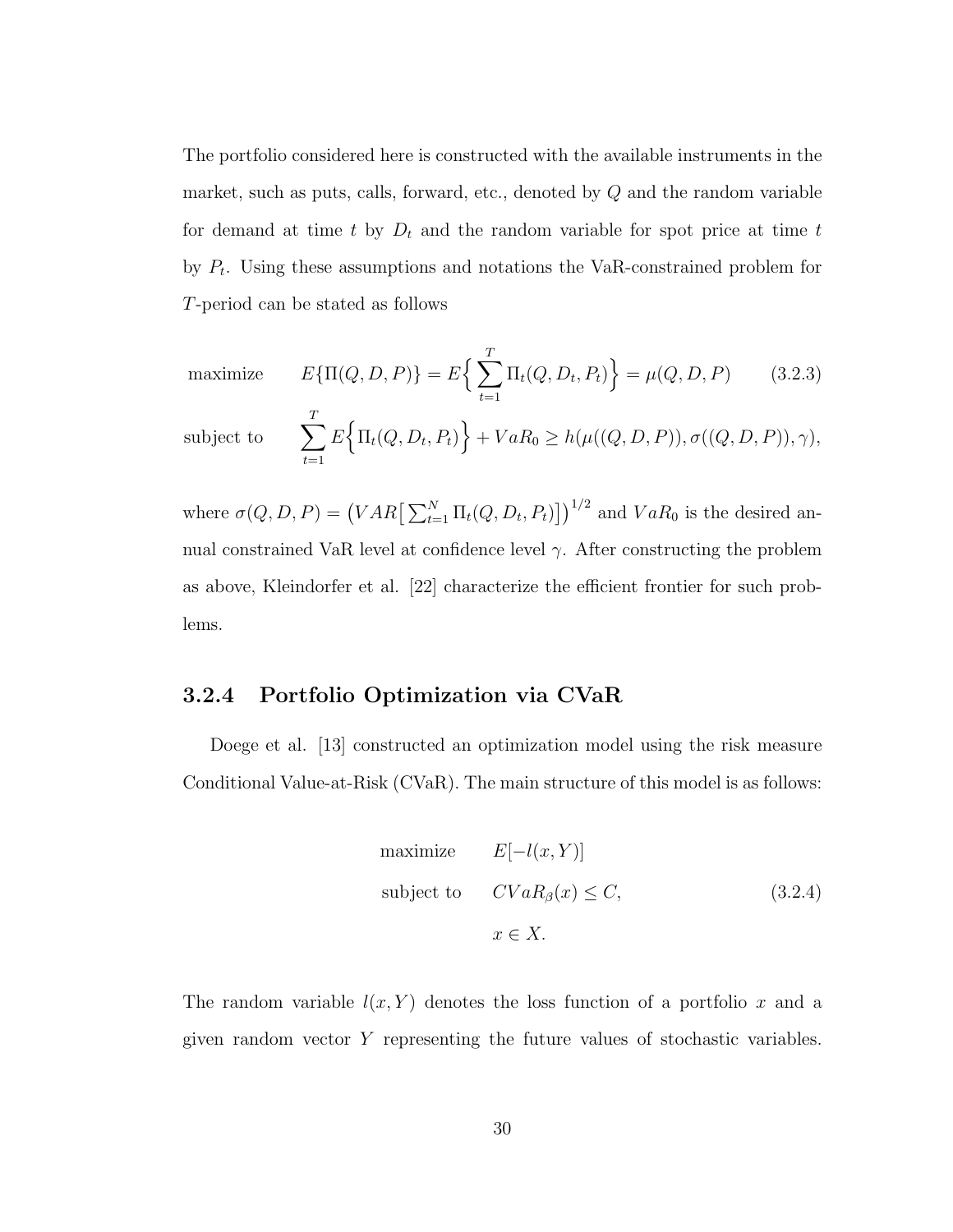Furthermore,  $C$  is the given upper bound of CVaR and  $X$  is the set of all feasible portfolios. Here, CVaR is calculated using the loss function, therefore C can be viewed as an upper bound on the loss function in this context. If J scenarios are generated with realizations  $w_1, \ldots, w_J$  of the random variable Y, the above model is equivalent to the following one:

maximize 
$$
-\frac{1}{J} \sum_{j=1}^{J} l(x, w_j)
$$
  
\nsubject to 
$$
\alpha + \frac{1}{(1 - \beta)J} \sum_{j=1}^{J} z_j \le C,
$$

$$
z_j \ge l(x, w_j) - \alpha \qquad j = 1, 2, ..., J,
$$

$$
\alpha \in \mathbb{R}, \quad x \in X, \quad z_j \ge 0 \qquad j = 1, 2, ..., J.
$$

The above problems of optimization under uncertainty can be reformulated as stochastic programming models.

#### Summary

Portfolio optimization, which is mainly the process of measuring and achieving the desired risk and return, is the main objective of risk management. While optimizing a portfolio the measure by which risk is quantified should be carefully chosen. The choice depends on the advantages and disadvantages of the measure in the business that the company does. In this chapter, different type of optimization models for different choices of risk measures are presented.

In the next chapter, four examples of energy models, which are constructed to optimize the portfolios of some energy companies, are introduced.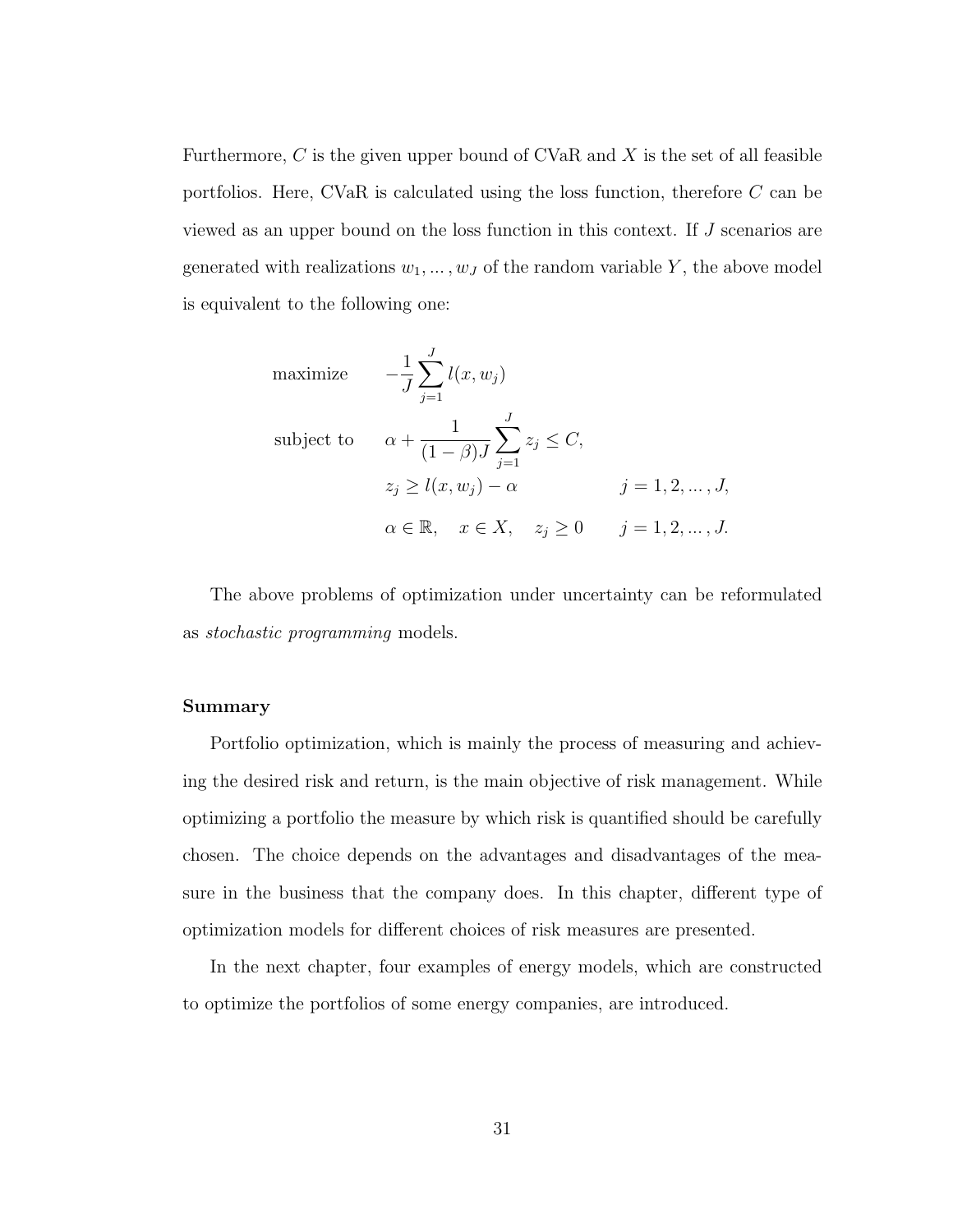## CHAPTER 4

# Examples of Risk Management Models in Energy Markets

In this chapter, four examples of optimization models in energy markets are provided. The first example, introduced by Sen et al. [31], considers a power optimization model that is intended as a decision aid for scheduling and hedging (DASH) in the wholesale power market. The methodology used by Sen et al. [31] is based on a stochastic programming model that selects portfolio positions that perform well on a variety of scenarios generated through statistical modelling and optimization. Sen et al. [31] used nested column generation decomposition method to solve the resulting large scale optimization problem.

The second example, in which the problem of a supplier is considered, is given by Takriti et al. [36]. Since demand is not known in advance, the supplier constructs several demand forecasts and associates a set of possible probability measures with these forecasts. Considering the worst-case probability distribution, he then maximizes the expected profit. The resulting problem is a minimax problem and is solved by branch-and-cut technique.

The third example considers a model for the problem of portfolio optimization of energy contracts under point of view of a generating company and is given by Marzano et al. [26]. In this model, Conditional Value-at-Risk is used as a risk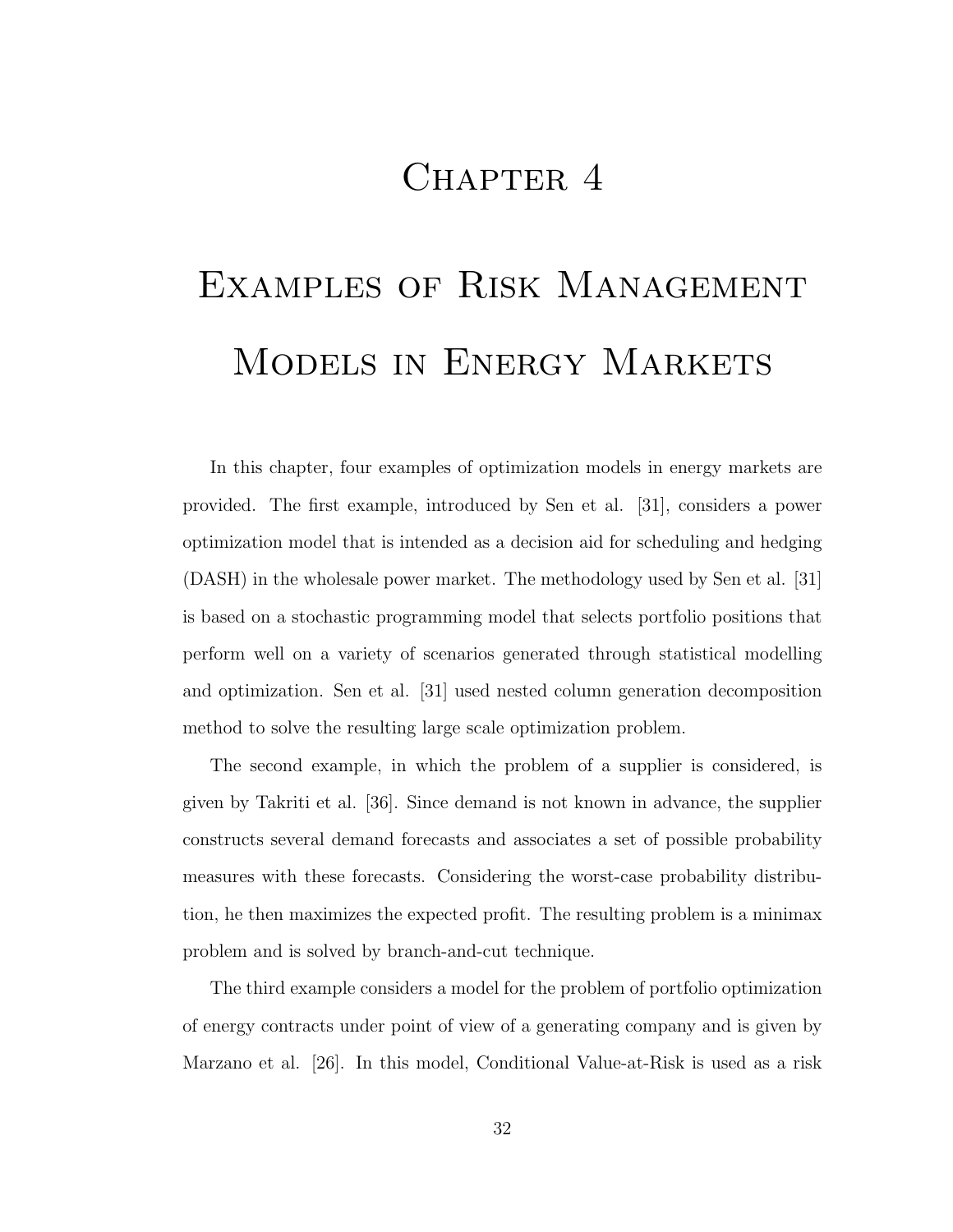measure and added to the constraint set of the problem to limit the risk acceptable by the company.

In the last example, which was introduced by Guigues et al. [17], Value-at-Risk approaches are applied on the problem of yearly electric generation management. The same notations as in these four papers are used here for convenience.

## 4.1 Example I

In the example by Sen et al. [31], decision aid for scheduling and hedging (DASH) model for power portfolio optimization is introduced. Sen et al. [31] state that: "this model provides a tool that helps decision-makers coordinate production decisions with opportunities in the wholesale power market."

The model is constructed in such a way that the financial traders reevaluate their power portfolio, including contracts from electricity and gas markets, at the start of each month. Furthermore, while prices in the electricity market vary on an hourly basis, time is partitioned into two, as on-peak period, which cover sixteen hour a day, and *off-peak period* for the rest eight hour. Another assumption made is that the forward contracts are monthly, so that planning for period t refers to some month t in the future. Although, the time scale for spot prices can be hourly, for computational ease, the spot market is treated on a daily basis, allowed to fluctuate according to the on-peak and off-peak periods.

For scenario generation procedures, forward prices for the preceding year are available as hourly quotes which are transformed into on-peak and off-peak average prices. The notation  $\pi_{\tau\kappa e}$  is used for forward prices, where  $\pi$  is the price and  $\tau \in \{1, 2, ..., 52\}, \kappa \in \{1, 2, ..., N\}$  (N denotes the last week in which delivery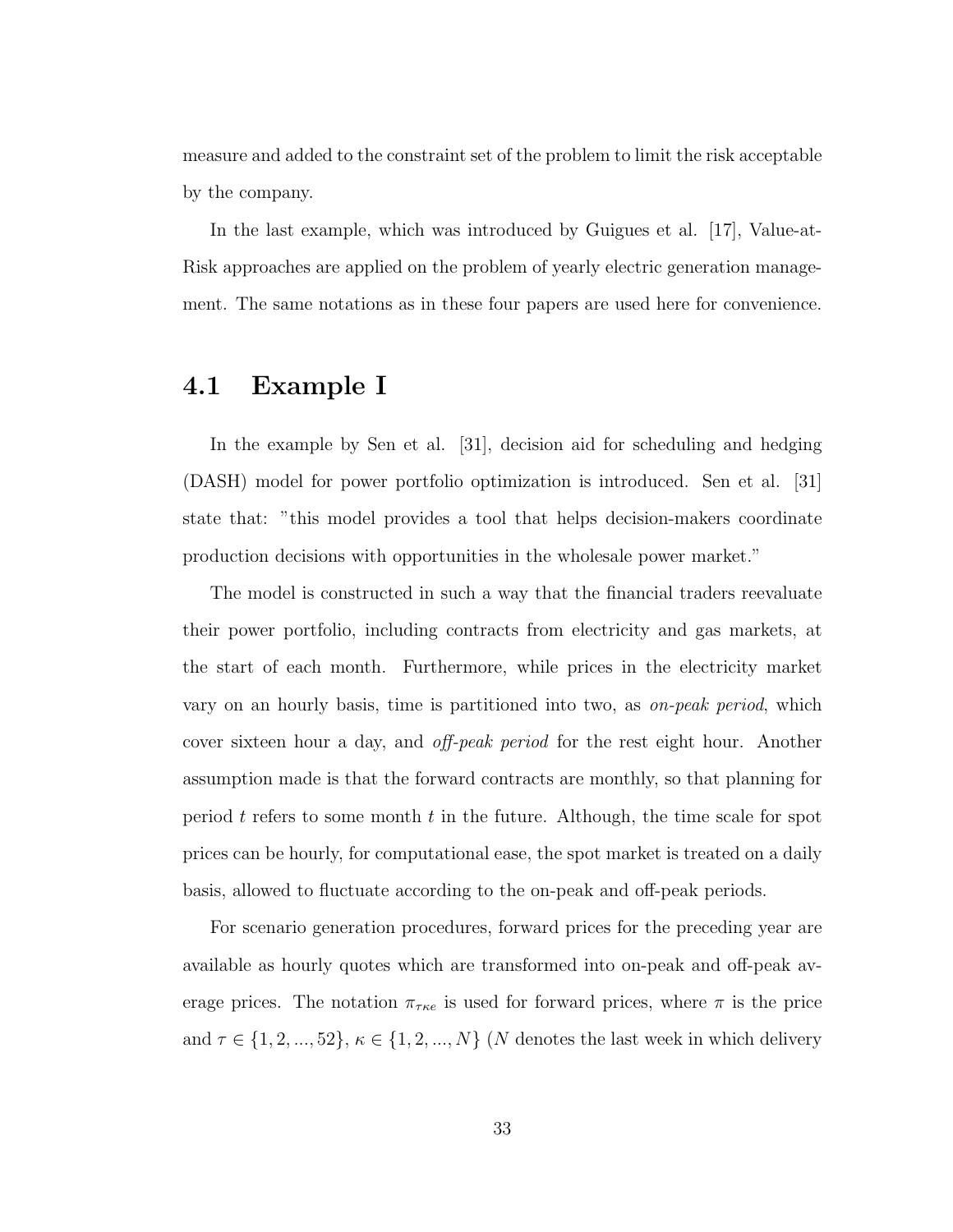will happen) and  $e \in \{on, off\}$  denotes the contract week, delivery week and segment, respectively. For example,  $\pi_{1,8,on}$  is the price (\$/MWh) on January  $7^{th}$ (i.e., end of first week) for on-peak power delivery starting on March  $1^{st}$ . However returns are used to predict prices, i.e.,  $r_{\tau,\kappa,e} = \frac{\pi_{\tau+4,\kappa,e} - \pi_{\tau,\kappa,e}}{\pi_{\tau+4,\kappa,e}}$  $\frac{\pi_{\tau,\kappa,e}-\pi_{\tau,\kappa,e}}{\pi_{\tau,\kappa,e}},$  where  $\tau+4$ denotes the next month's contract, because of the assumption that there are four weeks in a month. Now, a discrete scenario tree may be formed by grouping returns into subsets for each period and modelling the return process as one that allows probabilistic transitions from one subset to another, over time. For ease of computation, two subsets in each period are considered, which are high and low return states. A sampling based procedure which is guided by the recent observations of the return series is adopted to assign high and low values for the return states. The nominal value which is assigned to each state is the median of the corresponding group of that period. Not to overlook extreme events, a combination of medians and extreme values is used. The precise manner, in which one or the other is chosen depends on a heuristic guided by market conditions prior to running the model. Whenever heuristic produces two nodes that are represented by medians, equal conditional probabilities are used and whenever it produces an extreme value for one path, a conditional probability of  $\frac{1}{4}$  is associated with that path.

Another assumption made on gas and electricity returns is that they are perfectly correlated so that a scenario obtained from the electricity forward return tree generates a similar scenario from the gas forward return tree [31]. Although forward prices are arranged on a monthly basis, spot prices must be modelled on a daily basis, as on-peak and off-peak prices. The following formulation is used for spot prices during a delivery month:  $r_{e,d,\tau,w}^p = r_{e,t,w}^f + \sigma_{e,t} z_{d,t,w}$ , where w is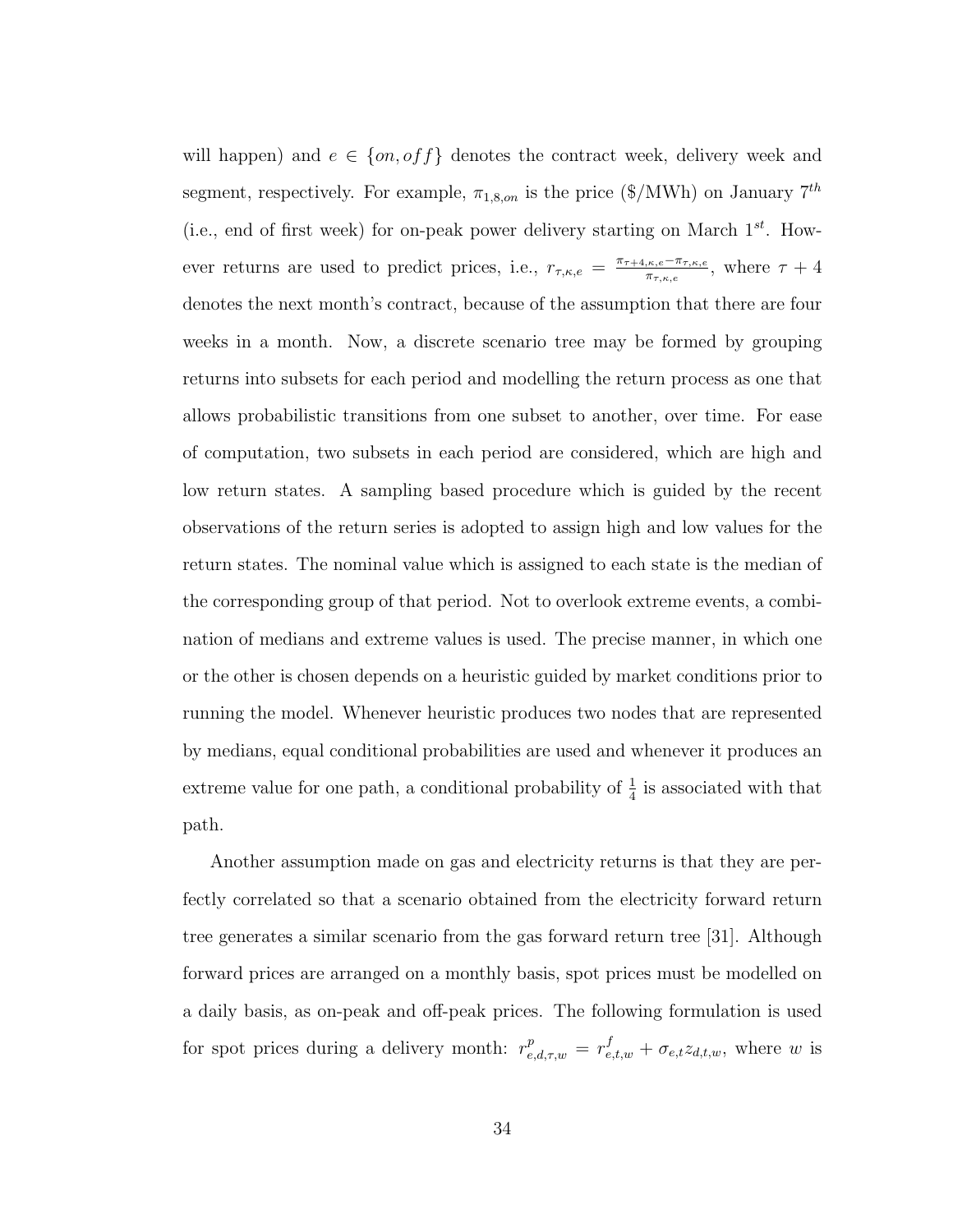the node number of the forward scenario tree,  $\sigma_{e,t}$  is the standard deviation of spot returns and  $r_{e,t,w}^f$  is the daily equivalent of the forward return on node w for month t.

With these settings, the model formulation is presented in two parts, which are the financial problem and generation costing problem.

### 4.1.1 The Financial Problem

In this section, the notation used is introduced, after which constraints for this problem are presented.

#### Notations

- $\alpha$  : maximum liquidity limit coefficient,
- $T$ : number of periods,
- $P$ : regulated power price,
- $J_t$ : the number of segments in period t,
- $\xi$  : {on-peak, off-peak},
- $H_e$ : hours of one on/off peak segment  $(H_e = 16h$  for  $e =$ on-peak and  $H_e = 8h$  for  $e$  =off-peak),
- $p(j)$ : peak status (on/off) of segment j,
- $YL_{0te}$ : power forward in long position for delivery period t, peak e held initially,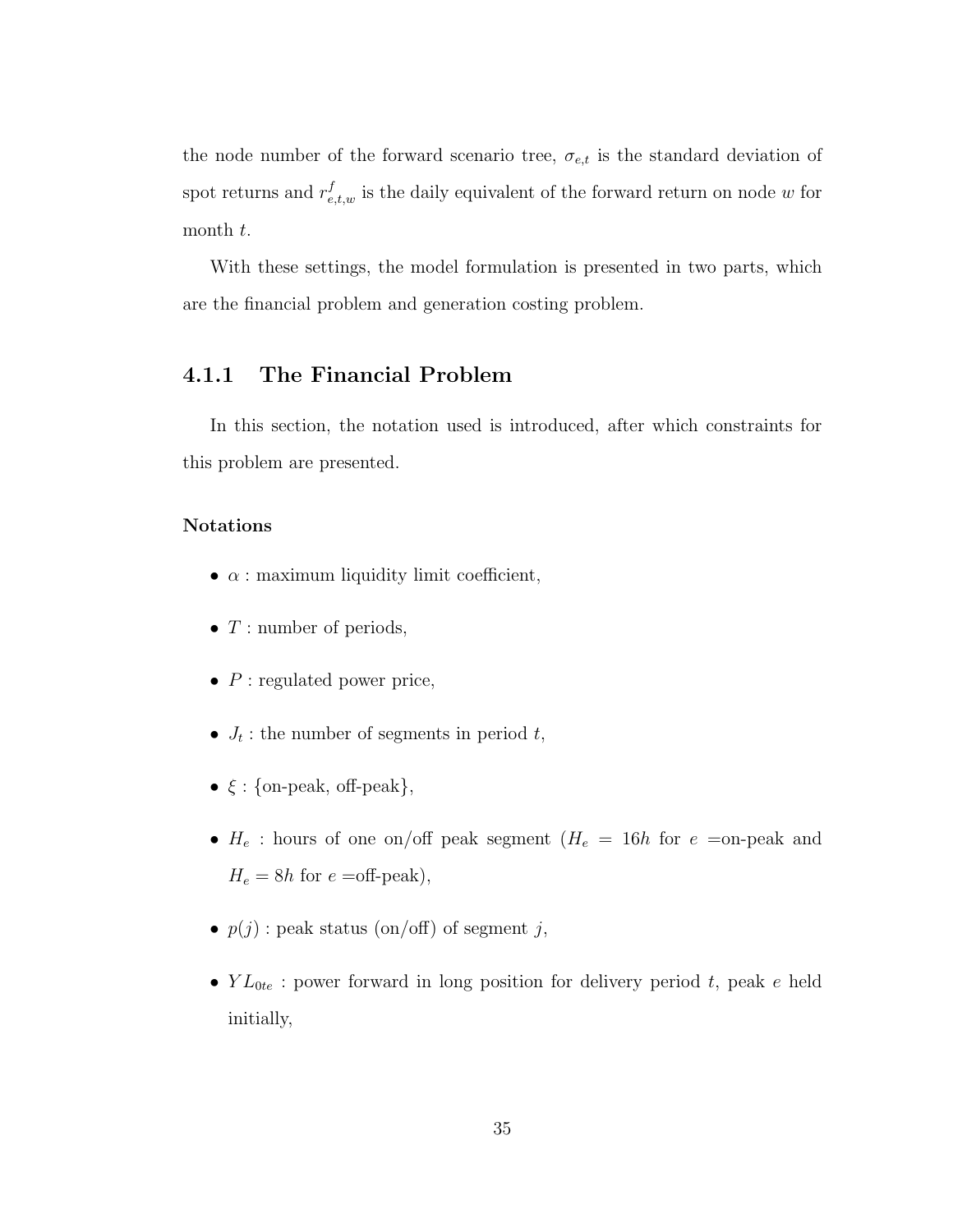- $YS_{0te}$ : power forward in short position for delivery period t, peak e held initially,
- $YG_{0t}$ : gas forward for delivery period t held initially,
- $PT_t$ : profit target for period t,
- $PP_{\tau te}$ : price of energy forward for delivery period t, peak e at contract period  $\tau$ ,
- $PG_{\tau t}$ : price of gas forward for delivery period t, at contract time  $\tau$ ,
- $PS_{tj}$ : price of energy in spot market in period t, segment j,
- $D_{tj}$ : electricity demand in period t, segment j,
- $FP_{\tau te}$ : power forward for delivery period t, peak e, signed at contract period  $\tau,$
- $FP_{\tau te}^{+(-)}$ : power forward in long (short) position for delivery period t, peak e, signed at contract period  $\tau$ , an upper bound is imposed on this variable,
- $FG_{\tau t}$ : gas forward in long position for delivery period t, signed at contract period  $\tau$ ,
- $YP_{\tau te}$ : total power forward for delivery period t, peak e held at contract period  $\tau$ ,
- $YP_{\tau te}^{+(-)}$ : total power forward in long(short) position for delivery period t, peak e held at contract period  $\tau$ ,
- $YG_{\tau t}$ : total gas forward for delivery period t held at contract period  $\tau$ ,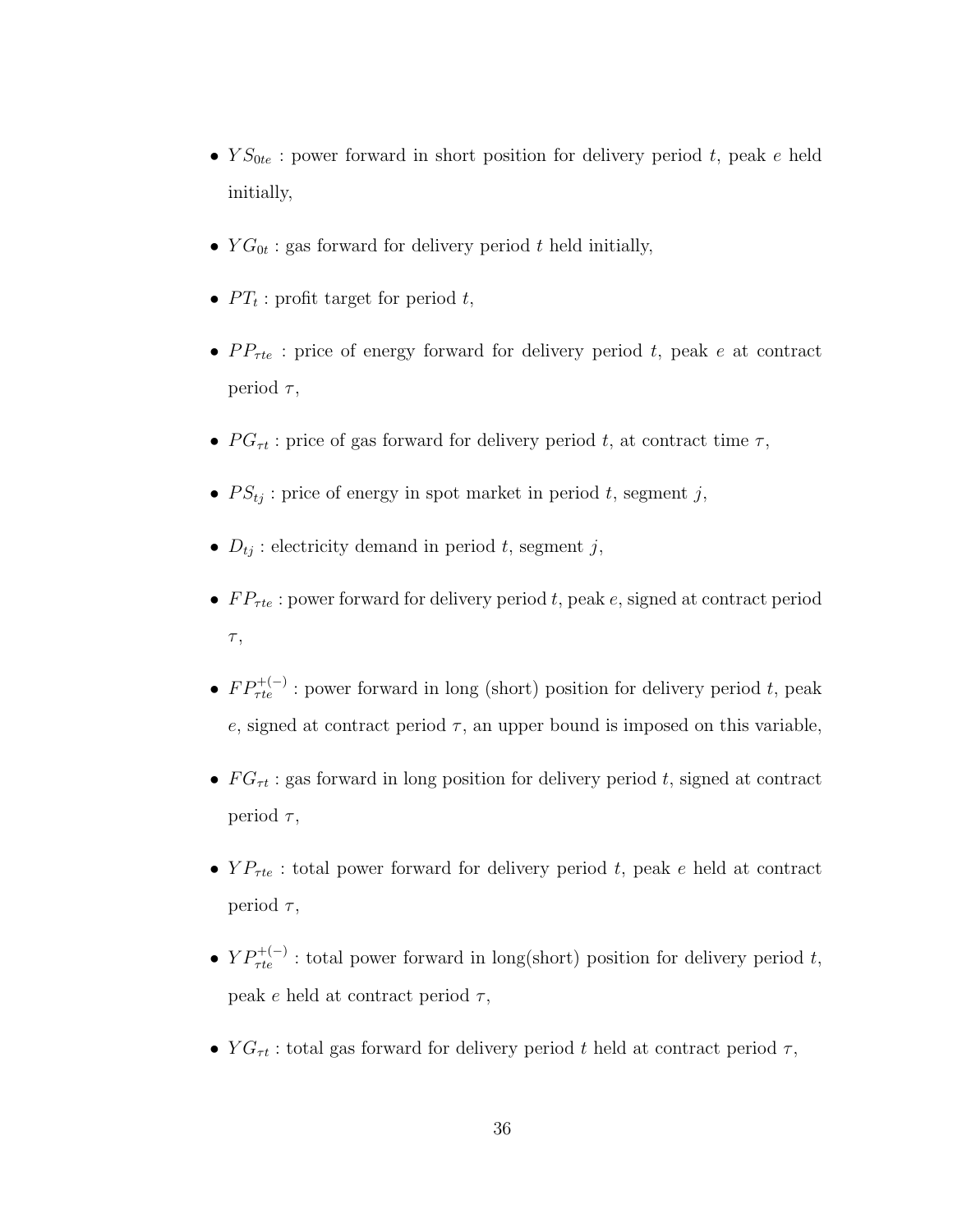- $SP_{tj}$ : power exchanged with spot market in period t, segment j (positive for purchase and negative for sale),
- $\bullet$   $\hspace{0.1 cm} ZP_{te}$  : total power forward cost for delivery period  $t,$  peak  $e,$
- $ZG_t$ : total gas forward cost for delivery period t,
- $C_{tj}$ : total generation cost in period t, segment j.

## **Constraints**

$$
FP_{\tau te} = FP_{\tau te}^+ - FP_{\tau te}^-,\tag{4.1.1}
$$

$$
YP_{\tau te} = YP_{\tau te}^+ - YP_{\tau te}^-,\tag{4.1.2}
$$

$$
YP_{\tau te}^+ = YP_{(\tau-1)te}^+ + FP_{\tau te}^+,
$$
 (4.1.3)

$$
YP_{\tau te}^- = YP_{(\tau-1)te}^- + FP_{\tau te}^-,\tag{4.1.4}
$$

$$
YG_{\tau t} = YG_{(\tau - 1)t} + FG_{\tau t}, \tag{4.1.5}
$$

$$
\sum_{t \in [\tau, T]} FP_{\tau te}^+ = \alpha \sum_{t \in [\tau, T]} Y P_{(\tau - 1)te}^+, \tag{4.1.6}
$$

$$
\sum_{t \in [\tau, T]} FP_{\tau te}^- = \alpha \sum_{t \in [\tau, T]} Y P_{(\tau - 1)te}^-,\tag{4.1.7}
$$

$$
ZP_{te} = \frac{J_t}{2} \sum_{\tau \in [1,t]} PP_{\tau te} \ FP_{\tau te} \ H_e \qquad t \in \{1, 2, ..., T\}, \tag{4.1.8}
$$

$$
ZG_t = \sum_{\tau \in [1,t]} PG_{\tau t} FG_{\tau t} \qquad t \in \{1, 2, ..., T\},
$$
\n(4.1.9)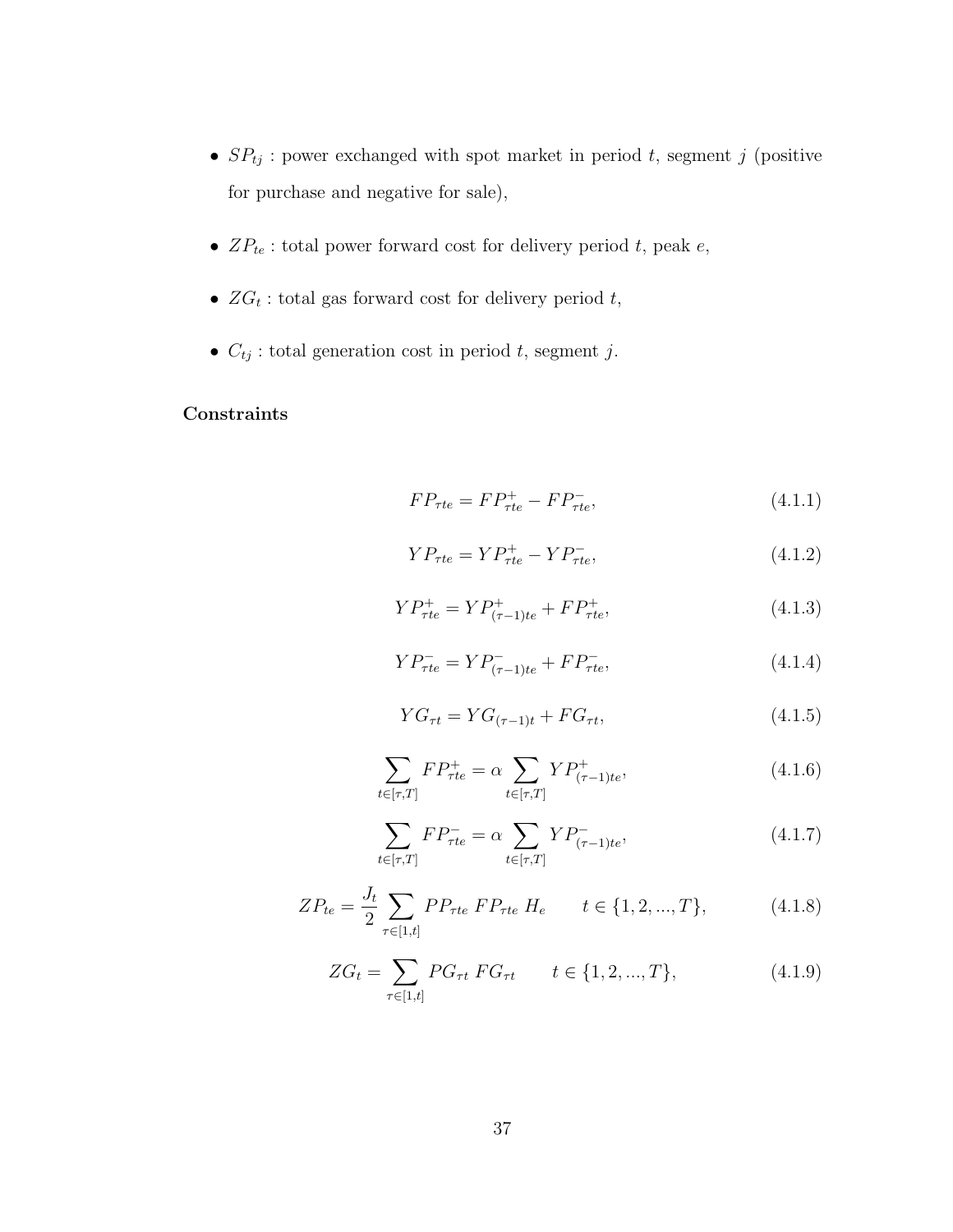$$
\sum_{j \in [1, J_t]} [(D_{tj} \ P - SP_{tj} \ PS_{tj}) H_{p(j)} - C_{tj}] - \sum_{e \in \xi} Z P_{te} \ge PT_t \qquad t \in \{1, 2, ..., T\},\tag{4.1.10}
$$

where  $\tau \in \{1, 2, ..., T\}$ ,  $t \in \{\tau, \tau + 1, ..., T\}$ ,  $e \in \xi$  for all the constraints above, if any other specification is not indicated.

Constraint (4.1.3) balances power forward in long position, (4.1.4) in short position and  $(4.1.5)$  balances gas forward, all at period  $\tau$ . Constraint  $(4.1.6)$  puts limit on maximum liquidity for long position and (4.1.7) for short position, so they provide a way to control the extent to which a portfolio is allowed to change from one period to the next one. Constraints (4.1.8) and (4.1.9) gives the total power and gas cost for delivery period  $t$ , respectively. Finally, constraint  $(4.1.10)$ controls the monthly profit target. If this last constraint cannot be satisfied, a penalized objective function is used, which is done by including the target within the objective function via a penalty term.

#### 4.1.2 The Generation Problem

In addition to the previous ones, some new notation is used for the generation problem.

#### Notations

- $I$  : the set of generators,
- $d:$  index of day,
- $\bullet$   $j(d)$  : indices of the two segments associated with day  $d,$
- $t(d)$ : the period associated with day d,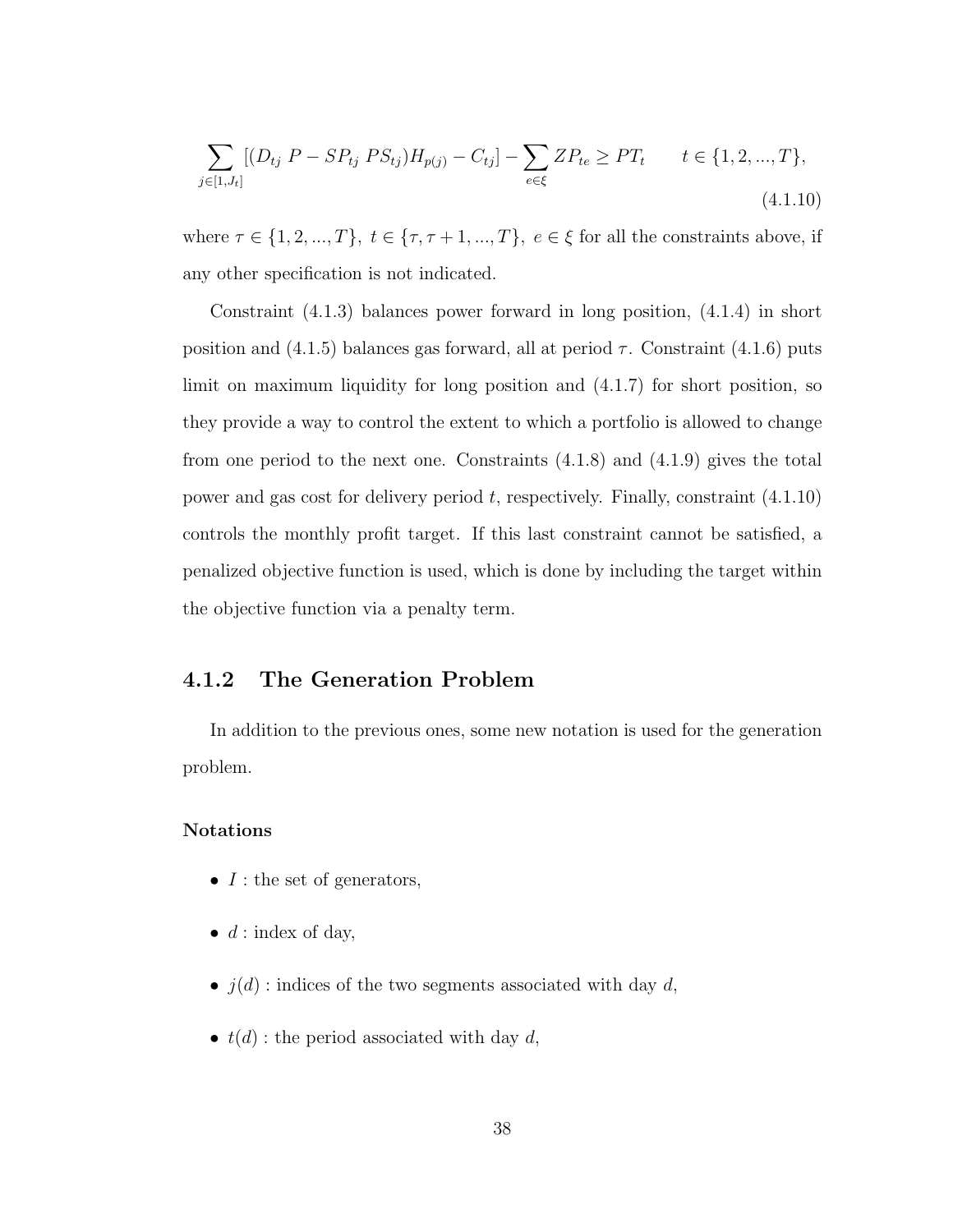- $ML$ : maximum acceptable daily loss,
- $Gas:$  the set of gas generators,
- $Coal$ : the set of coal generators,
- $Nuc$ : the set of nuclear generators,
- $CP_t$ : coal price for period t,
- $NP_t$ : nuclear fuel price for period t,
- $Q_i$ : maximum generation capacity of generator i,
- $q_i$ : minimum generation capacity of generator  $i$ ,
- $L_i$ : minimum up time requirement for generator  $i$ ,
- $l_i$ : minimum down time requirement for generator  $i$ ,
- $F_i(x)$ : consumption function of fuel for generation of x due to generator i  $(F_i(x) = a_i + b_i x$ , where  $a_i$  and  $b_i$  are parameters),
- $W_{itj}$ : scheduled outage  $(W_{itj} = 0)$ , if outage is scheduled in period t, segment j for generator i; otherwise  $W_{itj} = 1$ ),
- $\bar{w}_{itj}$ : forced outage  $(\bar{w}_{itj} = 0)$ , if outage is forced in period t, segment j for generator *i*; otherwise  $\bar{w}_{itj} = 1$ ,
- $TG_{tj}$ : total generated power in period t, segment j,
- $G_{itj}$ : power generated by generator i in period t, segment j,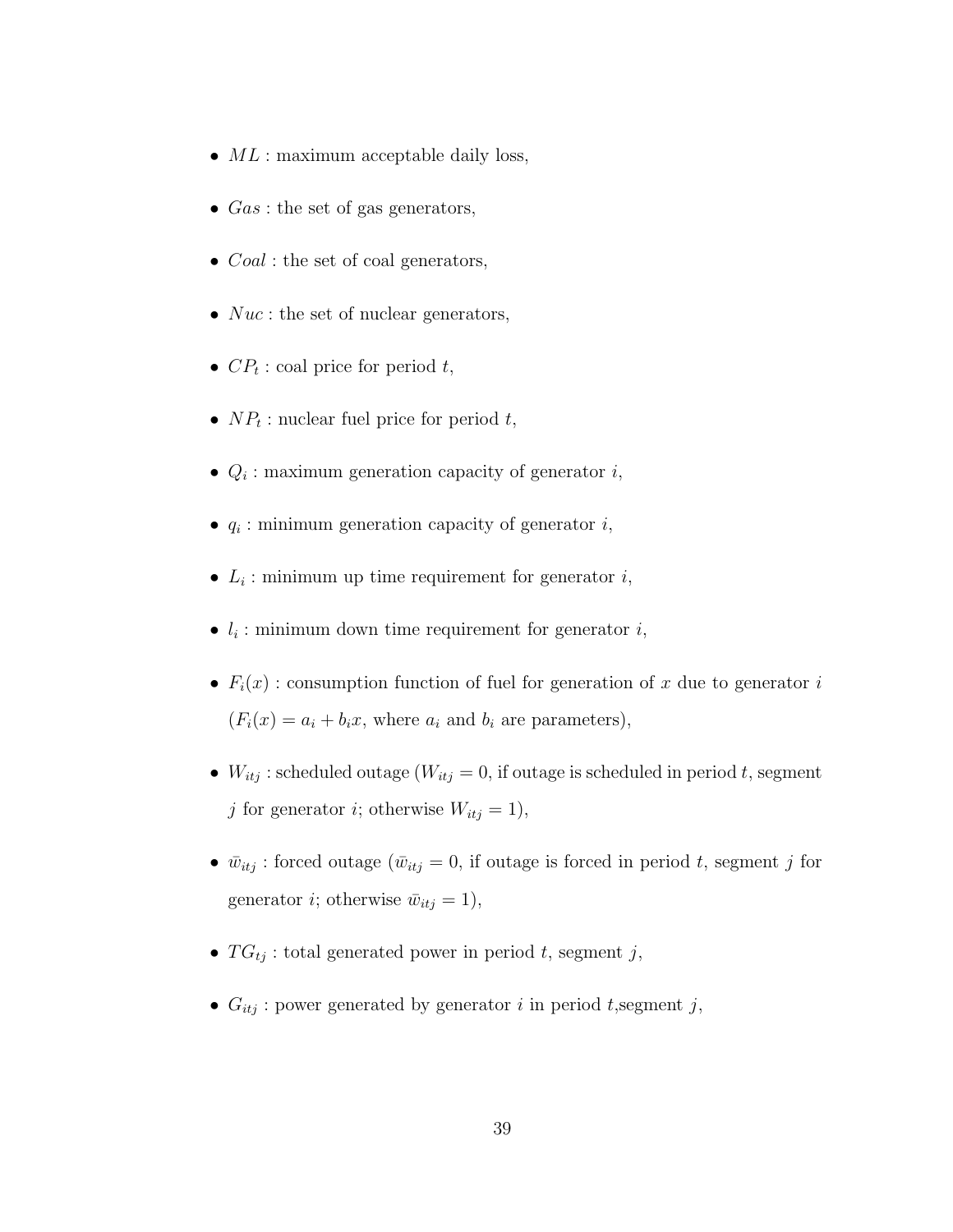- $U_{itj}$ : operation decisions for generator i in period t, segment j ( $U_{itj} = 1$ , if generator *i* is on in period *t*, segment *j*;  $U_{itj} = 1$ , otherwise),
- $SG_{tj}$ : consumption of gas in period t, segment j,
- $\bullet$   $SC_{tj}$  : consumption of coal in period  $t,$  segment  $j,$
- $\bullet$   $SN_{tj}$  : consumption of nuclear fuel in period  $t,$  segment  $j,$

#### **Constraints**

$$
YP_{tte} + SP_{tj} + TG_{tj} = D_{tj},
$$
 (4.1.11)

$$
YG_{tt} = \sum_{j \in [1, J_t]} SG_{tj}, \tag{4.1.12}
$$

$$
SG_{tj} = \sum_{i \in Gas} F_i(G_{itj}), \tag{4.1.13}
$$

$$
SC_{tj} = \sum_{i \in Coul} F_i(G_{itj}),
$$
\n(4.1.14)

$$
SN_{tj} = \sum_{i \in Nuc} F_i(G_{itj}),
$$
\n(4.1.15)

$$
C_{tj} = \frac{ZG_t}{J_t} + NP_t SN_{tj} + CP_t SC_{tj},
$$
\n(4.1.16)

$$
TG_{tj} = \sum_{i \in I} G_{itj},\tag{4.1.17}
$$

$$
q_i U_{itj} \le G_{itj} \le Q_i U_{itj},\tag{4.1.18}
$$

$$
U_{itj} - U_{it(j-1)} \le U_{it\tau} \quad \tau \in \{j+1, ..., \min(j+L_i-1, J_t)\},\tag{4.1.19}
$$

$$
U_{it(j-1)} - U_{itj} \le 1 - U_{it\tau} \quad \tau \in \{j+1, ..., \min(j+l_i-1, J_t)\},\tag{4.1.20}
$$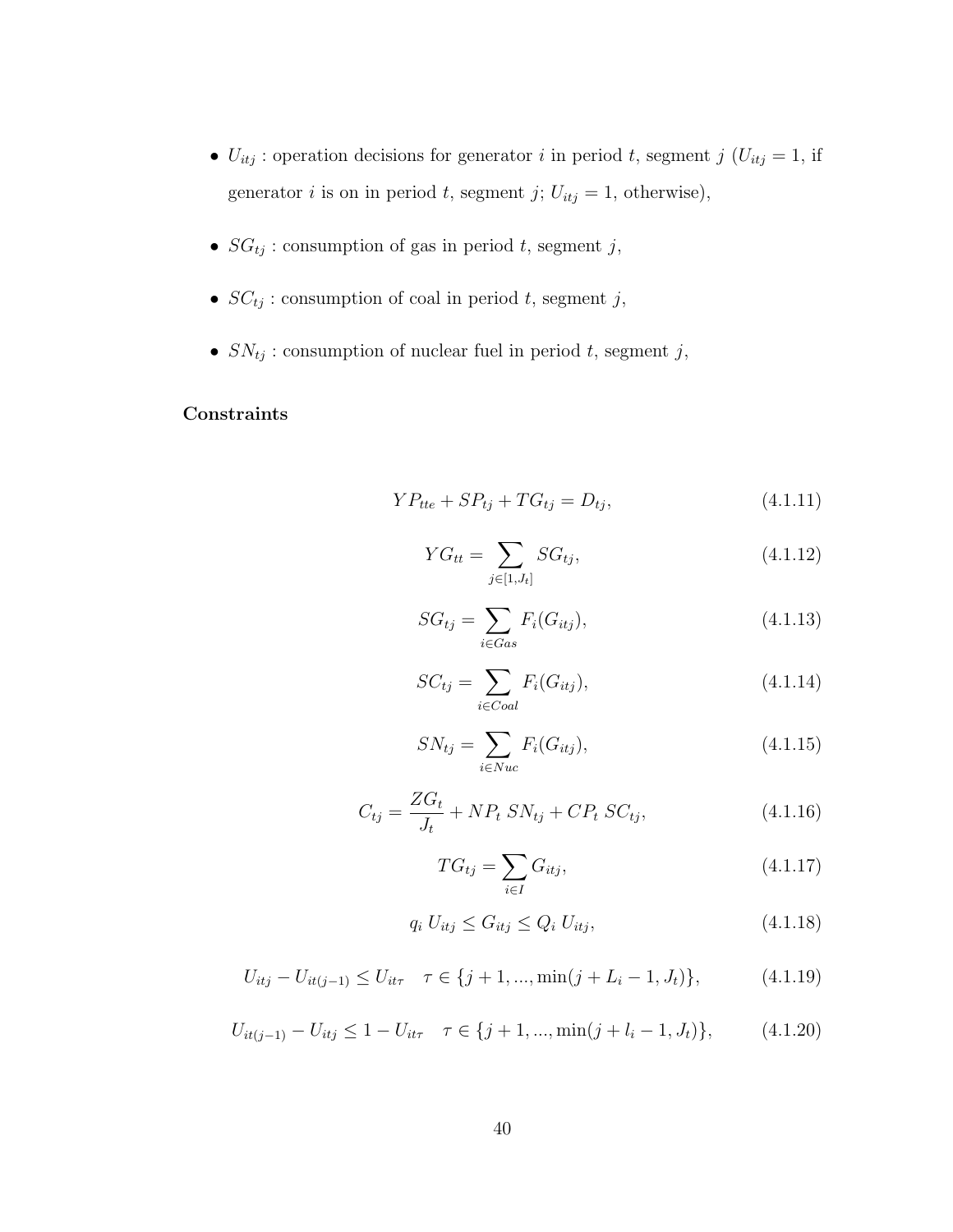$$
U_{itj} \le W_{itj},\tag{4.1.21}
$$

$$
U_{itj} \le \bar{w}_{itj},\tag{4.1.22}
$$

$$
\sum_{j \in j(d)} [(D_{tj} \ P - SP_{tj} \ PS_{tj})H_{p(j)} - C_{tj}] - \frac{\sum_{e \in \xi} ZP_{te}}{J_t/2} + ML \ge 0 \qquad \forall d, t = t(d),
$$
\n(4.1.23)

where  $t \in \{1, 2, ..., T\}, j \in \{1, 2, ..., J_t\}, e = p(j), i \in I$  for all the constraints above.

Constraint (4.1.11), where  $YP_{tte}$  involves an exchange of electricity (i.e., the net physical amount of electricity exchanged) in month  $t$ , stands for the demandgeneration-forward-spot relationship, (4.1.12) gives total gas consumption for period t. Constraints  $(4.1.13)$ ,  $(4.1.14)$  and  $(4.1.15)$  show the gas, coal and nuclear fuel consumption for period t, segment j, respectively. Constraint  $(4.1.16)$  gives the generation cost for period t, segment j,  $(4.1.17)$  gives the total generated power and (4.1.18) the operating range for each generator. Minimum up- and low-time requirements are given in constraints (4.1.19) and (4.1.20), respectively. (4.1.21) stands for the scheduled and (4.1.22) for the forced outage. Finally, (4.1.23) is the maximum daily loss constraint, which is imposed in order to provide a measure of risk control on the decisions. When the target ML is unattainable, the model may become infeasible. In such instances, the user may include such a measure within a penalized objective function for generation problem. Thus, the two constraints, (4.1.10) and (4.1.23), are risk constraints, which are based on profit targets and failure to meet these targets determines the extent of loss.

The objective function for the generation problem is as follows

$$
\max \sum_{t,j} [(D_{tj} P - SP_{tj} PS_{tj})H_{p(j)} - C_{tj}] - \sum_{t,e} ZP_{te}.
$$
 (4.1.24)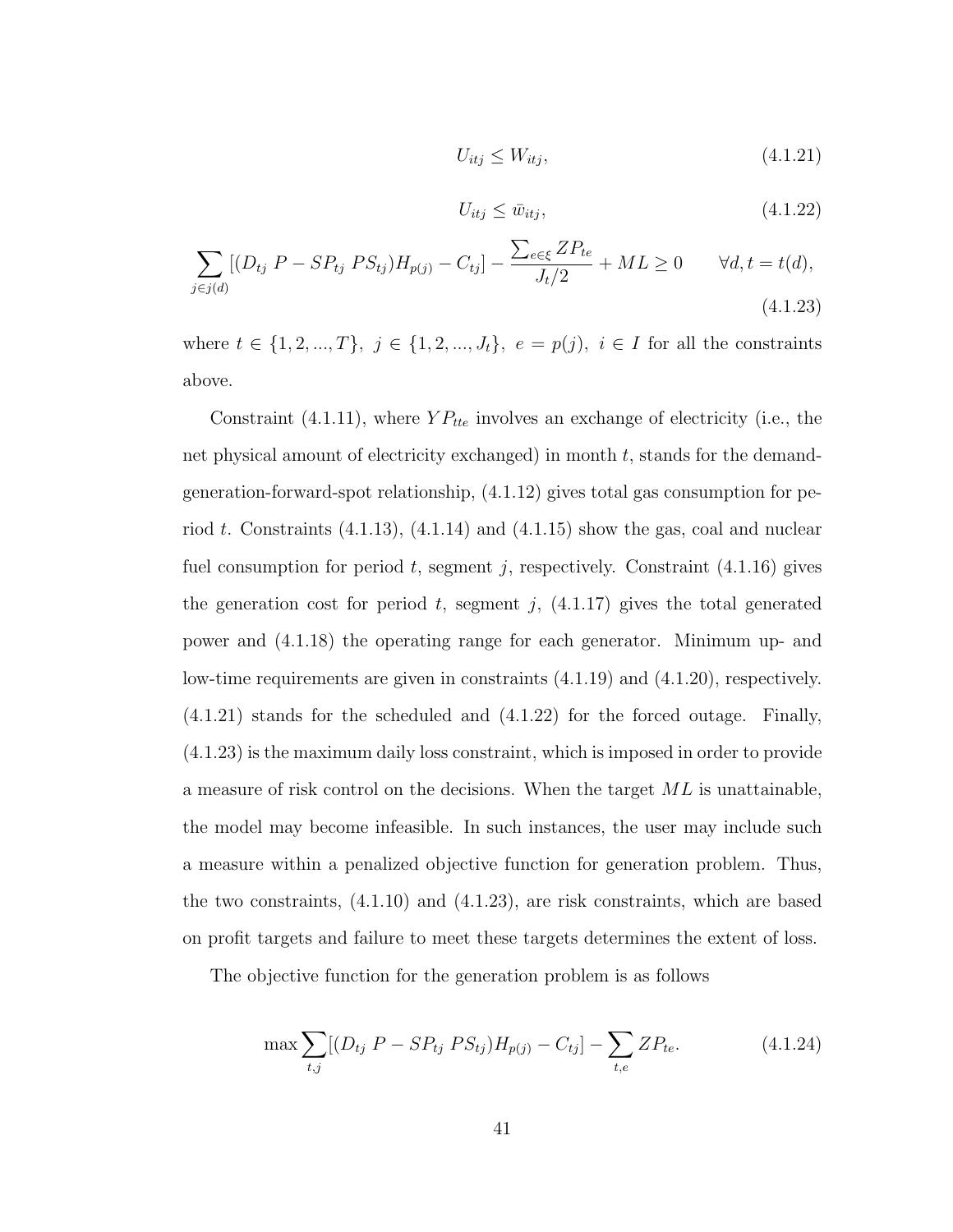This objective function is scenario dependent, thus it reflects the profit/loss of the spot market activity, as well as the cost of power generation under one scenario. By weighting scenarios by their respective probabilities, one can maximize the overall expected profit, which is the complete objective function.

To solve this stochastic programming model, Sen et al. [31] decomposed this programm into interrelated optimization problems which are motivated by a nested column generation (i.e., Dantzig-Wolfe) type method. The autors made several experimental tests to study the robustness of the approach. The experimental evidence suggests that the stochastic programming approach provides a powerful and robust tool for scheduling and hedging in wholesale electricity markets.

## 4.2 Example II

The example given by Takriti et al. [36] considers a power producer that is interested in selling its short-term excess capacity in the form of firm contracts as the producer. In a firm contract, the maximum amount of power  $C$ , known as capacity, that can be delivered during a single time period is specified. The buyer of the contract has the right but not the obligation to consume an amount of power in the range  $[0, C]$  for each time period. The producer charges an initial fee, which is for issuing the contract and reserving the needed capacity. This initial fee is a function of the reserved capacity and is denoted by  $\bar{r}$ . According to the total consumption of power over the contract duration, the producer gets another charge, which is known as energy charge and denoted by  $f(d_t)$ , where t is the time period and  $d_t$  is the demand at that period. Excess capacity that the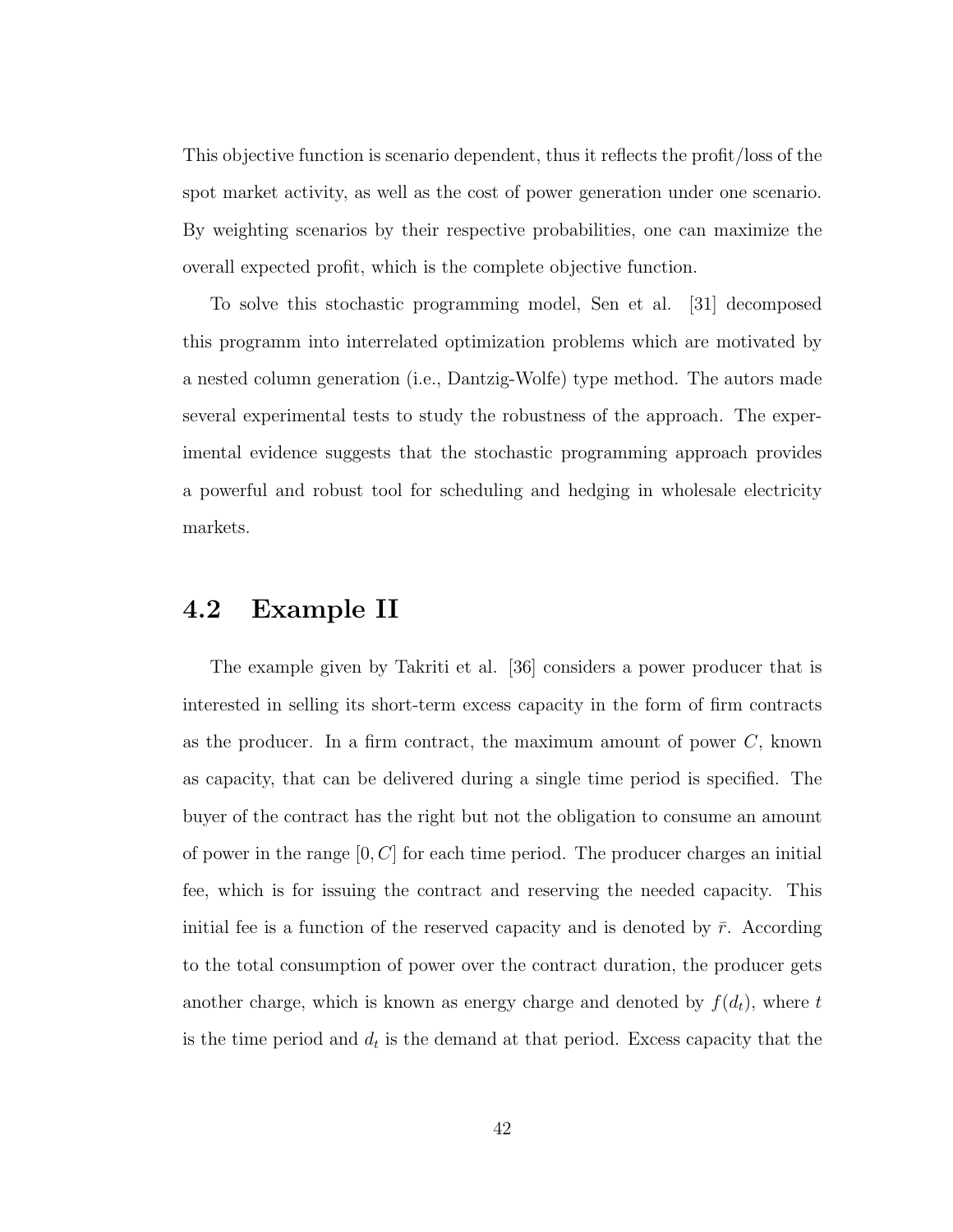producer is willing to sell is often a result of the conservative planning of electricpower generators in anticipation of existing demand obligations, also known as the native load. The producer's problem consists of selecting bids to maximize its profit given the uncertain nature of the native load as well as that of demand of the received bids. Demand uncertainty is modelled by scenarios, which represent possible future demand patterns. While remaining feasible for each scenario, an optimal production schedule is calculated by minimizing the average cost of operating the system. Due to lack of historical data, to construct the scenario tree and assign the associated probabilities with its nodes, expert opinions, which may differ greatly from one to another, are needed. For example, assume that the problem is to maximize the expected profit over three future scenarios. The associated probabilities for the three scenarios according to the first expert is  $p_1 \geq p_2 \geq p_3$ , and according to the second one is  $p_2 \geq p_1$  and  $p_2 \geq p_3$ . Then, the set of feasible probabilities can be identified as  $p_1 = p_2 = \pi$  and  $p_3 = 1 - 2\pi$ , where  $\pi$  is a parameter satisfying  $1/3 \leq \pi \leq 1/2$ . Alternatively,  $p \in P$ , where  $P = \{(p_1, p_2, p_3) : p_1 = p_2 = \pi, p_3 = 1 - 2\pi, 1/3 \leq \pi \leq 1/2\}$ . What left after that is the choice of set of probabilities. As mentioned in subsection 5.3.2, in minimax stochastic programs, the worst set of probabilities are considered, i.e., the probability distribution (on future load scenarios) that causes the expected profit to be at its minimum. To solve the problem, a decomposition-based branchand-cut strategy, which extends the standard mixed-integer programming branchand-cut algorithm by using a cutting-plane scheme to approximate the minimax objective function in each iteration, is proposed.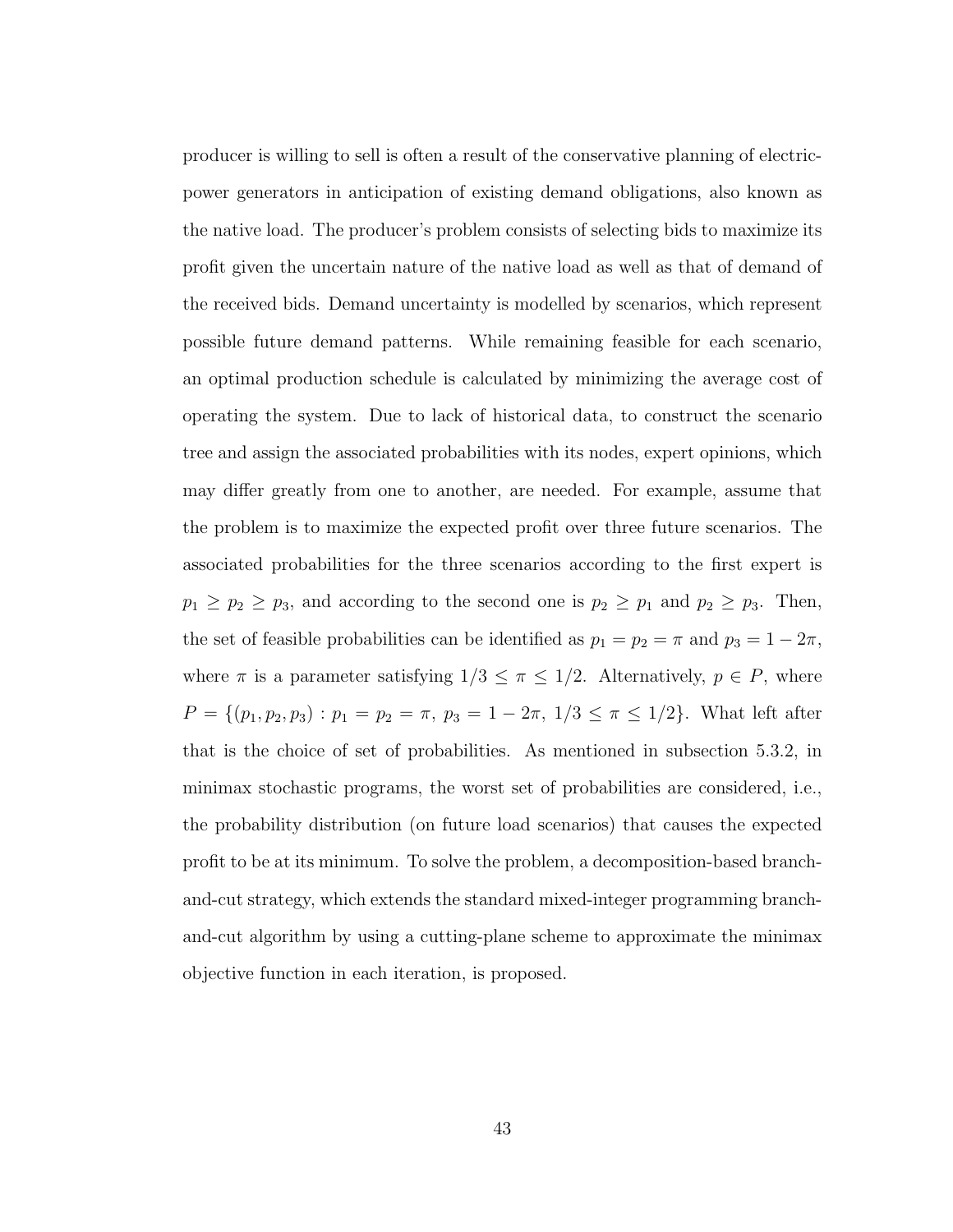#### 4.2.1 The Model

It is assumed that there are J contracts that the producer is dealing with and each of them has a capacity requirement of  $C_j$ ,  $j = 1, 2, ..., J$ . As mentioned before  $\bar{r}_j$  is the initial fee and  $f_j(d_{jt})$  is the payment received by producer, where  $d_{jt}$  is the quantity of the commodity delivered during time period t. It is further assumed that  $d_{jt} \leq C_j$ , since the usage of power that exceeds the capacity results in severe financial penalties. Another assumption is that the number of scenarios is the same for all contracts and is equal to K. The notation  $d_{jt}^k$  is used to denote the sampled demand of contract j at time t. The producer expects to receive a payment of  $r_j$ , which is the sum of the present revenue of  $\bar{r}$  and the expected future revenue of  $\sum_{k=1}^{K} p_k$  $\overline{\nabla^T}$  $_{t=1}^{T} f_j(d_{jt}^k)$ . The producer is assumed to have  $I$  generating units, and the production of generator  $i$  at time period  $t$  is denoted by  $y_{it}^k$  i = 1, 2, ..., I, t = 1, 2, ..., T. With these settings, the stochastic programming model is

maximize<sub>*x<sub>j</sub>,y<sub>it</sub>*</sub> 
$$
\sum_{j=1}^{J} r_j x_j - \sum_{k=1}^{K} p_k \sum_{t=1}^{T} \sum_{i=1}^{I} g_{it}^k (y_{it}^k)
$$
  
subject to 
$$
\sum_{i=1}^{I} y_{it}^k = d_{0t}^k + \sum_{j=1}^{J} d_{jt}^k x_j, \quad t = 1, ..., T, k = 1, ..., K(4.2.25)
$$

$$
x_j \text{ binary}, y^k \in Y^k, k = 1, ..., K,
$$

where  $x_j$  is a binary variable indicating whether contract j is to be accepted  $x_j = 1$  or rejected  $x_j = 0$ . The function  $g_{it}^k(y_{it}^k)$  is the cost of producing  $y_{it}^k$ units of power and is assumed to be convex. The first constraint of the above problem is to balance supply and demand, where  $d_{0t}^k$  represents the native load. Furthermore,  $y^k \in Y^k$  denotes the constraints imposed on the production vector,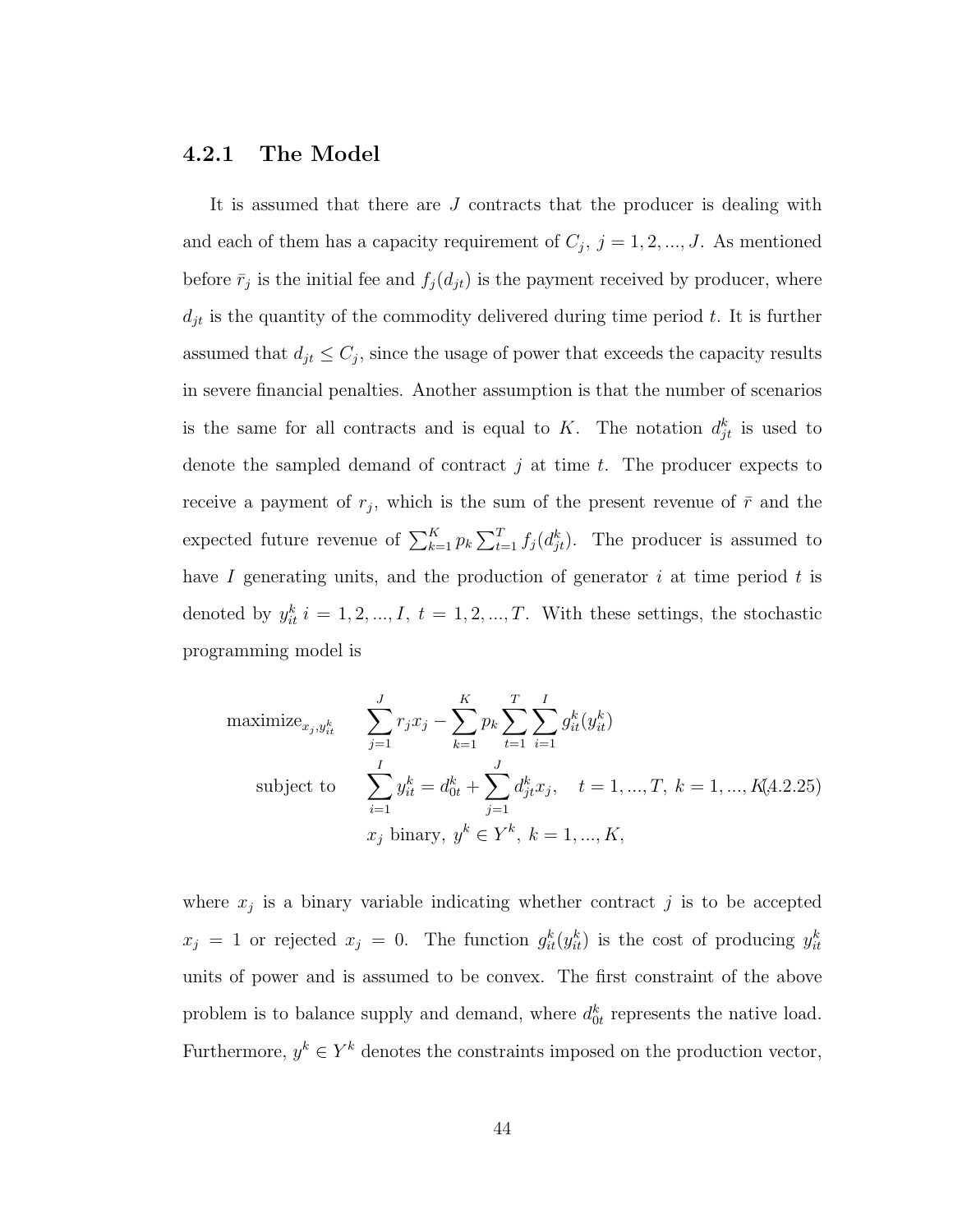under scenario k. For example, the production of the operating generator i at time period t cannot exceed or go below its capacity range, i.e.,  $q_{it}^k \leq y_{it}^k \leq Q_{it}^k$ , where  $[q_{it}^k, Q_{it}^k]$  is the operating range of unit *i*.

The model in (4.2.25) is a two-stage stochastic program. The first stage decisions determine the set of contracts to be chosen by assigning  $x_j$  the value 0 or 1. The second stage decisions determine an optimal production strategy  $y_{it}^k$  in response to the demand dictated by the contracts. The model (4.2.25) assumes a known probability, i.e.,  $p_k$ ,  $k = 1, 2, ..., K$  are known with complete certainty. As mentioned earlier, a minimax approach is applied to this two-stage stochastic program, which is explained in the following subsection.

#### 4.2.2 Minimax Stochastic Programming

The general form of minimax stochastic programming is

$$
\min_{x} \{c^T x + h(x) \mid x \in X \cap \{0, 1\}^J\},\tag{4.2.26}
$$

where  $h(x) := \max_p \left\{ \sum_{k=1}^K x_k \right\}$  $_{k=1}^{K} p_{k} Q_{k}(x) \mid (p_{1},...,p_{k}) \in P$ ª and

$$
Q_k(x) = \min_{y} \left\{ \sum_{t=1}^{T} \sum_{i=1}^{I} g_{it}^k(y_{it}^k) \mid Dy = h_k + T_k x, \ y \in Y^k \right\}.
$$

By defining  $h(x)$ , in which the probabilities that yield maximum expected cost are obtained, the minimax approach is applied to a two-stage stochastic program.

The convexity of g yields  $Q_k(x)$  to be convex and finite valued for all  $x \in$ X. Therefore, the function  $h(x)$  is also convex and finite valued over X. The feasible solutions of (4.2.26) are denoted by  $x^1, x^2, ..., x^M$ ; i.e.,  $X \cap \{0,1\}^J =$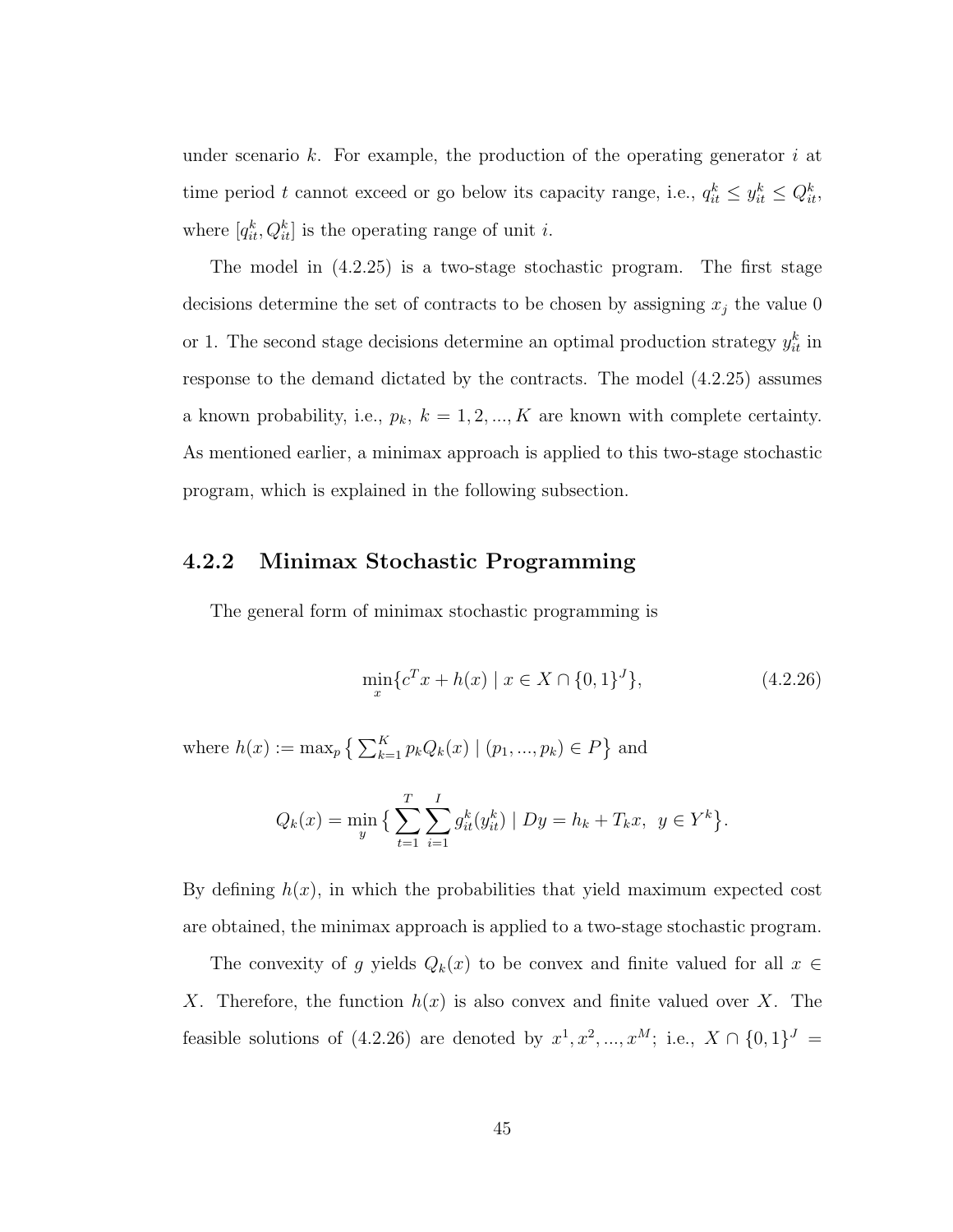$\{x^1, x^2, ..., x^M\}$ . With the help of the property of  $h(x)$  being convex, the problem (4.2.26) can be reformulated into the following linear program:

$$
\min_{x,\theta} \{ c^T x + \theta \mid x \in X \cap \{0,1\}^J, \ (x,\theta) \in S \},\tag{4.2.27}
$$

where  $S = \{(x, \theta) \mid h(x^m) + \partial h(x^m)^T (x - x^m), m = 1, 2, ..., M\}$  and  $\partial h(x^m)$  is a subgradient of h evaluated at  $(x^m)$ . That is, S is represented using a set of linear constraints, which are binding at all integer solutions  $x^m$ . A linear relaxation for (4.2.27) is

$$
\min_{x,\theta} \{ c^T x + \theta \mid x \in X \cap [0,1]^J, (x,\theta) \in \overline{S} \},\tag{4.2.28}
$$

where  $\bar{S}$  is defined using a set of valid cuts for  $S$ ; i.e.,  $S \subseteq \bar{S}$ . A lower bound on the value of (4.2.27) is obtained by solving (4.2.28). Cuts may be added at any point in the branch-and-bound process in order to tighten the approximation  $\overline{S}$ , as long as they are embedded to all nodes in the tree. Here, binding cuts are added at integer nodes that violate  $S$  so that the approximation is exact. As for the root node, it is started without any cuts in the system; i.e.,  $\bar{S} = \mathbb{R}^{J+1}$ , and Benders' decomposition, which is introduced in the next chapter, is used to solve the model. The description of the algorithm is provided in the next subsection.

#### Branch-and-cut algorithm for solving (4.2.27) [36]

- **Step 0** Set  $\bar{S}$  to  $\mathbb{R}^{J+1}$  and  $\theta \leftarrow -\infty$ . Solve the linear relaxation (4.2.28) as follows
	- **Step a** Choose a solution  $\tilde{x} \in X \cap [0, 1]^J$  and  $p \in P$ .
	- **Step b** For each scenario  $k$ , solve the second-stage problem and determine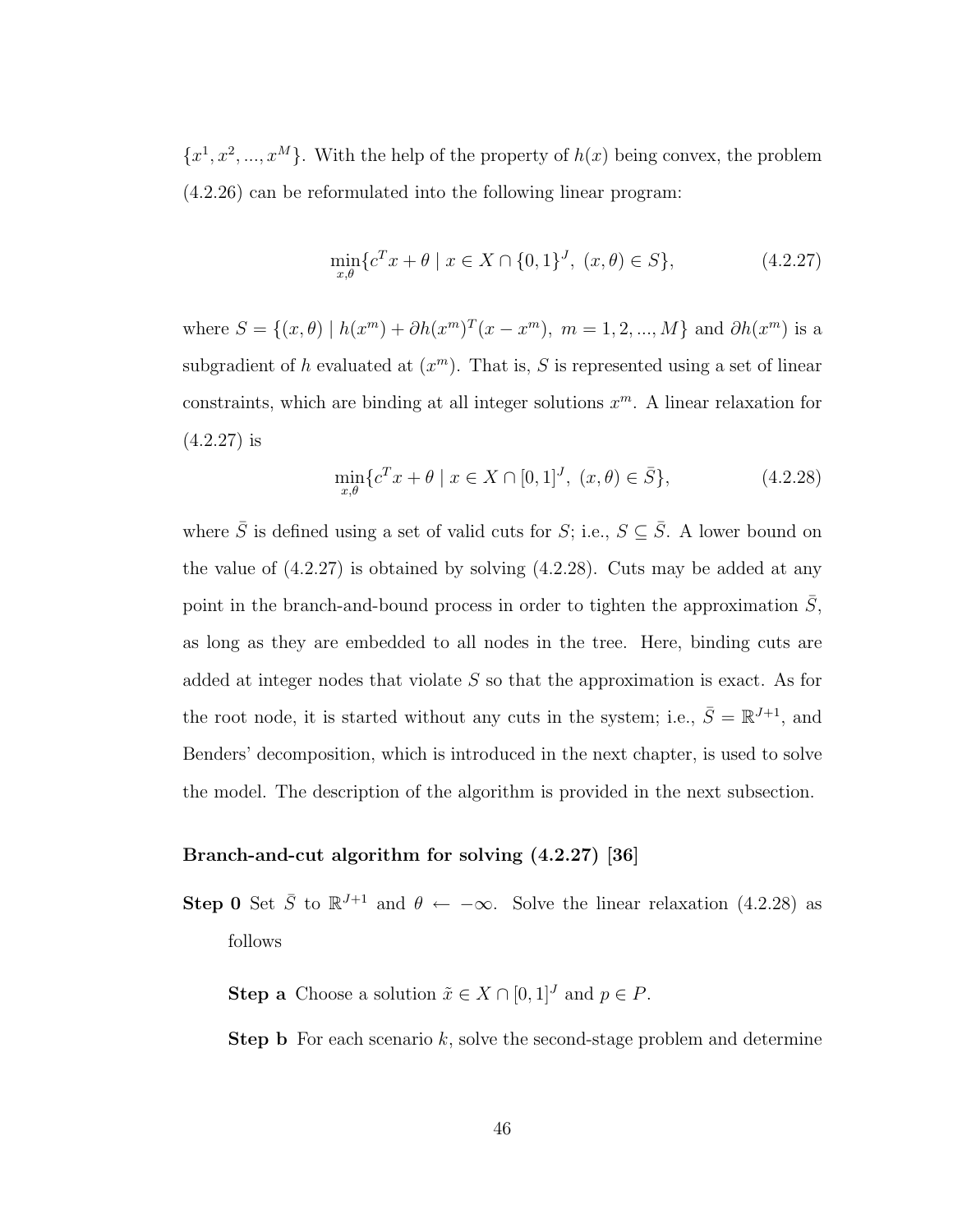the optimal objective value  $Q_k(\tilde{x})$ .

- **Step c** Evaluate  $h(\tilde{x}) = \max_{p} \{$  $\overline{ }$  $_{k} Q_{k}(\tilde{x})p_{k} | p \in P$ . Construct a new cut  $\theta \geq h(\tilde{x}) + \partial h(\tilde{x})^T (x - \tilde{x})$  and add it to  $\overline{S}$ .
- **Step d** If  $Q \approx h(\tilde{x})$  or if the maximum number of cuts is reached, go to Step f.
- **Step e** Solve the first-stage problem  $(4.2.28)$  and determine a new  $\tilde{x}$  and θ. Go to Step b.
- **Step f** This is the end of the root node iteration. Note that  $\overline{S}$  contains valid cuts which are added during the solution process. In order to begin the branch-and-bound procedure, define  $L$  to be the set of unfathomed problems. Set  $L$  so that it has a single element,  $L^0$ , which is the linear problem defined by (4.2.28). Set  $x^1 \leftarrow \tilde{x}$ , n to 1,  $m^*$  to  $-1$ , and  $\bar{z}$  to  $\infty$ . As it will become clear, *n* represents the number of nodes in the tree,  $m^*$  points to the optimal node, and  $\overline{z}$  serves as an upper bound on the optimal objective value of (4.2.27). Proceed to Step 1.
- **Step 1** If L is empty, terminate and declare  $x^{m^*}$  to be an optimal solution for  $(4.2.27).$
- **Step 2** Select a problem  $m$  from  $L$ . Denote the linear program corresponding to this problem by  $L^m$ . If  $L^m$  is infeasible, set  $L \leftarrow L - L^m$ , and go to Step 1.
- **Step 3** Let  $(x^m, \theta^m)$  be an optimal solution and  $z^m$  be the optimum value for problem  $L^m$ . If  $z^m \geq \overline{z}$ , set  $L \leftarrow L - L^m$  and go to Step 1.
- **Step 4** If  $x^m \notin \{0,1\}^J$ , create two new problems  $L^n$  and  $L^{n+1}$ , by fixing a noninteger element of  $x^m$  to 0 and 1, respectively. Set  $L \leftarrow L - L^m$ , increment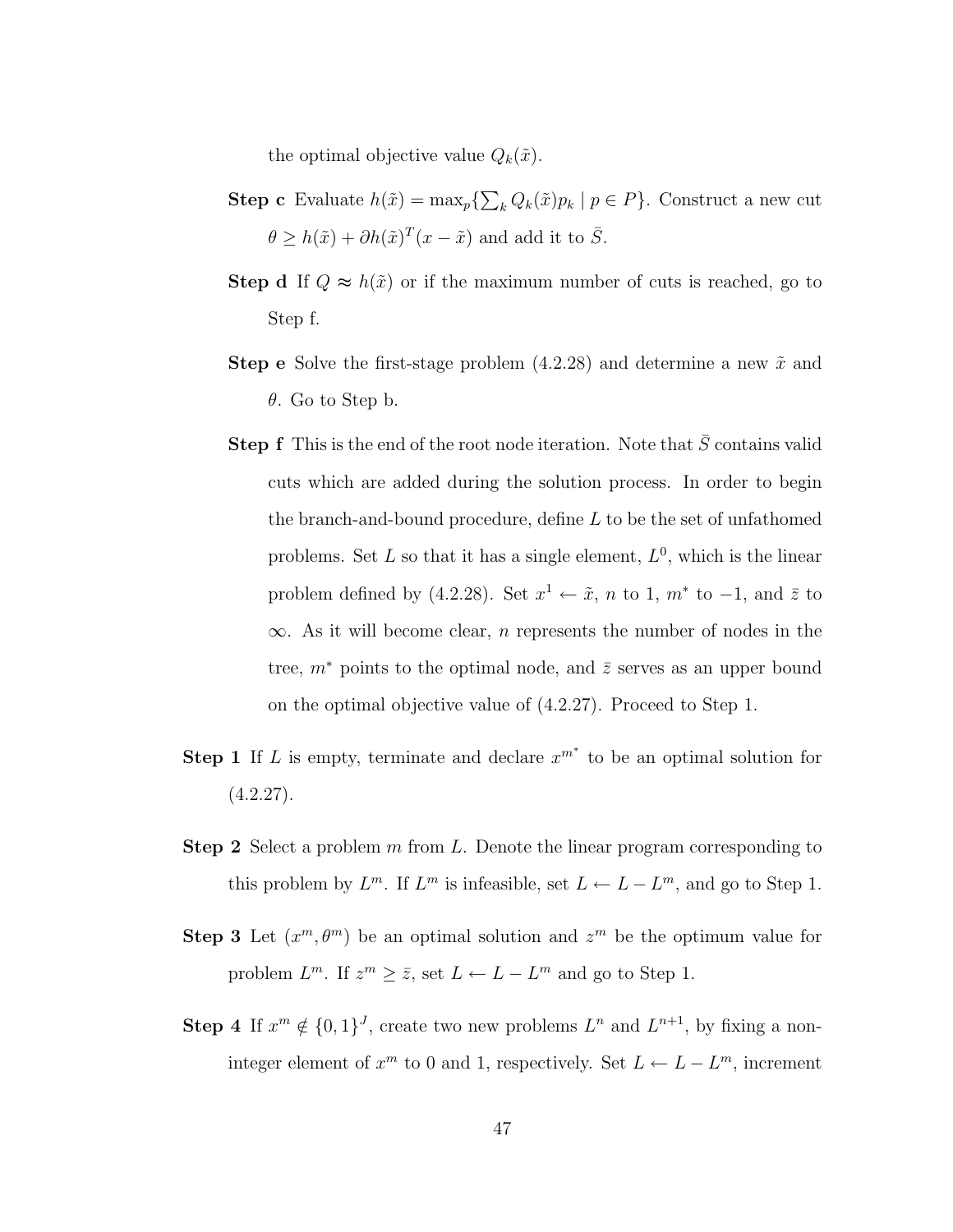n by 2, and go to Step 1.

- Step 5 Solve the second-stage problems and calculate a new probability measure as in Step b and Step c above. If  $c^T x^m + h(x^m) < \overline{z}$ , set  $\overline{z} \leftarrow c^T x^m + h(x^m)$ and  $m^* \leftarrow m$ .
- Step 6 If  $\theta^m = h(x^m)$ , set  $L \leftarrow L L^m$  and go to Step 1. Otherwise, update the set  $\bar{S}$  by adding a binding cut at  $(x^m, \theta^m)$ ; i.e.,  $\bar{S} \leftarrow \bar{S} \cap \{(x, \theta) \mid \theta \geq \theta\}$  $h(x^m) + \partial h(x^m)^T (x - x^m)$ , to all problems  $L^m, ..., L^{n-1}$ . Set  $L \leftarrow L - L^m$ . Go to Step 1.

According to Takriti et al. [36], the numerical results obtained with the above algorithm shows that large instances of problems with a finite set of probability distributions can be solved by this approach, with a speed-up ratio of 20-2000 times.

## 4.3 Example III

An energy company, which looks for a model to optimize its portfolio, is considered in this example, which was introduced by Marzano et al. [26]. In this model, the expected value of the net remuneration is maximized subject to the limit on the Conditional Value-at-Risk acceptable by the company. The model is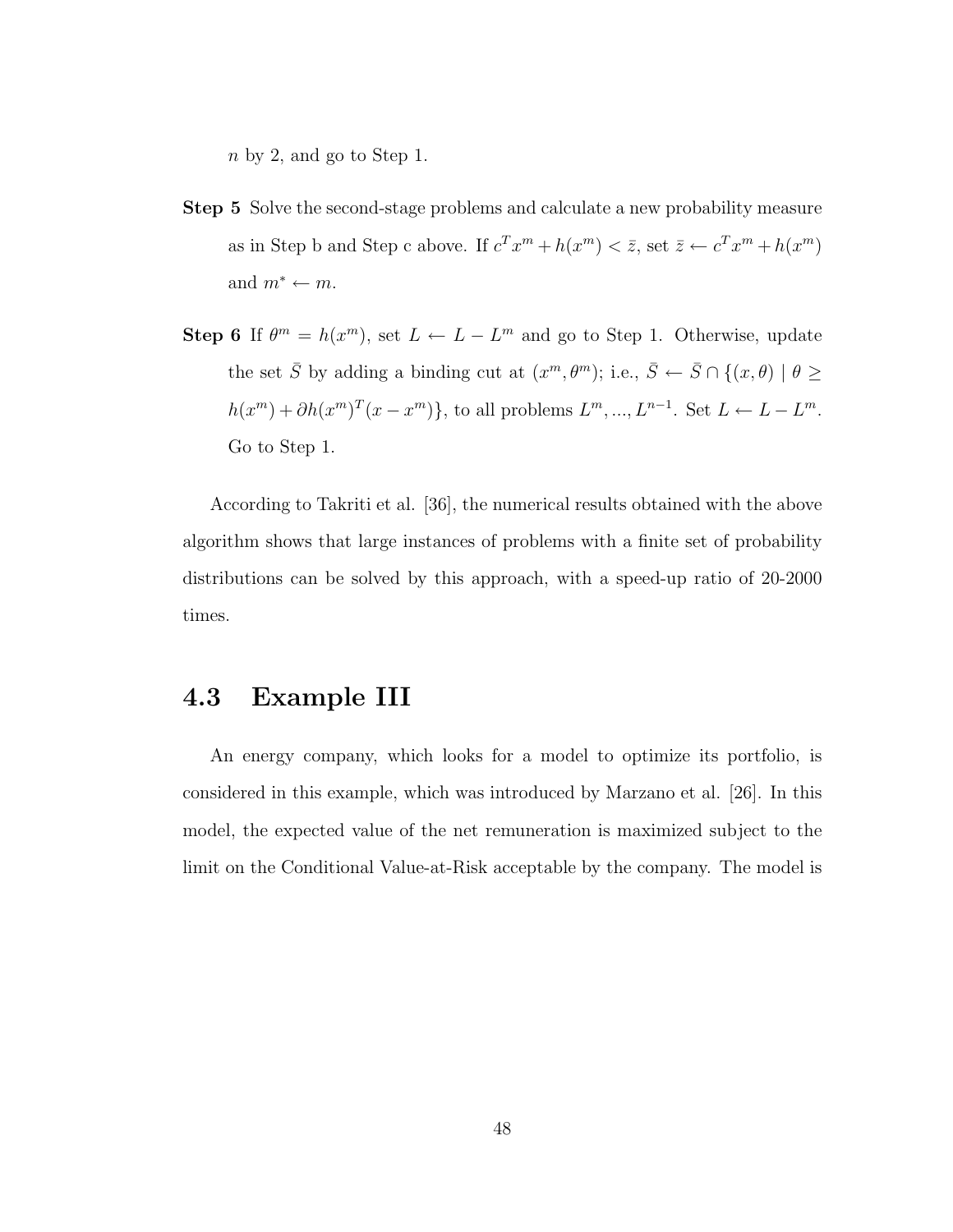as follows:

maximize 
$$
E_w(f(x, w))
$$
  
\nsubject to  $C \le \alpha + \frac{1}{(1 - \beta)S} \sum_{s=1}^{S} u_s$ ,  
\n $u_s \le 0$ ,  $s = 1, ..., S$  (4.3.29)  
\n $u_s \le f(x, w) - \alpha$ ,  $s = 1, ..., S$   
\n $+ \text{some other bounds}$ 

In this model, CVaR is calculated by using return function, therefore, C is a lower bound for CVaR here. In other words, C is an lower bound for the return function.

The generating company, considered in this example, sells energy through bilateral contract and is obligated to provide energy to the buyer for the price established in the contract. The net remuneration of the company at time  $t$  is:

$$
NR = px + \pi_t(G_t - x) - C_t G_t
$$

$$
= (p - \pi_t) x + (\pi_t - C_t) G_t,
$$

where  $p x$  is the incoming cashflow for the energy sold through the contract  $(p$  is the price on the contract and x is the amount of contracted energy),  $\pi_t(G_t - x)$ is the revenue or expense in the wholesale energy market  $(\pi_t$  is the spot price at time t and  $G_t$  is the amount of the generator dispatch) and lastly  $C_tG_t$  is the production cost of generating  $G_t$  amount of energy  $(C_t$  is the unit production cost). The remark that should be made here is that the wholesale and contracts are assumed to be made in the same submarket in this setting, otherwise the spot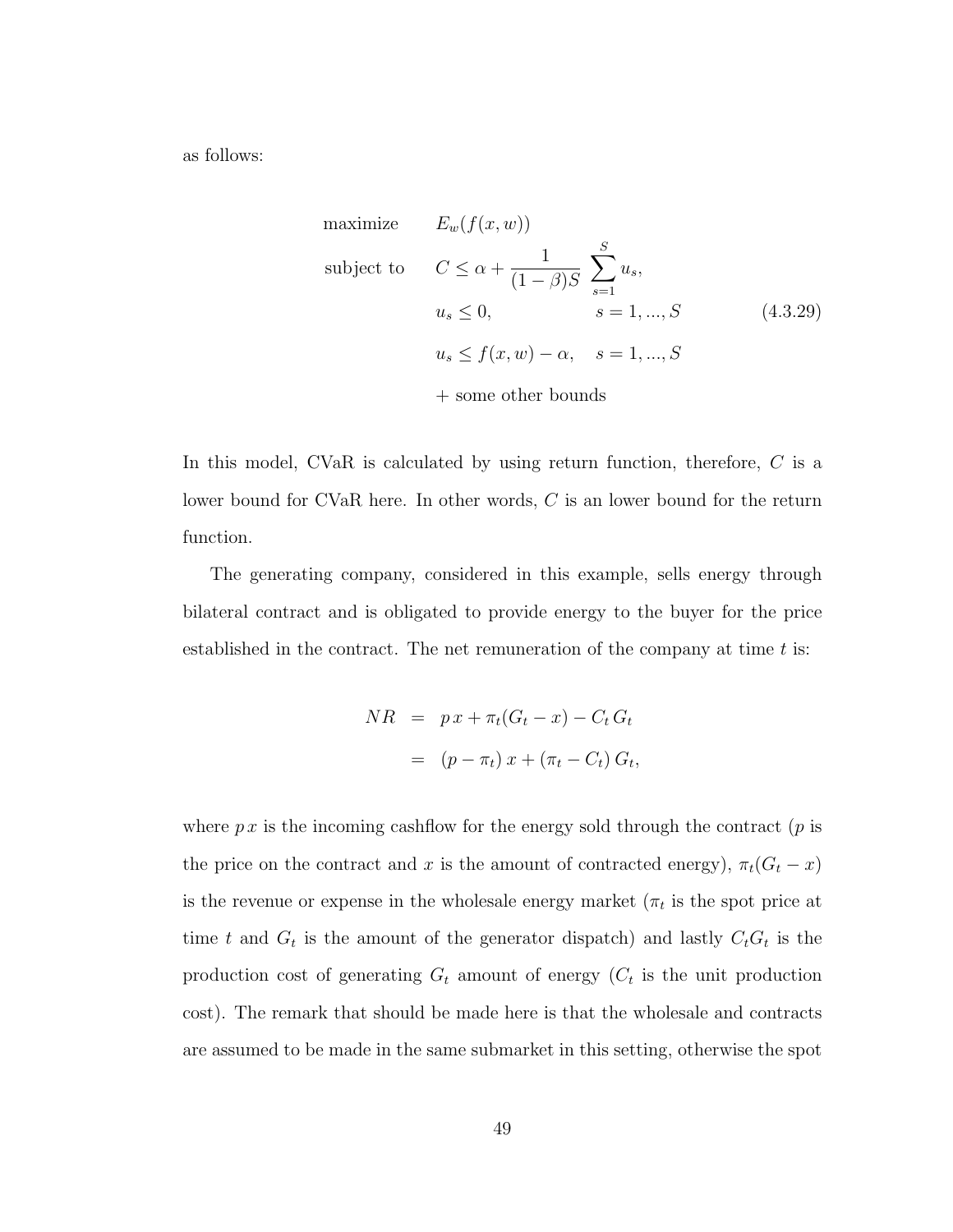price  $\pi_t$  in the submarket where wholesale is made would be different than the spot price in the submarket where contracts are made. For simplicity, this case is ignored in this example.

If  $T$  is the time period for which the problem is considered and there are  $I$ submarkets, N contracts and S states then the present value of net remuneration per scenario s is

$$
PV(NR^{s}) = \sum_{i=1}^{I} \sum_{n=1}^{N} \sum_{t=1}^{T} \frac{1}{(1+\tau)^{t-1}} \left( \left( p_n - \pi_t^{i,s} \right) x_n + \left( \pi_t^{i,s} - C_t \right) G_t^{i,s} \right).
$$

In some time intervals  $t, x_n$  will be zero, if that contract's validation period has not started or has finished in that time interval. Rearranging terms of the above expression yields

$$
PV(NRs) = \sum_{n=1}^{N} \theta_n^s x_n + \gamma_s,
$$
  
=  $\theta^{s^T} x + \gamma_s,$  (4.3.30)

where

$$
\theta_n^s = \sum_{i=1}^I \sum_{t=1}^T \frac{1}{(1+\tau)^{t-1}} (p_n - \pi_t^{i,s}), \ \gamma_s = \sum_{i=1}^I \sum_{t=1}^T \frac{1}{(1+\tau)^{t-1}} (\pi_t^{i,s} - C_t) G_t^{i,s}
$$

and  $\theta^{s^T} = [\theta_1^s, \theta_2^s, ..., \theta_N^s], x = [x_1, x_2, ..., x_N]^T$ .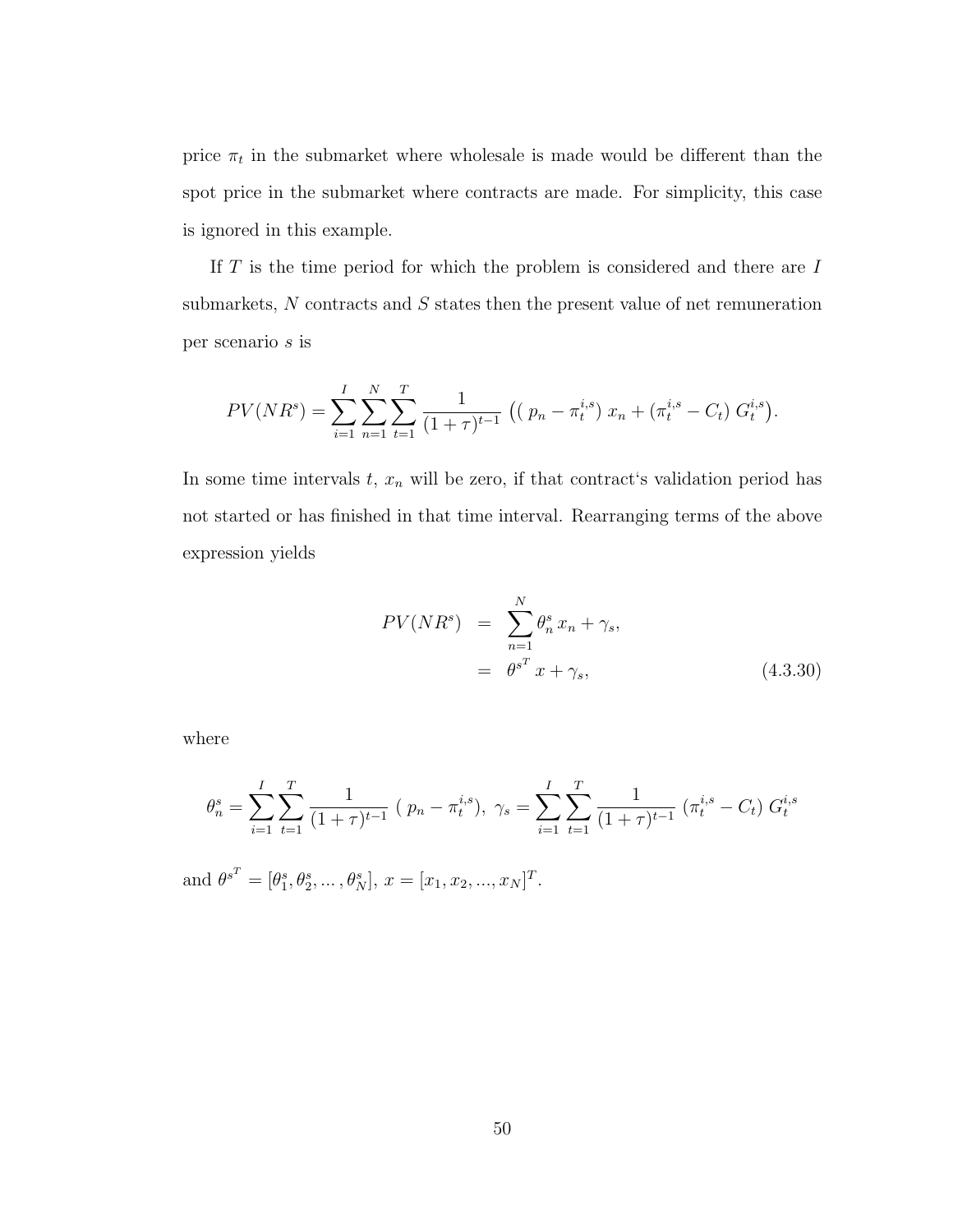The expected value of the present value of net remuneration is

$$
E[PV(NRs)] = \frac{1}{S} \sum_{s=1}^{S} PV(NRs)
$$
  
= 
$$
\frac{1}{S} \sum_{s=1}^{S} \left[ \theta^{s^T} x + \gamma_s \right]
$$
(4.3.31)  
= 
$$
\frac{1}{S} \sum_{s=1}^{S} \theta^{s^T} x + \frac{1}{S} \sum_{s=1}^{S} \gamma_s
$$
  
= 
$$
\Theta^T x + \Gamma,
$$

where  $\Theta := \frac{1}{S}$  $\overline{\nabla^S}$  $S_{s=1}^{S} \theta^s$  and  $\Gamma := \frac{1}{S}$  $\overline{\nabla^S}$  $\frac{s}{s=1} \gamma_s$ .

Now, the model (4.3.29) is equivalent to the following one

maximize 
$$
\Theta^T x + \Gamma
$$
  
\nsubject to  $C \le \alpha + \frac{1}{(1-\beta)S} \sum_{s=1}^S u_s$ ,  
\n $u_s \le 0$ ,  $\forall s$  (4.3.32)  
\n $u_s \le \theta^{s^T} x + \gamma_s - \alpha$ ,  $\forall s$ 

+ some other bounds.

Introducing a new variable  $\delta_s = \theta^{s^T} x + \gamma_s - \alpha$ , the above model can be rewritten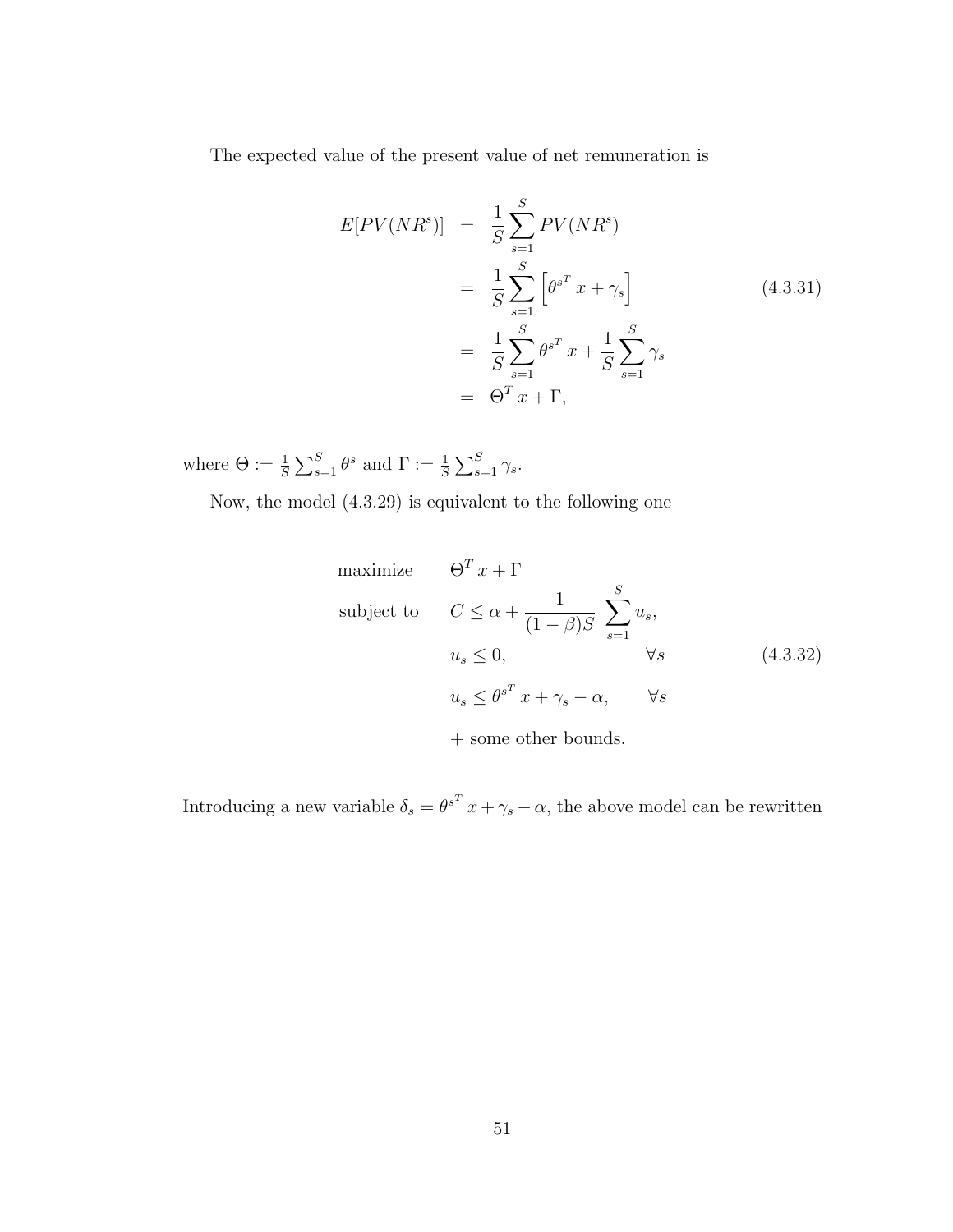maximize 
$$
\Theta^T x + \Gamma
$$
  
\nsubject to  $C \le \alpha + \frac{1}{(1-\beta)S} \sum_{s=1}^S u_s$ ,  
\n $u_s \le 0$ ,  $\forall s$  (4.3.33)  
\n $u_s \le \delta_s$ ,  $\forall s$   
\n $\delta_s = \theta^{s^T} x + \gamma_s - \alpha$ ,  
\n $+ \text{some other bounds.}$ 

While modelling the problem for the company, new contracts that are available for the company is ignored. Introducing the notation  $y$  for these, say  $M$ , new contracts that the company sells during the planning time period into the problem, the present value of the net remuneration (4.3.30) takes the following form

$$
PV(NRs) = \sum_{n=1}^{N} \theta_n^s x_n + \sum_{m=1}^{M} \rho_m^s y_m^s + \gamma_s,
$$
  
=  $\theta^{s^T} x + \rho^{s^T} y^s + \gamma_s,$  (4.3.34)

where

$$
\rho_m^s := \sum_{i=1}^I \sum_{t=1}^T \frac{1}{(1+\tau)^{t-1}} (p_m - \pi_t^{i,s})
$$

and  $\rho^{s^T} = [\rho_1^s, \rho_2^s, \dots, \rho_M^s], y = [y_1, y_2, \dots, y_M]^T$ .

And the new form of the expected value of the present value of net remuner-

as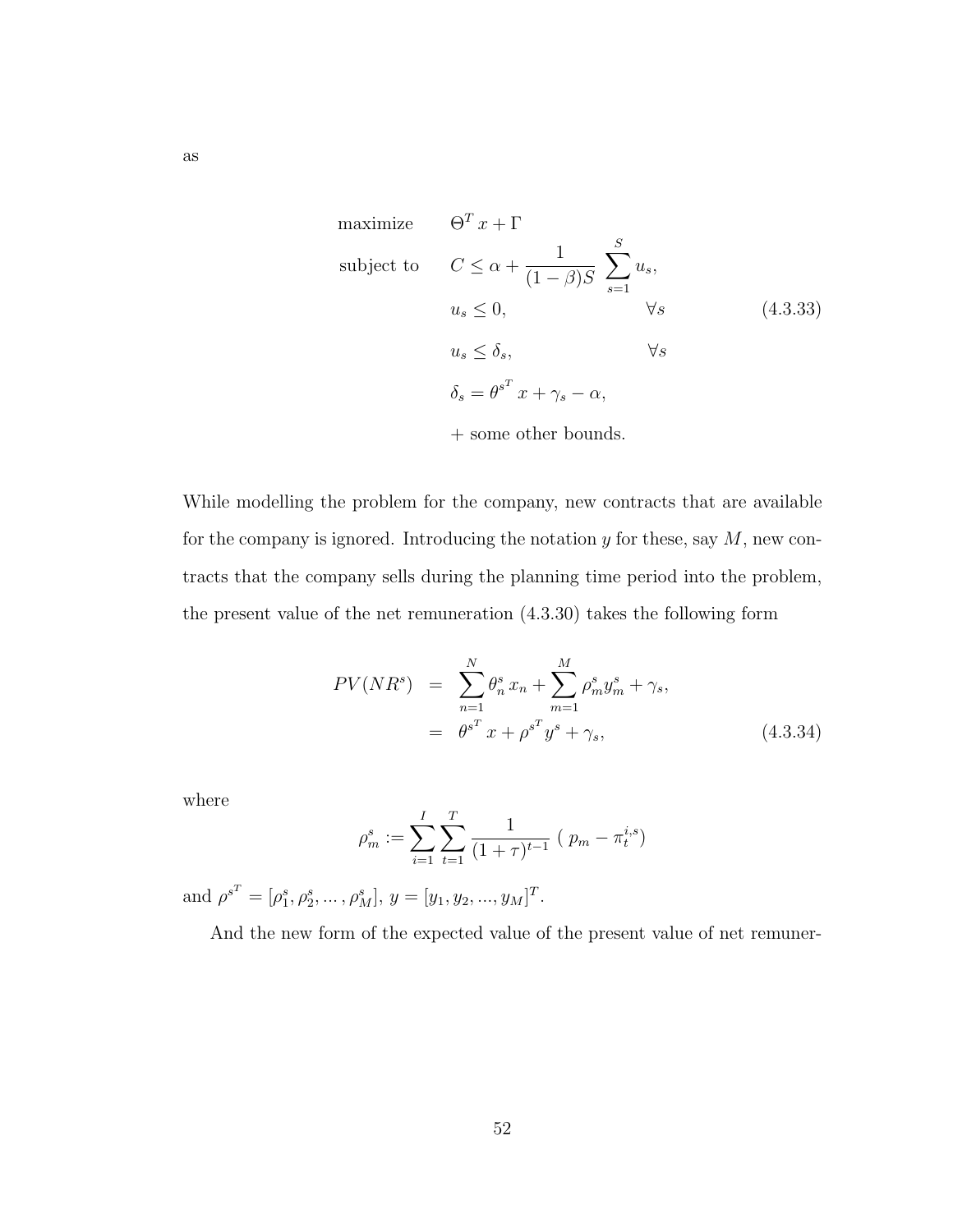ation, which was stated in equation (4.3.31), is

$$
E[PV(NRs)] = \frac{1}{S} \sum_{s=1}^{S} PV(NRs)
$$
  
=  $\frac{1}{S} \sum_{s=1}^{S} \left[ \theta^{s^T} x + \rho^{s^T} y^s + \gamma_s \right]$  (4.3.35)  
=  $\frac{1}{S} \sum_{s=1}^{S} \theta^{s^T} x + \frac{1}{S} \sum_{s=1}^{S} \rho^{s^T} y^s + \frac{1}{S} \sum_{s=1}^{S} \gamma_s$   
=  $\Theta^T x + \frac{1}{S} \sum_{s=1}^{S} \rho^{s^T} y^s + \Gamma.$ 

The model (4.3.33) takes the following form:

maximize 
$$
\Theta^T x + \frac{1}{S} \sum_{s=1}^S \rho^{s^T} y^s + \Gamma
$$
  
\nsubject to  $C \le \alpha + \frac{1}{(1-\beta)S} \sum_{s=1}^S u_s$ ,  
\n $u_s \le 0$ ,  $\forall s$  (4.3.36)  
\n $u_s \le \delta_s$ ,  $\forall s$   
\n $\delta_s = \theta^{s^T} x + \rho^{s^T} y^s + \gamma_s - \alpha$ ,  
\n $+ \text{ some other bounds.}$ 

Marzano et al. [26] used Benders decomposition to solve the above stochastic programming problem and obtained coherent results as expected.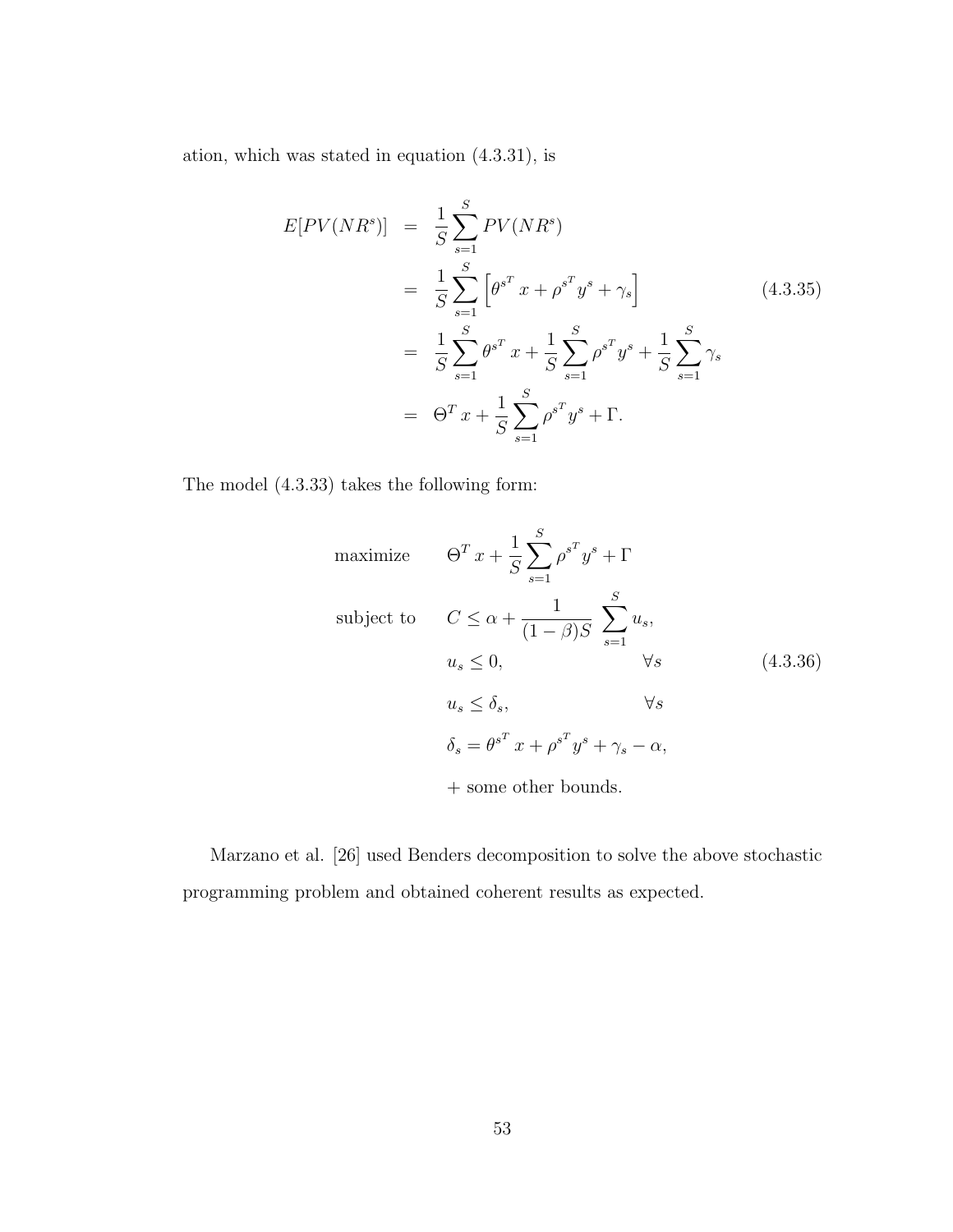## 4.4 Example IV

The example which was given by Guigues et al. [17], is an optimization problem for an electrical yearly power management. The company owns electric generation plants, which are nuclear, thermal and hydroelectric power generator plants. In addition to these, demand side management contracts are modelled as a virtual plant called EJP. The objective of the problem is to minimize the production cost over a yearly horizon, to fulfill operating constraints of generation units and the equilibrium between production and demand at each time step. Guigues et al. [17] state that: "the challenge is to ensure robustness of computed optimal production and marginal value face to various uncertainties like customer demand but also water inflows or plants unavailability." In this paper, first a large scale numerical optimization is formulated and solved using Lagrangian relaxation to provide marginal costs on a scenario tree. Then, to compute local feedbacks these marginal costs are used. The robustness of these local feedbacks is shown to be enhanced by a Value-at-Risk (VaR) approach for modelling uncertainties. In the following subsections, the model, the VaR approach and then the application of this approach to the model are introduced.

#### 4.4.1 The Model

The random inputs of the model are the customer's demand, the unavailability of the thermal units and the quantity of natural water inflows. With the help of representation of the random inputs an events as Markov chains, the optimization problem can be formulated as a finite horizon discrete time stochastic control problem on a scenario tree, which represents the behavior of the random inputs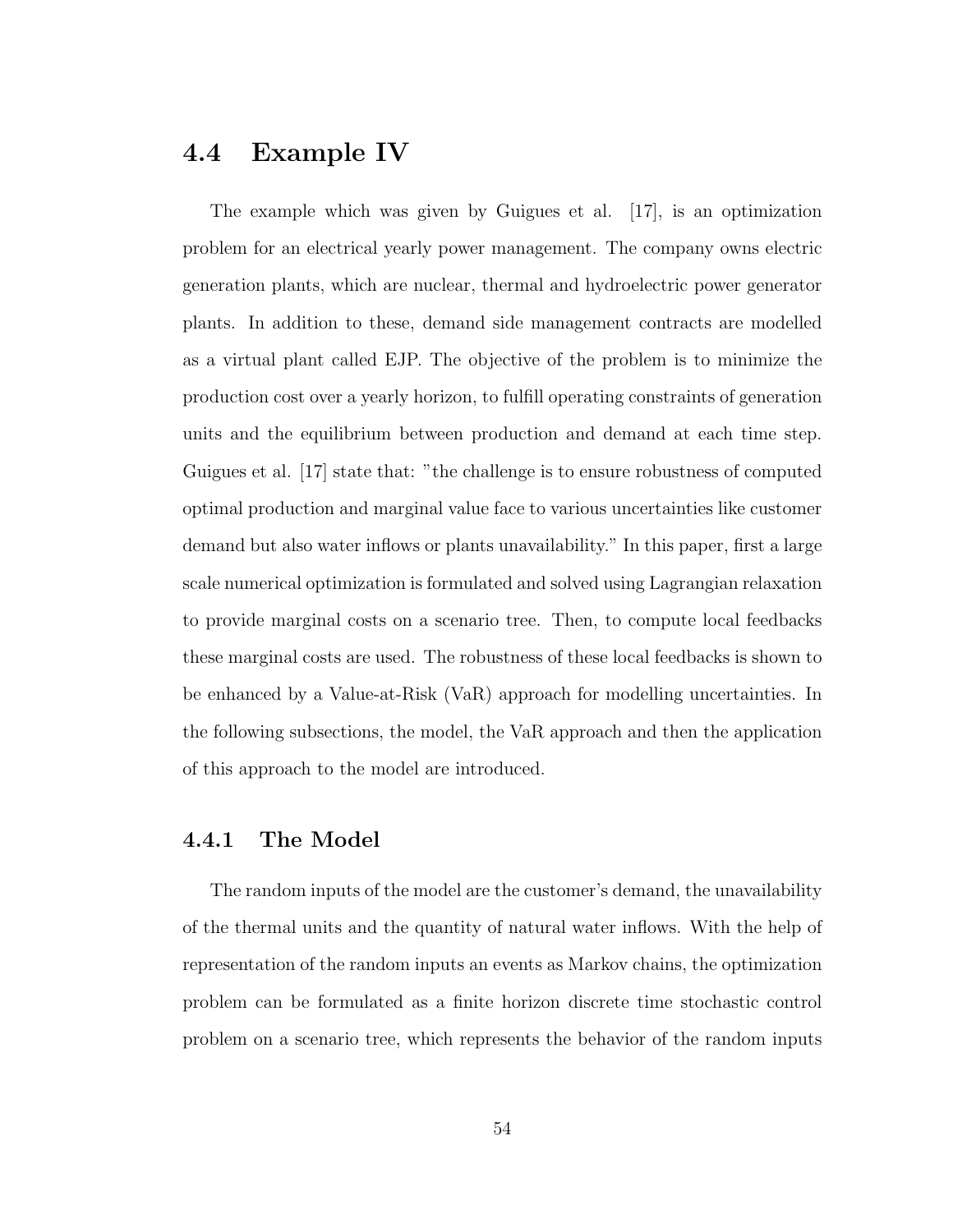and states. The objective is to minimize the average production cost along this scenario tree. The variable  $x_n^l$  stands for the states of the plant production unit l at node n and  $u_n^l$  is introduced for the commands applied to this plant. The formulation of the problem is as follows

$$
\min_{u} \sum_{l \in L} \sum_{n \in O} \pi_n C_{n,p}^l(x_n^l(p), u_n^l(p))
$$
\nsubject to\n
$$
\sum_{l \in L} P_{n,p}^l(x_n^l(p), u_n^l(p)) = D_n(p), \quad \forall n \in O, \ \forall p \in P_n \ (4.4.37)
$$
\n
$$
(x^l(\cdot), u^l(\cdot)) \in X_l, \quad \forall l \in L.
$$

The notations used in the above problem are:

- $L$  is the set of plants and  $O$  is the set of the nodes,
- $\pi_n$  is the probability to be at node *n*,
- $P_n$  is the set of time subdivisions associated to node n,
- $x_n^l(p)$  is the state of plant l at node n and time subdivision  $(p)$ ,
- $u_n^l(p)$  is the control variable of plant l at node n and time subdivision  $(p)$ ,
- $P_{n,p}^l(x_n^l(p), u_n^l(p))$  is the production of plant l in the state  $x_n^l(p)$  when command  $u_n^l(p)$  is applied to this plant at node n and time subdivision  $(p)$ ,
- $D_n(p)$  is the customer demand at node n and time subdivision  $(p)$ ,
- $C_{n,p}^l(x_n^l(p), u_n^l(p))$  is the production cost when command  $u_n^l(p)$  is applied to unit *l* in the state  $x_n^l(p)$ ,
- $X_l$  is the functional set of constraints on the control and state variables of plant l.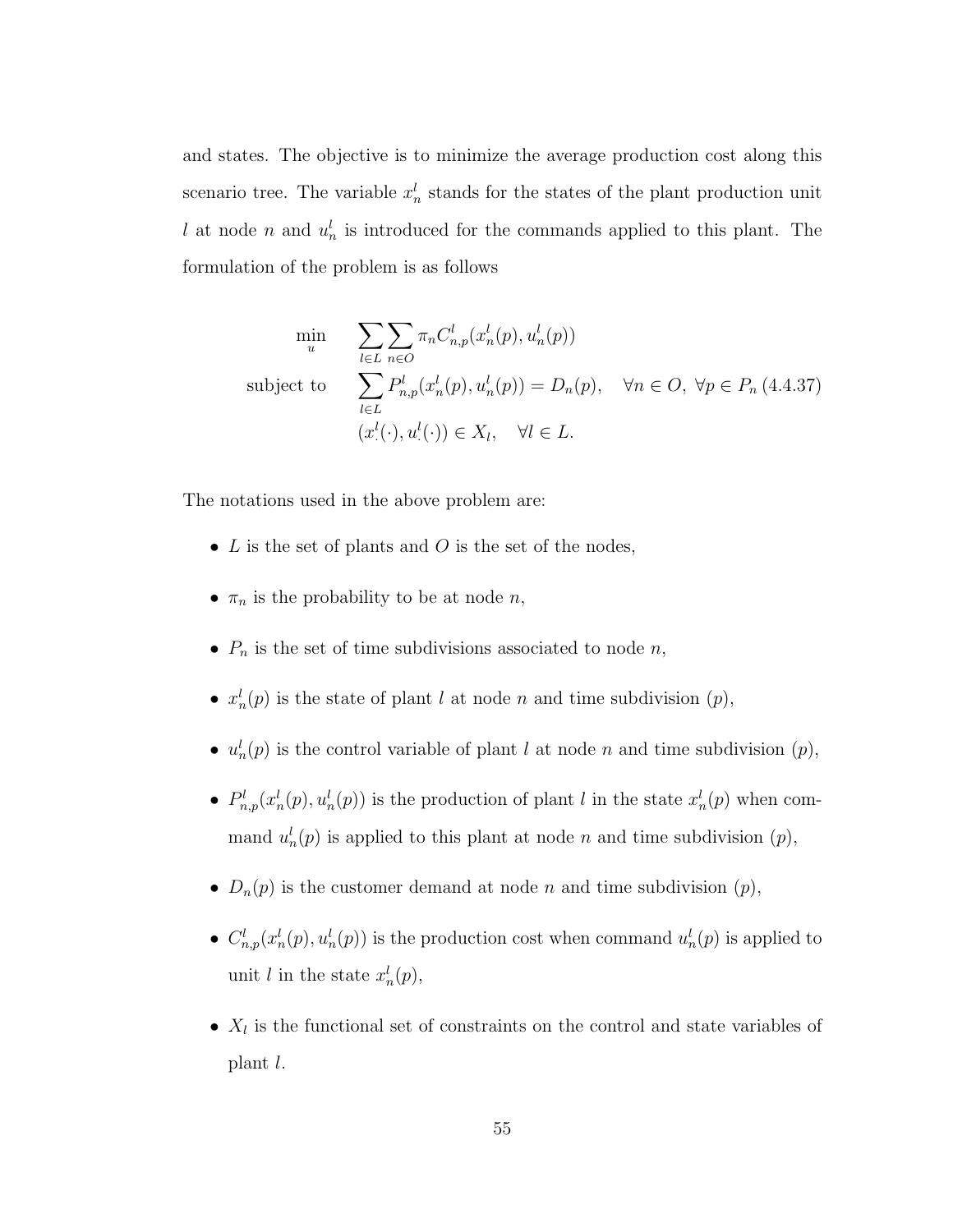The model above can be reformulated as a linear optimization problem by introducing cost vectors  $c_i$  and coupling matrices  $A_i$  for  $i = 1, 2, 3, 4$  as follows:

min 
$$
c_1^T u_t + c_2^T u_n + c_3^T x_h + c_4^T x_e
$$
  
\nsubject to  $(u_t, u_n, u_h, u_e) \in T \times N \times H(x_h) \times E(x_e),$  (4.4.38)  
\n $A_1 u_t + A_2 u_n + A_3 u_h + A_4 u_e = d \in \mathbb{R}^D,$ 

where

- $u_t$  is the control variable of classical thermal plants with T as the set of constraints for the thermal plants subsets,
- $u_n$  is the control variable of nuclear thermal plants with N as the set of constraints for the thermal plants subsets,
- $x_h$  is the state variable of hydraulic plants with  $u_h$  as the control variable and dynamics described by  $u_h \in H(x_h)$ ,
- $x_e$  is the state variable of EJP contracts with  $u_e$  as the control variable and dynamics described by  $u_e \in E(x_e)$ ,
- $d \in \mathbb{R}^D$  is a fixed vector corresponding to the realization of the demand at the different nodes of the scenario tree.

When the following settings are made

$$
u := (u_t, u_n, u_h, u_e) \in U = T \times N \times H(x_h) \times E(x_e),
$$
  

$$
f^l(u, x_h, x_e) := c_1^T u_t + c_2^T u_n + c_3^T x_h + c_4^T x_e,
$$
  

$$
Au := A_1 u_t + A_2 u_n + A_3 u_h + A_4 u_e,
$$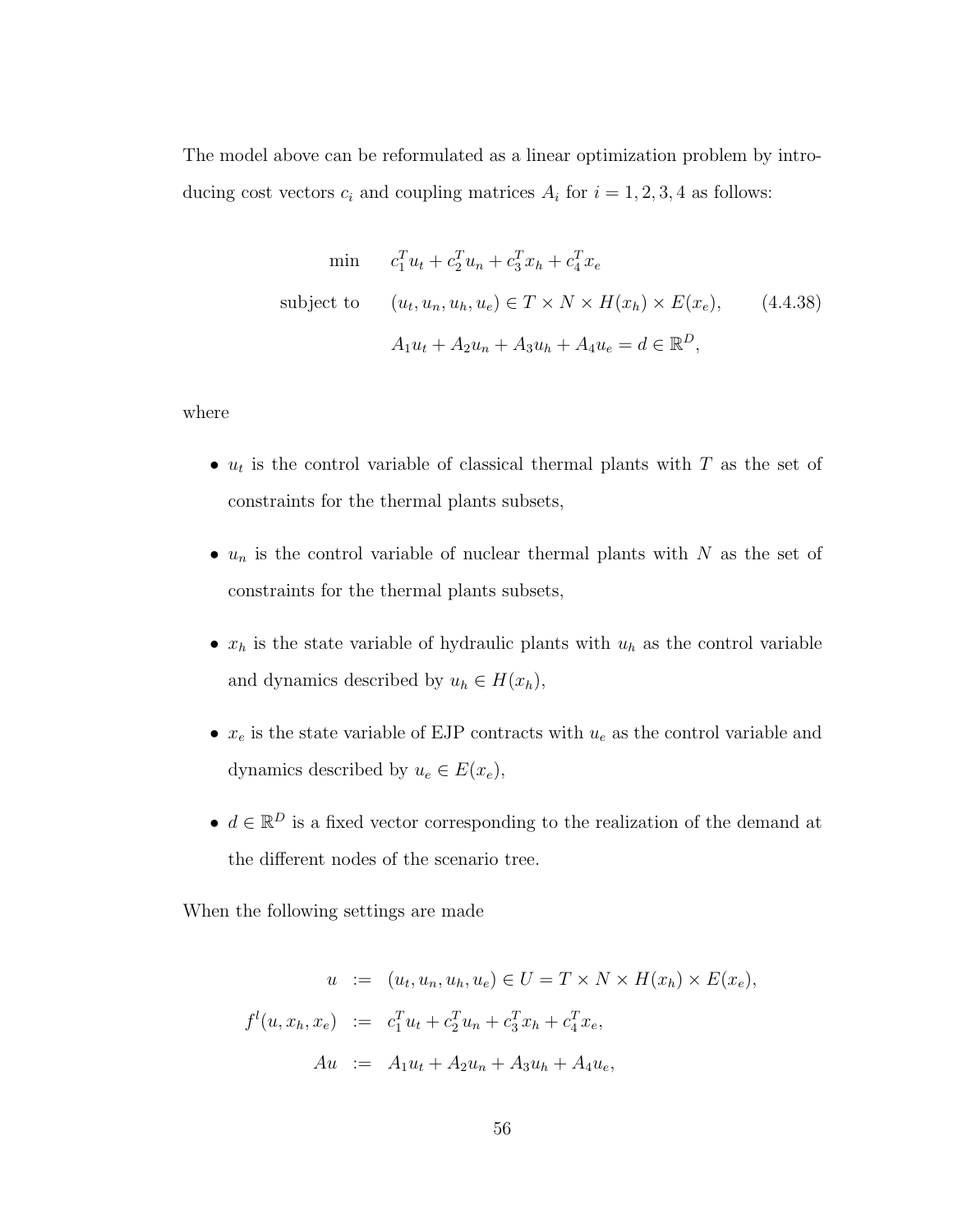the model (4.4.38) takes the following form

$$
\min_{u \in U} f^{l}(u, x_{h}, x_{e})
$$
\nsubject to 
$$
Au = d \text{ given } \in \mathbb{R}^{D}.
$$
\n(4.4.39)

For a set of independent scenarios, in which different evolutions of the random inputs (demand, inflows for hydro reservoirs and outages of the thermal units) are applied, a generation schedule and its cost are determined. However, the output of the above problem is optimal only on the trajectory of each reserve, so it gives a local optimum. Thus this model needs to be strengthened by introducing a more reliable model of uncertainty on the scenarios. Guigues et al. [17] state that a robust counterpart with the following properties:

- 1. reduce the volatility of the simulated costs over a continuum set of reasonable scenarios,
- 2. reduce the number of extreme case optimal strategies (parsimonious use of water reservoir that might not be nearly empty for a long time),
- 3. reduce the number of very high cost optimal strategies

can be formulated by a Value-at-Risk setting.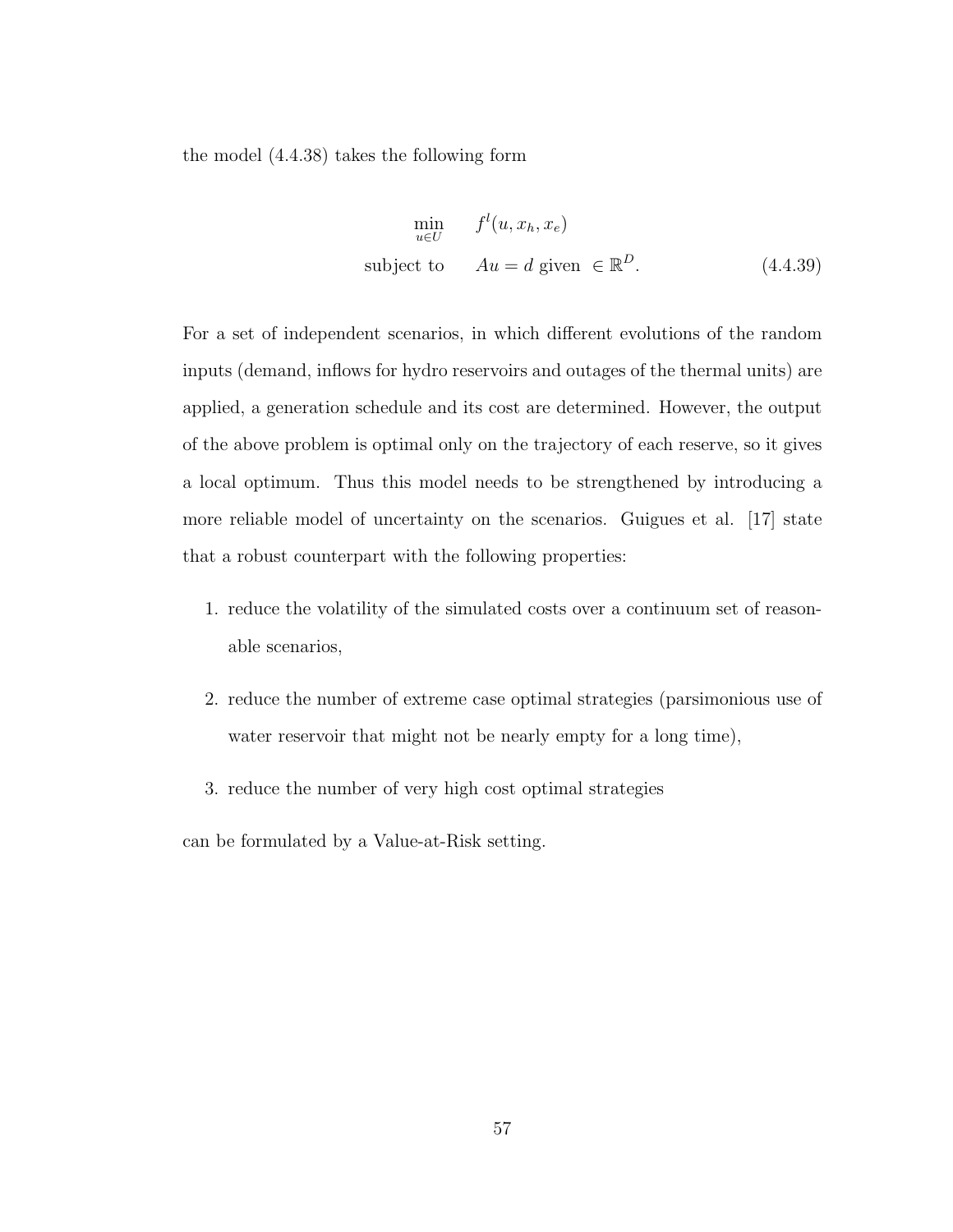#### 4.4.2 The Value-at-Risk Approach

The VaR calculation model considered here is the following:

maximize 
$$
\gamma
$$
  
\nsubject to  $P(f(r(w), x) \ge \gamma) \ge 1 - \xi,$  (4.4.40)  
\n $x \in X, \quad g(x) \ge 0,$ 

where  $f(r(w), x)$  is a concave income functional depending on a random function  $r(w)$  and  $x \in X \subset \mathbb{R}^n$  is deterministic variable. Furthermore,  $\xi \in (0,1)$  is the confidence level and  $g(x)$  is the additional constraint on x.

Guigues et al. [17] show that if  $f(r(w), x)$  is taken to be as  $c(w)^{T}x$ , then the VaR calculation model (4.4.40) is equivalent to

maximize 
$$
c(w)^T x
$$
  
\n*hboxs.t.*  $x \in X$ ,  $g(x) \ge 0$ ,  $(4.4.41)$ 

where the uncertainty set chosen for the random vector  $c(w)$  is the ellipsoid

$$
\{x \in \mathbb{R}^n : (x - E_w[c(w)])^T \Gamma^{-1} (x - E_w[c(w)]) \le \kappa^2(\xi) \},\
$$

where  $\Gamma_{ij} = cov(c_i(w), c_j(w))$  and  $\kappa(\xi)$  is a risk factor depending on the assumptions on the distribution:

$$
\kappa(\xi) = \begin{cases} \Phi^{-1}(1-\xi) > 0 & \text{if } f(r(\cdot),x) \text{ is Gaussian,} \\ \sqrt{\frac{1-\xi}{\xi}} & \text{if } f(r(\cdot),x) \in L^1_{\mathbb{R}} \cap L^2_{\mathbb{R}}. \end{cases}
$$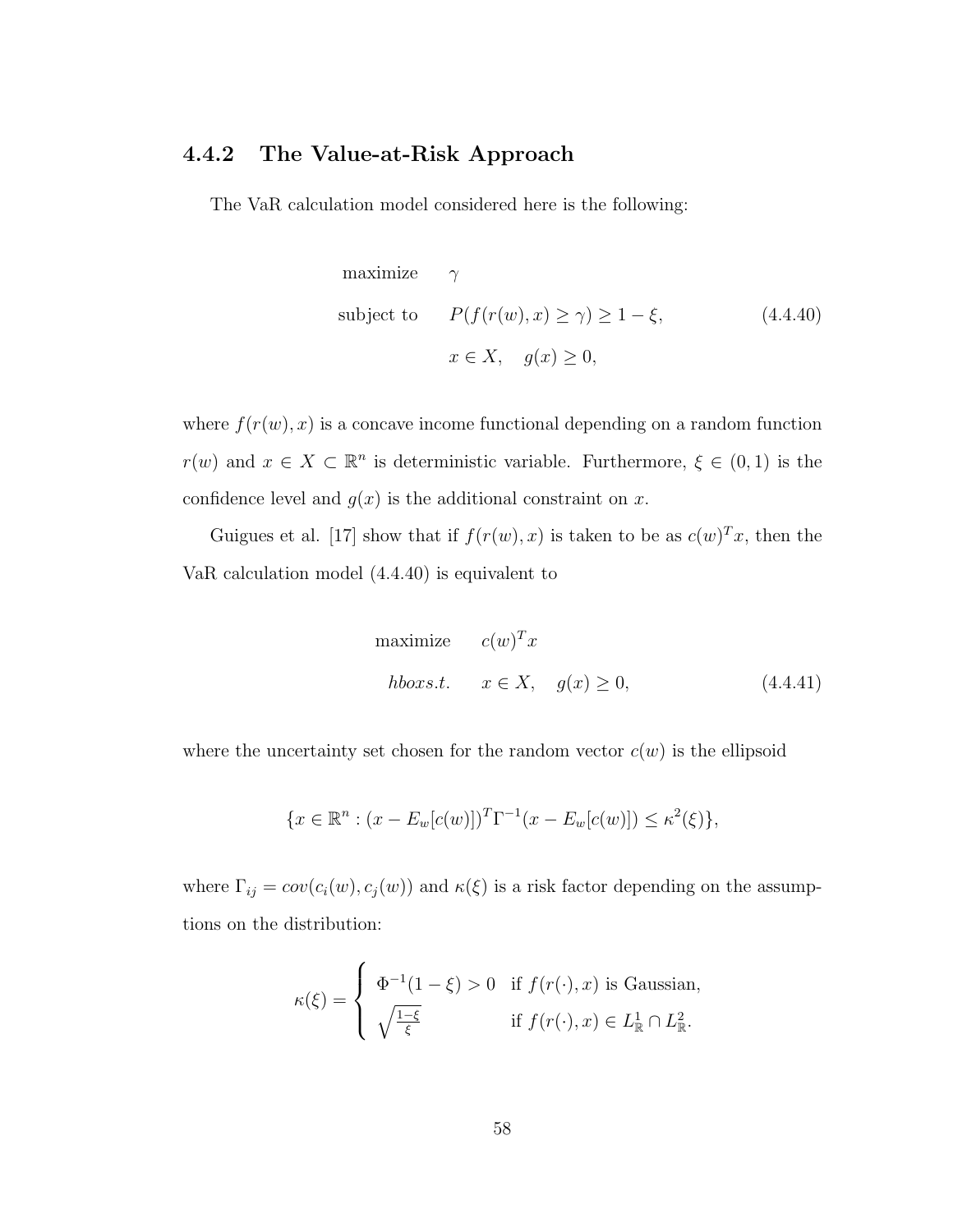So, VaR approach can be used to calibrate a variance penalty term for a maximization of a random functional.

This approach is applied to the power generation model in two steps, first on the uncertainty on the demand and next on the unavailability of thermoelectric plants. To begin with, the dual problem of (4.4.39) is considered, which is

$$
\max_{\lambda \in \mathbb{R}^D} \theta(\lambda) = \max_{\lambda \in \mathbb{R}^D} [\theta_d(\lambda) + \theta_T(\lambda) + \theta_N(\lambda) + \theta_H(\lambda) + \theta_J(\lambda)]
$$
  
= 
$$
\max_{\lambda \in \mathbb{R}^D} [\theta_d(\lambda) + \tilde{\theta}(\lambda)],
$$
 (4.4.42)

where the partial dual functions are:

$$
\theta_d(\lambda) = \lambda^T d,
$$
  
\n
$$
\theta_T(\lambda) = \inf_{u_t \in T} (c_1 - A_1^T \lambda)^T u_t,
$$
  
\n
$$
\theta_N(\lambda) = \inf_{u_n \in N} (c_2 - A_2^T \lambda)^T u_n,
$$
  
\n
$$
\theta_H(\lambda) = \inf_{u_h \in H(x_h)} c_3^T x_h - \lambda^T A_3 u_h,
$$
  
\n
$$
\theta_J(\lambda) = \inf_{u_e \in E(x_e)} c_4^T x_e - \lambda^T A_4 u_e.
$$
\n(4.4.43)

The objective function in the dual problem is grouped into two as  $[\theta_d(\lambda) + \tilde{\theta}(\lambda)],$ where  $\theta_d$  stands for the customer's demand and  $\tilde{\theta}$  for the states of the thermal, nuclear and hydro plants.

As mentioned above, first the uncertainty on the demand is handled. To do that, d is supposed to belong to a given uncertainty set  $\Xi$ , which is the ellipsoid given by

$$
\Xi = \Xi(\bar{d}, \Gamma, \kappa) = \{x \in \mathbb{R}^D \mid (x - \bar{d})^T \Gamma^{-1} (x - \bar{d}) \le \kappa^2(\xi)\},
$$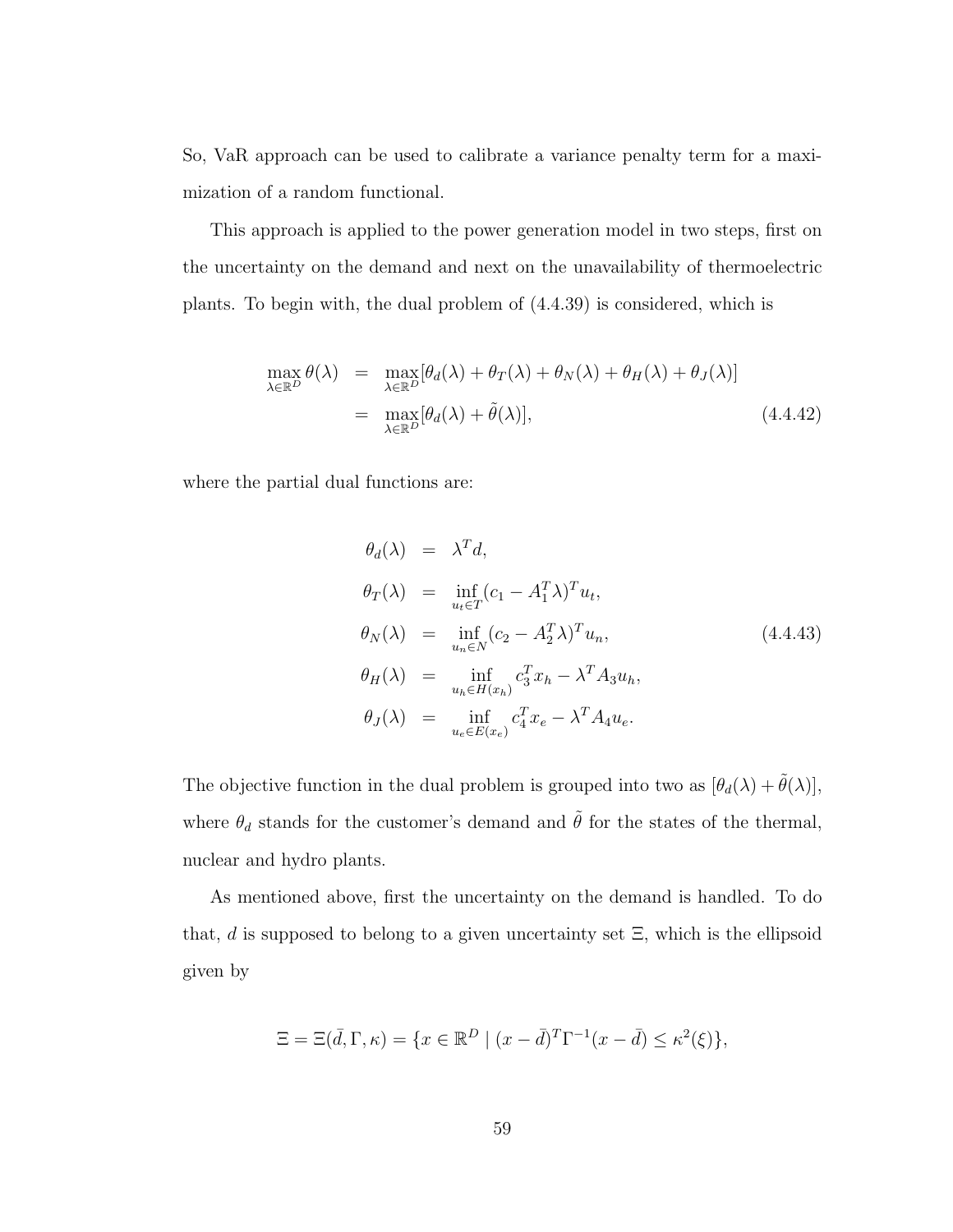where  $\bar{d} = E_w[d(w)]$ ,  $\Gamma$  is the covariance matrix given by  $\Gamma_{ij} = cov(d_i(w), d_j(w))$ and the risk factor  $\kappa(\xi)$  depends on the assumptions made on the distribution of demand. So, problem (4.4.39) is now equivalent to

$$
\text{minimize}_{u \in U} \qquad f^{l}(u, x_{h}, x_{e})
$$
\n
$$
\text{subject to} \qquad Au = d \in \Xi. \tag{4.4.44}
$$

Solving (4.4.44) by duality amounts to solve  $\max_{\lambda} \theta_R(\lambda)$ , where

$$
\theta_R(\lambda) = \min_{u \in U, d \in \Xi} f^l(u, x_h, x_e) + \lambda^T(d - Au)
$$
  
=  $\theta_T(\lambda) + \theta_N(\lambda) + \theta_H(\lambda) + \theta_J(\lambda) + \min_{d \in \Xi} \lambda^T d.$ 

Furthermore,  $\min_{d \in \Xi} \lambda^T d = \phi_{\Xi}(\lambda)$ , where  $\phi_{\Xi}$  is the support function of the uncertainty set  $\Xi$  and it is given by:

$$
\phi_{\Xi}(\lambda) := \lambda^T \bar{d} - \kappa(\xi) \sqrt{\lambda^T \Gamma \lambda}.
$$

The convention made about the demand, i.e.,  $d \in \Xi$ , allows one to use VaR approach on the problem (4.4.42). So  $\theta(\lambda)$  in (4.4.42) can be replaced with  $\tilde{\theta}(\lambda) + \gamma^*(\lambda)$ , where

$$
\gamma^*(\lambda) = \max \gamma
$$
  
=  $P(\lambda^T d(w) \ge \gamma) \ge 1 - \xi.$  (4.4.45)

From (4.4.40) and (4.4.41), this VaR approach, which be denoted by  $VaR_{FA}$ , reduces to  $\max_{\lambda} \theta_R(\lambda)$ .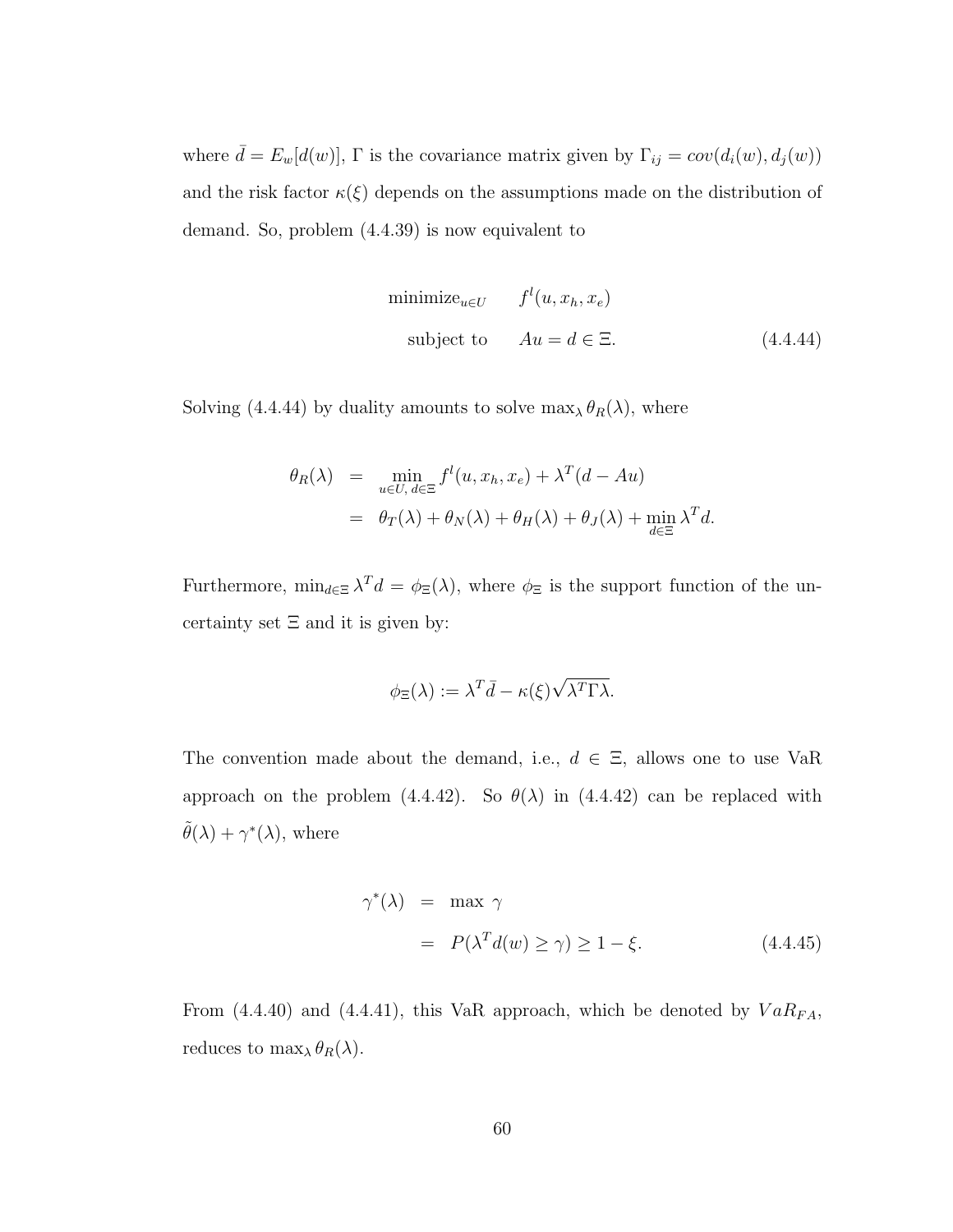After the uncertainty of demand, the VaR approach will now be applied on the unavailability of thermoelectric plants. To construct the model, let  $\alpha_{j,l}(t)$ denote the probability that thermal group  $j$  of thermal unit  $l$  works at time step t and  $U_{j,l}^t$  the random variable such that  $U_{j,l}^t = 1$  if group j works at time step t, otherwise  $U_{j,l}^t = 0$ . The groups are regularly checked and repaired every  $m_0$  time steps, if necessary. The assumption made here is that between two consecutive checking dates the availability of the units is not changing. The probability  $\alpha_{i,l}(t_k)$  depends on the past evolution of the availability of the group j. If at time step  $t_{k-1}$ , the group was out of work, then there is a big probability (say  $1 - \beta_1^l$ ) with  $\beta_1^l$  small) that it works at time step  $t_k$  and a small probability  $\beta_1^l$  that it is still out of work at time step  $t_k$ . Another assumption made here is that the longer the group has been working without failure, the more likely it can break down at the next time step. Thus, there is a decreasing function of m,  $\beta_2^l(m)$ such that for any group  $j$  of unit  $l$ ,

$$
P(U_{j,l}^{t_k} = 1 \mid \text{group } j \text{ was working from } t_{k-m} \text{ to } t_{k-1}) = \beta_2^l(m).
$$

If the state process of a given group is an homogenous Markov chain where the state space is  $\{F, W\}$  and F stands for failure state, W for working state, then  $\beta_2^l(m) = \beta_2^l$  is fixed and corresponds to the probability for a group of unit l to work on a given period knowing that it was working the period before. The transition matrix for the group of unit  $l$  is then given by

$$
P_l = \begin{pmatrix} \beta_1^l & 1 - \beta_1^l \\ 1 - \beta_2^l & \beta_2^l \end{pmatrix}.
$$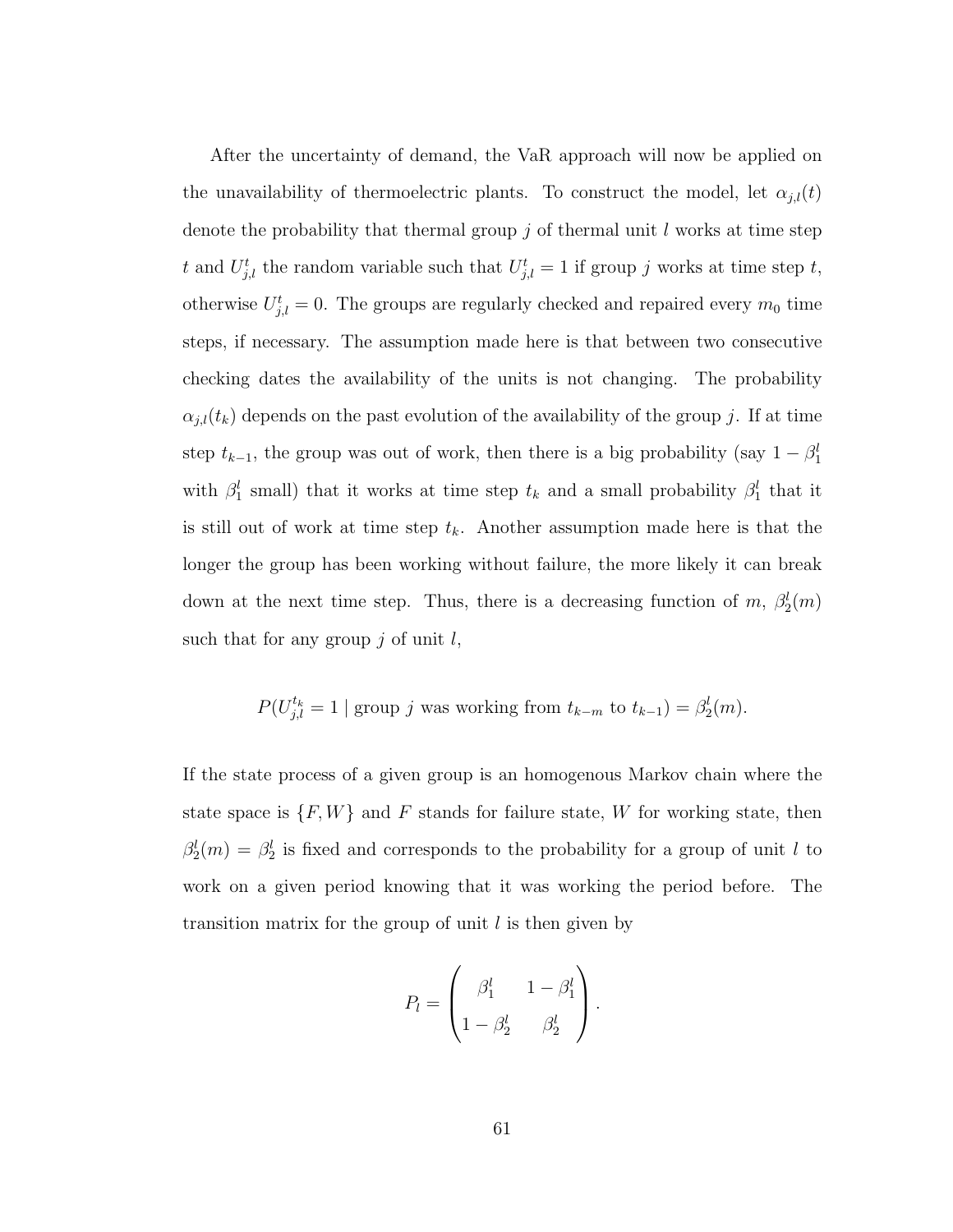Thus, the probability  $\alpha_{j,l}(t_k)$  is given for  $k \geq 1$  by

$$
\alpha_{j,l}(t_k) = p_F^l(j)P_l^k(1,2) + p_W^l(j)P_l^k(2,2),
$$

where  $p_W^l(j) = 1 - p_F^l(j)$  and  $p_W^l(j)$  is the probability that group j of unit l works at the first time step. Another assumption, that for a given unit  $l$ , either all the groups are working or all the groups are out of work at the first time step, is made for the simplicity. Therefore,  $\alpha_{j,l}(t_k)$  is j-independent and  $\alpha_l(t_k)$  denote the probability that a group of unit  $l$  works at time  $t_k$ . Furthermore, the scenario tree can be partitioned in subtrees such that the root node and the leaves nodes of a given subtree respectively correspond to time step  $t_k$  and  $t_{k+1}$  for some  $k \in \mathbb{N}$ . Thus, the unavailability rates at different nodes of any subtree of this partition are the same for a given unit. Let  $O := \bigcup_{k=1}^{m} O_k$  be such that  $O_k$  are the nodes of the k-th subtree  $S_k$  in this partition. Let  $T_k := \{(j, p) | j \in O_k, p \in P_j\}$ . Then the dual thermal subproblem is

min 
$$
\sum_{l} \sum_{k=1}^{m} (c_{1lk} - \lambda_k)^T u_{tlk}
$$
  
subject to 
$$
0 \le u_{tlk} \le \tau_l(k) \tau_T^l(k) P_{max}^l d_k,
$$

where

- $P_{max}^l$  is the maximal available power of thermal unit l,
- $u_{tlk} = (u_{tljp})_{(j,p)\in T_k},$
- $c_{1lk} = (c_{1ljp})_{(j,p)\in T_k},$
- $\lambda_k = (\lambda_{j,p})_{(j,p)\in T_k},$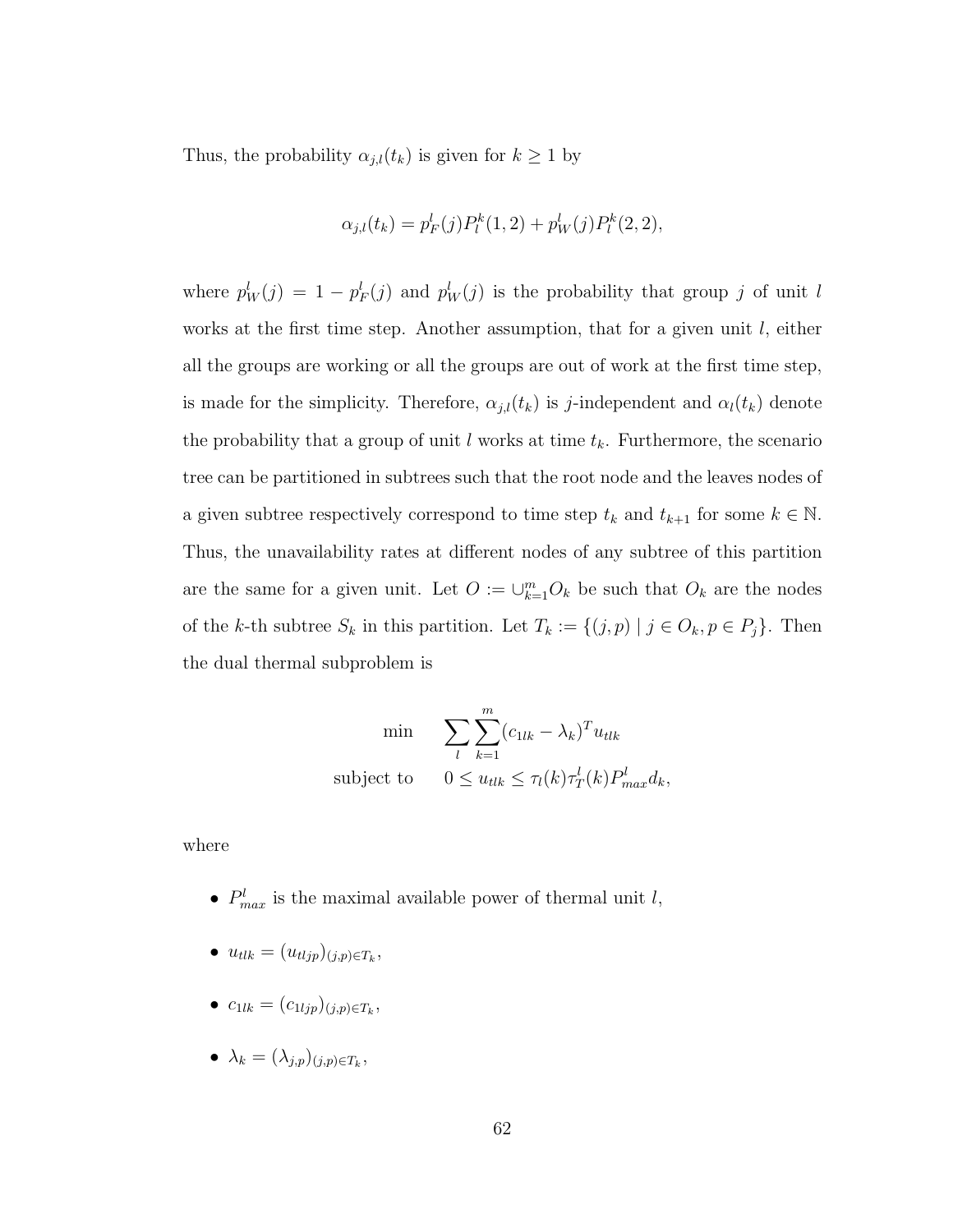- $d_k = (d_{j,p})_{(j,p)\in T_k},$
- $\tau_T^l(k)$  gives the programmed unavailability rates for unit l and the time subdivision of the set  $T_k$ ,
- $\tau_l(k)$  is the unavailability rate of unit l for the nodes of the set  $O_k$ .

The random term in this formulation,  $\tau_l(k)$ , is in the right hand side of the constraint set as it is the general case for stochastic optimization problems. To transform the random term in to the objective, the setting  $\tilde{u}_{tlk} := \frac{u_{tlk}}{\tau_l(k)}$  is made. With this definition the problems takes the following form:

min 
$$
\sum_{l} \sum_{k=1}^{m} \tau_{l}(k)(c_{1lk} - \lambda_{k})^{T} \tilde{u}_{tlk}
$$
subject to 
$$
0 \leq \tilde{u}_{tlk} \leq \tau_{T}^{l}(k) P_{max}^{l} d_{k}.
$$

The application of the VaR approach on the thermal plant cost/revenue balance with a given confidence level  $0 < \xi < 1$  results in the following problem

min 
$$
\gamma
$$
  
\nsubject to  $P(\sum_{l} \sum_{k} \tau_{l}(k)(c_{1lk} - \lambda_{k})^{T} u_{tlk} \leq \gamma)1 - \xi,$  (4.4.46)  
\n $0 \leq u_{tlk} \leq \tau_{T}^{l}(k) P_{max}^{l} d_{k},$ 

which is denoted by  $VaR_{Bener}$  representing the problem as maximization of the benefits or equivalently minimization of the losses. Now, the unavailability rates,  $\tau_l(k)$ , needs to be modelled. To do that let  $\bar{P}^l_{max}$  be the maximal power of a group in unit  $l$ ; then, the theoretical maximal power available on thermal unit  $l$  is given by  $P_{max}^l = n_l \bar{P}_{max}^l$ . Thus, the maximal power available of unit l for nodes of the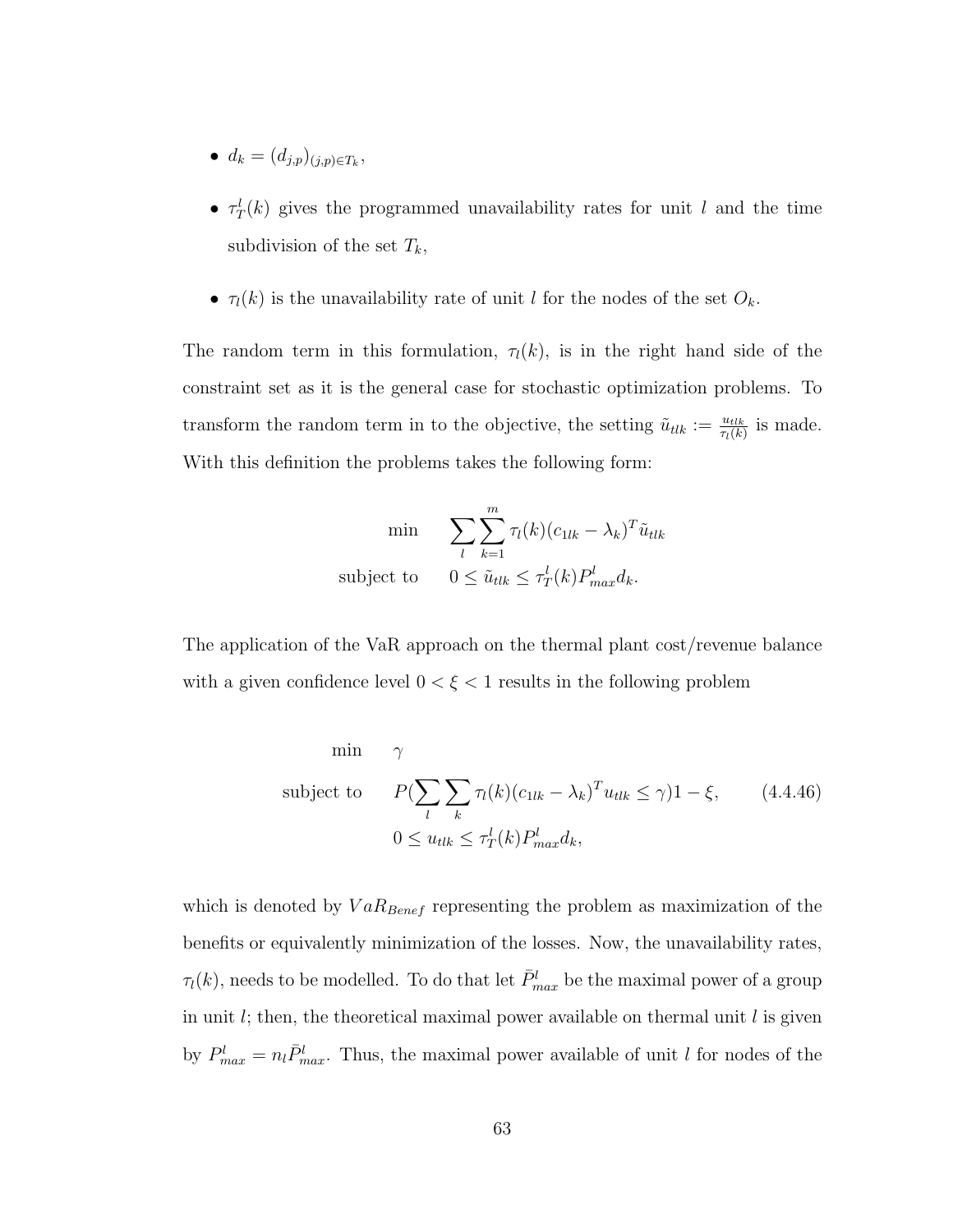set  $O_k$  is given by

$$
\tilde{P}_{max}^{l,k} := \sum_{j=1}^{n_l} U_{j,l}^{t_k} \bar{P}_{max}^l = n_l \bar{P}_{max}^l \frac{\sum_{j=1}^{n_l} U_{j,l}^{t_k}}{n_l} = P_{max}^l \tau_l(k).
$$

From the above hypothesis,  $n_l\tau_l(k)$  follows the binomial law  $B(n_l, \alpha_l(t(k)))$ . Then,

$$
n_l E[\alpha_l(t(k))] = E[n_l \alpha_l(t(k))] = n_l \alpha_l(t(k)),
$$

thus,

$$
E[\alpha_l(t(k))] = \alpha_l(t(k)).
$$

Furthermore,

$$
n_l^2 Var[\alpha_l(t(k))] = Var[n_l\alpha_l(t(k))] = n_l\alpha_l(t(k))(1 - \alpha_l(t(k))),
$$

thus,

$$
Var[\alpha_l(t(k))] = \frac{\alpha_l(t(k))(1-\alpha_l(t(k)))}{n_l}.
$$

When defining the random variable  $X_{l,k}$  as  $\sum_{l,k} \tau_l(k) (c_{1lk} - \lambda_k)^T u_{tlk}$ , the expectation and variance of it will be as follows

$$
E[X_{l,k}] = \sum_{l,k} \alpha_l(t(k))(c_{1lk} - \lambda_k)^T u_{tlk},
$$
  

$$
Var[X_{l,k}] = \sum_{l,k} u_{tlk}^T Q_{lk} u_{tlk},
$$

with the matrix

$$
Q_{lk} := \frac{\alpha_l(t(k)) (1 - \alpha_l(t(k)))}{n_l} (c_{1lk} - \lambda_k) (c_{1lk} - \lambda_k)^T.
$$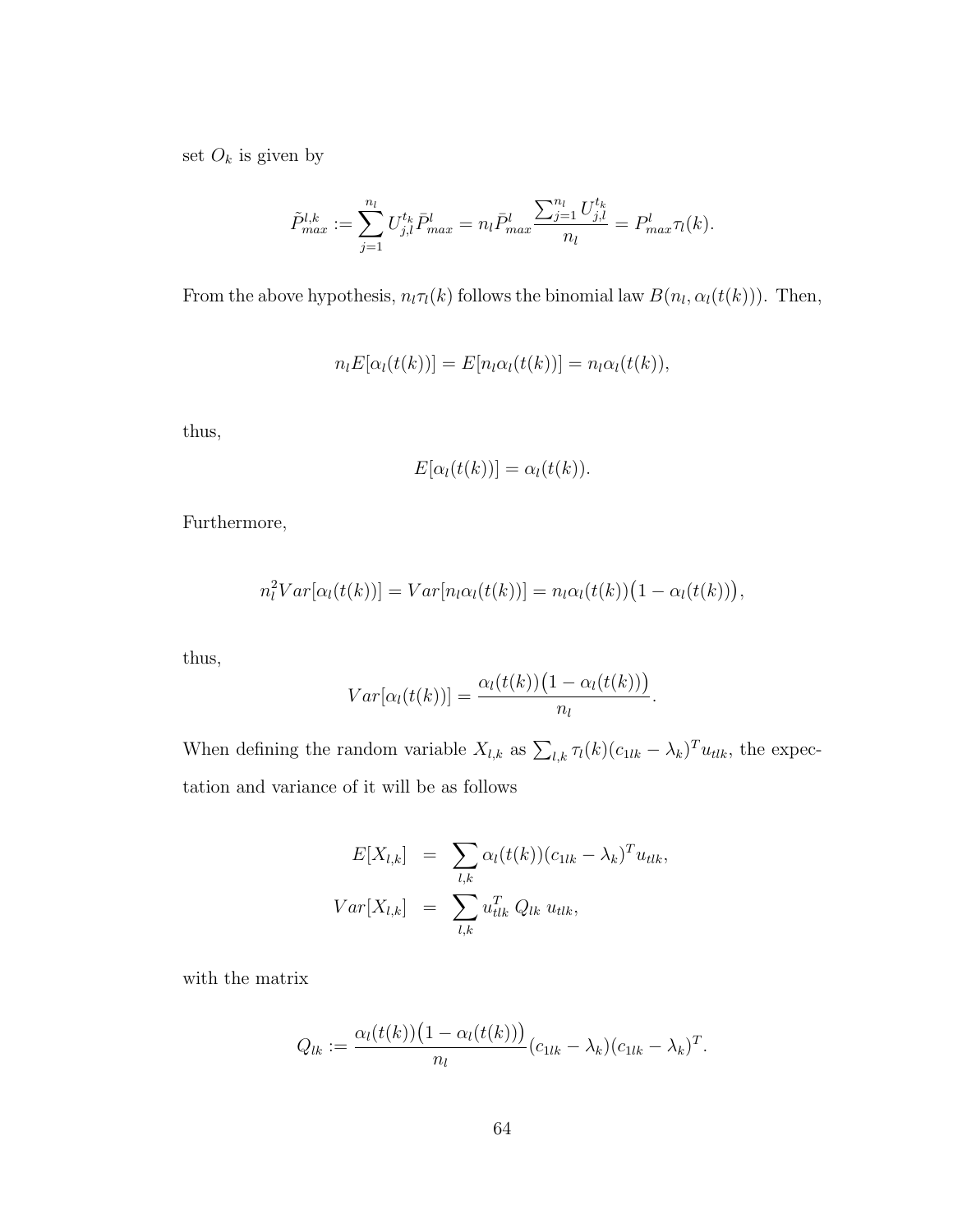Finally, the VaR approach applied to the problem (4.4.46) will result in the following problem:

minimize 
$$
\sum_{l,k} \alpha_l(t(k))(c_{1lk} - \lambda_k)^T u_{tlk} + \kappa(\xi) \sqrt{\sum_{l,k} u_{tlk}^T Q_{lk} u_{tlk}}
$$
  
subject to 
$$
0 \le u_{tlk} \le \tau_T^l(k) P_{max}^l d_k,
$$
 (4.4.47)

where  $\kappa(\xi) = \sqrt{\frac{1-\xi}{\xi}}$ .

The summary of what is done until now is as follows: The model for the problem is constructed (4.4.39), whose dual is (4.4.42). To solve it, VaR approach is applied to the dual problem in two steps, firstly, for the demand part and, secondly, for the thermal plant part. The first one resulted in the following problem  $VaR_{FA}$ 

$$
\max_{\lambda} \theta_d^R(\lambda) + \max_{\lambda} (\theta_T + \theta_N + \theta_H + \theta_J)(\lambda)
$$

with

$$
\theta_d^R(\lambda) := E_w(d(w))^T \lambda - \kappa(\xi_1) \sqrt{\lambda^T \Gamma \lambda},
$$

where  $\xi_1$  is the confidence level for  $VaR_{FA}$ . The second one resulted in the following problem  $VaR_{Benerf}$ 

$$
\max_{\lambda} \theta_d(\lambda) + \max_{\lambda} \theta_T^R(\lambda) + \max_{\lambda} (\theta_N + \theta_H + \theta_J)(\lambda)
$$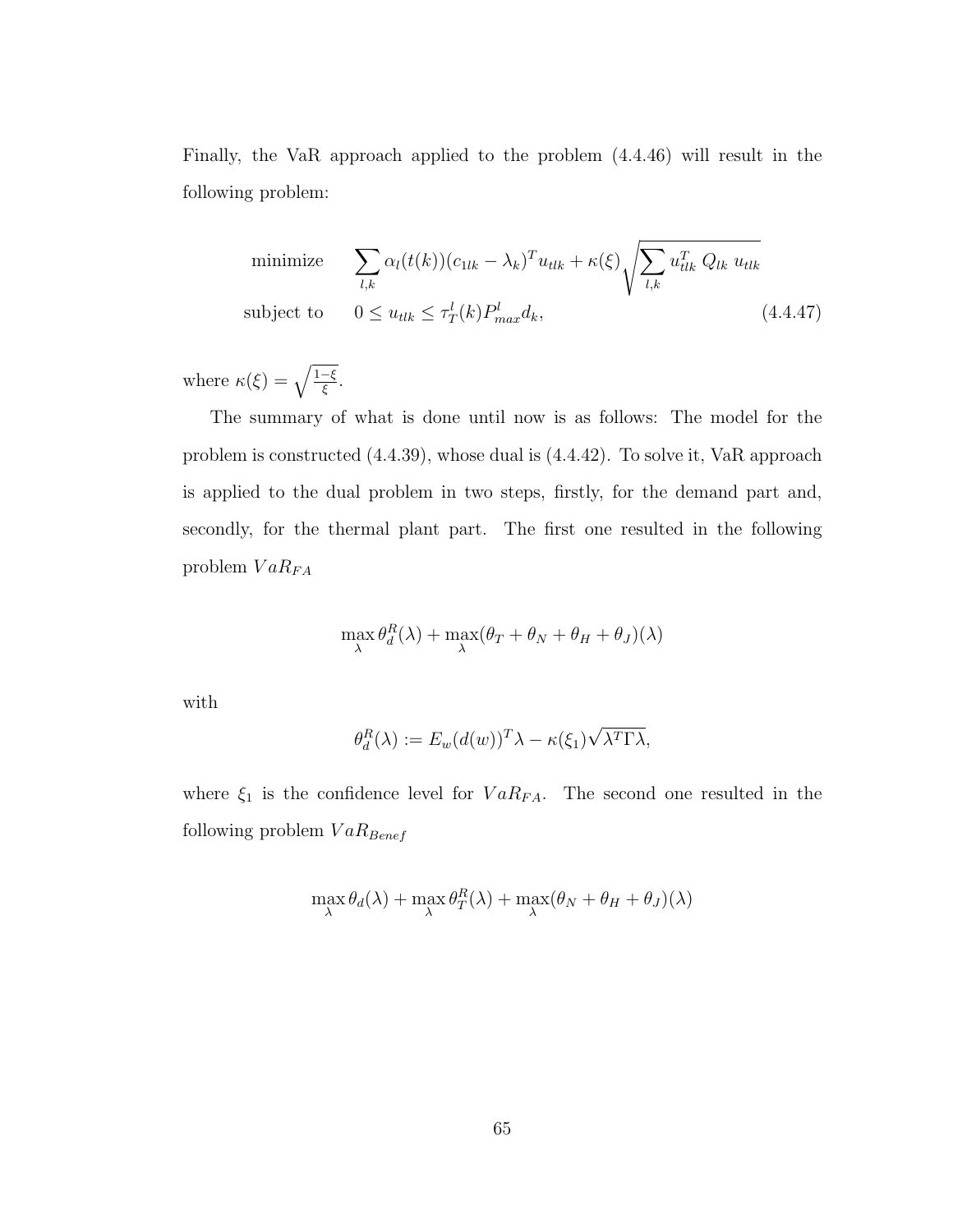$$
\theta_T^R(\lambda) := \min \sum_{l,k} \alpha_l(t(k))(c_{1lk} - \lambda_k)^T u_{tlk} + \kappa(\xi_2) \sqrt{\sum_{l,k} u_{tlk}^T Q_{lk} u_{tlk}}
$$
  

$$
0 \le u_{tlk} \le \tau_T^l(k) P_{max}^l d_k,
$$

where  $\xi_2$  is the confidence level for  $VaR_{Benerf}$ . Finally, the combination of these two subproblem is the following mixed problem

$$
\max_{\lambda} \theta_{mix}^R(\lambda) = \max_{\lambda} \theta_d^R(\lambda) + \max_{\lambda} \theta_T^R(\lambda) + \max_{\lambda} (\theta_N + \theta_H + \theta_J)(\lambda).
$$

Guigues et al. [17] use the dual problem to approximate primal solutions and estimate marginal prices, since numerical simulations have shown that the duality gap is generally quite small. Applying state decomposition method for the dual function and making necessary adaptations for the regularized problems, the optimization problems became solvable. Using three different trees results for all the methods are obtained and discussed by Guigues et al. [17].

with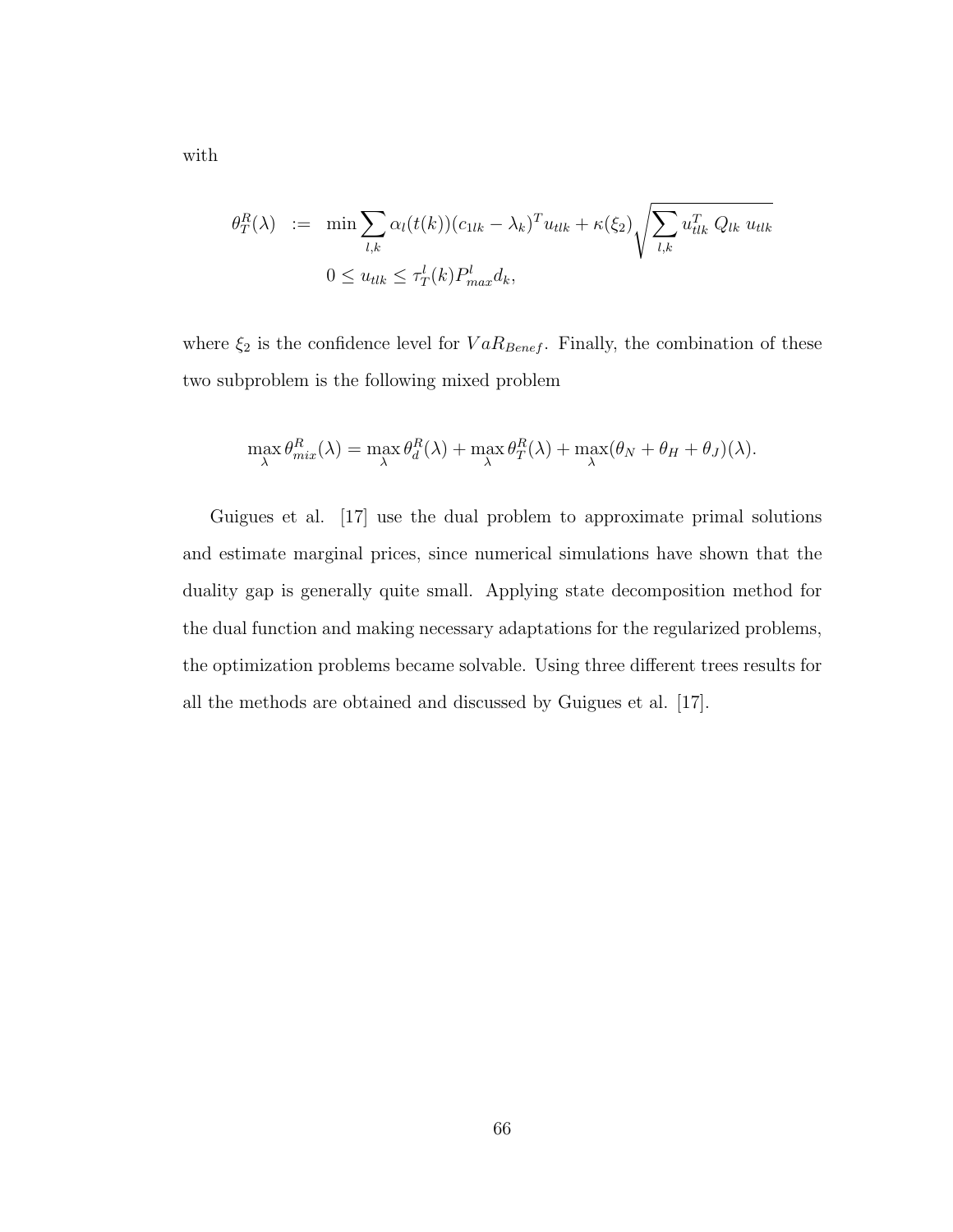#### Summary

The examples of energy models introduced in this chapter show that the uncertainties involved in the business of energy are plentiful and stochastic programming is a appropriate approach to construct a model for a energy company. This is due to its success despite the complex features of energy markets, such as non-normal returns, the involvement of production assets, non-storability of electricity, complex contracts, etc. In such an environment, using multistage planning programs, which can often be formulated as linear programs with a dynamic matrix structure, is a wise choice. So, the resulting problem is a multistage stochastic linear program. The size of the equivalent deterministic form of multistage stochastic problems can be so large as to appear intractable. In this case, decomposition methods for solving stochastic programs come into play. Stochastic programming and decomposition methods will be introduced in the following chapter.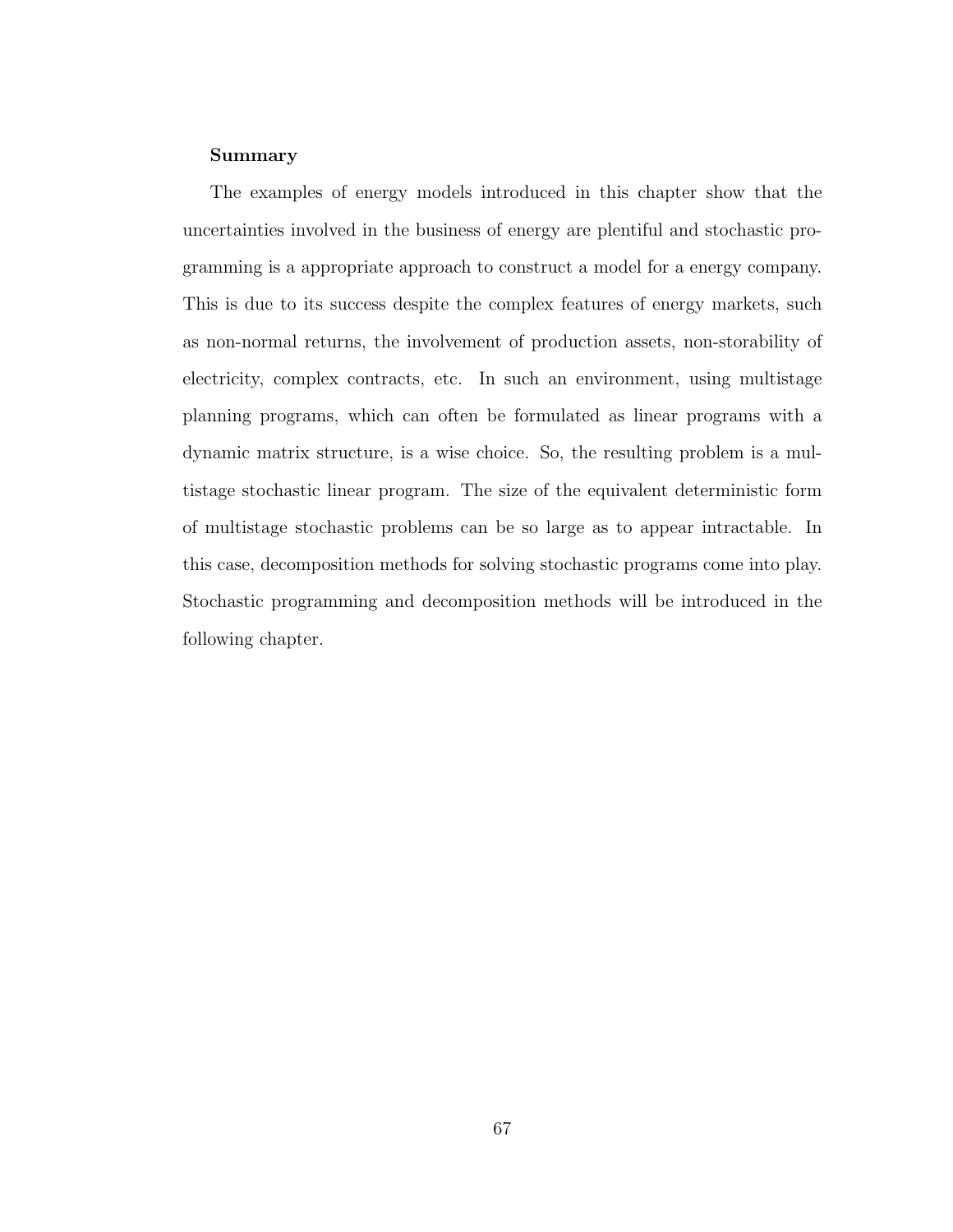# CHAPTER 5

# STOCHASTIC PROGRAMMING AND Decomposition Techniques

Problems of optimization under uncertainty are characterized by the necessity of making decisions without knowing what their full effects will be. Such problems appear in many areas of application, such as transportation, energy industry, finance, nuclear engineering. For example, an electrical utility has to decide each day how much power to produce without yet knowing the demand, which may depend on weather and season in which a decision is made. Longer range decisions may concern the amount of coal to purchase or the kinds of contracts set up with other utilities.

The uncertainties in a problem have to be represented in such a manner that their effects on present decision making can properly be taken into account. They may often be modelled as random variables to which the theory of probability can be applied.

A framework for modelling optimization problems that involve uncertainty is stochastic programming, which takes a probabilistic approach to uncertainty. It was first formally introduced in the 1950's as a branch of mathematical programming by the seminal work of Dantzig [11] and Beale [5]. The goal in stochastic programming is to find some policy that is feasible for all the possible data in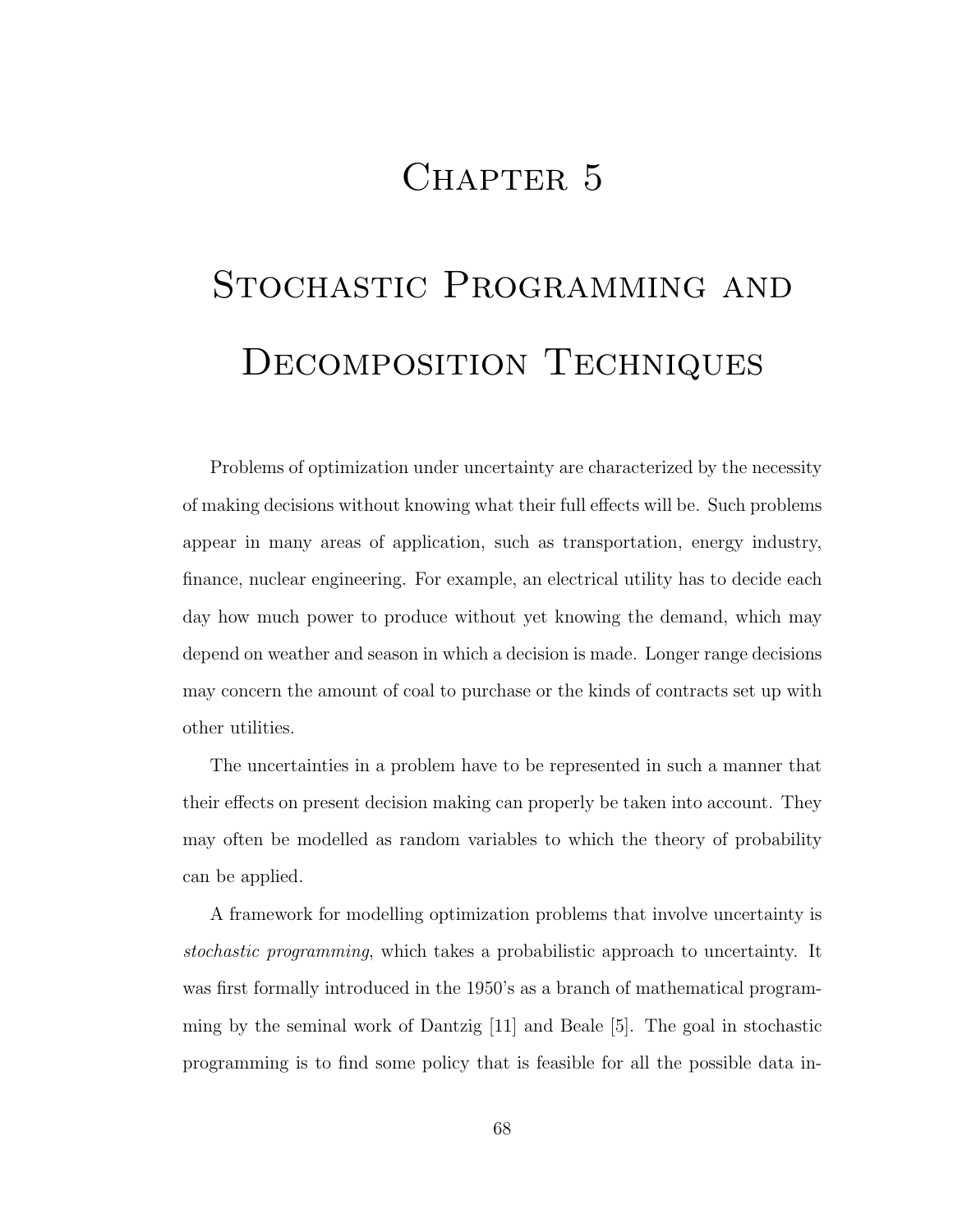stances and maximizes or minimizes the expectation of some function of the decision and the random variables.

Stochastic programming models can be classified into two as two-stage and multistage stochastic programming models. In two stage models only the present and the next period decisions are considered. However, most practical decision problems involve a sequence of decisions, rather than two stage, that react to outcomes that evolve over time. These problems can be modelled as multistage stochastic programming problems, which is the extended version of two-stage models to multistage.

The optimization models constructed as stochastic programming problem are large scale models, and decomposition techniques are needed to solve them. Decomposition refers to the strategy of breaking up a large, difficult-to-solve problem into two or more smaller, easier-to-solve problems, such that the solution to the decomposed problems can be used to obtain the solution to the original problem.

Stochastic programming and decomposition methods are the main subject of this chapter.

## 5.1 Two-Stage Stochastic Programs

The most widely applied and studied stochastic programming models are twostage stochastic programs. In two-stage stochastic program, the decision maker takes some action in the first stage called as first-stage decisions, after which a random event occurs affecting the outcome of the first-stage decisions. A recourse decision can then be made in the second-stage that compensates for any bad effects that might have been experienced as a result of the first-stage decisions.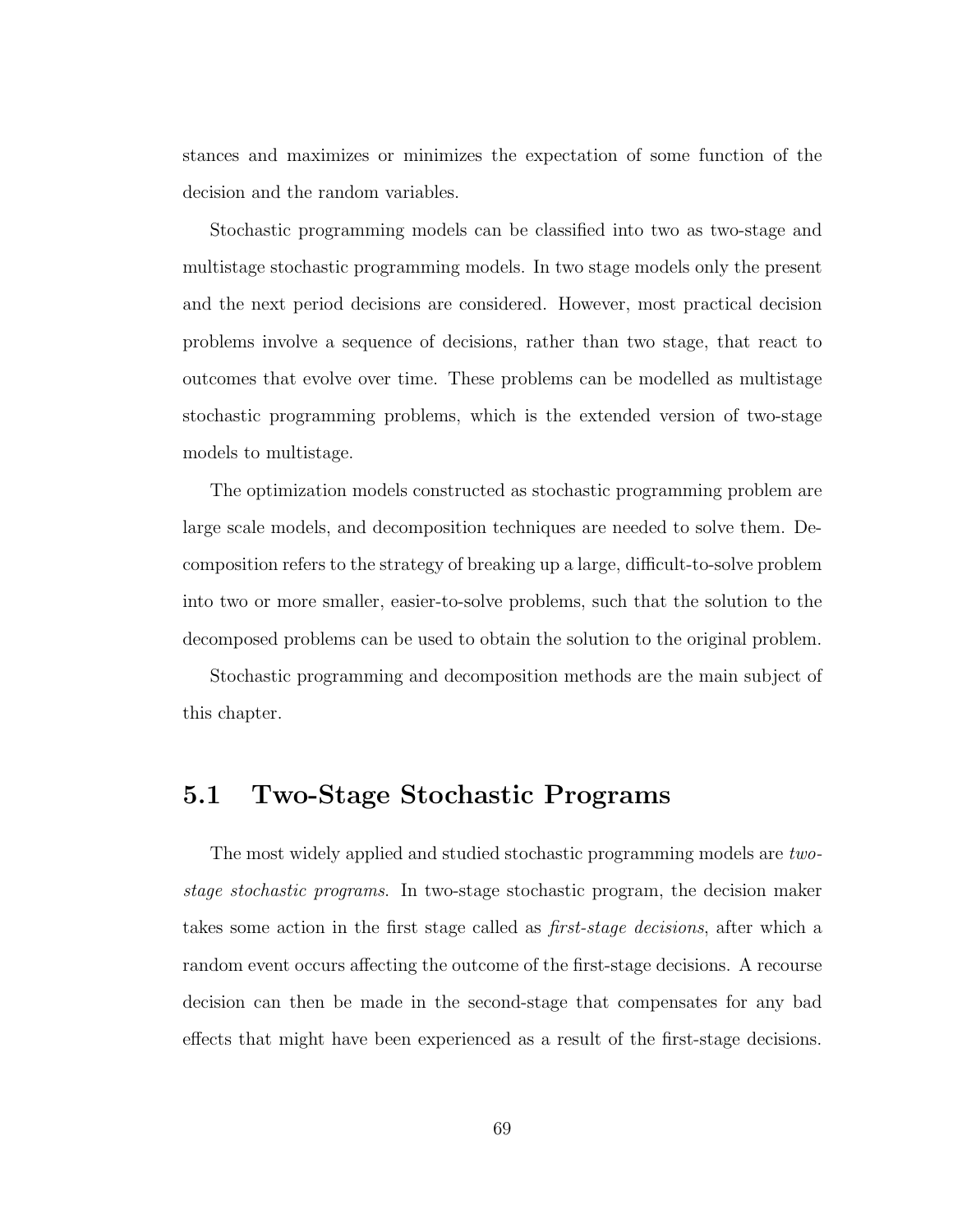The optimal policy from such a model is a single first-stage policy and a collection of recourse decisions (a decision rule) defining which second-stage action should be taken in response to each random outcome. As an example of a two-stage stochastic program, the farming example in [7] can be considered, where a farmer tries to make an optimal decision on the amounts of various crops to plant. The yields of the crops vary according to the weather. In other words, the farmer must decide on the amounts before knowing the yields. This decision is made in the first stage. After the realization of the random events (here, the yields), a recourse decision can be made in the second stage, which is a sale and purchase decisions of products in this example.

The classical two-stage stochastic programming problem with fixed recourse, can be stated as

minimize 
$$
z = c^T x + E_{\xi}[\min q(w)^T y(w)]
$$
  
\nsubject to  $Ax = b$ ,  
\n $T(w)x + Wy(w) = h(w)$ , (5.1.1)  
\n $x \ge 0$ ,  
\n $y(w) \ge 0$ .

In this model, the decision variables of the first stage are comprised in the vector  $x \in \mathbb{R}^{n_1}$ . Corresponding to x are the first stage vectors and matrices c, b, and A, of sizes  $n_1 \times 1$ ,  $m_1 \times 1$  and  $m_1 \times n_1$ , respectively. In the second stage, a number of random events  $w \in \Omega$  may be realized. For a given realization w, the second stage problem data  $q(w)$ ,  $h(w)$  and  $T(w)$  become known, where  $q(w)$  is  $n_2 \times 1$ ,  $h(w)$  is  $m_2 \times 1$ , and  $T(w)$  is  $m_2 \times n_1$ . The matrix T is usually referred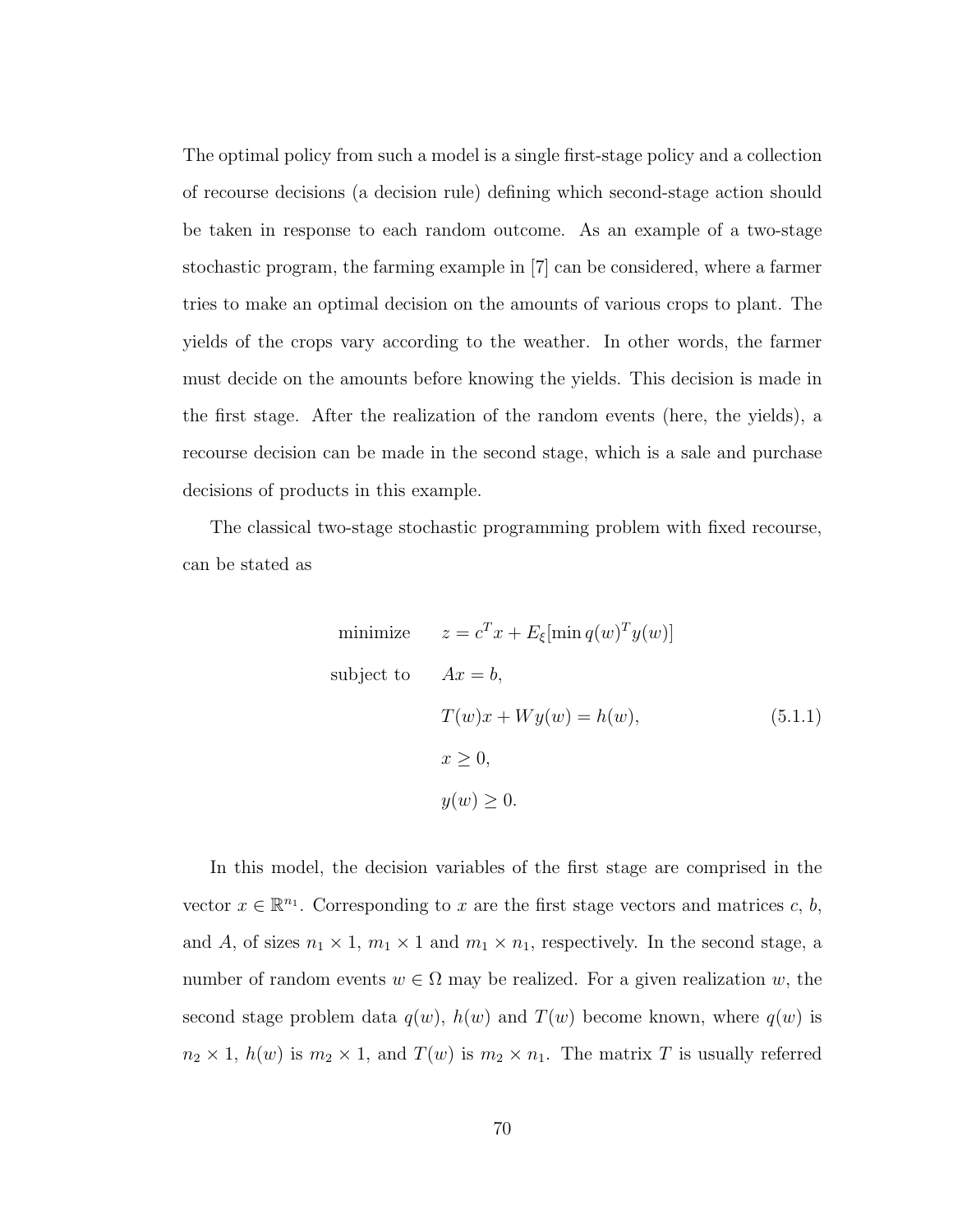to as the *technology matrix* and the matrix W of size  $m_2 \times m_2$  as the *recourse* matrix, which is assumed to be fixed here in order to be able to characterize the feasibility region in a convenient manner for computation. Otherwise, there may be some difficulties, which are in detail examined in [7].

The stochastic components of the second-stage data is a vector  $\xi^{T}(w)$  =  $(q(w)^T, h(w)^T, T_1(w), ..., T_{m_2}(w))$  with  $N = n_2 + m_2 + (m_2 \times n_1)$  components, where  $T_i(w)$  is the *i*-th row of  $T(w)$ . Let  $\Xi \subseteq \mathbb{R}^N$  be the support of  $\xi$ , i.e., the smallest closed subset in  $\mathbb{R}^N$  such that  $P\{\xi \in \Xi\} = 1$ . As mentioned, after the realization of w,  $q(w)$ ,  $h(w)$  and  $T(w)$  become known. Then, the second stage decisions  $y(w)$  must be taken. Here, the notation  $y(w)$  does not indicate that y is a function of  $w$ , but the decisions  $y$  are typically not the same under different realizations of w. The second stage decisions are chosen so that the constraints of the above model hold almost surely, i.e., for all  $w \in \Omega$ , except perhaps for sets with zero probability.

The objective function of  $(5.1.1)$  contains a deterministic term  $c^T x$  and the expectation of the second stage objective  $q(w)^T y(w)$  taken over all realizations of the random event w. For each w, the value  $y(w)$  is the solution of a linear program. To stress this, the notion of deterministic equivalent program may be used. For a given realization  $w$ , let

$$
Q(x, \xi(w)) := \min\{q(w)^T y \mid W \ y = h(w) - T(w)x, \ y \ge 0\}
$$

be the optimal value of the second stage problem, which is a well-defined extended real valued function: it takes the value  $+\infty$  if the feasible set of the second-stage problem is empty, and the value  $-\infty$  if the second-stage problem is unbounded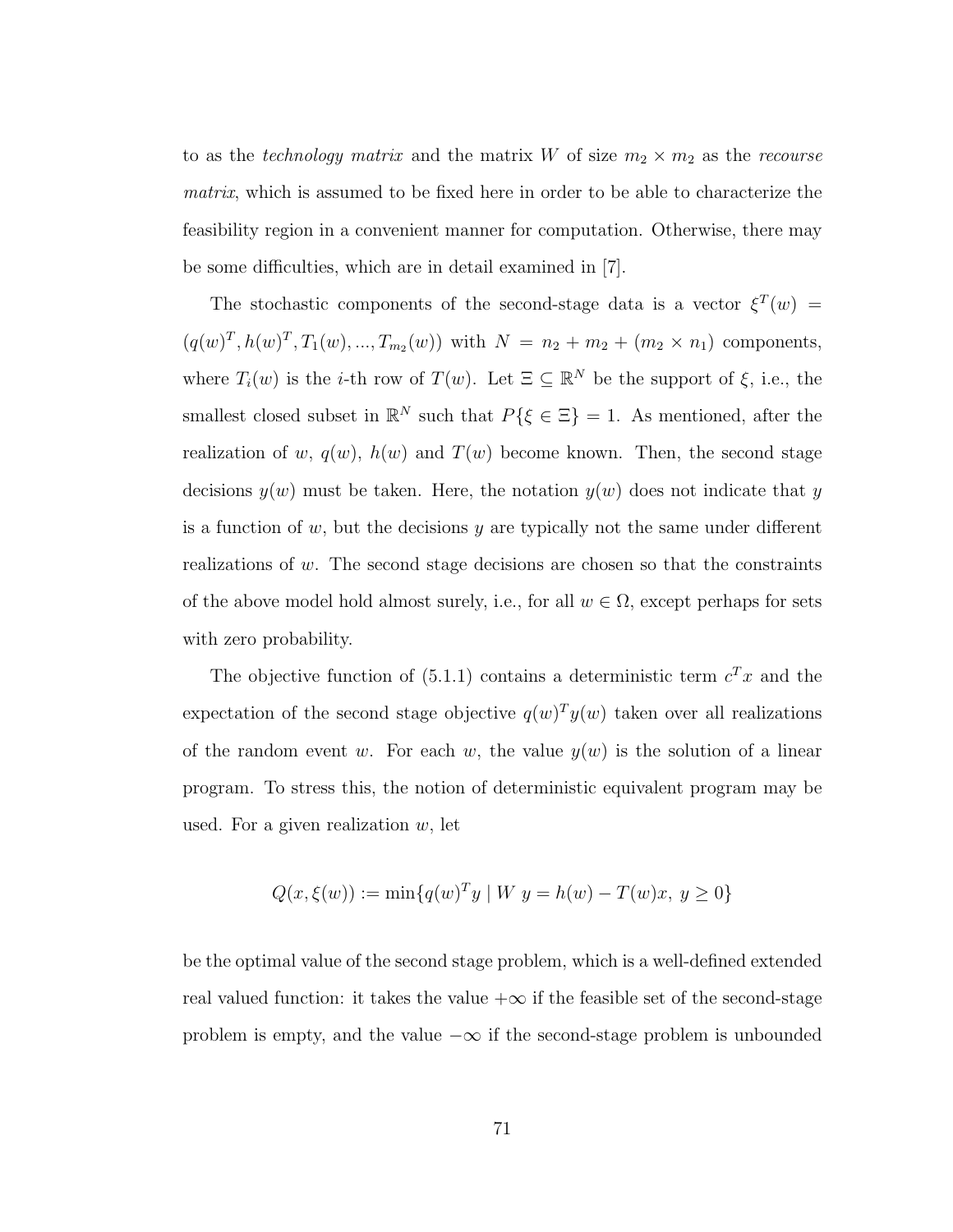[32]. Defining the expected value of  $Q(x, \xi(w))$  as *recourse function*, which is

$$
\mathcal{Q}(x) := E_{\xi} Q(x, \xi(w)),
$$

the deterministic equivalent program will be as follows:

minimize 
$$
z = c^T x + \mathcal{Q}(x)
$$
  
subject to  $Ax = b$ ,  $x \ge 0$ .  $(5.1.2)$ 

If every solution x that satisfies the first-period constraints,  $Ax = b$ , is also feasible for the second stage, the stochastic program is said to have relatively complete recourse. A special type of relatively complete recourse may often be identified from the structure of W. This form, called complete recourse, holds when there exists  $y \geq 0$  such that  $Wy = t$  for all  $t \in \mathbb{R}^{m_2}$ . Complete recourse is often added to a model to ensure that no outcome can produce infeasible results. A special type of complete recourse that offers additional computational advantages is *simple recourse*. In a simple recourse problem  $W = [I, -I]$ , where y and q are divided correspondingly as  $(y^+, y^-)$  and  $(q^+, q^-)$ .

In the case of discrete distributions, there is a finite number of realizations  $\xi_k^T = (q_k^T, h_k^T, T_{1k}, ..., T_{m_2k})$   $(k = 1, 2, ..., K)$ , called *scenarios*, with the corresponding probabilities  $p_k$ . Then, the recourse function will be:  $\mathcal{Q}(x) := \sum_{k=1}^K p_k Q(x, \xi_k)$ , where

$$
Q(x, \xi_k) = \min\{q_k^T y_k \mid W y_k = h_k - T_k x, y_k \ge 0\}.
$$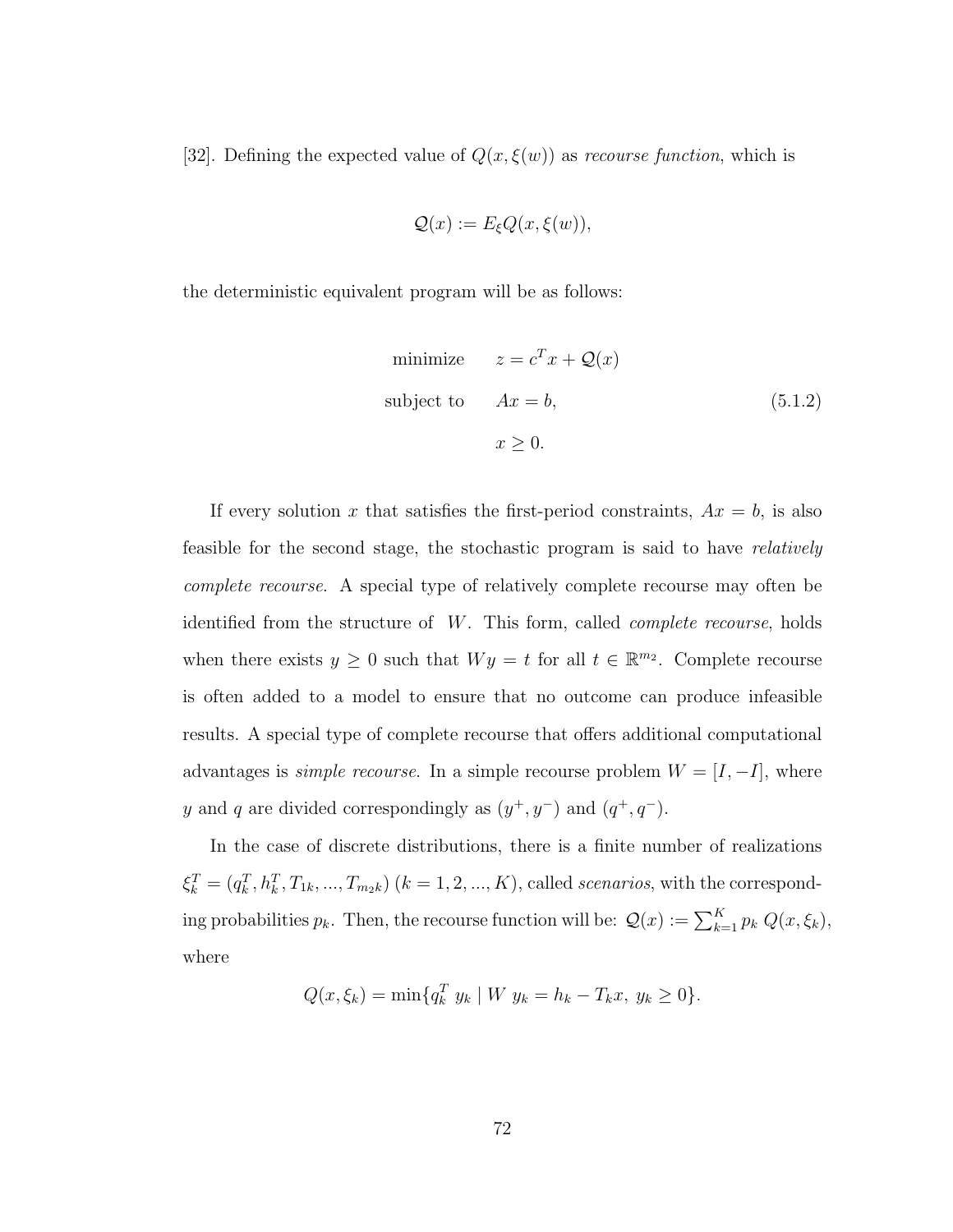Consequently, (5.1.1) becomes

minimize 
$$
z = c^T x + \sum_{k=1}^K p_k q_k^T y_k
$$
  
\nsubject to  $Ax = b$ ,  
\n $T_k x + W y_k = h_k$ ,  $k = 1, 2, ..., K$ ,  
\n $x \ge 0$ ,  
\n $y_k, \ge 0$   $k = 1, 2, ..., K$ .

#### Summary

Problems under uncertainty concerning only the present and the next period can be modelled via two-stage stochastic programming, which provides the decision maker optimal first-stage decisions and a recourse decision for each random outcome. After taking the first stage decision, a random event occurs affecting the outcome of the first-stage decisions. And according to this outcome the corresponding recourse decision is then taken.

# 5.2 Multistage Stochastic Program

Most practical decision problems involve a sequence of decisions, rather than two stage, that react to outcomes that evolve over time. Such problems are therefore called multistage stochastic programming problems.

The multistage stochastic linear program with fixed recourse has the following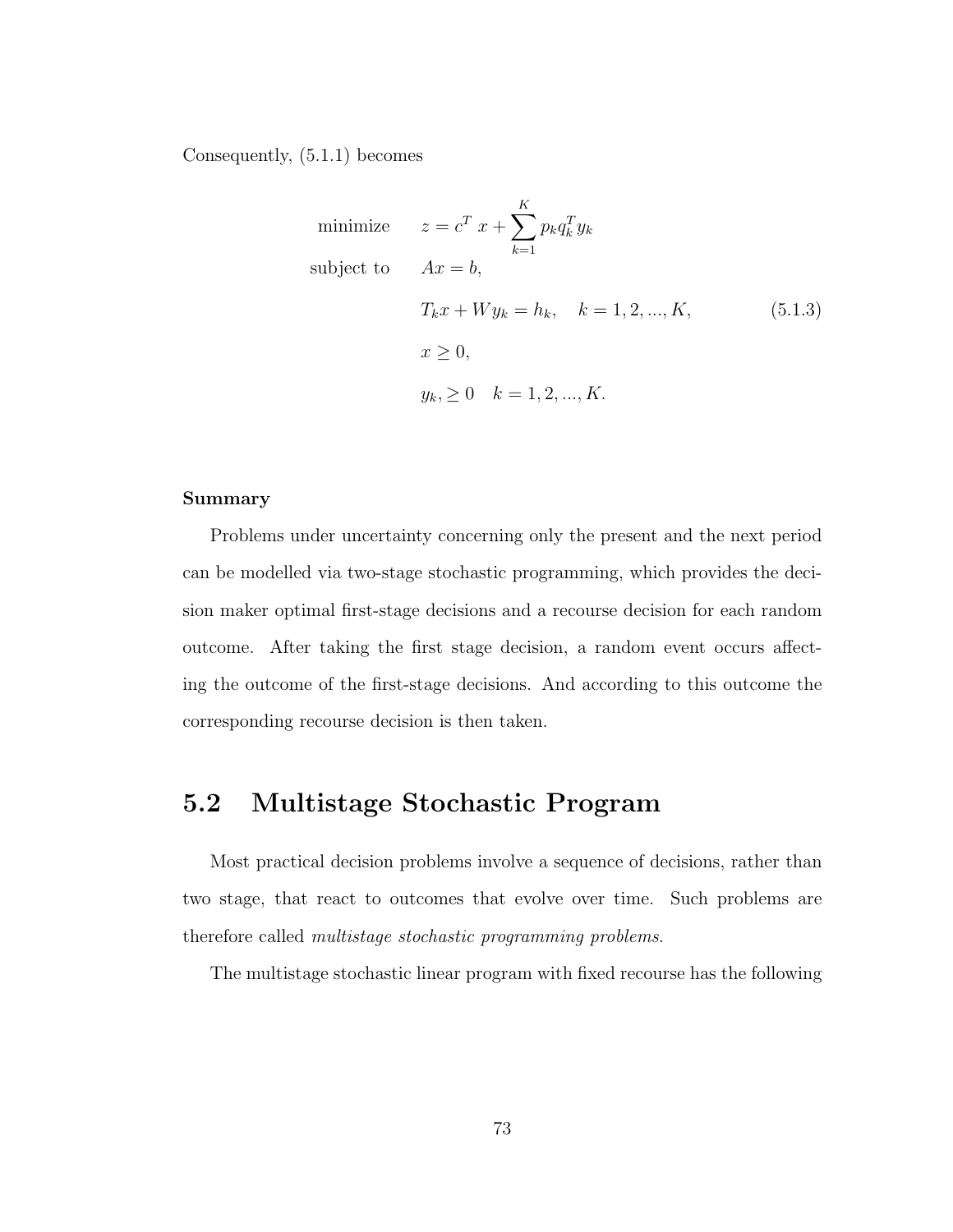general form:

minimize 
$$
z = (c^1)^T x^1 + E_{\xi^2} [\min c^2(w)^T x^2(w^2) + ... + E_{\xi^H} [\min c^H(w)^T x^H(w^H)]...]
$$
  
\nsubject to  $W^1 x^1 = h^1$ ,  
\n $T^1(w)x^1 + W^2 x^2(w^2) = h^2(w)$ ,  
\n:  
\n $T^{H-1}(w)x^{H-1}(w^{H-1}) + W^H x^H(w^H) = h^H(w)$ ,  
\n $x^1 \ge 0; x^t(w^t) \ge 0, \qquad t = 2, 3, ..., H$ ,

where  $c^1$  and  $h^1$  are known vectors, of sizes  $n_1 \times 1$  and  $m_1 \times 1$ , respectively,  $\xi^t(w)^T = (c^t(w)^T, h^t(w)^T, T_1^{t-1}(w), ..., T_{m_t}^{t-1}(w))$  is a random  $N_t$ -vector and each  $W^t$  is a known matrix in  $\mathbb{R}^{m_t \times n_t}$ . The decisions x depend on the history up to time t, which is indicated by  $w^t$ . Here, again it is supposed that  $\Xi^t$  is the support of  $\xi^t$ . At each stage, realizations of some random variables occur and corresponding decisions are made; i.e., the following sequence of actions ia taken:

decision 
$$
x^1
$$
,  
observation  $\xi^2$ ,  
decision  $x^2$ ,  
:  
observation  $\xi^H$ ,  
decision  $x^H$ .

The objective is to design the decision process in such a way that the expected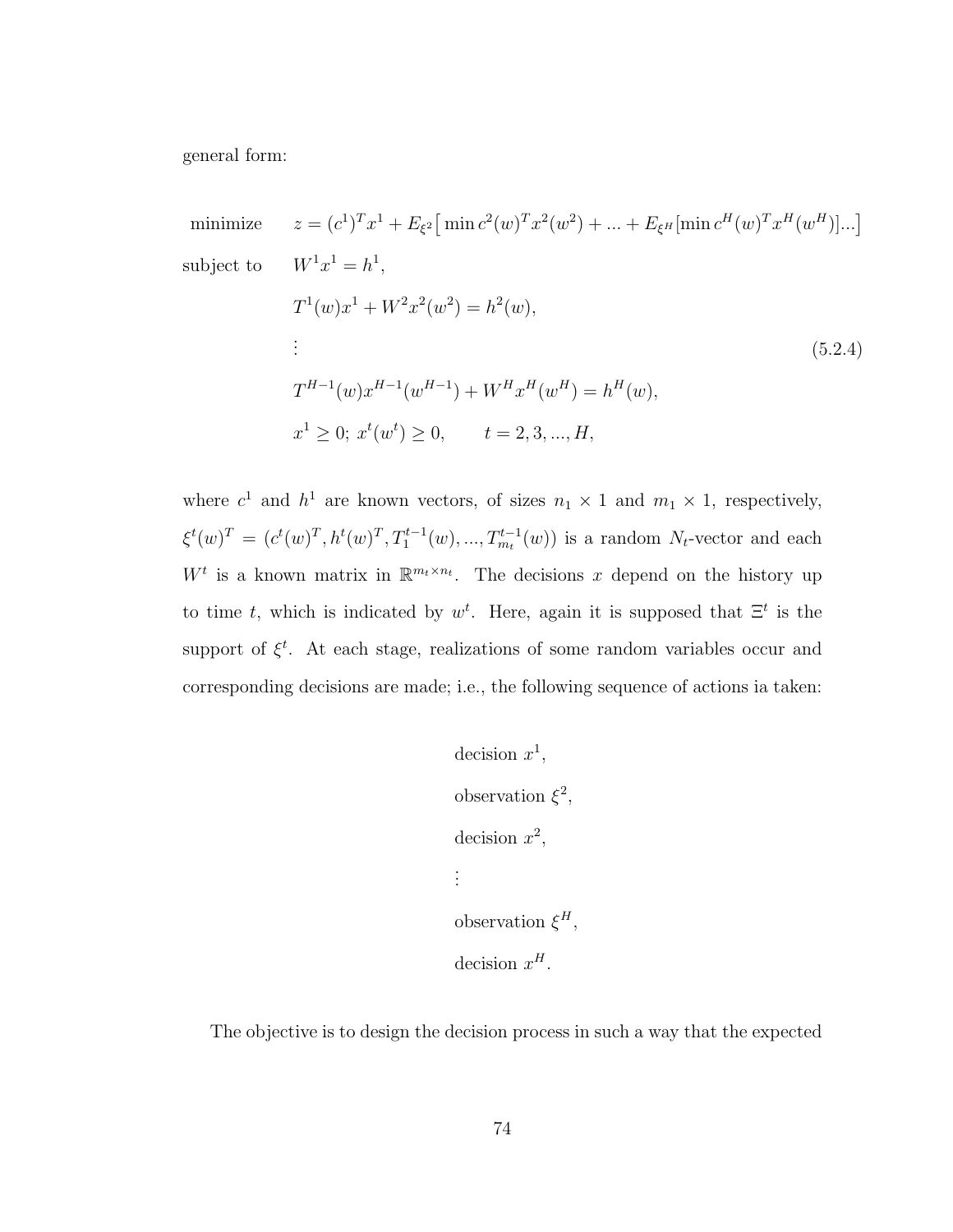value of the total cost is minimized while the optimal decisions are allowed to be made at every time period  $t = 1, 2, ..., H$ .

The deterministic equivalent form of this problem in terms of a dynamic program can be described as follows. At the last stage,  $H$ , the values of all problem data are already known and the values of the earlier decision vectors,  $x^1, x^2, ..., x^{H-1}$ , have been chosen. Therefore, the problem is a simple linear programming problem, which is

$$
Q^{H}(x^{H-1}, \xi^{H}(w)) = \min \t c^{H}(w)^{T}x^{H}(w)
$$
  
subject to 
$$
W^{H}x^{H}(w) = h^{H}(w) - T^{H-1}(w)x^{H-1},
$$

$$
x^{H}(w) \ge 0.
$$

Letting  $\mathcal{Q}^{t+1}(x^t) := E_{\xi^{t+1}}[Q^{t+1}(x^t, \xi^{t+1}(w))]$  for all t, one obtains the recursion for  $t = 2, 3, ..., H - 1$ ,

$$
Q^{t}(x^{t-1}, \xi^{t}(w)) = \min \qquad c^{t}(w)^{T}x^{t}(w) + \mathcal{Q}^{t+1}(x^{t})
$$
\nsubject to\n
$$
W^{t}x^{t}(w) = h^{t}(w) - T^{t-1}(w)x^{t-1}, \qquad (5.2.5)
$$
\n
$$
x^{t}(w) \geq 0,
$$

where  $x<sup>t</sup>$  is used to indicate the state of the system. Other state information in terms of the realizations of the random parameters up to time  $t$  should be included if the distribution of  $\xi^t$  is not independent of the past outcomes.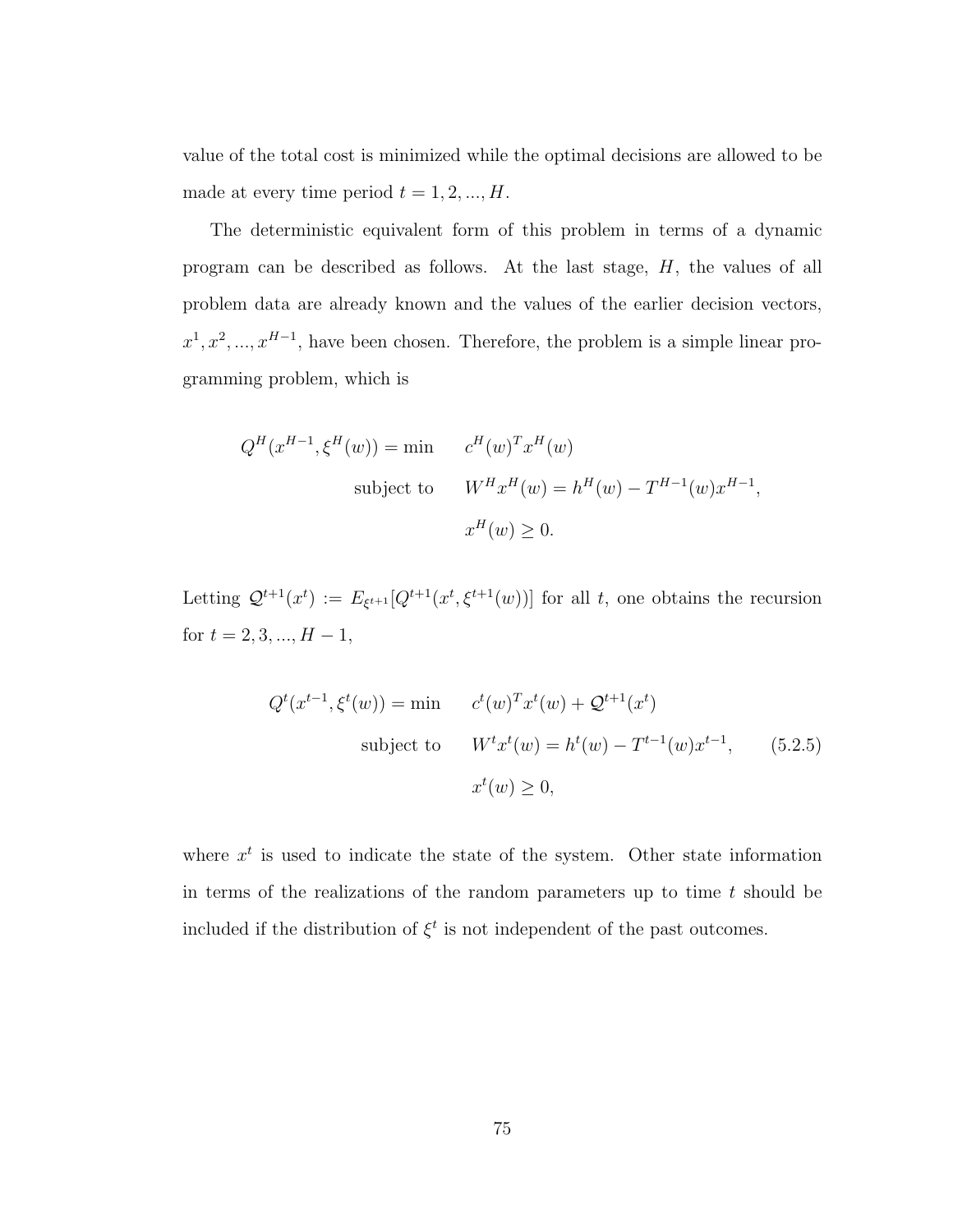The value sought is:

minimize 
$$
z = c^{1T}x^1 + \mathcal{Q}(x^1)
$$
  
\nsubject to  $W^1x^1 = h^1$ , (5.2.6)  
\n $x^1 \ge 0$ .

#### Summary

Since most problems under uncertainty involve not only two stages but finitely many of them, the extension of two-stage stochastic programming to multistage should be used to model this kind of problems. In multistage stochastic programming models the same logic in two-stage is used, where the decision maker takes some action in a period, observes the realization of the random variable and takes the next action according to this realization. This process continues until the last period.

In stochastic programming, the expectations depend on the probability distribution of the scenario used, in short they depend on scenarios. So, scenarios are important subjects for stochastic programming and are considered in the next subsection.

#### 5.2.1 Scenarios

When dealing with problems under uncertainty, scenario trees are of great importance, which is also the case in stochastic programming models. A scenario tree is composed of different scenarios, which are sets of representative outcomes of the random events. Figure 5.1 shows an example of a scenario tree for a 3-stage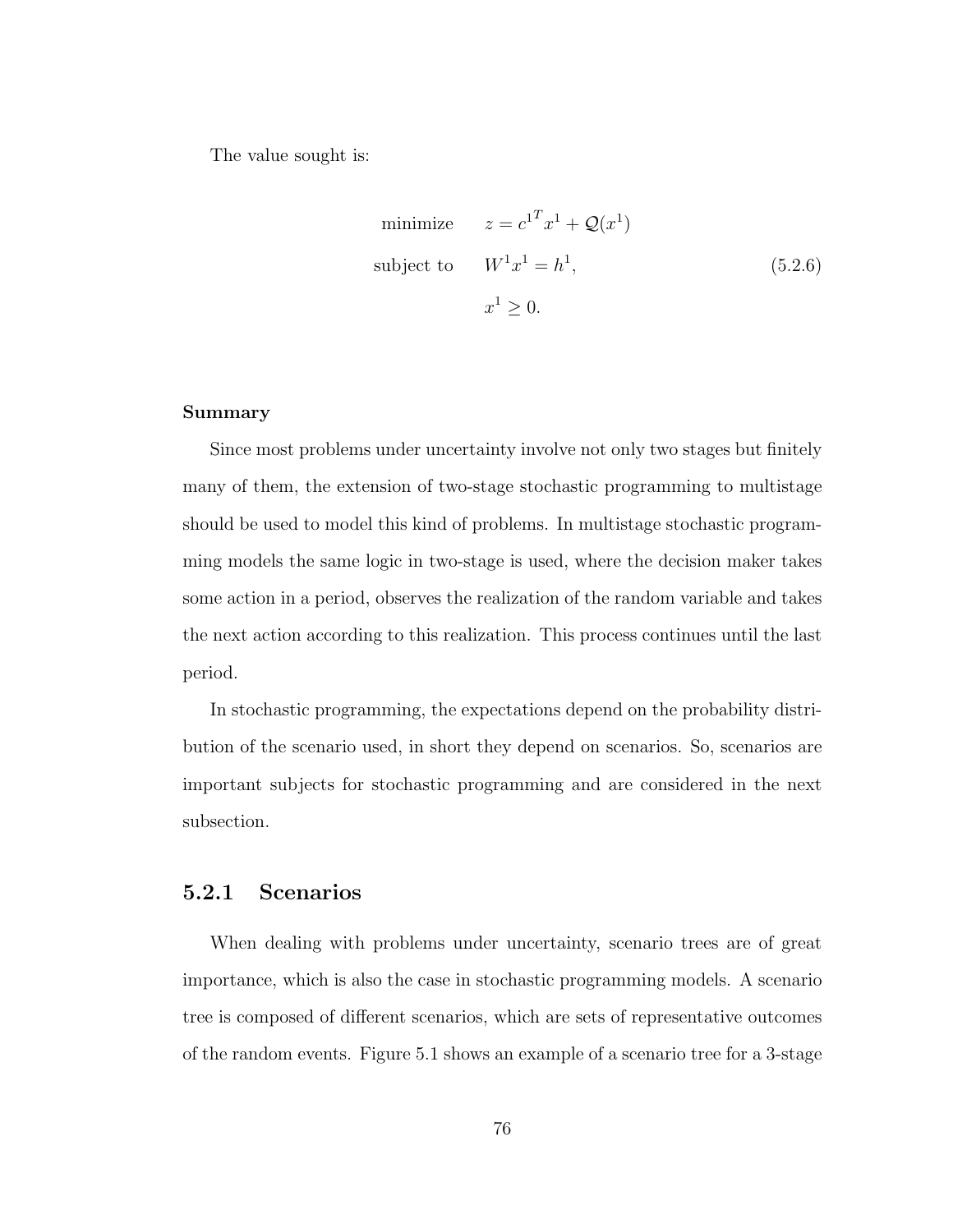

Figure 5.1: Scenario tree.

stochastic program. Numbers along the arcs represent conditional probabilities of moving from one node to the next. There are two possible outcomes for a random event (node 1 and node 2) at  $t = 2$  with probabilities 0.75 and 0.25, respectively. In other words,  $c^2$ ,  $h^2$  and  $T^1$  are assumed to have the realization described by node 1 (2), with probability 0.75 (0.25) at  $t = 2$ . Likewise, there are three possibility for node 1 and two for node 2 at  $t = 3$ . A scenario consists of a complete path from the root node, which represents the present or a part of the problem that is known, to a single leaf node. Thus, there are five different scenarios in this example. Since the numbers along arcs represent conditional probabilities, the probability of a scenario is the product of conditional probabilities of the corresponding nodes, e.g., the probability of the scenario ending with node 3 is  $0.75 \times 0.30 = 0.225$ .

Scenario trees give one the flexibility to choose which scenarios need to be considered and their relative importance. Since stochastic programs are dealing with problems under uncertainty, the more possibility of future values the model involves, the more robust solutions are found. Thus, there is a great number of scenarios in stochastic programs, which makes it harder to solve.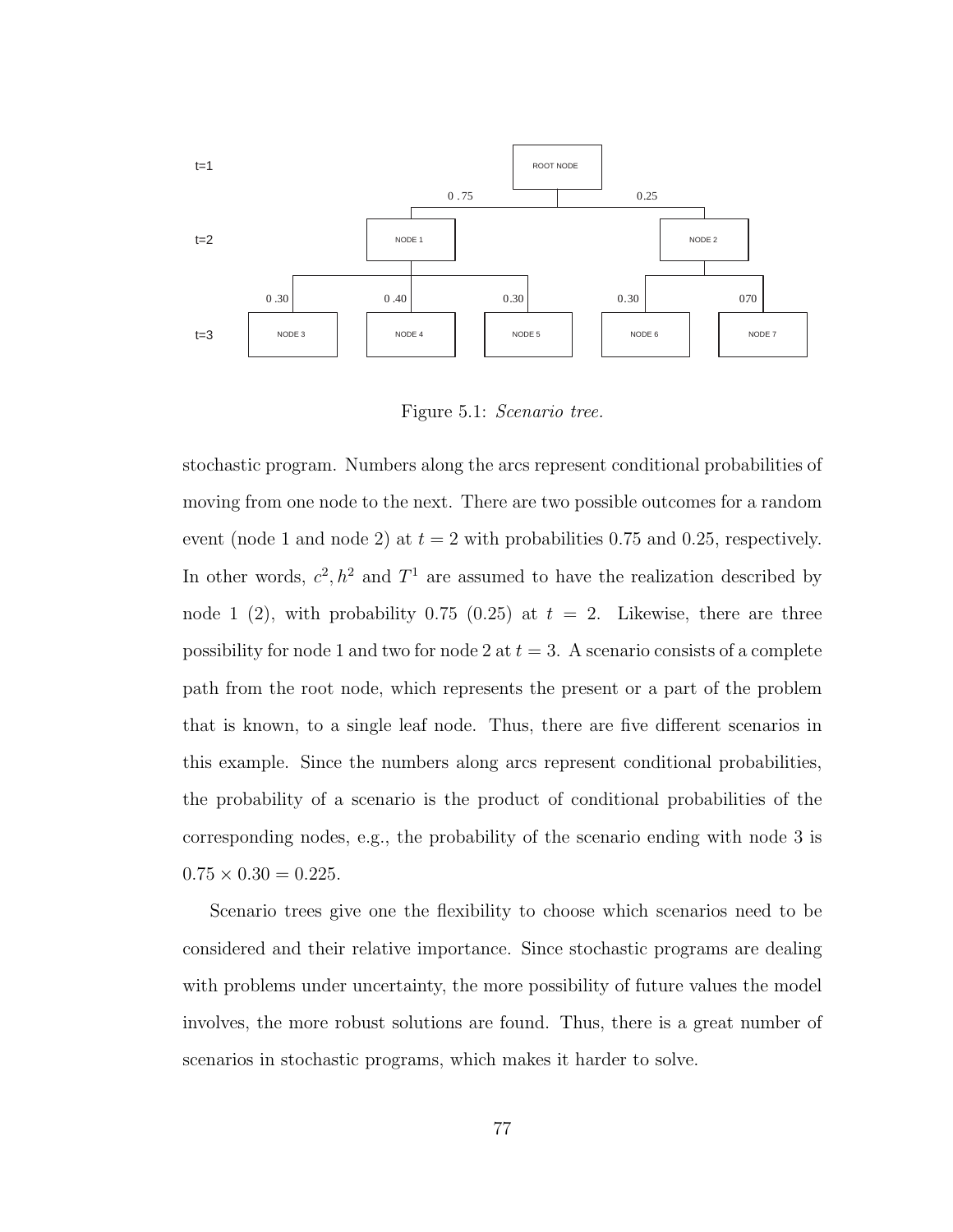# 5.3 Robust and Minimax Approach

Decision making under uncertainty is a difficult job due to the unknown events of the future, namely uncertainty. As mentioned until now in this chapter, stochastic programming is a useful approach to model the problems under uncertainty. However, even stochastic programming models may give solutions which are in fact not optimal. To strengthen stochastic programming, robust and minimax approaches can be considered. Robust models replaces the expectation term in the stochastic programming models by a term that accounts for both mean and variability. Minimax approach tries to strengthen stochastic programming models by considering the worst case probability distribution that maximizes the cost.

#### 5.3.1 Robust Models

As mentioned previously, two-stage stochastic optimization models minimize the sum of the costs of the first stage and the expected cost of the second stage. A potential limitation of this approach is that it does not account for the variability of the second stage costs and might lead to solutions where the actual second stage costs are unacceptably high. In order to resolve this difficulty, one may try to be more conservative and to reach a compromise between the mean and a risk associated with variability of  $Q(x,\xi)$ . This may be done by adding the term  $\kappa Var[Q(x,\xi)]$  to the objective of the optimization problem, where the coefficient  $\kappa \geq 0$  represents a compromise between the expectation and variability of the objective. On the other hand, adding that term destroys the convexity and second stage optimality of two-stage linear program (5.1.1) [32].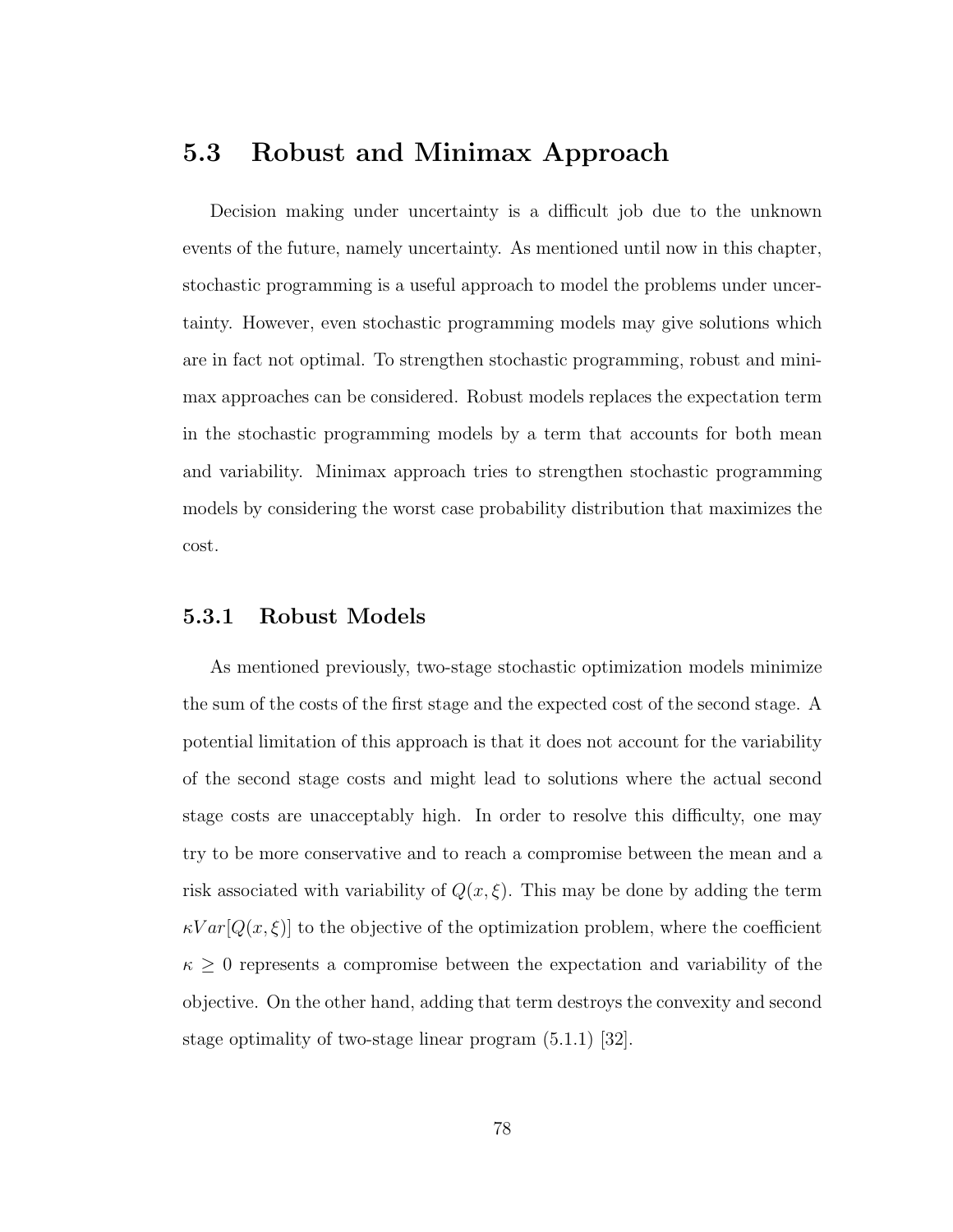For simplicity, the assumption that there is a finite number of scenarios is made here. The problem (5.1.1) takes the following form after adding the term  $\kappa Var[Q(x,\xi)]$  to its objective function:

minimize 
$$
c^T x + \psi(Q(x, \xi_1), ..., Q(x, \xi_K))
$$
  
subject to  $Ax = b$ , (5.3.7)

where

$$
\psi(z) := \sum_{k=1}^{K} p_k z_k + \kappa \Big[ \sum_{k=1}^{K} p_k z_k^2 - \big( \sum_{k=1}^{K} p_k z_k \big)^2 \Big].
$$

Now, the objective function above is not convex and the second stage optimality does not hold. To eliminate these undesirable properties, the function  $\psi(z)$ may be changed to a componentwise nondecreasing function. This is a function  $\psi(z) : \mathbb{R}^K \to \mathbb{R}$ , which satisfies: if  $z \geq \dot{z}$ , then  $\psi(z) \geq \psi(\dot{z})$  for any  $z, \dot{z} \in \mathbb{R}^K$ . According to the proposition given by Ruszczyński et al. [32], if the function  $\psi(z)$ is componentwise nondecreasing, then the second stage optimality holds for problem (5.3.7) and the optimal value for this problem is the same with the optimal value for the following problem (whenever this problem is feasible):

minimize 
$$
c^T x + \psi(q_1^T y_1, ..., q_k^T p_K)
$$
  
\nsubject to  $Ax = b$ ,  $(5.3.8)$   
\n $T_k x + W_k y_k = h_k$ ,  
\n $x \ge 0, y_k \ge 0, k = 1, 2, ..., K$ .

Moreover, if  $\psi(z)$  is convex, then the objective function of problem (5.3.7) is also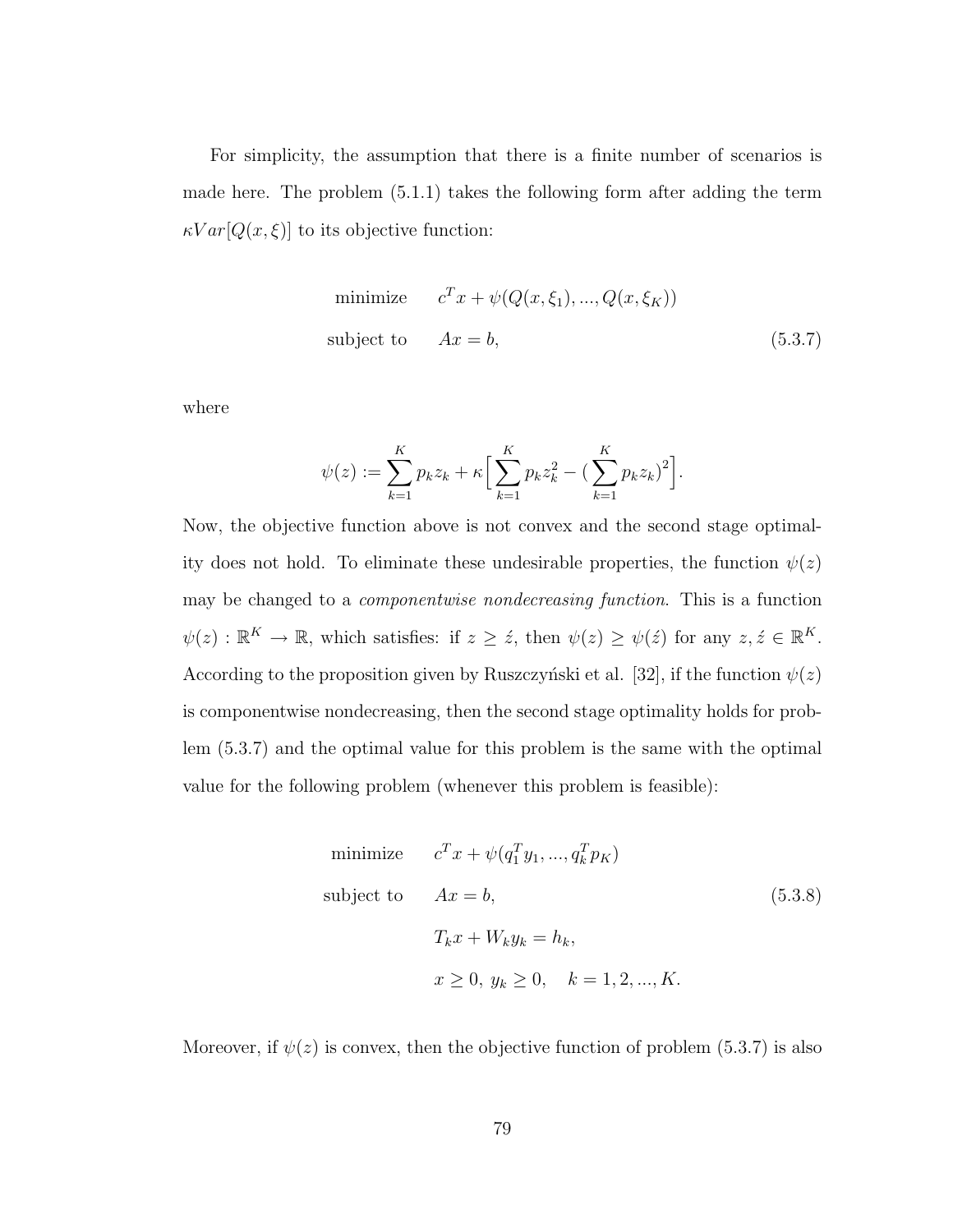convex.

For  $\psi(z) := \sum_{k=1}^{K} p_k z_k$ , problem (5.3.8) coincides with problem (5.1.3). Another possibility is to use a separable function  $\psi(z) := \sum_{k=1}^{K} \psi_k(z)$  with one of the following two choices of function  $\psi(z)$ :

$$
\psi(z) := p_k z_k + \kappa p_k (z_k - \alpha)^+, \tag{5.3.9}
$$

$$
\psi(z) := p_k z_k + \kappa p_k [(z_k - \alpha)^+]^2, \tag{5.3.10}
$$

for some  $\kappa \geq 0$  and  $\alpha \in \mathbb{R}$ . For either choice of  $\psi_k$ , the corresponding  $\psi(z)$  is componentwise nondecreasing and convex. If the parameter  $\alpha$  in (5.3.10) is equal to  $E[Q(x,\xi)]$  and the distribution of  $Q(x,\xi)$  is symmetrical around its mean, then

$$
\psi(Q(x,\xi_1),...,Q(x,\xi_K)) = E[Q(x,\xi)] + \frac{\kappa}{2}Var[Q(x,\xi)].
$$

#### 5.3.2 Minimax Approach

Probability distributions of uncertain parameters are never known exactly and can be estimated at best. However, as estimation comes into play, there may be several different distributions, which are all subjective. One way to deal with this problem is to construct a finite set of probability distributions, say  $S := \{P_1, P_2, ..., P_l\}$ , and to assign probability  $\rho_i$  to each  $P_i$ ,  $i = 1, 2, ..., l$ . Then, one obtains the unique distribution  $P := \sum_{i=1}^{l} \rho_i P_i$ , which is an average over possible distributions  $P_i$ . However, again a choice of probabilities  $\rho_i$  is subjective.

Another way to deal with this problem is to hedge against worst distribution by using *minimax approach* for the main problem. The minimax approach for a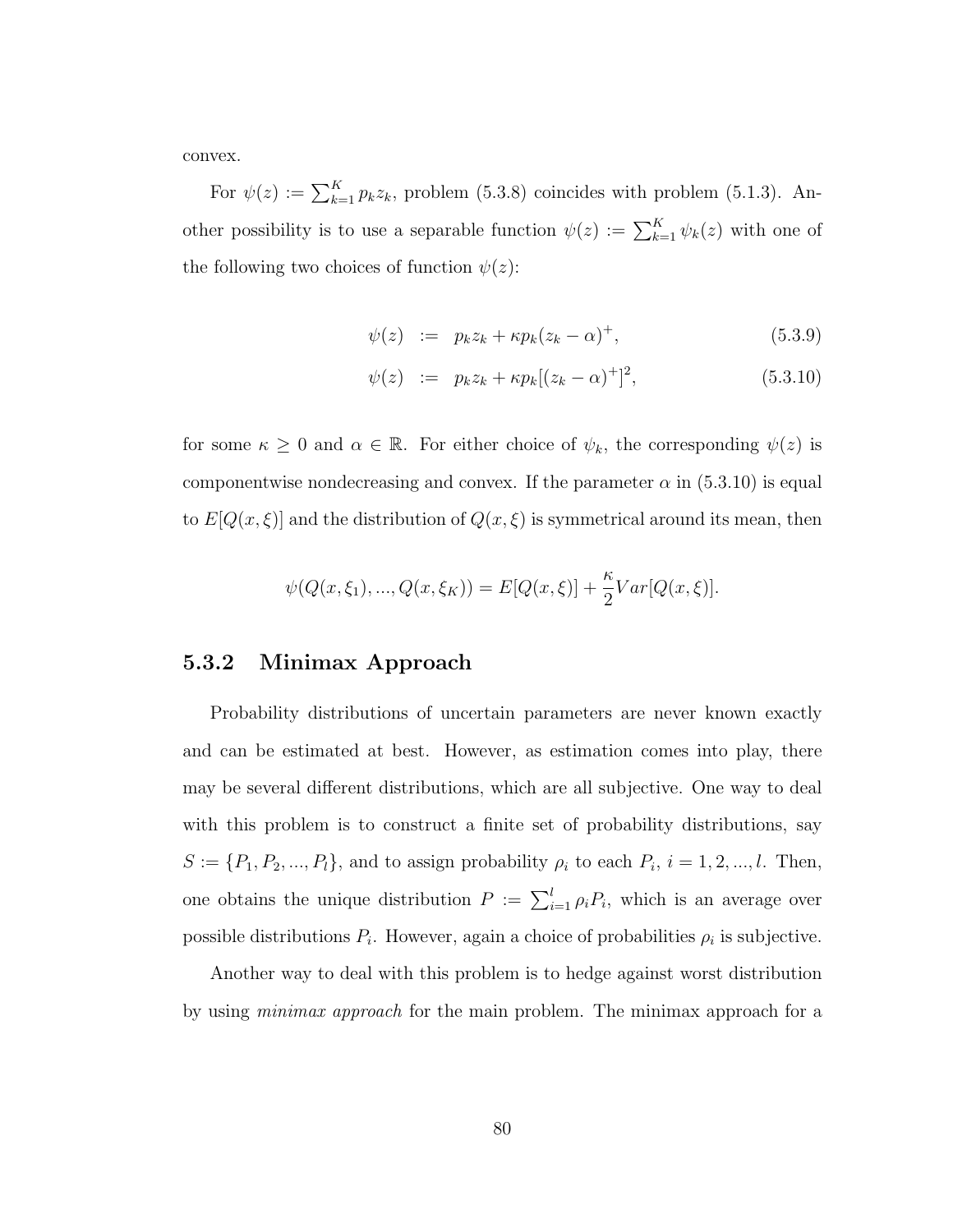two-stage stochastic problem is

$$
\min_{x} \{c^T x + \max_{p} \{ \sum_{k=1}^{K} p_k Q_k(x) \mid (p_1, p_2, ..., p_k) \in P \} \},
$$

where  $Q_k(x)$  is the second stage problem.

As seen from this section, multistage stochastic programs are among the most intractable in numerical computations. Not only does the size of the problem grow as a function of the number of the scenarios (states), but also the problem's structure is difficult to take the advantage of due to numerical instability. That is the reason why decomposition became an important issue in the area of stochastic programming.

## 5.4 Decomposition

Decomposition refers to the strategy of breaking up a large, difficult-to-solve problem into two or more smaller, easier-to-solve problems, such that the solution to the decomposed problems can be used to obtain the solution to the original problem.

There is an extensive literature on decomposition techniques. Works on this subject has been appearing since the publication of the first papers by Dantzig and Wolfe [10] and Benders [6], whose methods are basically given in this chapter.

Ho and various co-authors (Ho and Manne [18], Ho and Loute [19]) wrote a series of papers about Dantzig-Wolfe decomposition, showing that the method terminates with the optimal dual variables and describing ways to recover the optimal primal variables.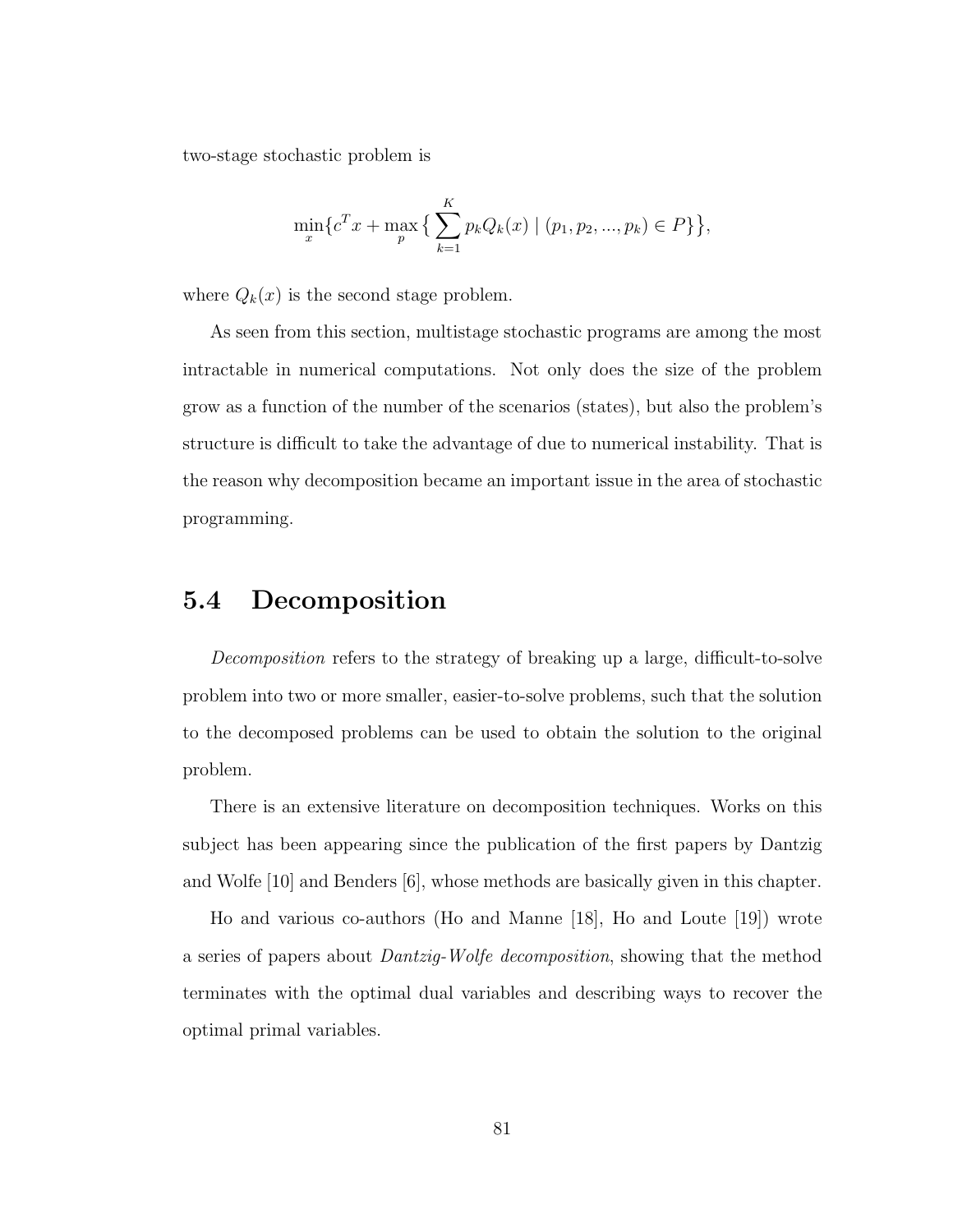Benders decomposition was studied by Abrahamson [1], Wittrock [39] and Scott. If this method is used, the optimal primal decision variables are obtained directly, but the dual variables will have to be recovered later.

The earliest attempt to solve stochastic programs by decomposition was by Van Slyke and Wets [37]. They developed a method, usually referred to in the literature as the L-Shaped method, is a form of Benders decomposition. This method was designed for two-stage linear stochastic programs with discrete random variables and finite number of realizations. Birge [8] and Gassmann [16] extended the method to multi-stage, known as Nested Benders' decomposition. The algorithms of L-shaped method and Nested Benders' decomposition are given in this chapter.

#### 5.4.1 Benders Decomposition

Benders decomposition was derived in 1962 by J.F. Benders [6] as a technique for solving mixed integer programs. In 1969, Van Slyke and Wets [37] realized that Benders decomposition could be applied to large stochastic programs with a dual angular structure, and they introduced what is called the L-shaped method to obtain exact solutions for these types of problems.

The basic idea of this method is to solve the problems of the following form

minimize 
$$
Z = c^T x + f^T y
$$
  
\nsubject to  $Ax = b$ , (5.4.11)  
\n $-Bx + Dy = d$ ,  
\n $x \ge 0, y \ge 0$ ,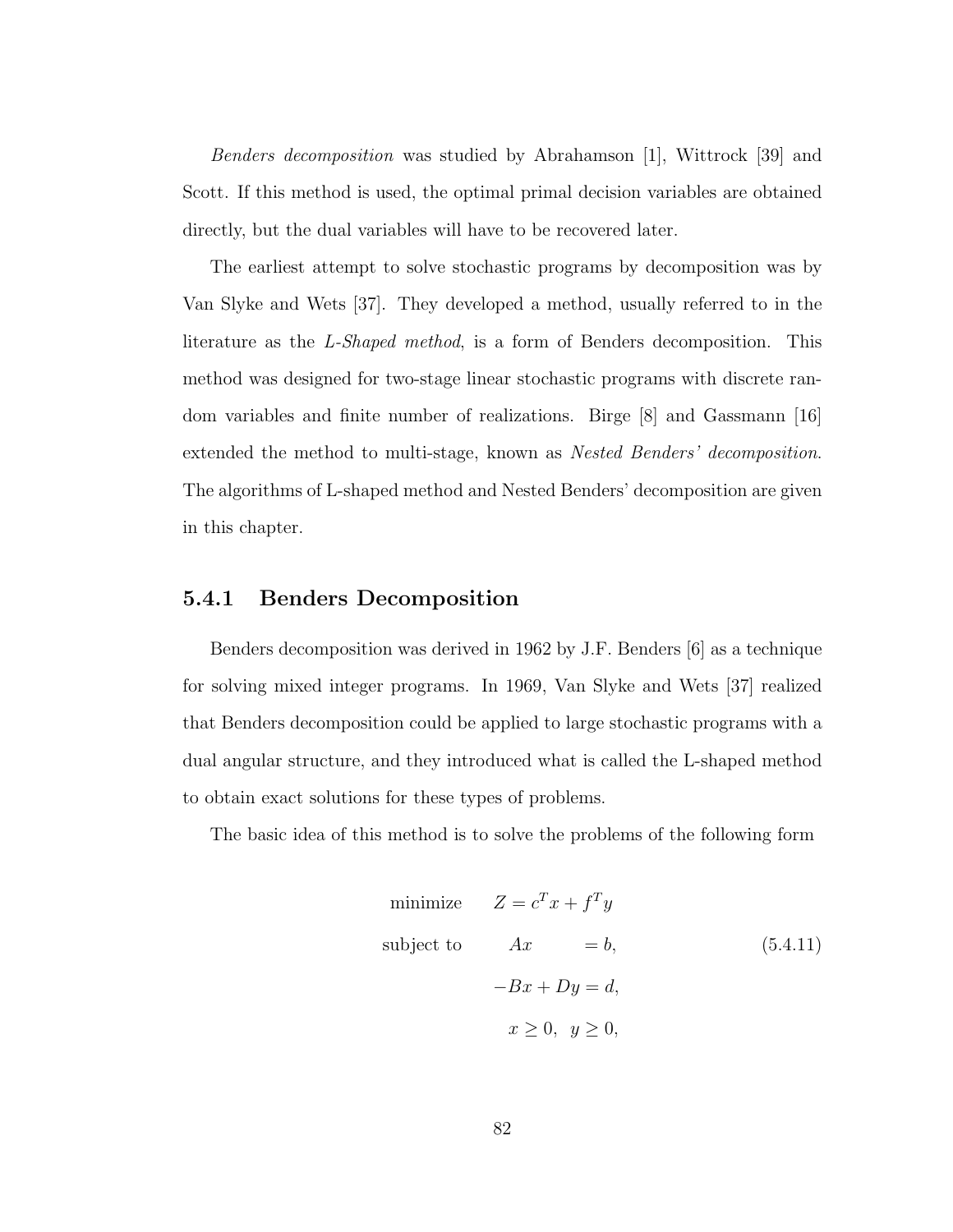which can be partitioned into two problems as follows

minimize 
$$
Z = cx + z(x)
$$
  
subject to  $Ax = b$ ,  $(5.4.12)$   
 $x \ge 0$ ,

and

minimize 
$$
z(x) = f^T y
$$
  
\nsubject to  $Dy = d + Bx$ , (5.4.13)  
\n $y \ge 0$ .

The assumption made here is that the problem (5.4.11) has a finite optimal feasible solution,  $(x^*, y^*)$ .

The dual of (5.4.13) is

maximize 
$$
z(x) = \pi^T (d + Bx)
$$
 (5.4.14)  
subject to  $\pi^T D \le f^T$ ,

where  $\pi$  is the dual multiplier corresponding to (5.4.13). Assume that the feasible region of  $(5.4.14)$  has p extreme points and q extreme rays and let

> $\pi^j$ ,  $j = 1, 2, ..., p$  be the extreme points and  $\pi^j$ ,  $j = p+1, p+2, ..., p+q$  be the extreme rays.

According to the assumption made, the problem (5.4.11) is feasible, therefore the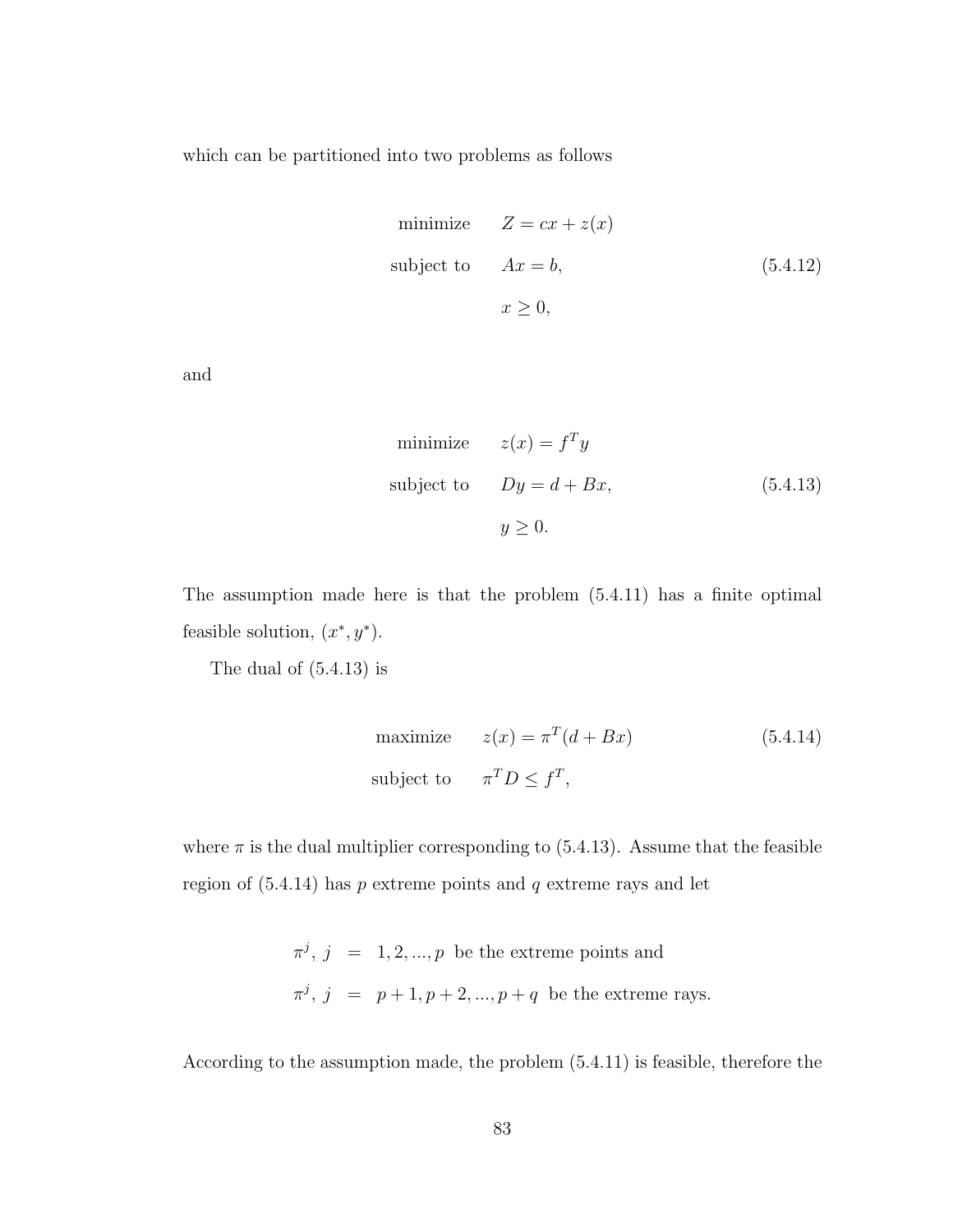dual problem (5.4.14) is also feasible with respect to the duality theorem. Thus

$$
\pi^{jT}(d + Bx) \le 0, \quad j = p + 1, p + 2, ..., p + q.
$$

Now, the dual problem can be written as

$$
z(x) = \max_{j=1,...,p} \pi^{jT} (d + Bx)
$$

Let

$$
z^{j}(x) := \pi^{jT}(d + Bx), \ j = 1, 2, ..., p;
$$

then

$$
z^{j}(x) \le z(x) \quad \forall x, \ j = 1, 2, ..., p.
$$

Hence, problem (5.4.11) is equivalent to the following full master problem:

minimize 
$$
Z = c^T x + \theta
$$
  
\nsubject to  $Ax = b$ ,  
\n $x \ge 0$ , (5.4.15)  
\n $\theta \ge \pi^{jT} (d + Bx)$ ,  $j = 1, 2, ..., p$   
\n $0 \ge \pi^{jT} (d + Bx)$ ,  $j = p + 1, p + 2, ..., p + q$ .

The original problem (5.4.11) can now be divided into two as master problem and subproblem.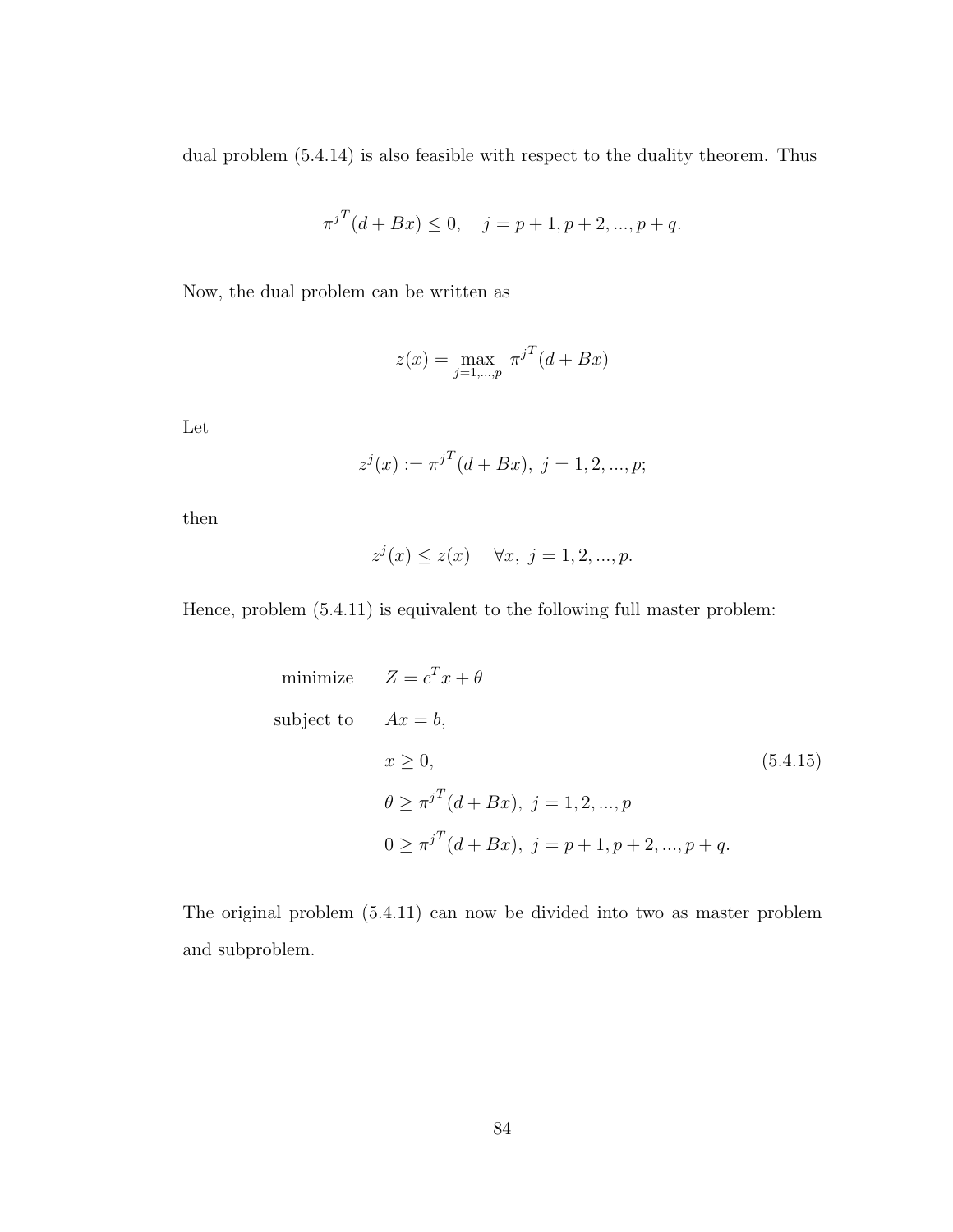Master problem looks as follows:

minimize 
$$
c^T x + \theta
$$
  
\nsubject to  $Ax = b$ , (5.4.16)  
\n $-G^k x + \alpha \theta \ge g^k$ ,  $k = 1, 2, ...,$   
\n $x \ge 0$ ,

where  $G^{k+1} = \pi(\hat{x}^k)^T B$ ,  $g^{k+1} = \pi(\hat{x}^k)^T d$ , k is the number of cuts and  $\alpha = 1$ , if  $\pi \in {\pi^j, j = 1, 2, ..., p}$  $\alpha = 0$ , if  $\pi \in {\pi^j, j = p + 1, p + 2, ..., p + q}$ Subproblem look as follows:

$$
z(\hat{x}^{k}) = \min f^{T} y
$$
  
subject to  $Dy = d + B\hat{x}^{k}$ ,  $(5.4.17)$   
 $y \ge 0$ .

The lower and upper bounds for  $z^k$  are  $c^T \hat{x}^k + \hat{\theta}^k$  and  $c^T \hat{x}^k + z(\hat{x}^k)$ , respectively. Benders decomposition starts with solving the master program with  $k = 0$ , which is

minimize 
$$
c^T x + \theta
$$
  
subject to  $Ax = b$ ,  
 $x \ge 0$ ,

and the master problem (5.4.16) at  $k > 0$  to obtain  $\hat{x}^k$ ,  $\hat{\theta}^k$ , and thus  $z_{LB}^k$ . Solving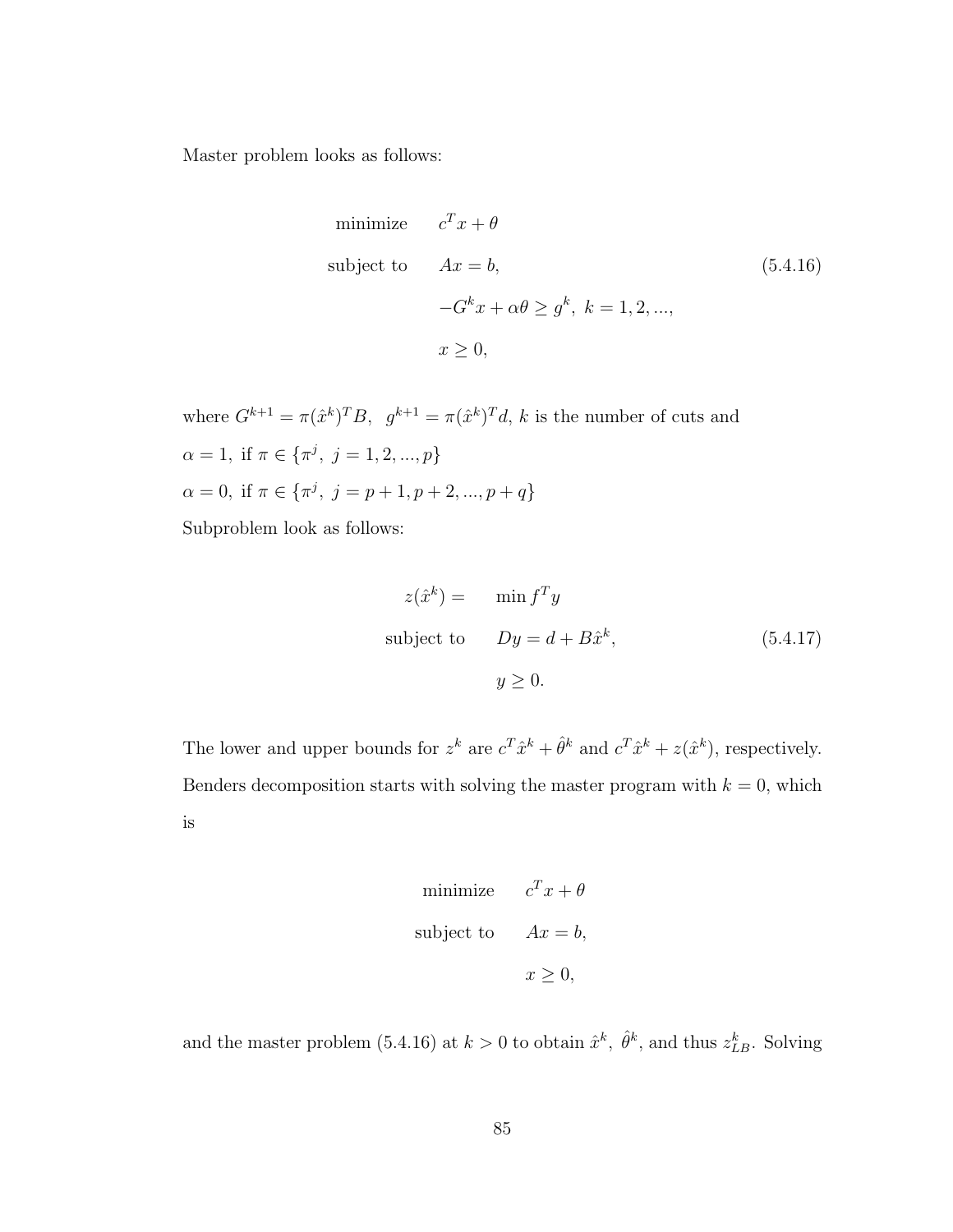the subproblem, one gets  $z(\hat{x}^k)$  and thus  $z_{UB}^k$ . Then, if  $z_{UB}^k - z_{LB}^k \leq TOL$  the algorithm is terminated and  $\hat{x}^k$  is declared to be the optimal solution, where TOL is the given tolerance. Otherwise, a new constraint of type  $-G^k x + \alpha \theta \geq g^k$  is added to the master problem at  $k = k + 1$ , and the new master problem with an additional constraint is solved. This procedure continues until the optimal solution is found.

Benders decomposition was first applied to stochastic programs with a dual angular structure (see Figure 5.2) by Van Slyke and Wets [37]. The method they developed, L-Shaped method, was designed for two-stage linear stochastic programs with discrete random variables and finite number of realizations.



Figure 5.2: Dual angular structure of a two-stage stochastic program.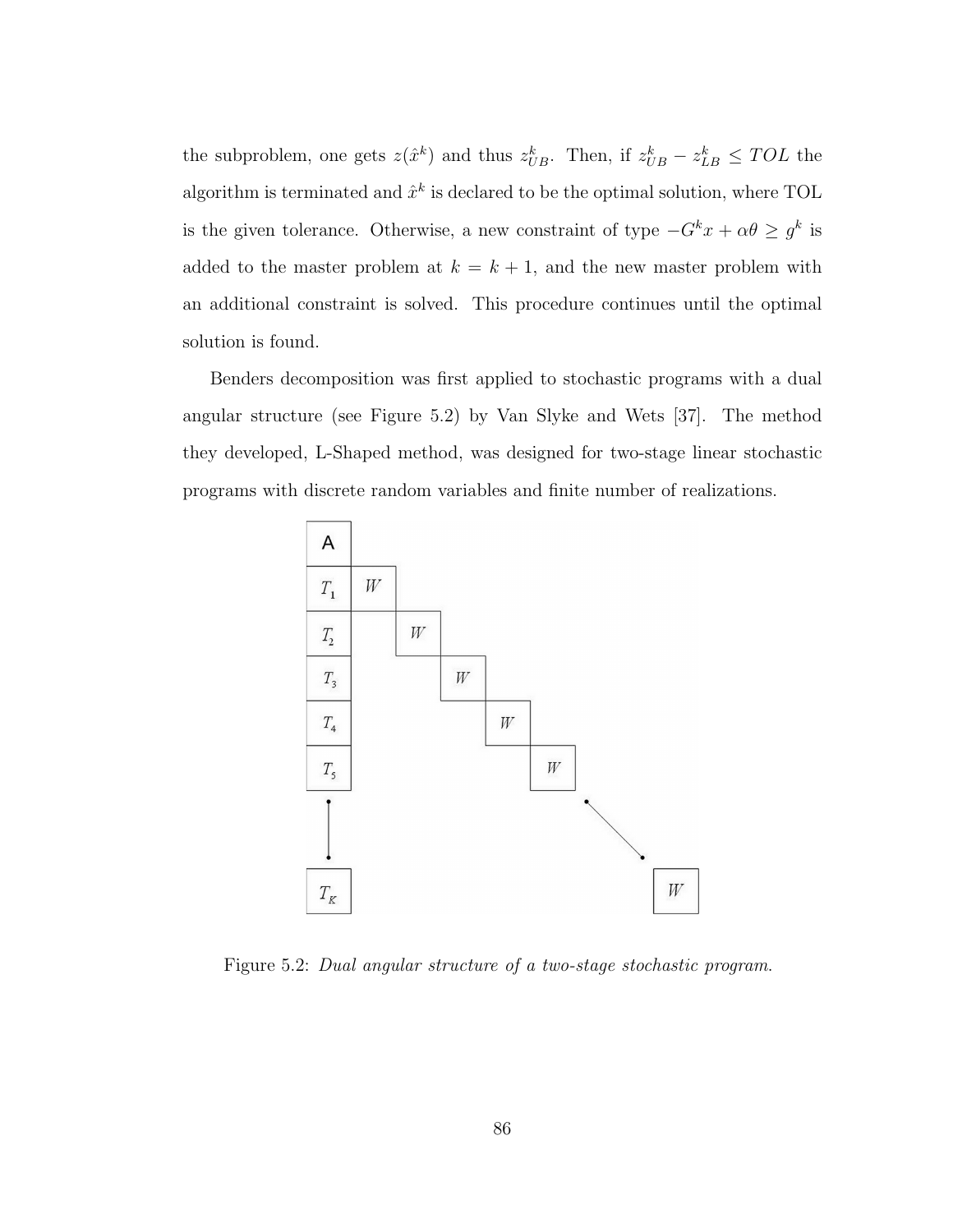#### L-Shaped Method

The basic idea of the L-Shaped method is to approximate the nonlinear term in the objective of two-stage stochastic problems (the recourse function). The assumption that the random vector  $\xi$  has finite support is made. Let  $k = 1, 2, ..., K$ index its possible realizations and let  $p_k$  be their probabilities. Under this assumption, the deterministic equivalent program is  $(5.1.3)$ , as shown previously, where one set of second-stage decisions,  $y_k$ , is associated to each realization  $\xi$ , i.e., to each realization of  $q_k$ ,  $h_k$  and  $T_k$ . The structure of the constraints set of this problem is shown in Figure 5.2. This structure has given rise to the name, L-Shaped method for the following algorithm.

#### L-Shaped Algorithm [7]

**Step 0:** Set  $r = s = v = 0$ .

**Step 1:** Set  $\nu = \nu + 1$ . Solve the following linear program

minimize 
$$
z = c^T x + \theta
$$
 (5.4.18)  
\ns.t.  $Ax = b$ ,  
\n $D_l x \ge d_l$ ,  $l = 1, 2, ..., r$ , (5.4.19)  
\n $E_l x + \theta \ge e_l$ ,  $l = 1, 2, ..., s$ , (5.4.20)  
\n $x \ge 0$ ,  $\theta \in \mathbb{R}$ .

If this problem is infeasible, then (5.1.3) is infeasible and the algorithm terminates. Unboundedness can be resolved by the procedure in [37]. Otherwise, let  $(x^v, \theta^v)$  be an optimal solution. If no constraint (5.4.20) is present,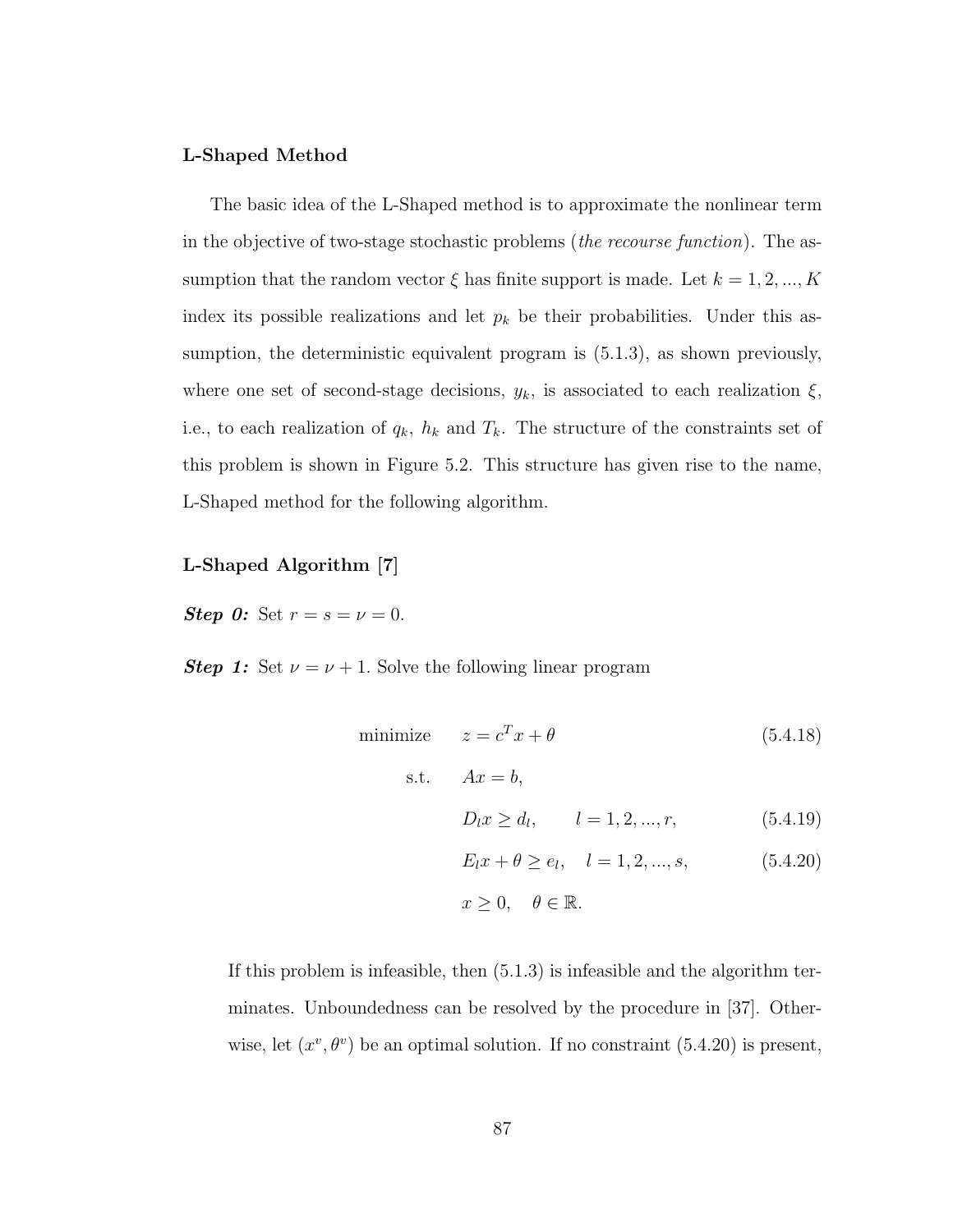$\theta^v$  is set equal to  $-\infty$  and is not considered in the computation of  $x^v$ .

**Step 2:** For  $k = 1, 2, ..., K$  solve the linear program

minimize 
$$
w' = e^T \nu^+ + e^T \nu^-
$$
 (5.4.21)

s.t. 
$$
Wy + Iv^+ - Iv^- = h_k - T_k x^v
$$
, (5.4.22)

$$
y \ge 0
$$
,  $\nu^+ \ge 0$ ,  $\nu^- \ge 0$ .

where  $e^T = (1, 2, ..., 1)$ , until, for some k, the optimal value  $w' > 0$ . If (5.4.21) is unbounded, so is (5.1.3) and the algorithm terminates. Otherwise, let  $\sigma^{\nu}$  be the associated simplex multipliers and define

$$
D_{s+1} = (\sigma^{\nu})^T T_k \tag{5.4.23}
$$

and

$$
d_{s+1} = (\sigma^{\nu})^T h_k \tag{5.4.24}
$$

to generate a constraint (*feasibility cut*) of type (5.4.19). Set  $r = r + 1$ , add to the constraint set  $(5.4.19)$ , and return to Step 1. If for all  $k, w' = 0$ , go to Step 3.

**Step 3:** For  $k = 1, 2, ..., K$  solve the linear program

minimize 
$$
w = q_k^T y
$$
 (5.4.25)  
s.t.  $Wy = h_k - T_k x^{\nu}$ ,  
 $y \ge 0$ .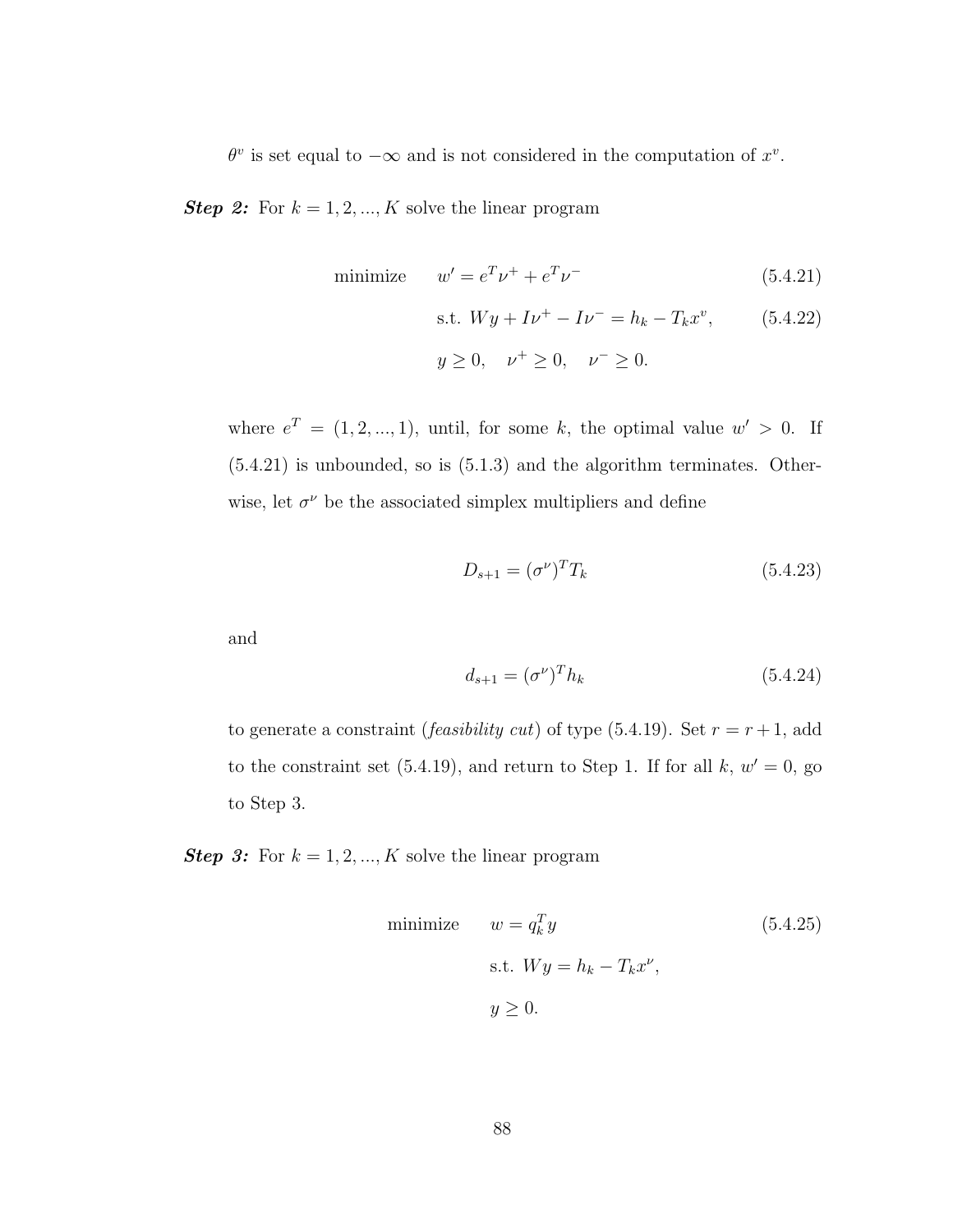Let  $\pi_k^{\nu}$  be the simplex multipliers associated with the optimal solution of Problem  $k$  of type  $(5.4.25)$ . Define

$$
E_{t+1} = \sum_{k=1}^{K} p_k (\pi_k^{\nu})^T T_k,
$$
\n(5.4.26)

$$
e_{t+1} = \sum_{k=1}^{K} p_k (\pi_k^{\nu})^T h_k.
$$
 (5.4.27)

Let  $w^{\nu} := e_{t+1} - E_{t+1}x^{\nu}$ . If  $\theta^{\nu} \geq w^{\nu}$ , stop;  $x^{\nu}$  is an optimal solution. Otherwise, set  $s = s + 1$ , add to the constraint set  $(5.4.20)$ , and return to Step 1.

First, r, s and  $\nu$  are set equal to zero in Step 0. In Step 1,  $\nu$  is increased by one and become 1. Now  $r = 0$ ,  $s = 0$ ,  $\nu = 1$ . The linear program (5.4.18) in Step 1, which has only one constraint, is solved. There are no constraints of the type (5.4.19) and  $(5.4.20)$ , since  $r = 0$  and  $s = 0$ . If this problem is infeasible, then  $(5.1.3)$ is infeasible and the algorithm terminates. Unboundedness can be resolved by the procedure in [37]. Otherwise, the optimal solution for this problem  $(x^1, -\infty)$ may be the optimal solution for the main problem (5.1.3). To check this, firstly the feasibility of  $(x^1, -\infty)$  is checked. This is done in Step 2 by solving (5.4.21), which tests whether  $h_k - T_k x^{\nu}$  belongs to posW for  $k = 1, ..., K$ . If not, this means that for some k,  $h_k - T_k x^{\nu} \notin posW$ . Then, there must be a hyperplane separating  $h_k - T_k x^{\nu}$  and posW. Such a hyperplane, say  $\{x | \sigma x = 0\}$ , is determined by its normal,  $\sigma$ , which must satisfy  $\sigma^T t \leq 0$  for all  $t \in pos W$  and  $\sigma^T(h_k - T_k x^{\nu}) > 0$ . In Step 2, this hyperplane is obtained by taking  $\sigma$  for the value  $\sigma^{\nu}$  of the simplex multipliers of the subproblem (5.4.21) solved in Step 2. If this subproblem is unbounded, so is (5.1.3) and the algorithm terminates. Otherwise, an optimal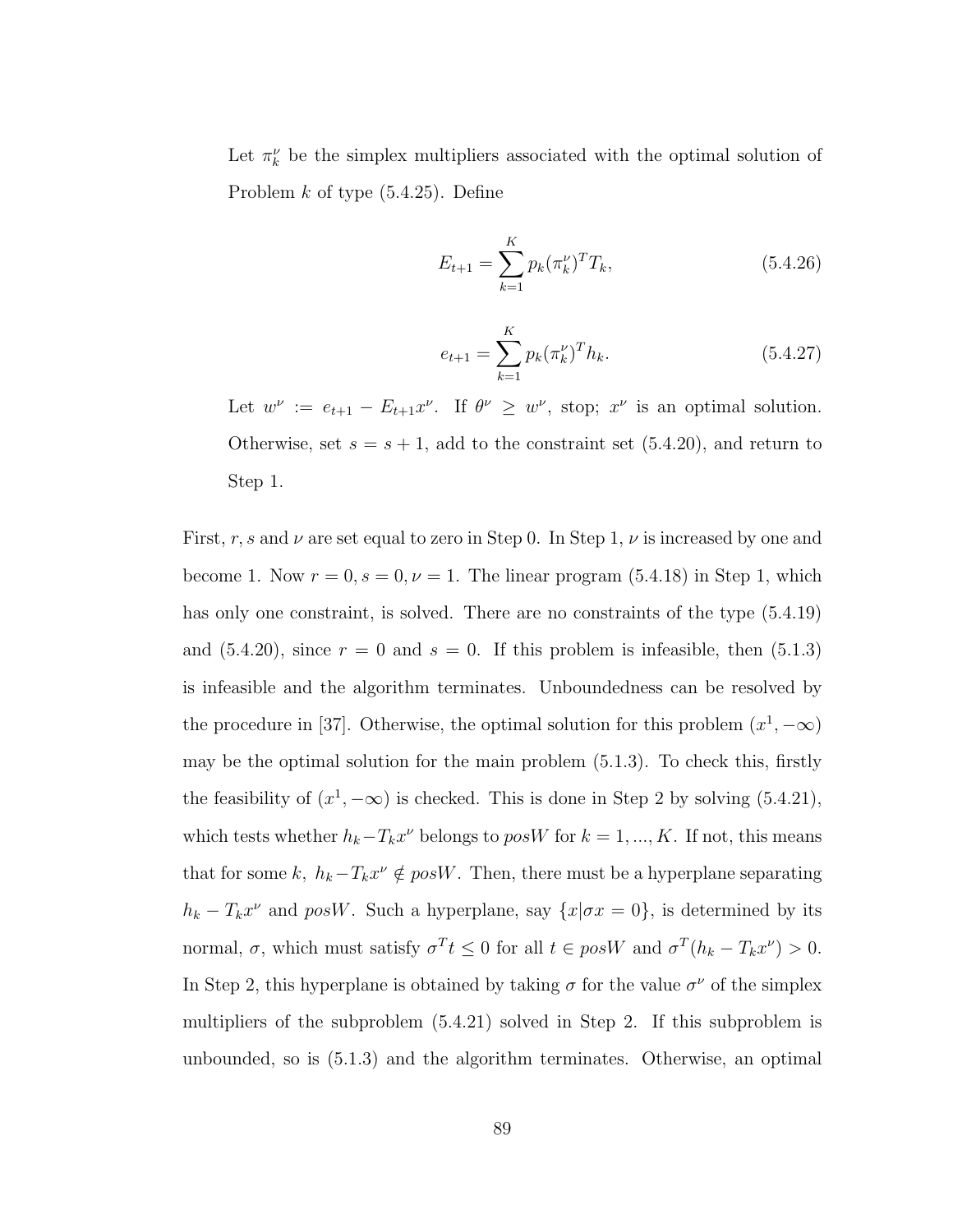solution  $w'$  for  $(5.4.21)$  is obtained.

By duality, w' being strictly positive is the same as  $\sigma^T(h_k - T_k x^{\nu}) > 0$ . Furthermore,  $(\sigma^{\nu})^T W \leq 0$  is satisfied because  $\sigma^{\nu}$  is an optimal simplex multiplier and, at the optimum, the reduced cost associated with  $y$  must be non-negative. Hence,  $\sigma^{\nu}$  has the desired property.

If the solution of the linear program  $(5.4.21)$  is zero  $(w' = 0)$  for all states, it means that the point  $(x^1, -\infty)$  is in the feasible region of the main problem (5.1.3). Otherwise (if  $w' > 0$  for at least one state), the point  $(x^1, -\infty)$  is not in the feasible region, thus not optimal. In this case, this solution is cut off from the feasible region by feasibility cut. Feasibility cut is introduced by constructing  $D_{s+1}$  and  $d_{s+1}$ . This cut is added to the constraint set (5.4.19) and r is increased by 1, i.e.,  $r$  becomes 1. After that, one must return to Step 1 and solve the problem (5.4.18) with the new added constraint. This process is done until a feasible solution is found (i.e.,  $w = 0$  for all states).

Then what must be done is to check whether this feasible solution is optimal. Solving (5.1.2) is equivalent to solve

minimize 
$$
c^T x + \theta
$$
  
\nsubject to  $Q(x) \le \theta$ ,  $(5.4.28)$   
\n $x \in K_1 \cap K_2$ ,

where  $K_1 := \{x | Ax = b, x \ge 0\}$  and  $K_2 := \{x | Q(x, \xi) < +\infty\}$ . To check the optimality, the feasible solution  $x^{\nu}$  is substituted to its place in the constraint set of the linear program (5.4.25) in Step 3 and solved repeatedly for each states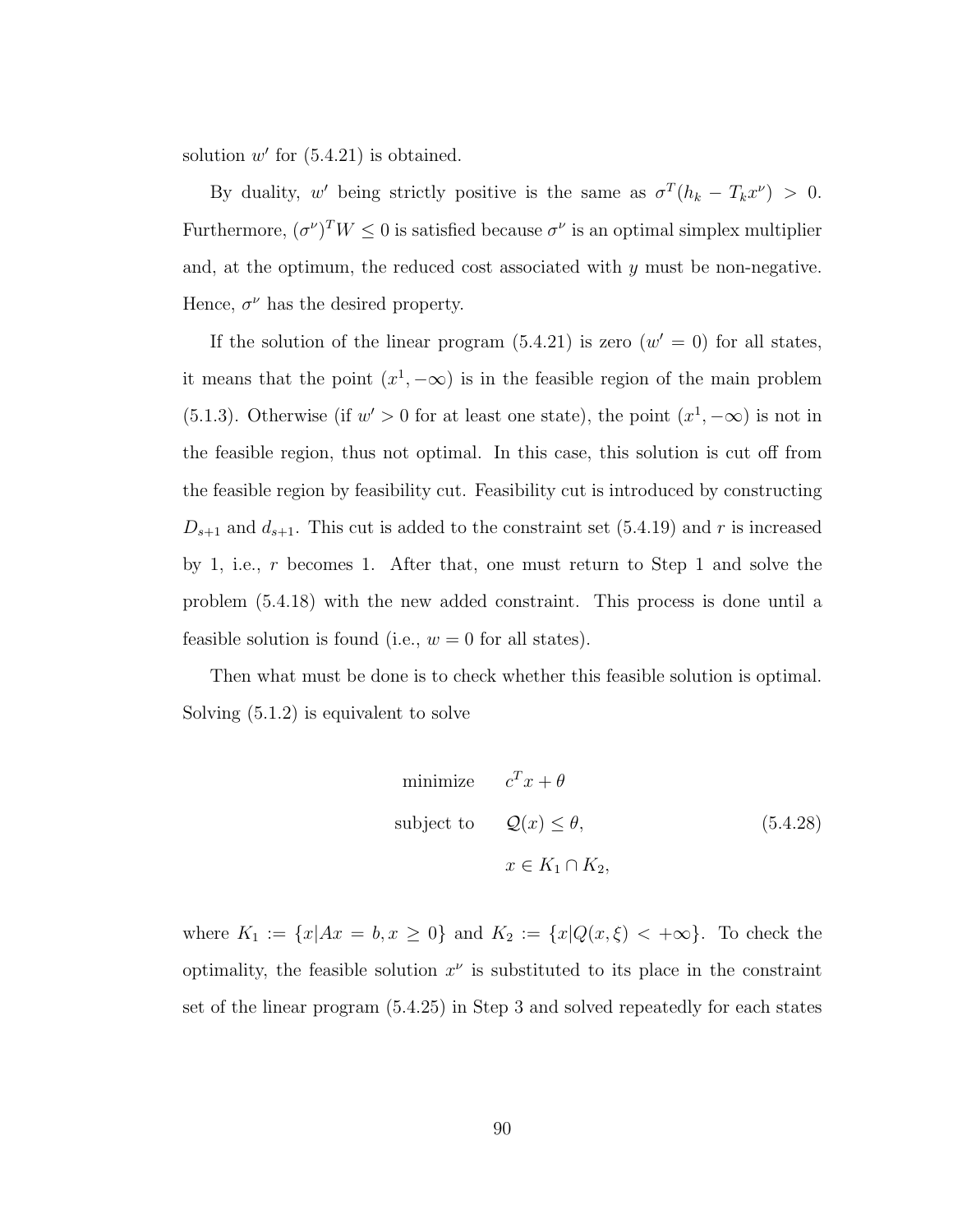$k = 1, 2, ..., K$ , yielding optimal simplex multipliers  $\pi_k^{\nu}$ . From duality, for each k,

$$
Q(x^{\nu}, \xi_k) = (\pi_k^{\nu})^T (h_k - T_k x^{\nu}).
$$

Moreover, by convexity of  $Q(x, \xi_k)$ , it follows from the subgradient inequality that

$$
Q(x,\xi_k) \ge (\pi_k^{\nu})^T h_k - (\pi_k^{\nu}) T_k x.
$$

Taking the expectation of these two relations yields

$$
Q(x^{\nu}) = E(\pi^{\nu})^T (h - Tx^{\nu}) = \sum_{k=1}^{K} p_k (\pi_k^{\nu})^T (h_k - T_k x^{\nu})
$$

and

$$
Q(x) \ge E(\pi^{\nu})^{T} (h - Tx) = \sum_{k=1}^{K} p_k (\pi_k^{\nu})^{T} h_k - (\sum_{k=1}^{K} p_k (\pi_k^{\nu})^{T} T_k) x.
$$

By  $\theta \geq \mathcal{Q}(x)$ , it follows that a pair  $(x, \theta)$  is feasible for (5.4.28) only if  $\theta \geq$  $E(\pi^{\nu})^T(h - Tx)$ , which corresponds to (5.4.20) where  $E_l$  and  $e_l$  are defined in  $(5.4.26)$  and  $(5.4.27)$ .

If  $(x^{\nu}, \theta^{\nu})$  is optimal for (5.4.28), then  $\mathcal{Q}(x^{\nu}) = \theta^{\nu}$ . This happens when  $\theta^{\nu} = E(\pi^{\nu})^T (h - Tx^{\nu})$ , which justifies the termination criterion in Step 3. So, it is the optimal solution if  $\theta \geq \mathcal{Q}(x)$ . Otherwise, if  $\theta^{\nu} < \mathcal{Q}(x)$ , a new constraint of type (5.4.20) is generated and added to the constraint set of the problem (5.4.18). Now, s is set to  $s + 1$ . After that, one must return to Step 1 and continue this process until  $\theta^{\nu} \geq \mathcal{Q}(x)$ , which gives the optimal solution of the main problem  $(5.1.3).$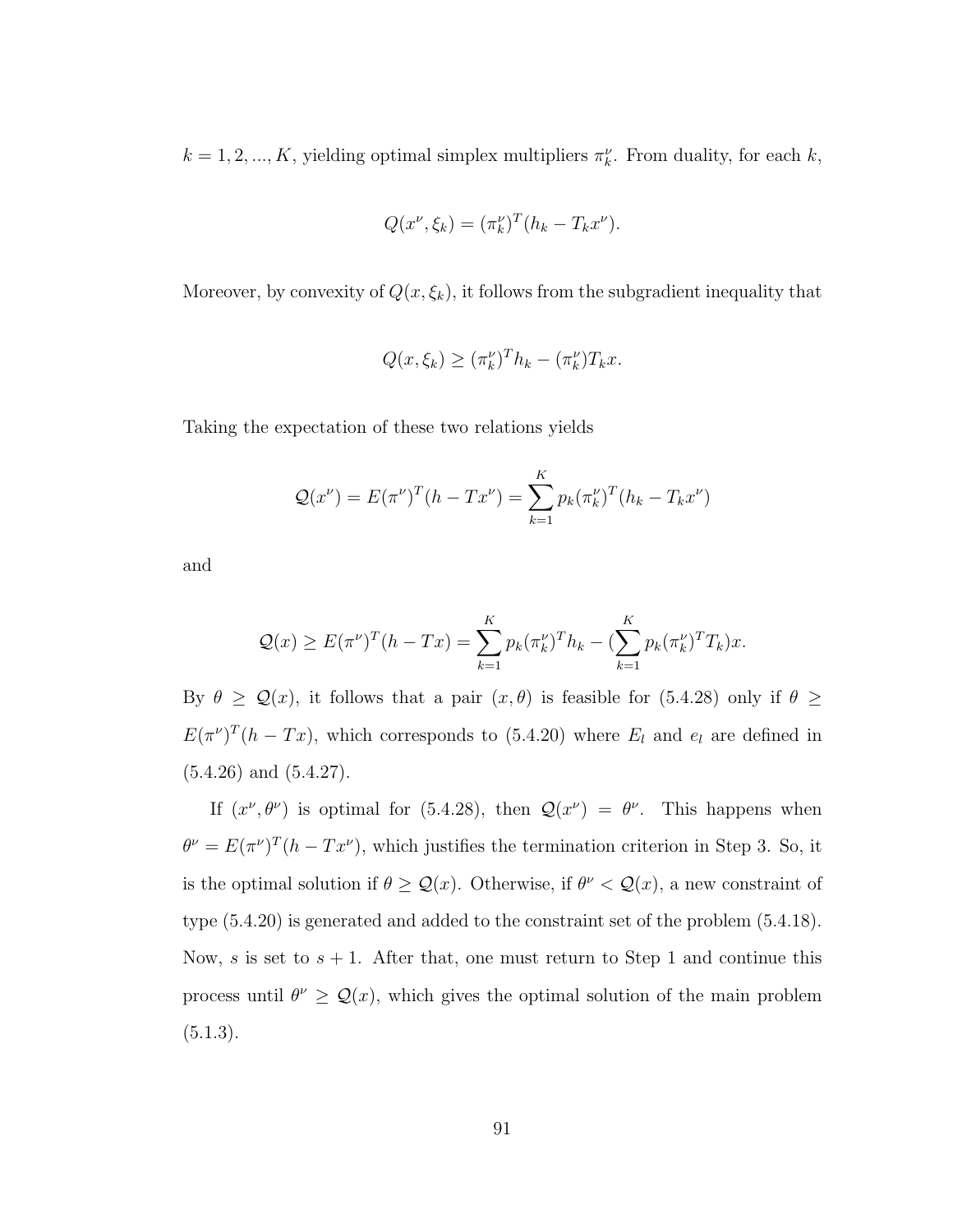

Figure 5.3: Example of the process of the L-Shaped decomposition algorithm [20].

The example in Figure 5.3 can be useful in understanding the L-Shaped decomposition algorithm. The five first solutions and cuts are shown. The initial  $\hat{x}^1$ was chosen arbitrarily. Cuts 1 and 2 are feasibility cuts and the rest optimality cuts.  $\hat{\theta}_1 = \hat{\theta}_2 = \hat{\theta}_3 = -\infty$ .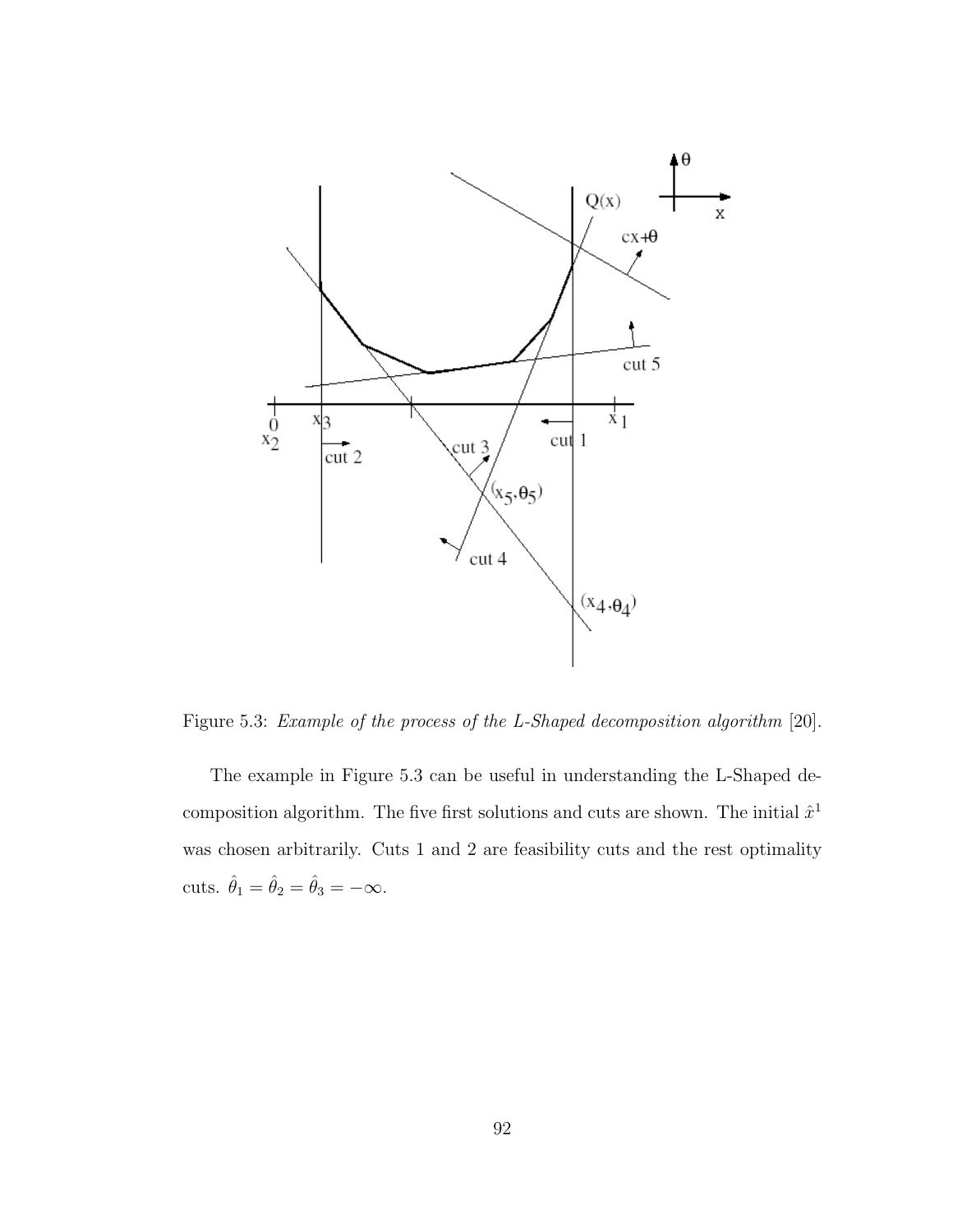In Step 3 of the L-Shaped method, a single cut is generated (optimality cut). However, it is possible to generate several cuts (one cut for each realization in the second stage), instead of one. The multicut version of the L-Shaped method is given below.

#### Multicut Version [7]

**Step 0:** Set  $r = \nu = 0$  and  $s_k = 0$  for all  $k = 1, 2, ..., K$ .

**Step 1:** Set  $\nu = \nu + 1$ . Solve the following linear program

$$
\begin{aligned}\n\min \quad & z = c^T x + \sum_{k=1}^K \theta_k \quad (5.4.29) \\
\text{s.t.} \quad & Ax = b, \\
& D_l x \ge d_l, \quad l = 1, 2, \dots, r, \\
& E_{l(k)} x + \theta_k \ge e_{l(k)}, \quad l(k) = 1, 2, \dots, s(k), \quad k = 1, 2, \dots, K, \quad (5.4.31) \\
& x \ge 0.\n\end{aligned}
$$

Let  $(x^{\nu}, \theta_1^{\nu}, ..., \theta_K^{\nu})$  be an optimal solution of the above problem. If no constraint (5.4.31) is present for some k,  $\theta_k^{\nu}$  is set equal to  $-\infty$  and is not considered in the computation of  $x^{\nu}$ .

Step 2: As before.

**Step 3:** For  $k = 1, 2, ..., K$  solve the linear program (5.4.25). Let  $\pi_k^{\nu}$  be the simplex multipliers associated with the optimal solution of Problem  $k$ . If

$$
\theta_k^{\nu} < p_k(\pi_k^{\nu})^T (h_k - T_k x^{\nu}),\tag{5.4.32}
$$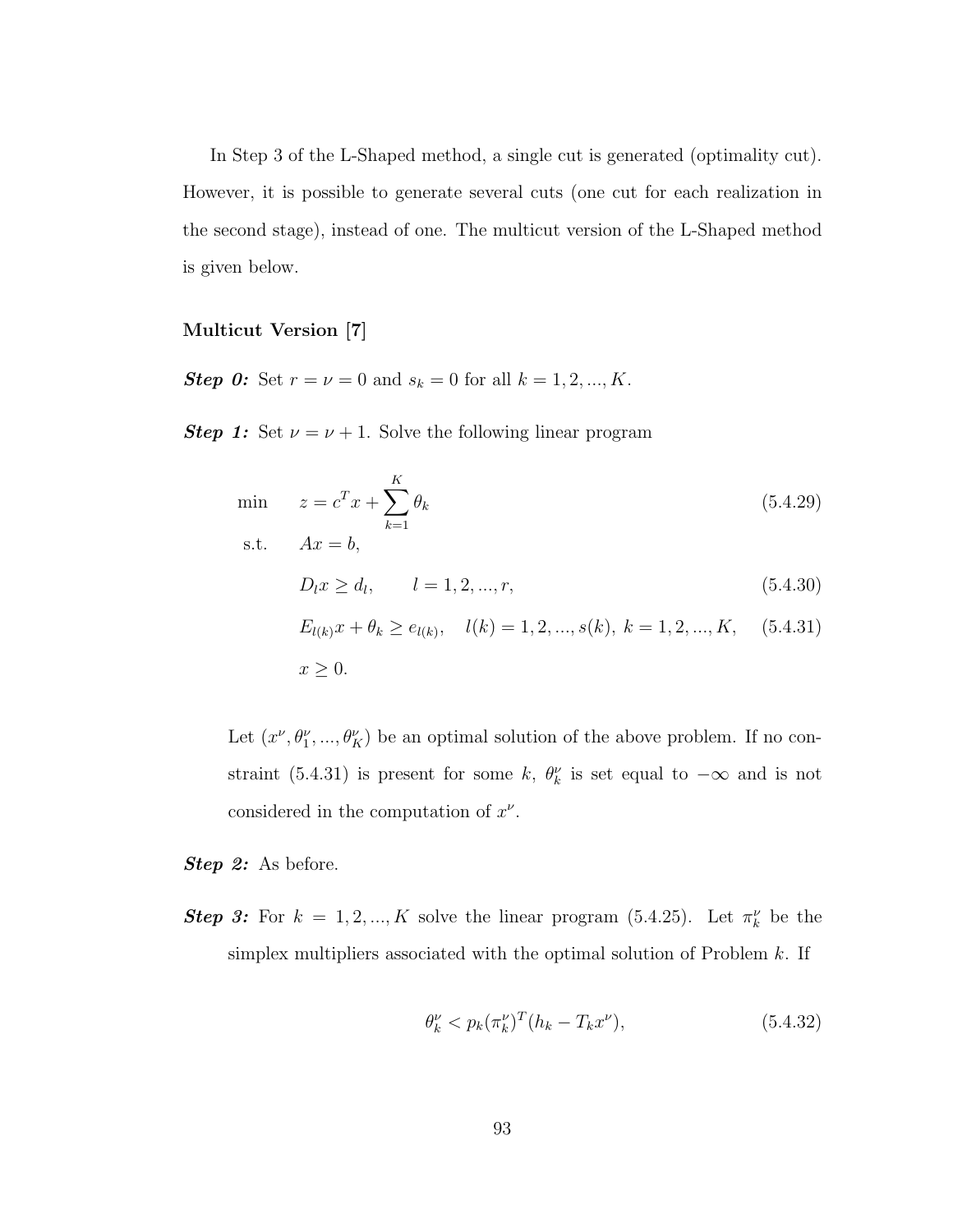define

$$
E_{s(k)+1} := p_k(\pi_k^{\nu})^T T_k,
$$
  

$$
e_{s(k)+1} := p_k(\pi_k^{\nu})^T h_k,
$$

and set  $s(k) = s(k) + 1$ . If (5.4.32) does not hold for any  $k = 1, 2, ..., K$ , stop;  $x^{\nu}$  is an optimal solution. Otherwise, return to Step 1.

Numerical experiments show that with this multicut version, the number of iterations is reduced. Furthermore, the multi cut approach is expected to be more effective when the number of realizations  $K$  is not significantly larger than the number of first-stage constraints  $m_1$  [7].

The L-Shaped method can be also extended to the multistage method presented in the next section.

#### Nested Benders' Decomposition Method

For multistage problems, an appropriate horizon length,  $H$ , is difficult to determine. The horizon should be distant enough for present decisions to reflect the future accurately, but short enough to allow for efficient computation. It has been shown that, under appropriate conditions, finite horizon solutions can be found that are close to an infinite horizon optimum [8].

The general multistage problem (5.2.4) can be modelled as a dynamic program with stages 1, 2, ..., H and states  $y^t = T^t x^t$  for  $t = 1, ..., H - 1$ . The following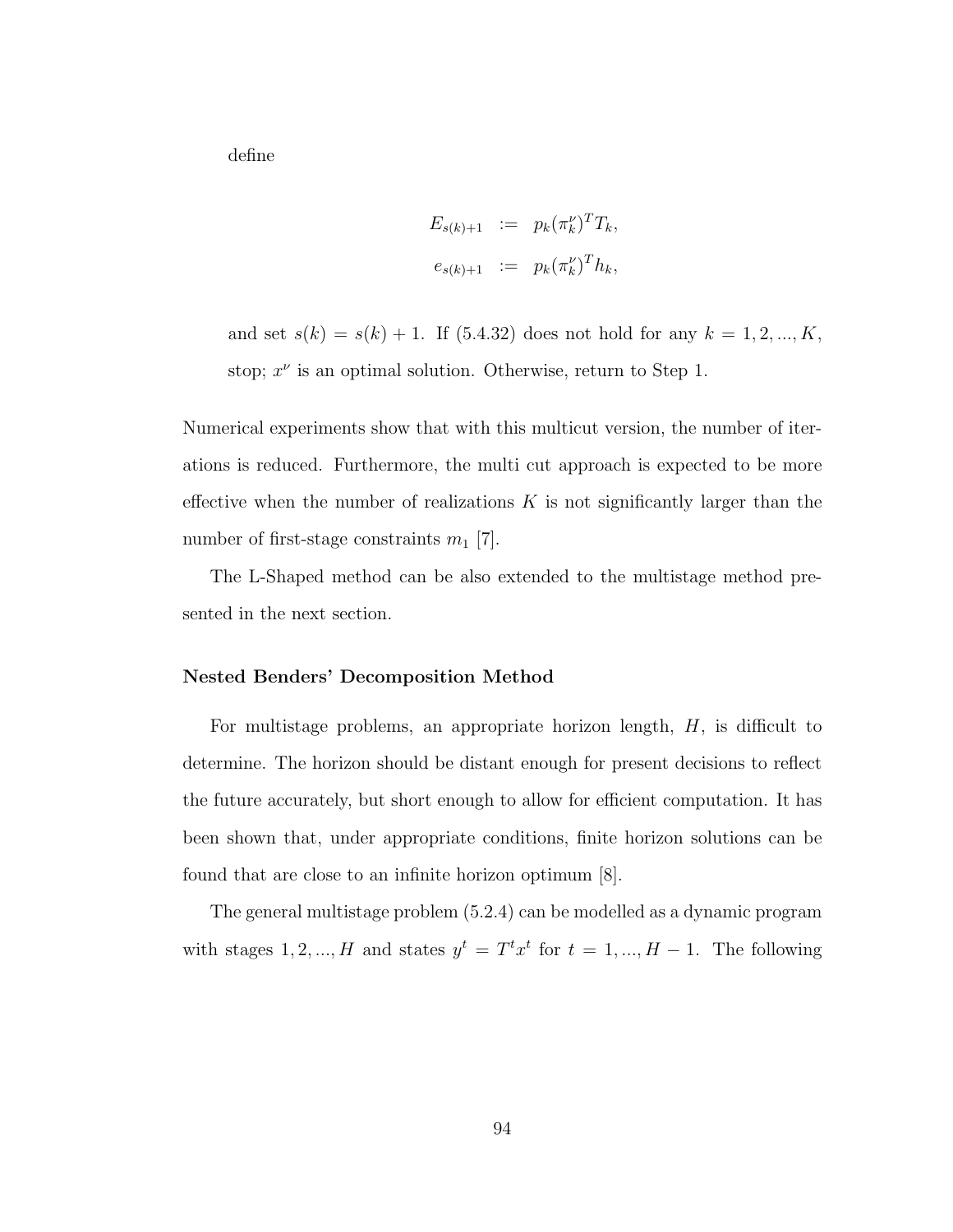problem is an equivalent form of (5.2.4):

$$
\varsigma(y^{t-1,\xi^{t}}) = \min \qquad (c^{t})^{T} x^{t} + z^{t+1}(y^{t})
$$
  
subject to 
$$
W^{t} x^{t} = \xi^{t} + y^{t-1},
$$

$$
T^{t} x^{t} = y^{t},
$$

$$
x^{t} \geq 0,
$$
 (5.4.33)

where  $z^t(y^{t-1}) := E_{\xi^t}[s(y^{t-1,\xi^t})]$ . When  $t = H$ , then  $T^H = 0$  and  $z^{H+1}(0) = 0$ . The extension of problem (5.4.18) to the multistage is the following

minimize 
$$
(c^t)^T x^t + \theta^t
$$
 (5.4.34)  
\ns.t.  $W^t x^t = \xi^t + T^{t-1} x^{t-1}$ ,  
\n $D_l^t x^t \ge d_l^t$ ,  $l = 1, ..., r$ , (5.4.35)  
\n $E_l^t x^t + \theta^t \ge e_l^t$ ,  $l = 1, ..., s$ , (5.4.36)  
\n $x^t \ge 0$ .

Figure 5.4 is an example of a three period problem with two realizations of the random vector in each period. There are 4 scenarios in period three. Each period-three scenario has an ancestor scenario in period two and each period-two scenario has two descendant scenarios in period three.

In general, the random vector for scenario j in period t is represented by  $\xi_j^t$ for  $j = 1, 2, ..., K<sup>t</sup>$ . The relaxation of (5.4.34) for period t and scenario j after  $r_j^t$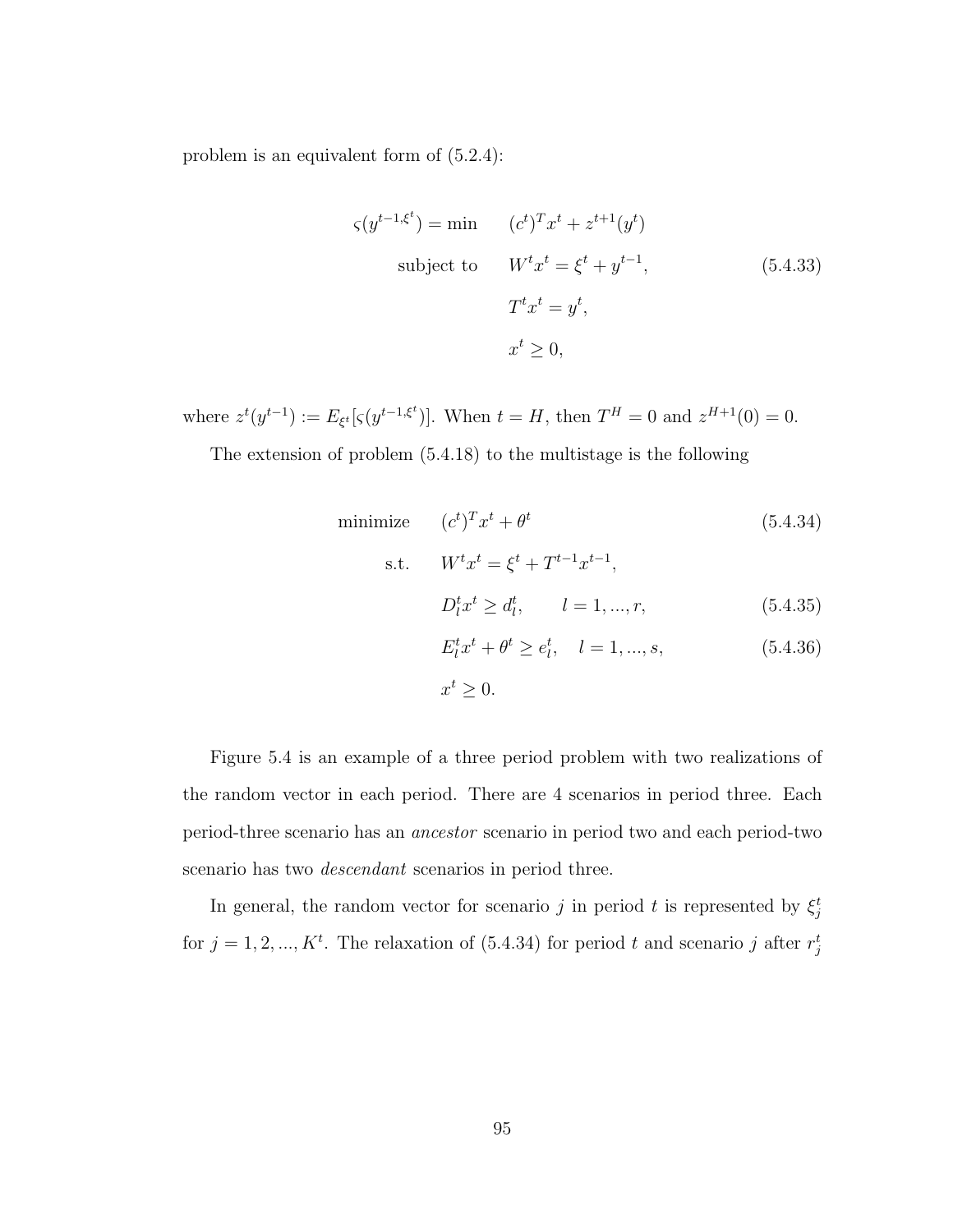

Figure 5.4: Stages and decisions for a three-period problem [8].

constraints (5.4.35) and  $s_j^t$  constraints (5.4.36) being added is

$$
\text{minimize} \qquad (c^t)^T x_j^t + \theta_j^t \tag{5.4.37}
$$

s.t. 
$$
W^t x_j^t = \xi_j^t + T^{t-1} x_{a(j)}^{t-1},
$$
 (5.4.38)

$$
D_{l,j}^{t} x_j^{t} \ge d_{l,j}^{t}, \qquad l = 1, 2, ..., r_j^{t}, \qquad (5.4.39)
$$

$$
E_{l,j}^t x_j^t + \theta_j^t \ge e_{l,j}^t, \quad l = 1, 2, ..., s_j^t,
$$
\n(5.4.40)

$$
x_j^t \ge 0,
$$

where  $a(j)$  is the ancestor scenario of j in period  $t-1$ , and  $x_{a(i)}^{t-1}$  $_{a(j)}^{t-1}$  is the current solution of the  $a(j)$  scenario problem in period  $t - 1$ .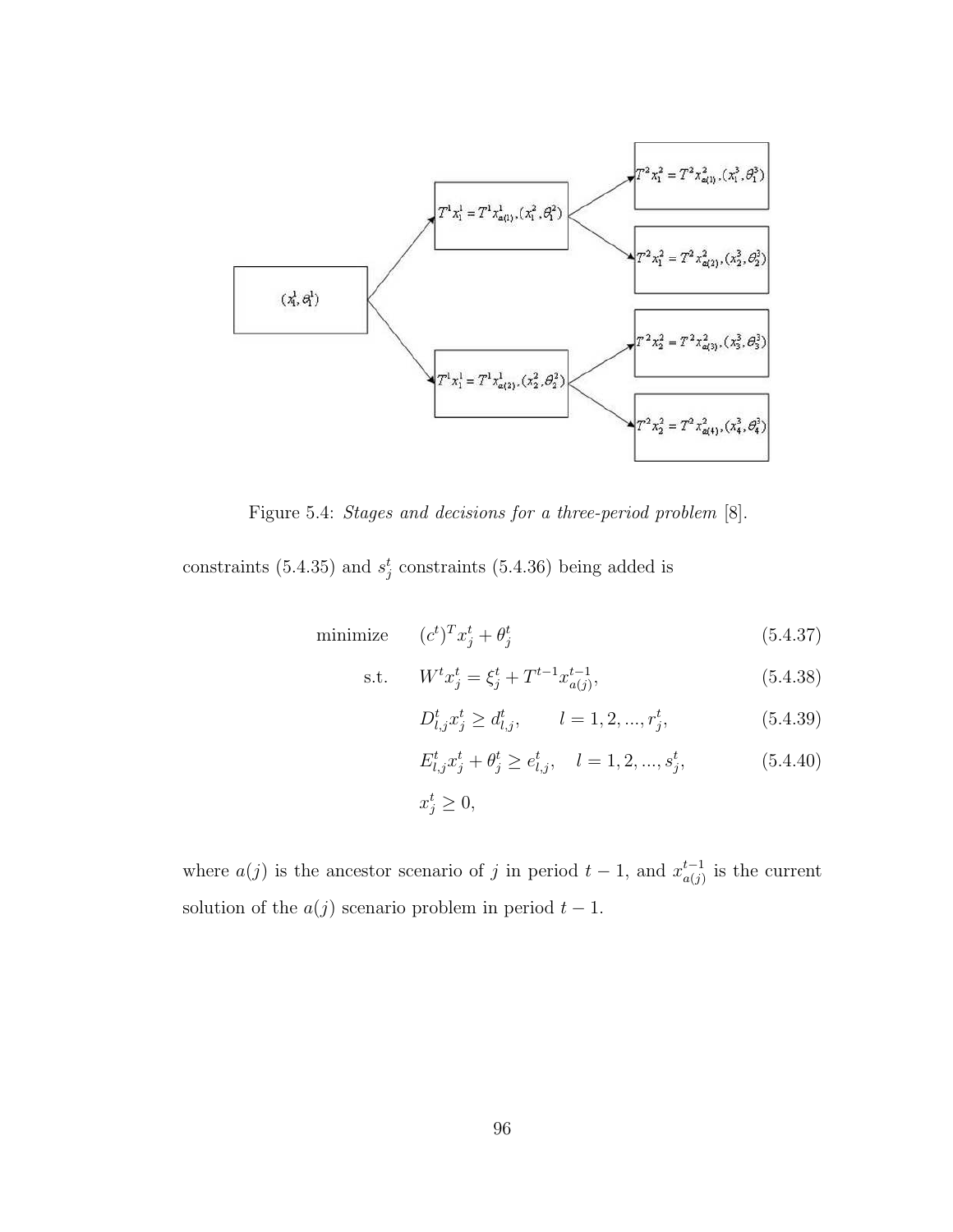#### Nested Benders' Decomposition Algorithm [8]

**Step 0:** Solve (5.4.37) for  $t = 1$  where  $\theta^1 = 0$ ,  $r^1 = s^1 = 0$ , and (5.4.38) is replaced by

$$
W^1 x^1 = h^1.
$$

Set  $\theta_j^t = 0$  and  $r_j^t = s_j^t = 0$  in problem (5.4.37) for all t and scenarios j at t.

**Step 1:** If the period 1 problem is infeasible, then the problem is infeasible.

Otherwise, let  $\bar{x}^1$  be the current optimal solution of (5.4.37) for  $t = 1$ . Use  $\bar{x}^1$  as an input in (5.4.38) for  $t = 2$ . Solve (5.4.37) for  $t = 2$  and all  $\xi_j^2$   $(j = 1, 2, ..., K^2)$ .

If any period two problem is infeasible, then add a feasibility constraint  $(5.4.39)$  for  $t = 1$ , resolve for  $t = 1$ , and return to Step 1.

Otherwise, let  $t = 2$  and go to Step 2.

**Step 2:** a) Let the current period t optimal solution be  $\bar{x}_j^t$  for  $j = 1, 2, ..., K^t$ . Solve (5.4.37) for  $t + 1$  and all  $j = 1, 2, ..., K^{t+1}$  using the appropriate ancestor solution  $\bar{x}_j^t$  in (5.4.38).

b) If any period  $t + 1$  problem is infeasible, add a feasibility constraint to the corresponding ancestor period t problem and resolve that problem.

If the period t problem is infeasible, let  $t = t - 1$ .

If  $t = 1$ , go to Step 1.

Otherwise, return to Step 2a.

Otherwise, return to Step 2a.

Otherwise, all period  $t + 1$  problems are feasible.

If  $t \leq T - 2$ , let  $t = t + 1$  and return to 2a.

Otherwise  $(t = T - 1)$ , remove any remaining  $\theta_j^{\tau} = 0$  restrictions for all periods  $\tau$  and scenarios j at  $\tau$  and, for each of these, let the current value of  $\theta_j^{\tau}$  be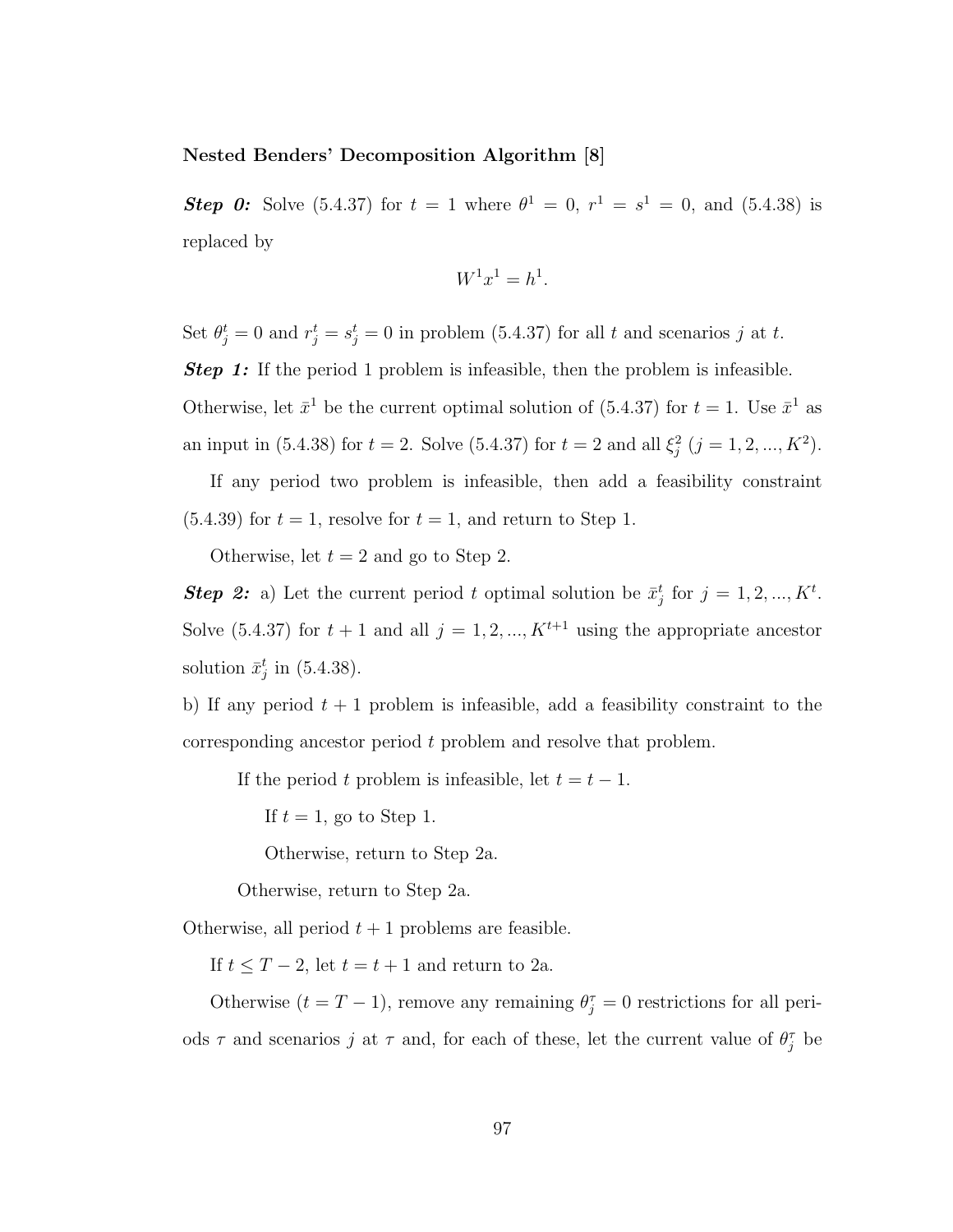$\bar{\theta}_j^{\tau} = -\infty$ . Go to Step 3.

**Step 3:**a) Find  $E_{l,j}^t$  and  $e_{l,j}^t$  for a new constraint (5.4.40) at each scenario t problem (5.4.37) using the current period  $t+1$  solutions. The vector  $E_{l,j}^t$  is calculated as −  $\overline{ }$  $_{d(j)} \pi^{t+1}_{d(j)}$  $t+1$ <sub>d</sub> $(t)$ <sup>t</sup> and  $e_{l,j}$ <sup>t</sup> =  $\overline{ }$  $_{d(j)} \pi^{t+1}_{d(j)}$  $d_{d(j)}^{t+1} \xi_{d(j)}^{t+1}$  where  $d(j)$  scenarios are the descendants of j and  $\pi^{t+1}_{d(i)}$  $d_{d(j)}^{t+1}$  is an optimal dual vector in the  $d(j)$  descendant problem. b) If some  $j$  satisfies

$$
\bar{\theta}_j^t < e_{l,j}^t - E_{l,j}^t \bar{x}_j^t,\tag{5.4.41}
$$

then add the new constraint  $(5.4.40)$  to each period t problem  $(5.4.37)$  for which  $(5.4.41)$  holds. Solve each period t problem  $(5.4.37)$ . Use the resulting solutions  $(\bar{x}_j^t, \bar{\theta}_j^t)$  to form (5.4.38) for the corresponding descendant period  $t+1$  problems  $(5.4.37)$  and resolve each period  $t + 1$  problem  $(5.4.37)$ .

If  $t < T - 1$ , let  $t = t + 1$  and go to Step 2a.

Otherwise, return to Step 3a.

Otherwise,  $\bar{\theta}_{j}^{t} = e_{l,j}^{t} - E_{l,j}^{t} \bar{x}_{j}^{t}$  for all scenario j at t.

If  $t > 1$ , let  $t = t - 1$  and return to Step 3a.

Otherwise, the current solutions  $\bar{x}_j^{\tau}$ ,  $\tau = 1, 2, ..., H$  form an optimal solution of (5.2.4).

#### Summary

Benders decomposition is a widely used major technique to solve mixed integer programs. Van Slyke and Wets [37] applied this technique to stochastic programming problems with a dual angular structure and because of the angular structure of the constraint set it is named as L-shaped method. The extension of L-shaped method to multistage is done by Birge [8] and Gassmann [16] and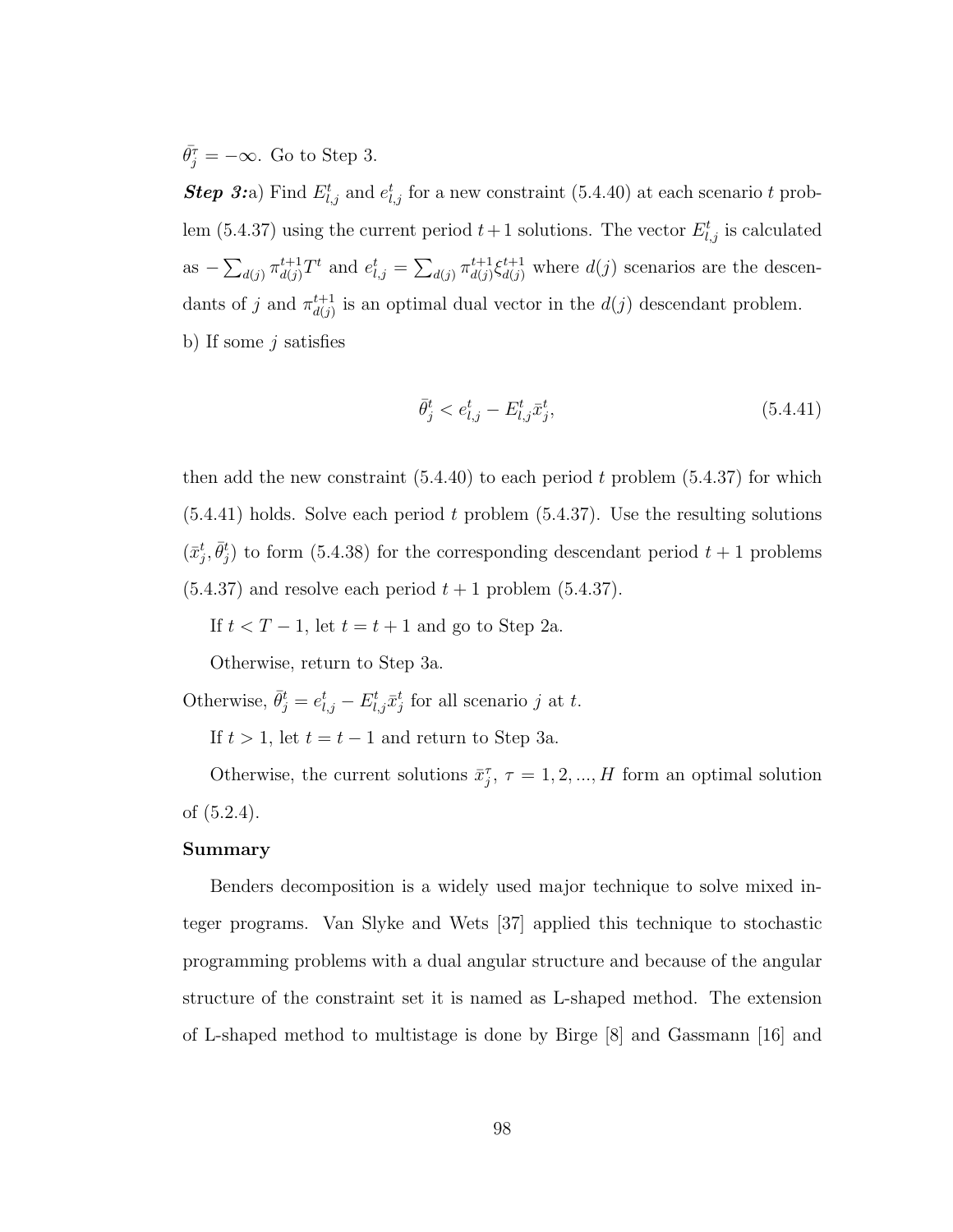named as the Nested Benders decomposition.

### 5.4.2 Dantzig-Wolfe Decomposition

Another important decomposition technique is Dantzig-Wolfe decomposition developed by Dantzig and Wolfe [10]. Dantzig-Wolfe decomposition is related to Benders decomposition in that it is equivalent to performing Benders decomposition on the dual of some linear program. As Benders decomposition is an iterative procedure in which a new row is added to the master program after every iteration, Dantzig-Wolfe decomposition is an iterative procedure in which a new column is added to the master program after every iteration. Dantzig-Wolfe decomposition can be applied to problems with block angular structure.

The basic idea of this method is to solve the problems of the following form

minimize 
$$
Z = c_1^T x_1 + c_2^T x_2
$$
(5.4.42)  
subject to 
$$
A_1 x_1 + A_2 x_2 = b,
$$

$$
B_1 x_1 = b_1,
$$

$$
B_2 x_2 = b_2,
$$

$$
x_1 \ge 0 \qquad x_2 \ge 0,
$$

where  $A_1$ ,  $A_2$ ,  $B_1$  and  $B_2$  are matrices with sizes  $m \times n_1$ ,  $m \times n_2$ ,  $m_1 \times n_1$  and  $m_2 \times n_2$ , respectively. Furthermore,  $c_1$ ,  $c_2$ ,  $x_1$  and  $x_2$  are vectors of sizes  $n_1 \times$  $1, n_2 \times 1, n_1 \times 1$  and  $n_2 \times 1$ , respectively.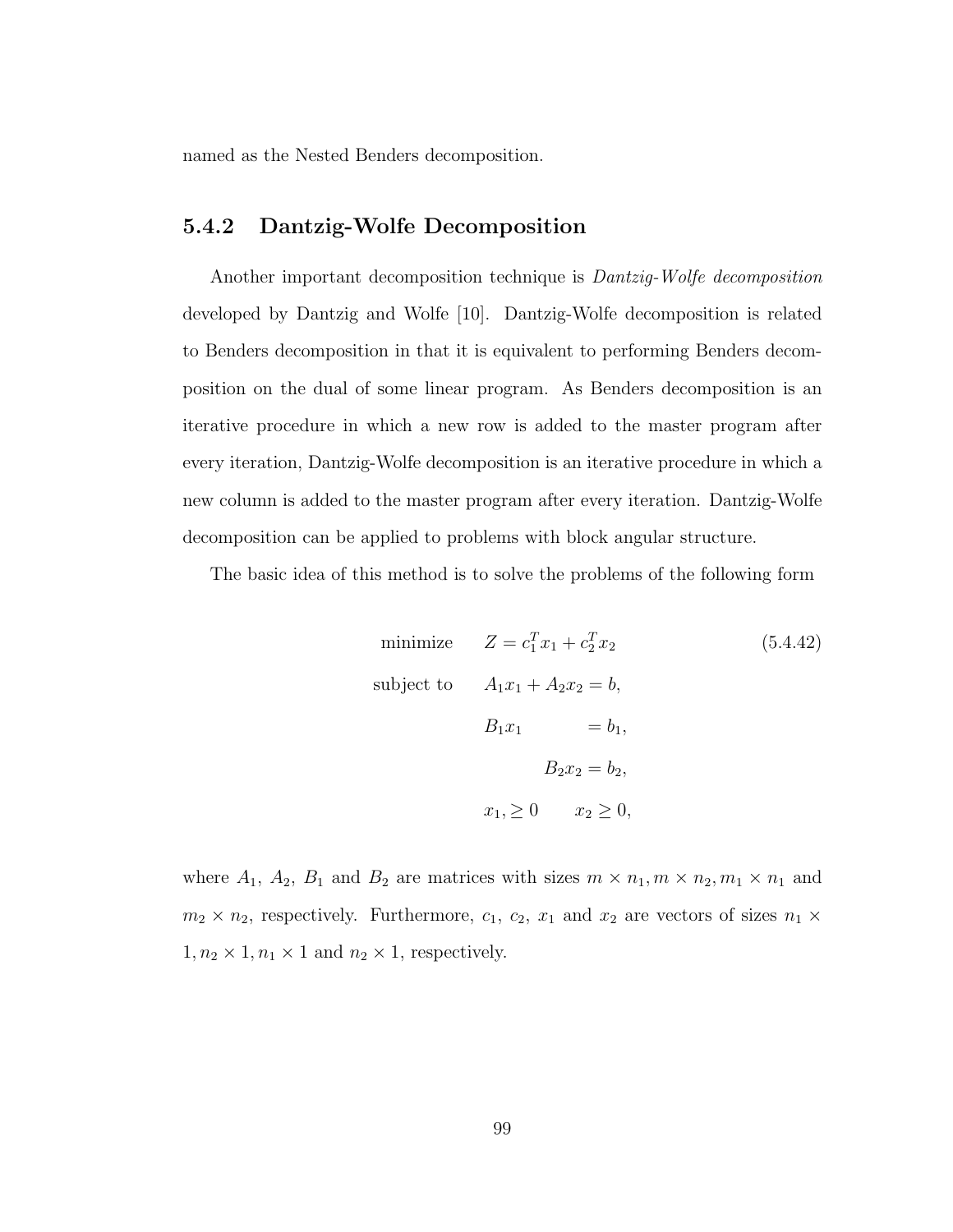For the sake of simplicity, it is assumed that

$$
S_1 := \{x_1 | x_1 \ge 0, B_1 x_1 = b_1\}
$$
  
and 
$$
S_2 := \{x_2 | x_2 \ge 0, B_2 x_2 = b_2\}
$$

are bounded. Let  $W_1 := \{x_{11}, x_{12}, ..., x_{1K_1}\}$  and  $W_2 := \{x_{21}, x_{22}, ..., x_{2K_2}\}$  be the sets of all extreme points of the convex polyhedron  $S_1$  and  $S_2$ , respectively. So, any point  $x \in S_j$  can be written as  $x = \sum_{k=1}^{K_j} \lambda_{jk} x_{jk}$ , where  $\sum_k \lambda_{jk} = 1$  and  $\lambda_{jk}\geq 0$   $(k=1,2,...,K;\,j=1,2).$  Furthermore, let

$$
P_{jk} = A_j x_{jk}
$$
  

$$
f_{jk} = c_j^T x_{jk}
$$

for  $k = 1, 2, ..., K_j$  and  $j = 1, 2$ . Then, the following full master program is equivalent to (5.4.42)

minimize 
$$
\sum_{k=1}^{K_1} f_{1k} \lambda_{1k} + \sum_{k=1}^{K_2} f_{2k} \lambda_{2k}
$$
 (5.4.43)  
\nsubject to 
$$
\sum_{k=1}^{K_1} P_{1k} \lambda_{1k} + \sum_{k=1}^{K_2} P_{2k} \lambda_{2k} = b,
$$

$$
\sum_{k=1}^{K_1} \lambda_{1k} = 1,
$$

$$
\sum_{k=1}^{K_2} \lambda_{2k} = 1,
$$

$$
\lambda_{1k} \ge 0, \qquad k = 1, 2, ..., K_1,
$$

$$
\lambda_{2k} \ge 0, \qquad k = 1, 2, ..., K_2.
$$
 (5.4.43)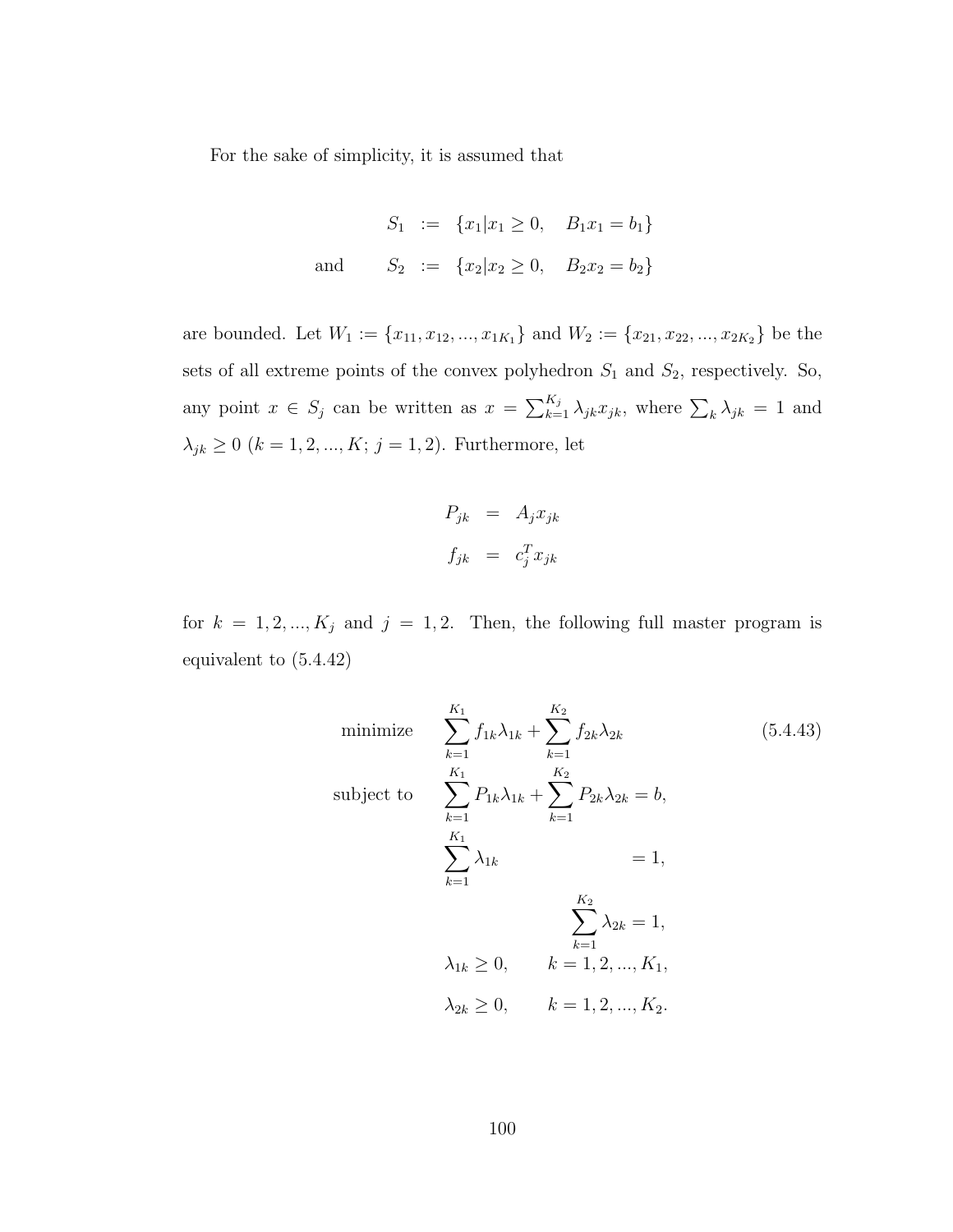This master program is completely equivalent to the original. It has only  $m + 2$ rows, compared to the  $m + m_1 + m_2$  rows of the original problem. It also has as many columns as the sum of the numbers of extreme points of polyhedrons  $S_1$ and  $S_2$ , i.e.,  $K_1 + K_2$  columns. To solve this full master program, simplex method can be used. Simplex method basically looks to the extreme points of the feasible set one by one to check whether it is the optimal solution. However, in our case, the number of extreme points  $(K_1 + K_2)$  may be very large. Instead of checking all these points, a technique called column generation is used. In this technique, rather than tabulating all columns, columns are created to enter the basis as they are needed.

Since the master program has  $m + 2$  equation constraints, a feasible basis will consist of  $m + 2$  columns, that is, these columns are linearly independent, and the unique solution of the constraint equations obtained by setting to zero those variables associated with all other columns is nonnegative. If the simplex method is used in performing the calculations, there will also be the  $m+2$  vector of prices  $(\pi, \hat{\pi})$ , the *m*-vector  $\pi$  associated with the first *m* constraints and the 2-vector  $\hat{\pi} = (\hat{\pi}_1, \hat{\pi}_2)$  with the remaining two. The inner product of the price vector with any column of the basis must be equal to the cost associated with that column; in the case of master program this relation can be written as

$$
\pi P_{1k} + \hat{\pi}_1 = f_{1k},
$$
  

$$
\pi P_{2k} + \hat{\pi}_2 = f_{2k}.
$$

One step of the simplex method iteration for solving the master program would be performed as follows: find a column of the constraint matrix whose reduced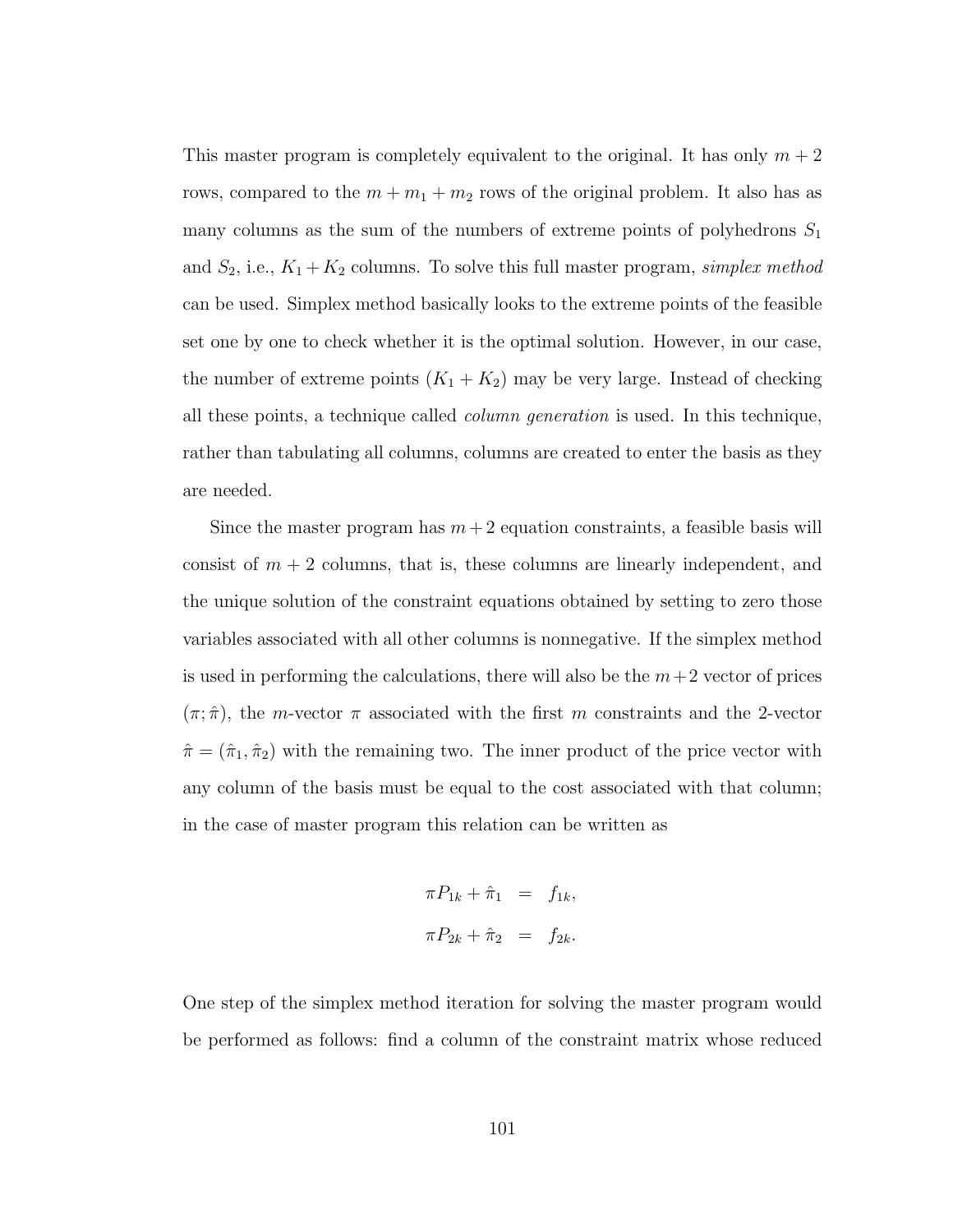cost is negative, that is, for which

$$
f_{jk} - \pi P_{jk} - \hat{\pi}_j < 0,\tag{5.4.44}
$$

where j=1,2. Add this column to the current basis, and delete one column from the basis in such a way that the new basis is still feasible. If no column satisfying the above inequality can be found, then the current solution solves the master problem. Otherwise, the simplex method gives the appropriate rules for the removal of a column from the basis and for the calculation of the new prices associated with the new basis, with which the next iteration step can begin.

#### Dantzig-Wolfe Decomposition Algorithm

**Step 1:** Assume that an initial basic feasible solution for the master program is available, with basis matrix B and simplex multipliers (price vectors)  $(\pi, \hat{\pi})$ . Using the simplex multipliers, solve the following subproblems

minimize 
$$
z_j = (c_j - \pi A_j)x_j
$$
  
subject to  $B_j x_j = b_j$ ,  
 $x_j \ge 0$ ,  $j = 1, 2$ ,

obtaining solutions  $x_j(\pi) = (\hat{x}_1, \hat{x}_2)$  and optimal objective values  $(\hat{z}_1, \hat{z}_2)$ . Step 2: Compute

$$
\theta_j = \hat{z}_j - \hat{\pi}_j,
$$

for  $j = 1, 2$ . If for all  $j, \theta_j \geq 0$ , then the solution is optimal for the master program. Thus, the algorithm is terminated.

Otherwise  $(\theta_j < 0)$ , form the new column as

$$
\left(\begin{array}{c} A_j x_j(\pi) \\ 1 \end{array}\right).
$$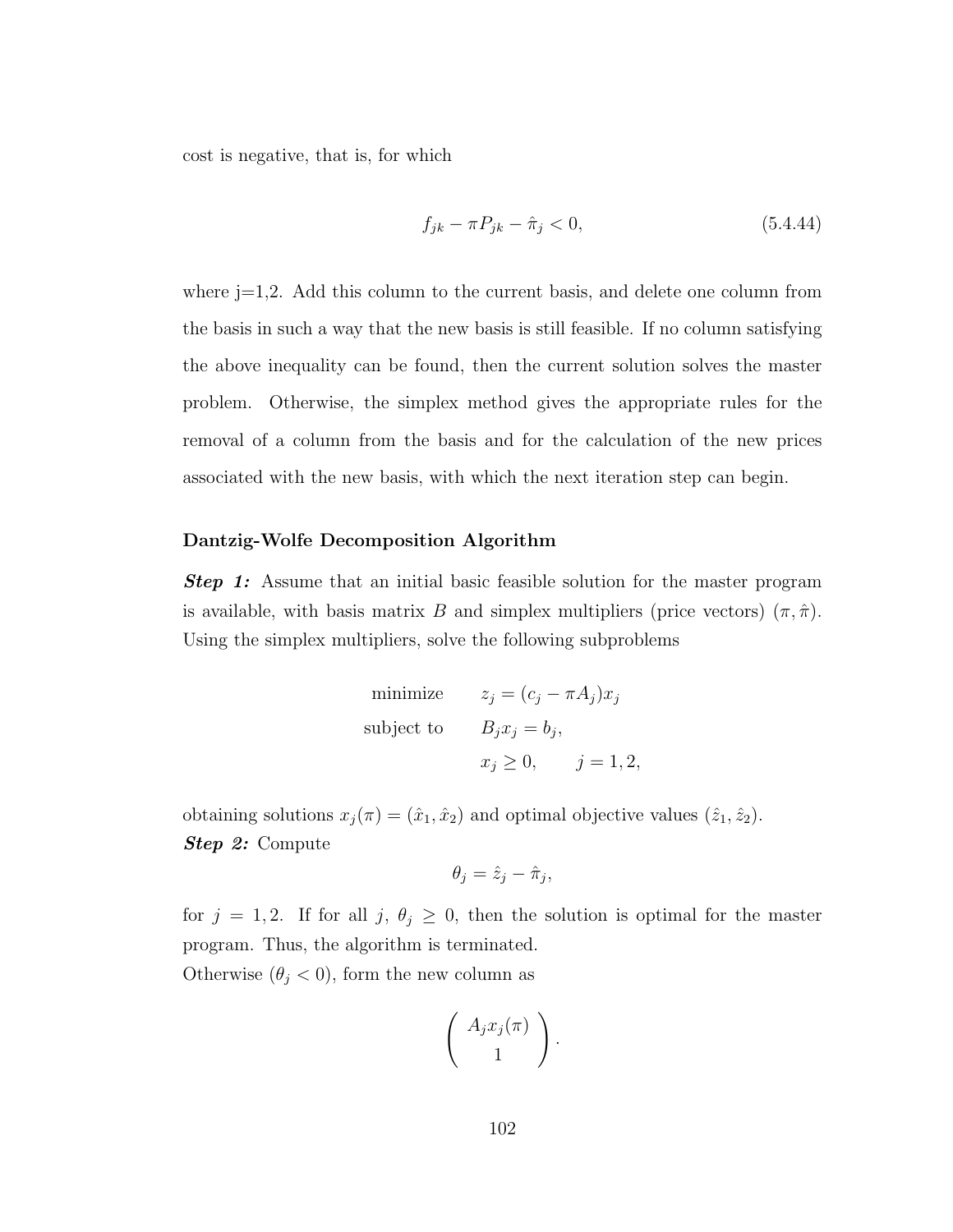Add this column to the basis and form a new basis and new prices using the rules of simplex method and return to Step 1.

#### Dantzig-Wolfe Decomposition Applied to Stochastic Programming

Dantzig-Wolfe decomposition can be applied to problems with block angular structure (see Figure 5.5). Once observed that the desired structures for Dantzig-Wolfe decomposition and Benders decomposition are duals of each other, Dantzig-Wolfe decomposition approach can be derived from the L-shaped method by taking duals [7].



Figure 5.5: Block angular structure of a two-stage stochastic program.

#### Dantzig-Wolfe Algorithm for Stochastic Programming Models [7]

**Step 0:** Set  $r = s = v = 0$ . **Step 1:** Set  $\nu = \nu + 1$  and solve the linear program in (5.4.45), which is the dual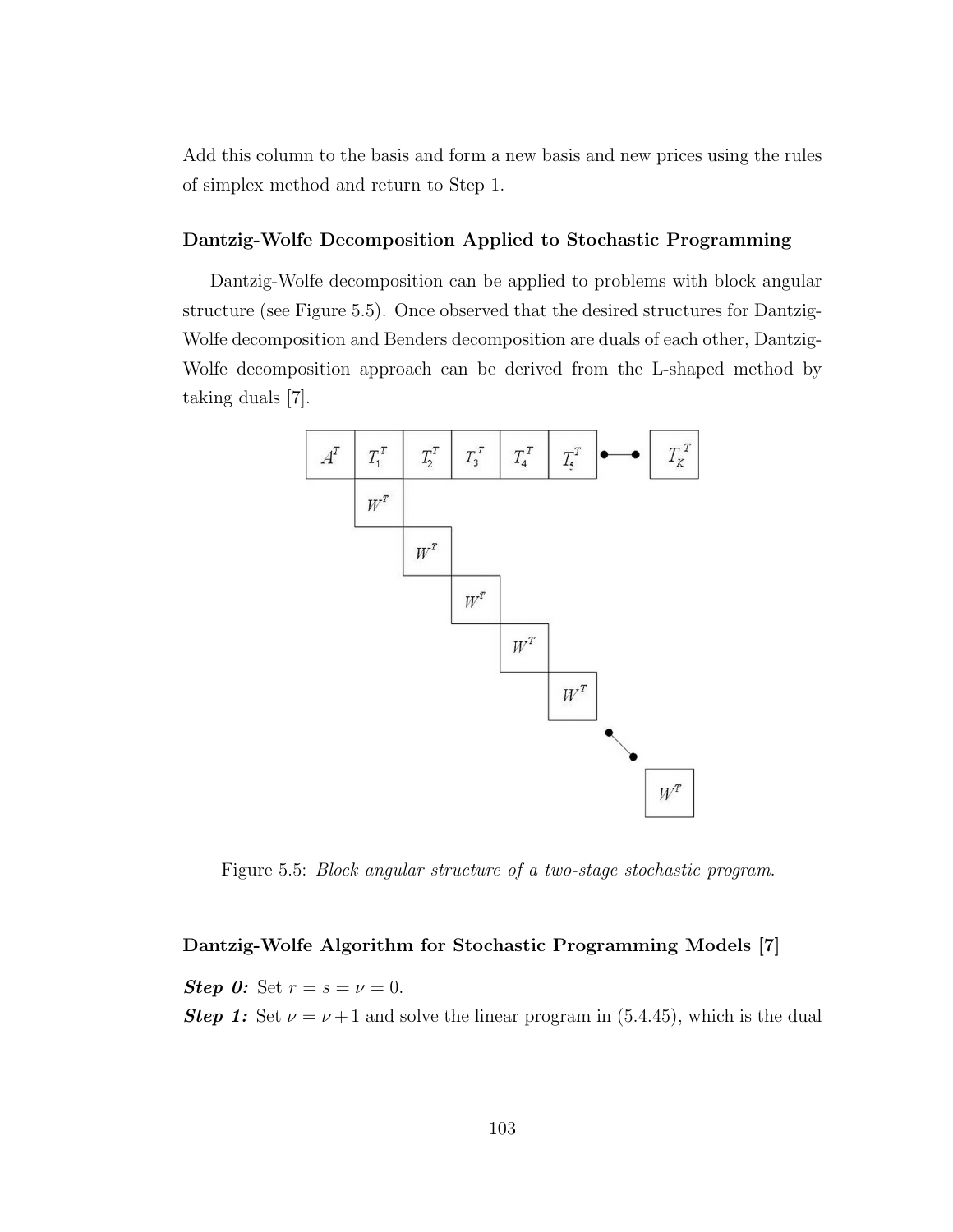of (5.4.18).

maximize 
$$
\zeta = \rho^T b + \sum_{l=1}^r \sigma_l d_l + \sum_{l=1}^s \pi_l e_l
$$
 (5.4.45)

s.t. 
$$
\rho^T A + \sum_{l=1}^r \sigma_l D_l + \sum_{l=1}^s \pi_l E_l \le c^T,
$$
 (5.4.46)

$$
\sum_{l=1}^{s} \pi_l = 1,
$$
\n(5.4.47)\n
$$
\sigma_l \ge 0, \quad l = 1, 2, ..., r, \quad \pi_l \ge 0, \quad l = 1, 2, ..., s.
$$

Let the solution be  $(\rho^{\nu}, \sigma^{\nu}, \pi^{\nu})$  with a dual solution,  $(x^{\nu}, \theta^{\nu})$ . **Step 2:** For  $k = 1, 2, ..., K$  solve  $(5.4.48)$ .

maximize 
$$
w = \pi^T (h_k - T_k x^{\nu})
$$
 (5.4.48)  
s.t.  $\pi^T W \leq q^T$ .

If any infeasible problem (5.4.48) is found, stop and evaluate the formulation. If an unbounded solution with extreme ray  $\sigma^{\nu}$  is found for any k, then form new columns  $D_{r+1}$ ,  $d_{r+1}$  and set  $r = r + 1$ , then return to Step 1.

If all problems (5.4.48) are solvable, then form new columns  $E_{s+1}$  and  $e_{s+1}$  as in (5.4.26) and (5.4.27). If  $e_{s+1} - E_{s+1}x^{\nu} - \theta^{\nu} \leq 0$ , then stop;  $(\rho^{\nu}, \sigma^{\nu}, \pi^{\nu})$  and  $(x^{\nu}, \theta^{\nu})$  are optimal in the original problem (5.4.18). If  $e_{s+1} - E_{s+1}x^{\nu} - \theta^{\nu} > 0$ , set  $s = s + 1$ , and return to Step 1.

See Dantzig and Thapa [12] for a deeper treatment of Dantzig-Wolfe decomposition.

#### Summary

Dantzig-Wolfe decomposition, which is a useful technique for solving stochastic programming models, is closely related to Benders decomposition in that it is equivalent to performing Benders decomposition on the dual of some linear program.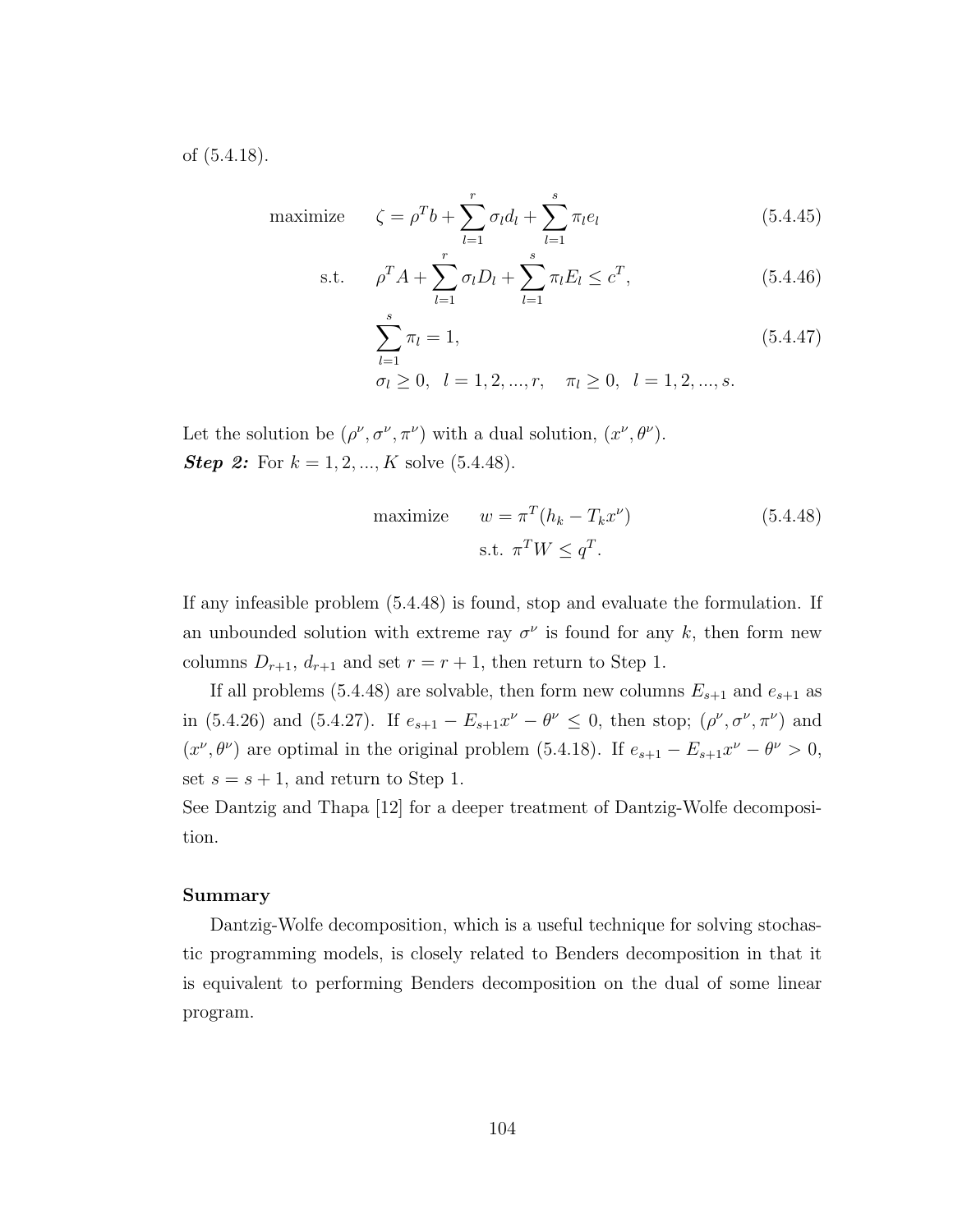## CHAPTER 6

# **CONCLUSION**

In this work, risk management for an energy company in deregulated markets is considered. To form an adequate background the characteristics of energy markets, changes in them and risk management are considered. Different types of models constructed for energy companies in order to manage risk are studied, which showed that stochastic programming is an appropriate approach for these models. Finally, decomposition techniques to solve resulting large-scale stochastic programming models are introduced.

Future work for this thesis should further consider the models constructed so far, and construct a stochastic programming model for an energy company. The model should be solved using decomposition techniques and the results should be interpreted.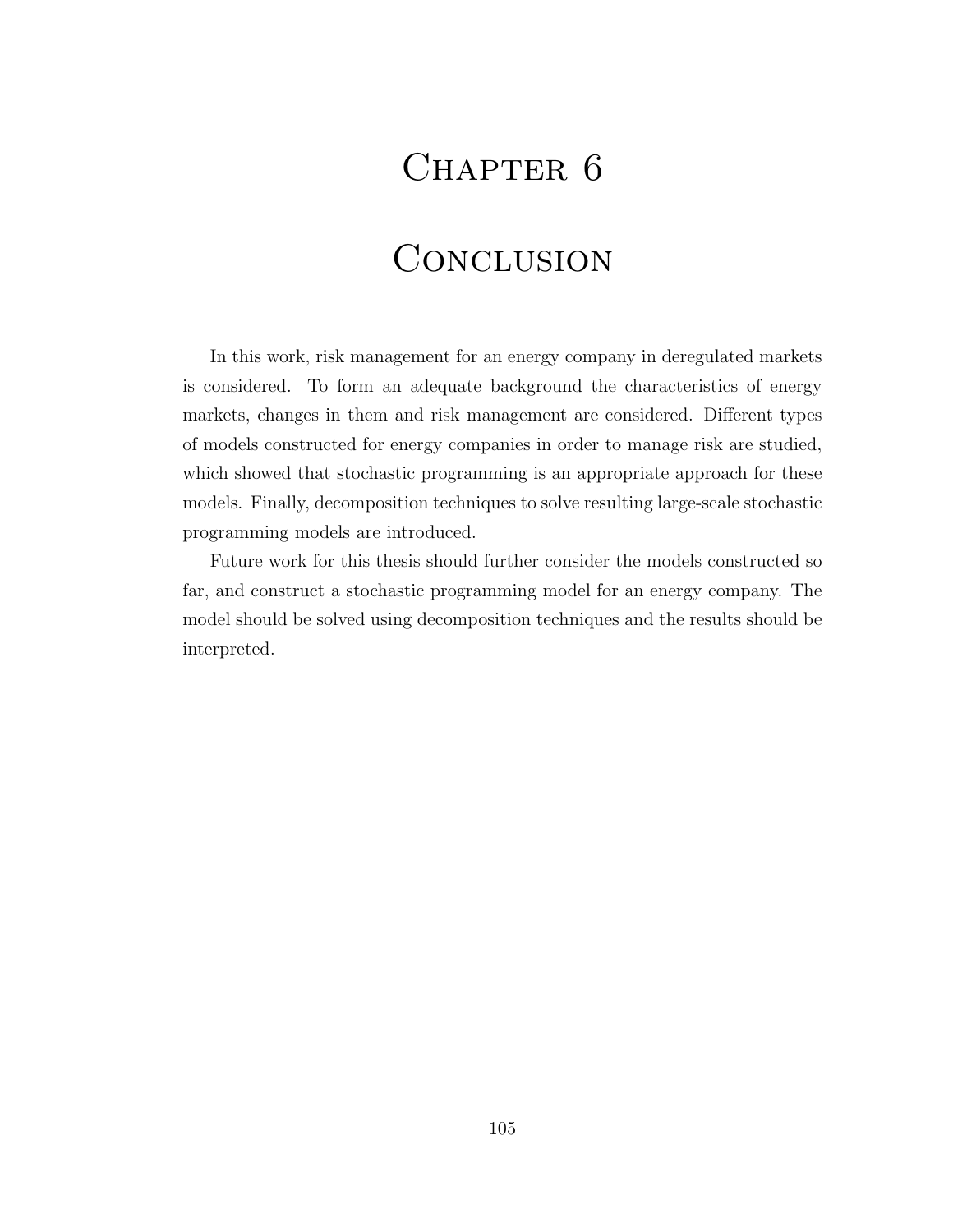### **REFERENCES**

- [1] Abrahamson, P. G., A nested decompsition approach for solving staircase linear programs , Technical Report SOL 83-4, System Optimazation Laboratory, Stanford University, 1983.
- [2] Acerbi, C., and Tasche, D., On the coherence of expected shortfall, Working paper, 2002.
- [3] Artzner, P., Delbaen F., Eber, J. M., and Heath, D., Coherent measures of risk, Mathematical Finance 9, 1993, pp. 203-228.
- $[4]$  Bağci, H., Enerji borsaları ve türev araçlarının bu piyasalarda kullanımı, Türkiye Enerji Forumu, Vadeli İşlemler ve Opsiyon Borsası A.Ş., 2004.
- [5] Beale, E. M. L., On minimizing a convex function subject to linear inequalities, J. Royal Statistical Society, 1955.
- [6] Benders, J. F., Partitioning procedures for solving mixed-variables programming problems, Numerische Mathematik 4, 1962, pp. 238-252.
- [7] Birge, J. and Louveaux, F., Introduction to Stochastic Programming, Springer, 1997.
- [8] Birge, J. R., Decompostion and partitioning methods for multistage stochastic linear programs , Operations Research 33, 1985, pp. 989-1007.
- [9] Church C., The Time Decay in Calculating Value-at-Risk ,Master Thesis, 2003.
- [10] Dantzig, G. B. and Wolfe, P., Decompostion principle for linear programs , Operations Research 8, 1960, pp. 101-111.
- [11] Dantzig, G. B., Linear programming under uncertainty, Management Science 1, 1955, pp. 197-206.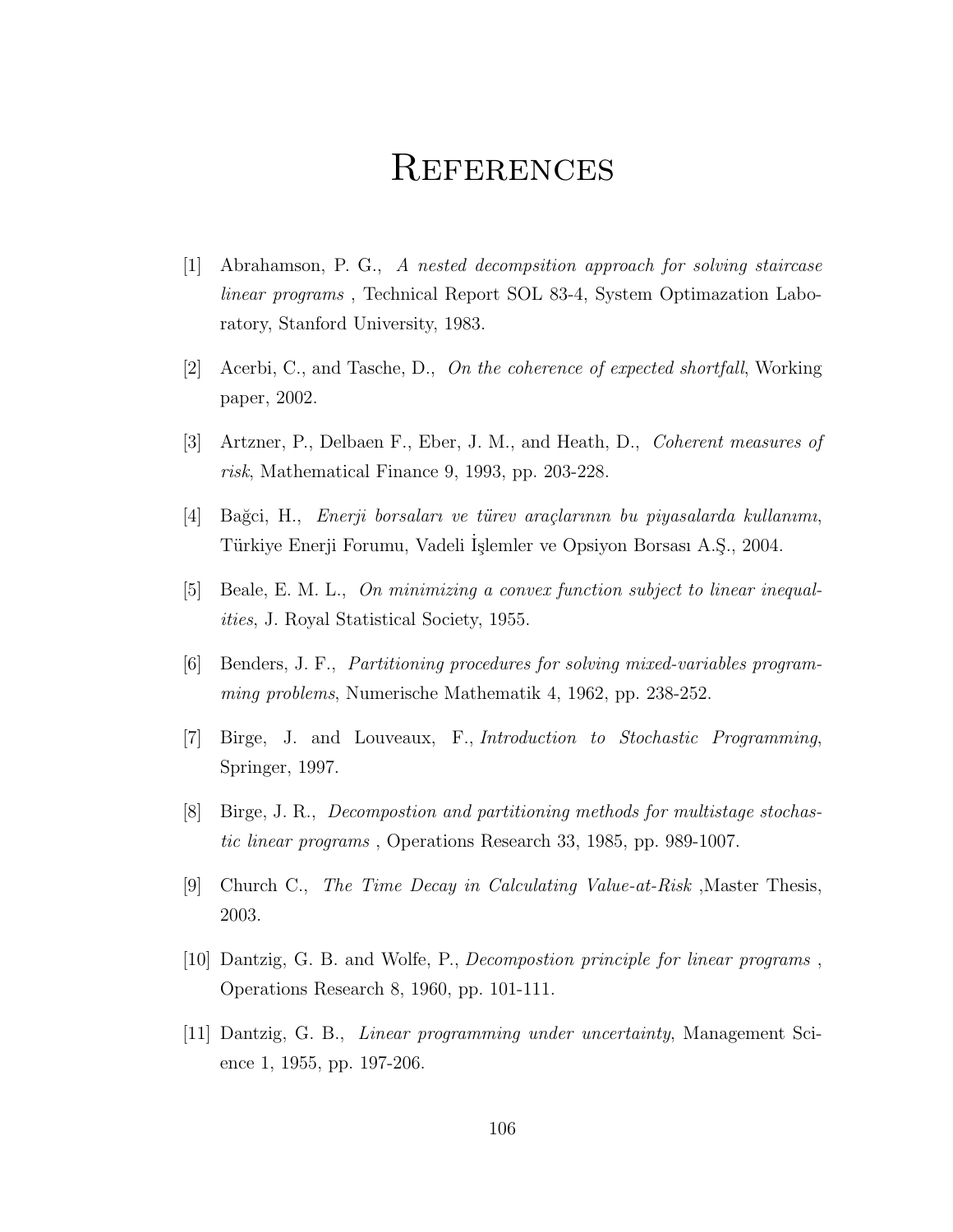- [12] Dantzig, G. B. and Thapa, M. N., Linear Programming I: Introduction, Springer- Verlag, 1997.
- [13] Doege, J., Lüthi, H.-J., and Schiltknecht, P., Risk management of power portfolios an valuation of flexibility, preprint, ETH Zurich, 2003.
- [14] Eichhorn, A., Römisch, W., and Wegner, I., *Polyhedral risk measures in* electricity portfolio optimization, PAMM Proceedings in Applied Mathematics and Mechanics, 2004.
- [15] Eichorn, A. and Römisch, W., *Polyhedral risk measures in stochastic* programming, Preprint 20004-05, Department of Mathematics, Humboldt-University Berlin, 2004.
- [16] Gassmann, H. I., MSLiP: A computer code for the multistage stocahstic linear programming problem , Mathematical Programming 47, pp. 407-423.
- [17] Guigues, V., and Ndiaye P. M., A value-at-risk approach for robust management of electricity power generation,
- [18] Ho, J. K. and Manne, A. S., Nested decomposition for dynamic models , Mathematical Programming 6, 1974, pp. 121-140.
- [19] Ho, J. K., and Loute, E., An advanced implementation of the dantzig-wolfe decomposition algorithm for linear programming, Mathematical Programming 20, 1981, pp. 303-326.
- [20] Kall, P., and Wallace, S. W., Stochastic Programming, Springer, 1997.????
- [21] Khindanova, I., and Atakhanova, Z. Stable modelling in energy risk management , Mathematical Methods of Operations Research , 2002, pp. 225-245.
- [22] Kleindorfer, P. R., and Li, L., Multi-period var-constrained protfolio optimization with applications to the electric power sector, Working paper, Wharton Risk Management and Decision Processes Center, University of Pennsylvania, Philadelphia, PA.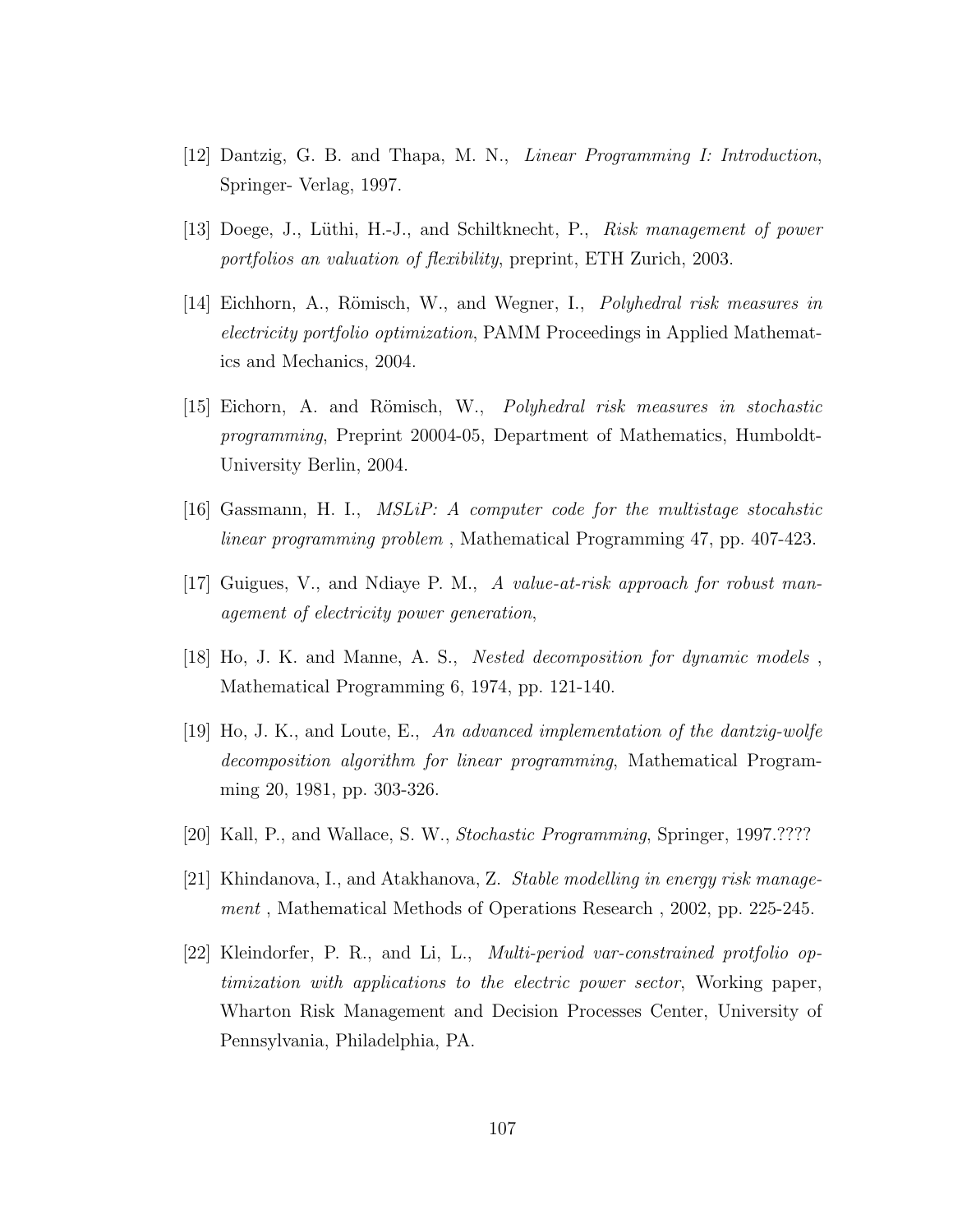- [23] Lai, L. L., Power system restructuring and deregulation, John Wiley, 2001.
- [24] Li, D., and Ng, W. L., Optimal dynamic portfolio selection: Multi-period mean-variance formulation, Mathematical Finance 10, 2000, pp. 387406.
- [25] Markowitz, H. M., Portfolio selection , Journal of Finance 7, 1952, pp. 77-91.
- [26] Marzano, L. G. B., Melo, A. C. G., and Souza, R. C., An approach for portfolio optimization of energy contracts in the brazilian electric sector , Power Tech Conference Proceedings, 2003 IEEE Bologna.
- $[27]$  Mohr, M., and Unger, H., *Economic reassessment of energy technoogies with* risk-management techniques , Applied Energy 64, 1999, pp. 165-173.
- [28] Ojanen, O., Makkonen, S., and Salo, A., A multi-criteria framework for the selection of risk analysis methods at energy utilities,International Journal of Risk Assesment and Management 5, 2005.
- [29] Pilipović, D., *Energy Risk: Valuing and Managing Energy Derivatives*, New York: McGraw-Hill, 1998.
- [30] Rockafellar, R. T., and Uryasev, S., Optimization of conditional value-atrisk , Journal of Risk 2, 2000, pp. 21-41.
- [31] Sen, S., Yu, L., and Genc, T., A stochastic programming approach to power portfolio optimization, Stochastic Programming E-Print Series, http://www.speps.info, 2003.
- [32] Ruszczyński, A., and Shapiro, A., *Stochastic Programming, Handbooks in* Operations Research and Management Science 10, NorthHolland, Amsterdam, 2003.
- [33] Stoft, S., Belden T., Goldman C., and Pickle S. Primer on electricity futures and other derivatives , LBNL-41098, January 1998.
- [34] Studer, G., Value-at-risk and maximum loss optimization , RiskLab: Technical Report, Zurich, December, 1995.